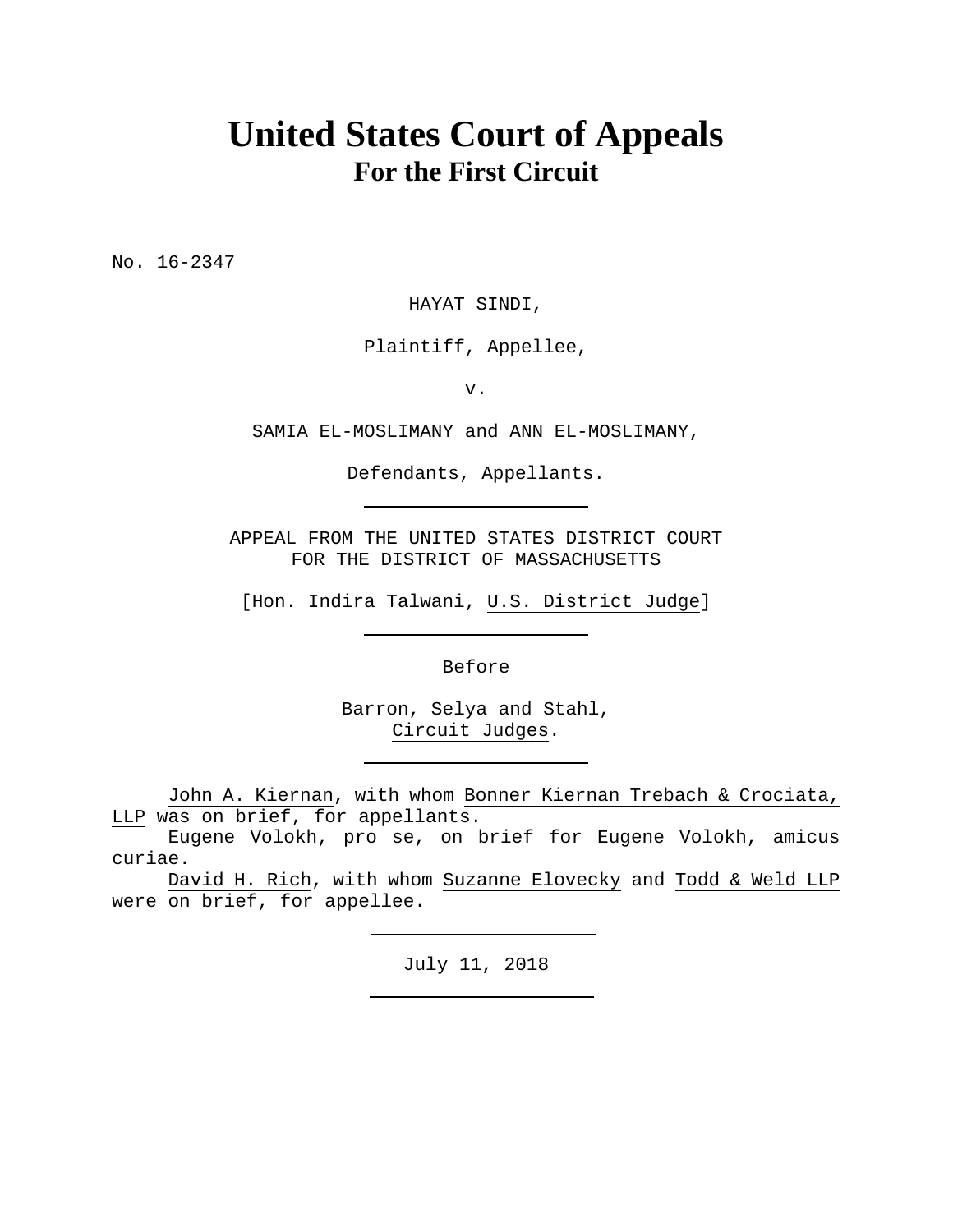**SELYA**, **Circuit Judge**. This case implicates a plethora of issues arising in the shadow of the First Amendment. Most notably, it requires us to address the power of a court to impose a prior restraint in the form of a permanent injunction forbidding the publication of words — words that the court believes have been used to defame the plaintiff in the past and are likely to be repeated. The case also presents issues as to whether, consistent with the First Amendment and state law, the evidence adduced at trial allowed the jury to find defendant-appellant Samia El-Moslimany (Samia) liable for intentional infliction of emotional distress and to find Samia and her mother, defendantappellant Ann El-Moslimany (Ann), liable for defamation, tortious interference with contract, and tortious interference with advantageous relations. Finally, it presents issues as to whether the damages awarded on these claims, totaling in the millions of dollars, are excessive.

After careful consideration, we conclude that the district court's permanent injunction cannot survive the strict scrutiny that the Constitution demands for prior restraints on speech. Thus, we vacate the injunction. We affirm the jury's findings of liability on most (but not all) of Dr. Sindi's tort claims and affirm the corresponding money judgments (some that represent the jury's assessment of damages and some that represent the district court's remittitur of jury awards). Not so the claim

- 2 -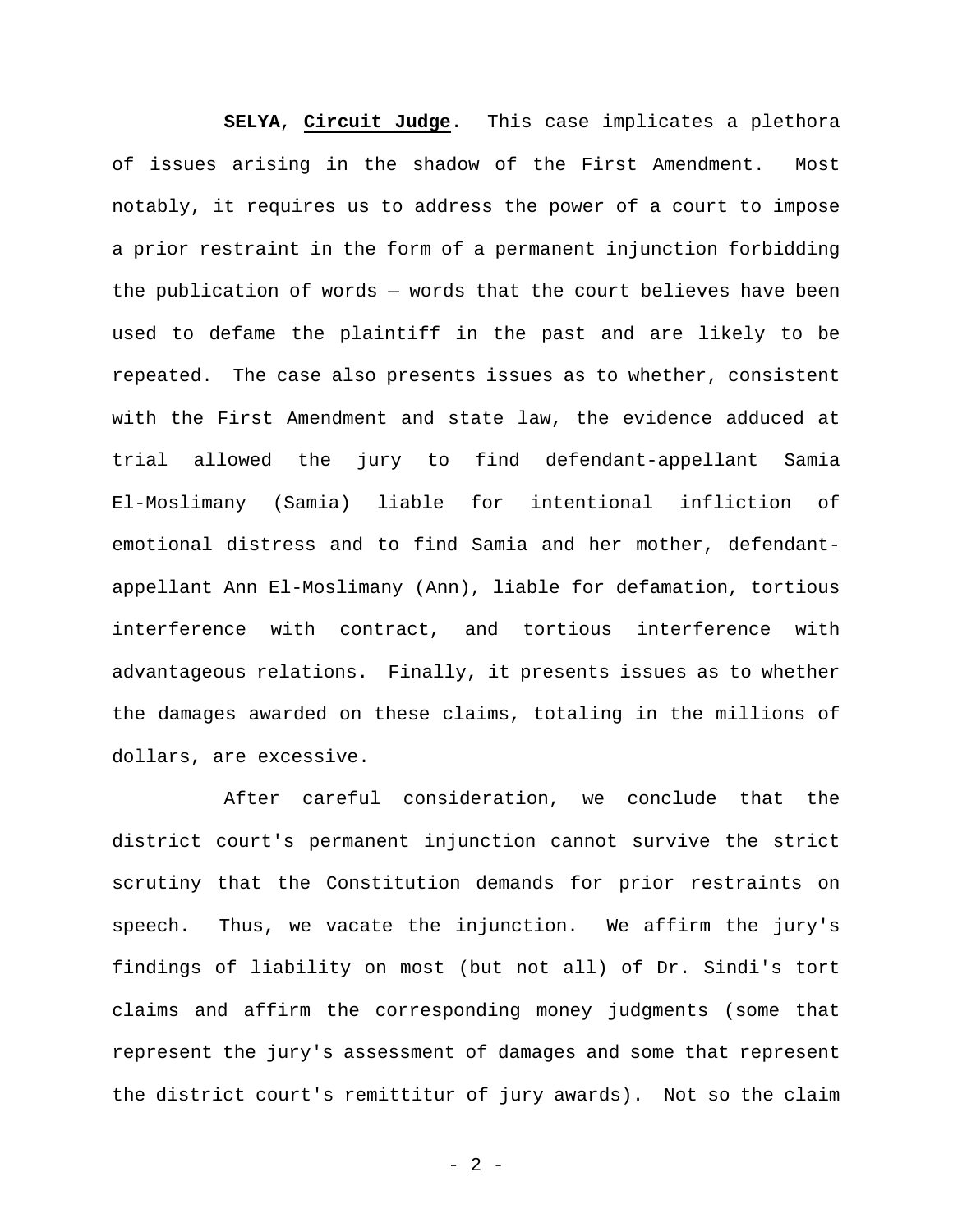for tortious interference with advantageous relations: finding the evidence insufficient, we vacate the jury awards on that claim and direct the entry of judgment for the appellants.

#### **I.**

We offer only a sketch of the relevant events and travel of the case, reserving a fuller elaboration for our discussion of specific issues. For these purposes, we take the facts in the light most hospitable to the jury verdict, consistent with record support. See Casillas-Díaz v. Palau, 463 F.3d 77, 79 (1st Cir. 2006).

In November of 2010, Samia and her husband, Fouad Dehlawi, hosted a Thanksgiving dinner at their Seattle-area home. Their guest list included the plaintiff, Dr. Hayat Sindi, a prominent Saudi scientist and entrepreneur who was then a visiting scholar at Harvard University. Several months later, Samia came to believe that her husband and Dr. Sindi were engaged in a meretricious relationship. For the next five years, Samia and Ann published a series of web posts pertaining to Dr. Sindi in a variety of forums, including Amazon.com, Facebook, the Washington Post website, and various blogs. They also sent e-mails regarding Dr. Sindi to members of the scientific community and to investors in Dr. Sindi's Institute for Imagination and Ingenuity (i2 Institute). Among other calumnies, the appellants accused Dr. Sindi of fraudulently obtaining her doctorate by paying a colleague

- 3 -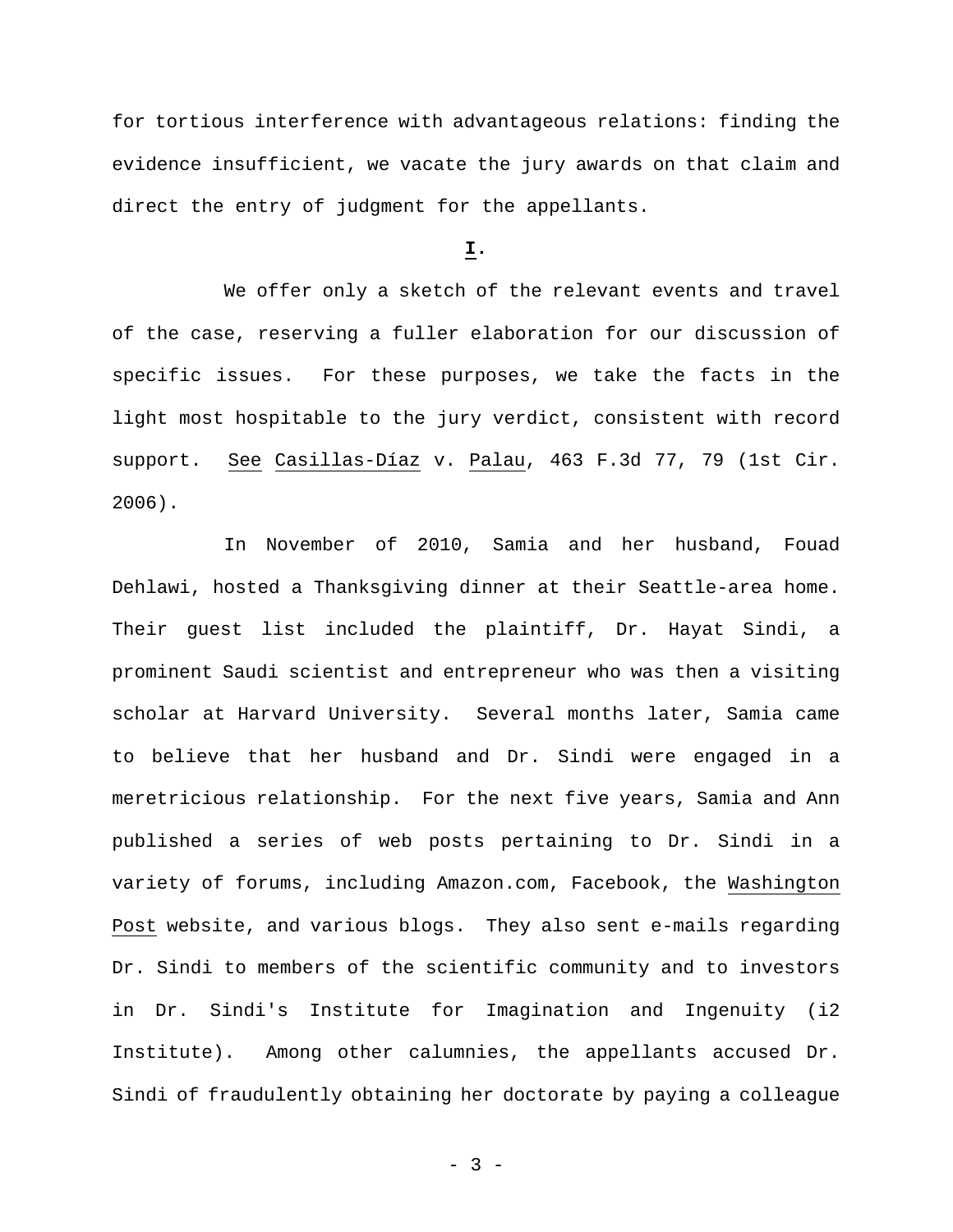to ghostwrite her dissertation, repeatedly lying about her age in order to obtain awards meant for younger scientists, and inflating her resumé by falsely touting her role in Harvard's Diagnostics for All initiative.

Dr. Sindi did not take this campaign of vilification lightly. On January 25, 2013, she sued Samia and Ann in a Massachusetts state court. Her complaint alleged defamation, intentional infliction of emotional distress, tortious interference with contract, and tortious interference with advantageous relations. Citing diversity of citizenship and the existence of a controversy in the requisite amount, Samia and Ann removed the case to the federal district court. See 28 U.S.C. §§ 1332(a), 1441(a). Following some pretrial skirmishing (not relevant here) and extensive discovery, the case went to trial on July 11, 2016.

The trial lasted seven days (exclusive of jury deliberations). At the close of all the evidence, the district court denied the appellants' motion for judgment as a matter of law, see Fed. R. Civ. P. 50(a), and sent the case to the jury. In the course of its jury instructions, the court encouraged the jurors to consult a nine-page document (referred to as a "chalk"), which listed approximately 132 allegedly defamatory statements

- 4 -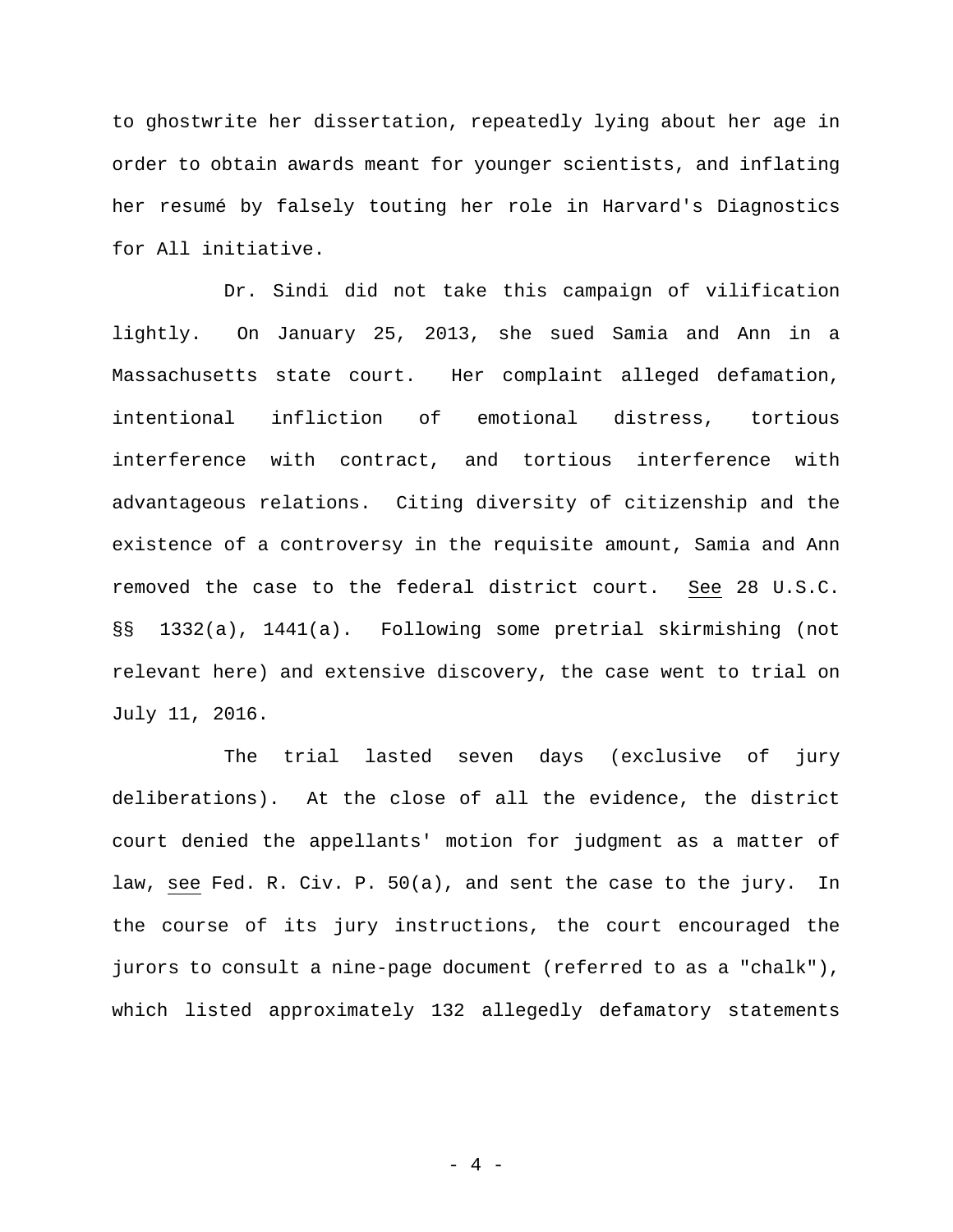attributed to Samia and/or Ann.1 Neither Samia nor Ann objected to this portion of the instructions.

The jury returned a general verdict in Dr. Sindi's favor on all but one of the submitted claims. It found Samia liable for intentional infliction of emotional distress; absolved Ann of that charge; and found both Samia and Ann liable for defamation, tortious interference with contract, and tortious interference with advantageous relations. The jury awarded damages totaling \$3,500,000.2

The jury verdict generated a flurry of post-trial activity. Samia and Ann renewed their motion for judgment as a matter of law, see Fed. R. Civ. P. 50(b), and moved alternatively for either a new trial or a remittitur, see Fed. R. Civ. P. 59(a), (e). For her part, Dr. Sindi moved for a permanent injunction, seeking to enjoin Samia and Ann from uttering or otherwise publishing a multitude of described statements. On August 18,

 $\overline{a}$ 

<sup>&</sup>lt;sup>1</sup> The chalk, prepared by Dr. Sindi's counsel, purported to encapsulate evidence presented at trial. It had been referred to by Dr. Sindi's counsel during closing argument, without objection. A copy of the chalk is reprinted as Appendix A.

<sup>2</sup> Specifically, the jury found Samia liable for damages in the amount of \$100,000 for intentional infliction of emotional distress, \$400,000 for defamation, \$2,000,000 for tortious interference with contract, and \$400,000 for tortious interference with advantageous relations. The jury found Ann liable for \$100,000 for defamation, \$400,000 for tortious interference with contract, and \$100,000 for tortious interference with advantageous relations.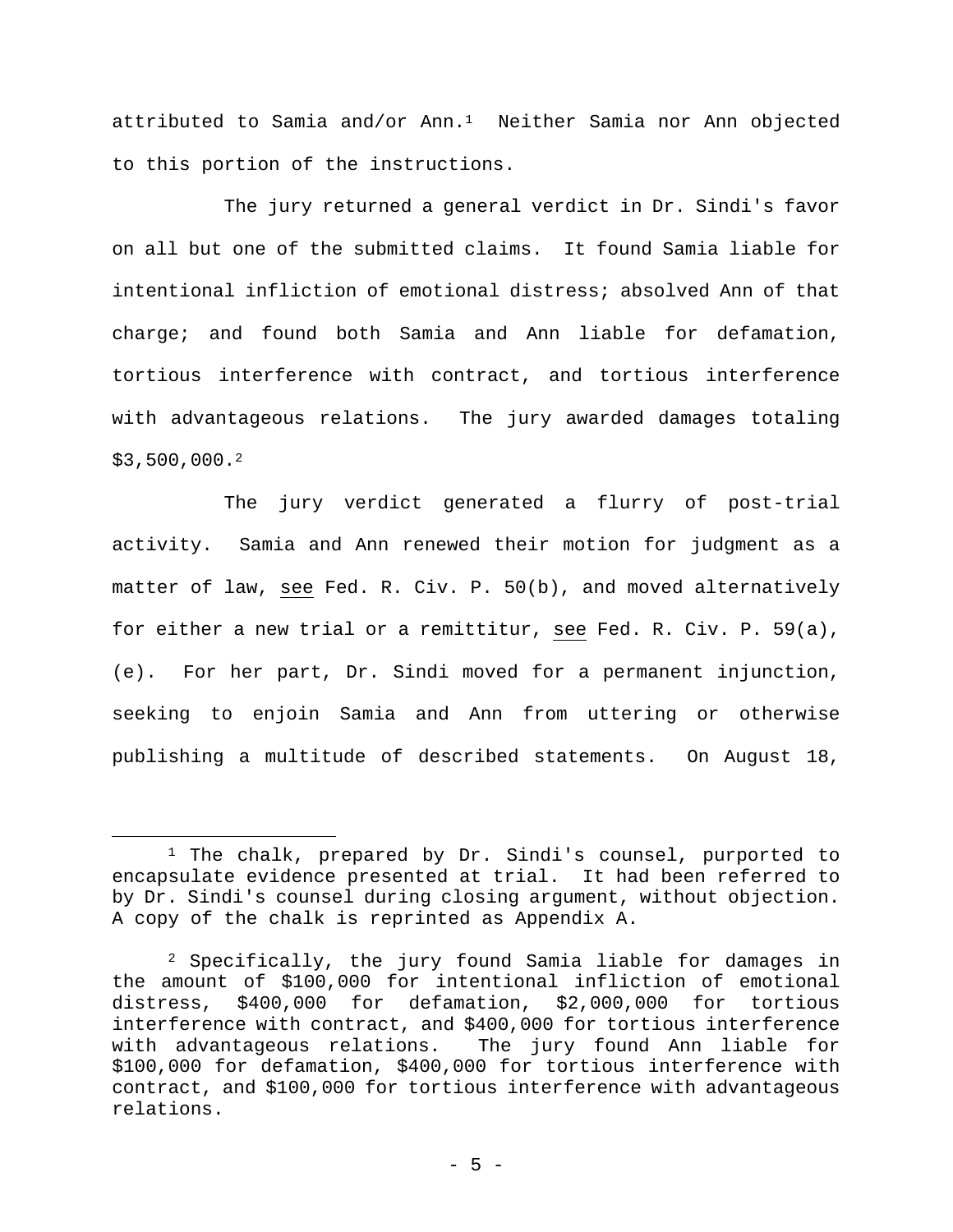2016, the district court granted Dr. Sindi's motion and enjoined the appellants from publishing "orally, in writing, through direct electronic communications, or by directing others to websites or blogs reprinting" six statements that the district court concluded were defamatory.

Some six weeks later, the district court denied the appellants' motion for judgment as a matter of law. At the same time, the court denied their alternative motion for a new trial or a remittitur, with two exceptions. First, the court granted a remittitur of the damages awarded against Samia for tortious interference with contract (directing Dr. Sindi to remit all of the \$2,000,000 verdict on that claim in excess of \$576,000). See Sindi v. El-Moslimany, No. 13-cv-10798, 2016 WL 5867403, at \*6 (D. Mass. Oct. 6, 2016). Second, it granted a remittitur of the damages awarded against Ann for tortious interference with contract (directing Dr. Sindi to remit all of the \$400,000 verdict on that claim in excess of \$144,000). See id. The court proceeded to enter an amended final judgment, which included prejudgment interest, see Mass. Gen. Laws ch. 231, § 6B, costs, and the permanent injunction.3

This timely appeal ensued. Following oral argument, we directed the parties to submit supplemental briefs designed to

 $\overline{a}$ 

- 6 -

 $3$  A copy of the Amended Final Judgment is reprinted as Appendix B.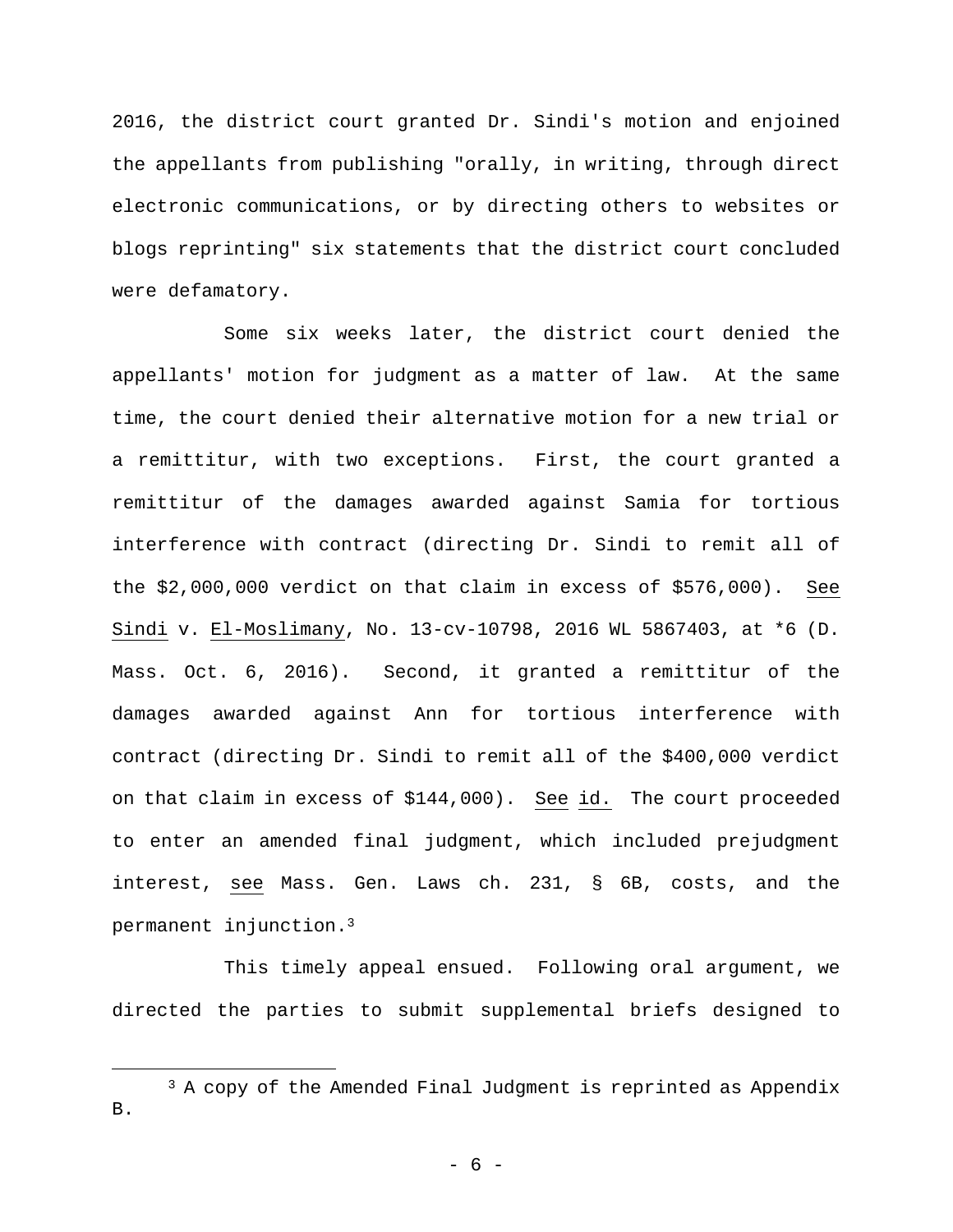answer certain questions affecting the validity vel non of the permanent injunction. We have received those supplemental briefs, along with a thoughtful amicus brief, and the appeal is now ripe for decision.

# **II.**

We review the district court's denial of a motion for judgment as a matter of law de novo. See Trainor v. HEI Hosp., LLC, 699 F.3d 19, 26 (1st Cir. 2012). In conducting this tamisage, we examine the record in the light most favorable to the nonmovant and will reverse "only if reasonable persons could not have reached the conclusion that the jury embraced." Sanchez v. P.R. Oil Co., 37 F.3d 712, 716 (1st Cir. 1994).

Our review of the district court's denial of a motion for a new trial under Rule 59 "is even more circumscribed." Id. at 717. A trial court may "set aside a jury's verdict and order a new trial only if the verdict is against the demonstrable weight of the credible evidence or results in a blatant miscarriage of justice." Id. When a movant attacks an award of damages as excessive, a court may remit the award only if "the award exceeds any rational appraisal or estimate of the damages that could be based upon the evidence before it." Trainor, 699 F.3d at 29 (quoting Wortley v. Camplin, 333 F.3d 284, 297 (1st Cir. 2003)). We review the district court's adjudication of a motion for either

- 7 -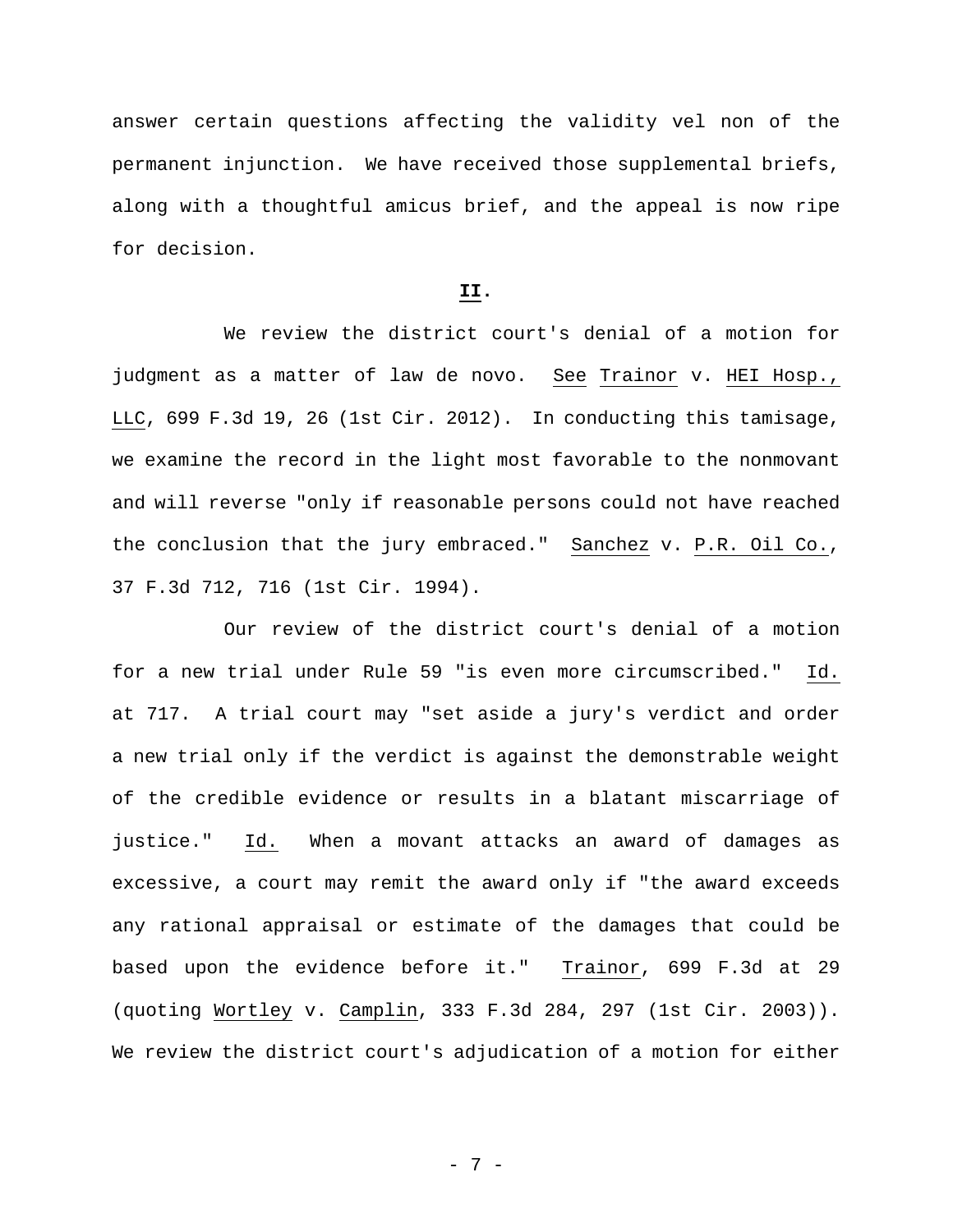a new trial or a remittitur for abuse of discretion. See id.; Sanchez, 37 F.3d at 717.

Since this case comes to us by means of our diversity jurisdiction, we must look to state law for the substantive rules of decision. See Erie R.R. Co. v. Tompkins, 304 U.S. 64, 78 (1938); Sanders v. Phoenix Ins. Co., 843 F.3d 37, 42 (1st Cir.  $2016$ ). In this instance, we - like the court below - follow the parties' lead and look to the substantive law of Massachusetts. See Shay v. Walters, 702 F.3d 76, 80 (1st Cir. 2012).

### **III.**

We begin our analysis with the defamation claims. In Massachusetts, a defamation plaintiff must establish that "[t]he defendant made a statement, concerning the plaintiff, to a third party"; that such "statement could damage the plaintiff's reputation in the community"; that "[t]he defendant was at fault in making the statement"; and that "[t]he statement either caused the plaintiff economic loss . . . or is actionable without proof of economic loss." Ravnikar v. Bogojavlensky, 782 N.E.2d 508, 510-11 (Mass. 2003). "A false statement that 'would tend to hold the plaintiff up to scorn, hatred, ridicule or contempt, in the minds of any considerable and respectable segment in the community,' [is] considered defamatory." Phelan v. May Dep't Stores Co., 819 N.E.2d 550, 553 (Mass. 2004) (quoting Stone v. Essex Cty. Newspapers, Inc., 330 N.E.2d 161, 165 (Mass. 1975)).

- 8 -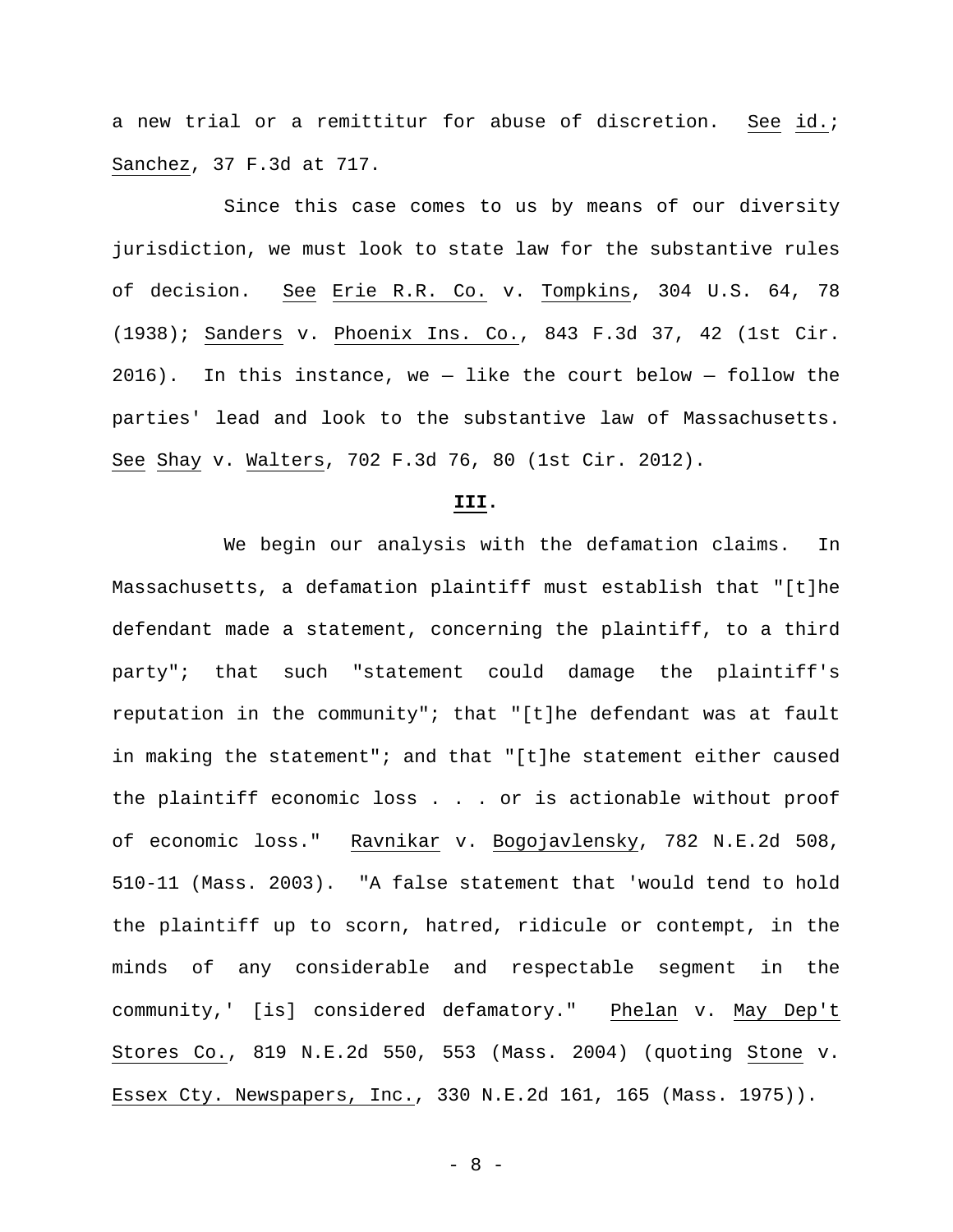The First Amendment, made applicable to the states through the Fourteenth Amendment, overlays state defamation law and imposes a number of constraints on a plaintiff who seeks relief for defamation.4 See N.Y. Times Co. v. Sullivan, 376 U.S. 254, 276-77, 283-84 (1964). This is as it should be: "it is essential that the First Amendment protect some erroneous publications as well as true ones" in order "to insure the ascertainment and publication of the truth about public affairs." St. Amant v. Thompson, 390 U.S. 727, 732 (1968). It follows that a public figure may recover for defamation only if she proves actual malice by clear and convincing evidence. See Gertz v. Robert Welch, Inc., 418 U.S. 323, 342 (1974). That is, such a plaintiff must demonstrate with convincing clarity that "the defamatory falsehood was made with knowledge of its falsity or with reckless disregard for the truth." Id. This requirement applies both to plaintiffs whose "pervasive fame or notoriety" makes them "public figure[s] for all purposes and in all contexts" and to plaintiffs who are

 $\overline{a}$ 

<sup>4</sup> Samia and Ann also invoke the protections of Article 16 of the Massachusetts Declaration of Rights. They have not developed, though, any separate analysis under this provision. And in any event, "the criteria which have been established by the United States Supreme Court for judging claims arising under the First Amendment . . . are equally appropriate to claims brought under cognate provisions of the Massachusetts Constitution." Doe v. Sex Offender Registry Bd., 947 N.E.2d 9, 28 (Mass. 2011) (quoting Ops. of Justices, 440 N.E.2d 1159, 1160 (Mass. 1982)).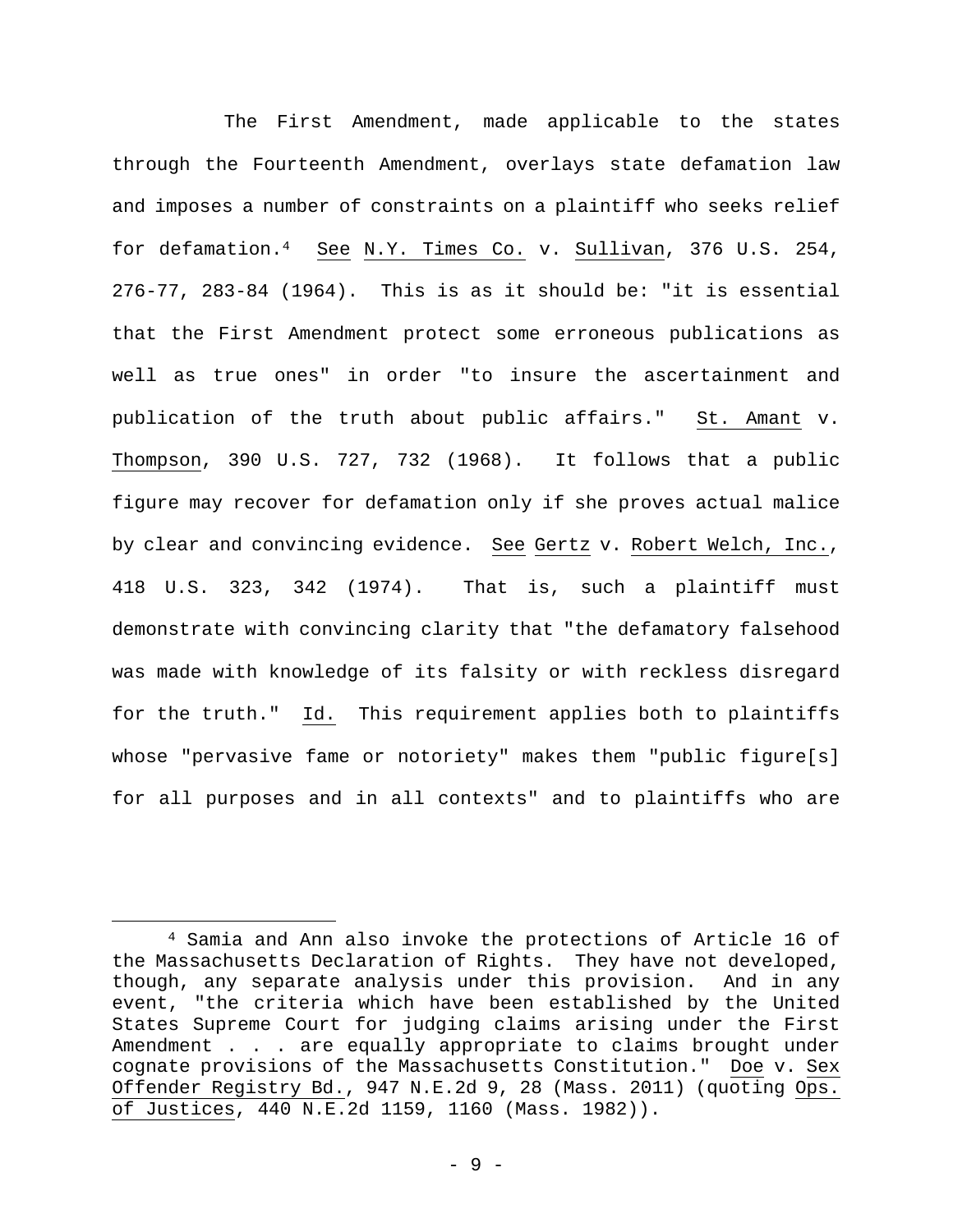public figures with respect to the "limited range of issues" surrounding the claimed defamation. Id. at 351.

In proving actual malice, a defamation plaintiff must shoulder a heavy burden. The Supreme Court has underscored that "[a] reckless disregard for the truth . . . requires more than a departure from reasonably prudent conduct." Harte-Hanks Commc'ns, Inc. v. Connaughton, 491 U.S. 657, 688 (1989) (internal quotation marks omitted). Thus, a public-figure plaintiff must point to clear and convincing evidence that the defendant made the challenged statement with a "high degree of awareness of [its] probable falsity," Vascular Sols., Inc. v. Marine Polymer Techs., Inc., 590 F.3d 56, 60 (1st Cir. 2009) (per curiam) (quoting Garrison v. Louisiana, 379 U.S. 64, 74 (1964)), or "entertained serious doubts as to the truth of his publication," id. (quoting St. Amant, 390 U.S. at 731).

Of course, a statement is not actionable "unless in a given context it reasonably can be understood as having an easily ascertainable and objectively verifiable meaning." Levinsky's, Inc. v. Wal-Mart Stores, Inc., 127 F.3d 122, 129 (1st Cir. 1997). Statements that are merely "'imaginative expression'" or "'rhetorical hyperbole'" — in other words, statements that "no reasonable person would believe presented facts" — are not actionable. Id. at 128 (quoting Milkovich v. Lorain Journal Co., 497 U.S. 1, 17, 20 (1990)).

 $-10 -$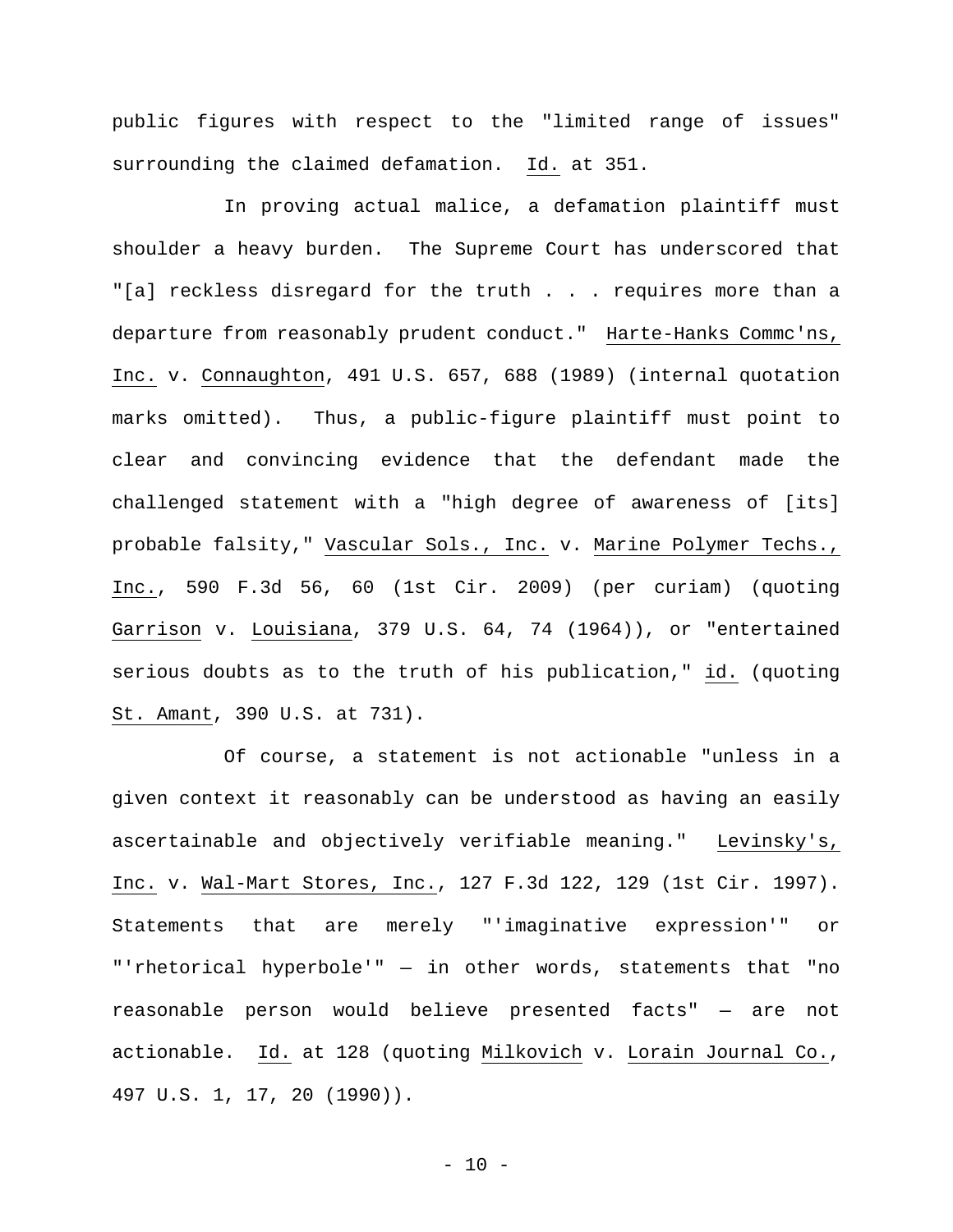We caution, however, that the First Amendment does not command "a wholesale defamation exemption" for statements that "might be labeled 'opinion[s].'" Milkovich, 497 U.S. at 18. Rather, "[a] statement couched as an opinion that presents or implies the existence of facts which are capable of being proven true or false can be actionable." Levinsky's, 127 F.3d at 127.

The First Amendment imposes yet another safeguard with respect to awards of damages for defamation. It requires an appellate court to review the supporting evidence independently. See Bose Corp. v. Consumers Union of U.S., Inc., 466 U.S. 485, 510-11 (1984). Thus, we must afford plenary review to "mixed fact/law matters which implicate core First Amendment concerns," such as the jury's conclusions regarding falsity and actual malice. AIDS Action Comm. of Mass., Inc. v. MBTA, 42 F.3d 1, 7 (1st Cir. 1994); see Hurley v. Irish-Am. Gay, Lesbian & Bisexual Grp. of Bos., 515 U.S. 557, 567 (1995). Put another way, we must ensure that the jury's verdict "does not constitute a forbidden intrusion on the field of free expression." N.Y. Times Co., 376 U.S. at 285.

Withal, "[i]ndependent review is not a limitless ransacking of the record as a whole." Mandel v. Bos. Phoenix, Inc., 456 F.3d 198, 208 (1st Cir. 2006). The usual deferential Rule 50 standard applies to mixed fact/law questions that do not implicate First Amendment concerns. See Bose Corp., 466 U.S. at

- 11 -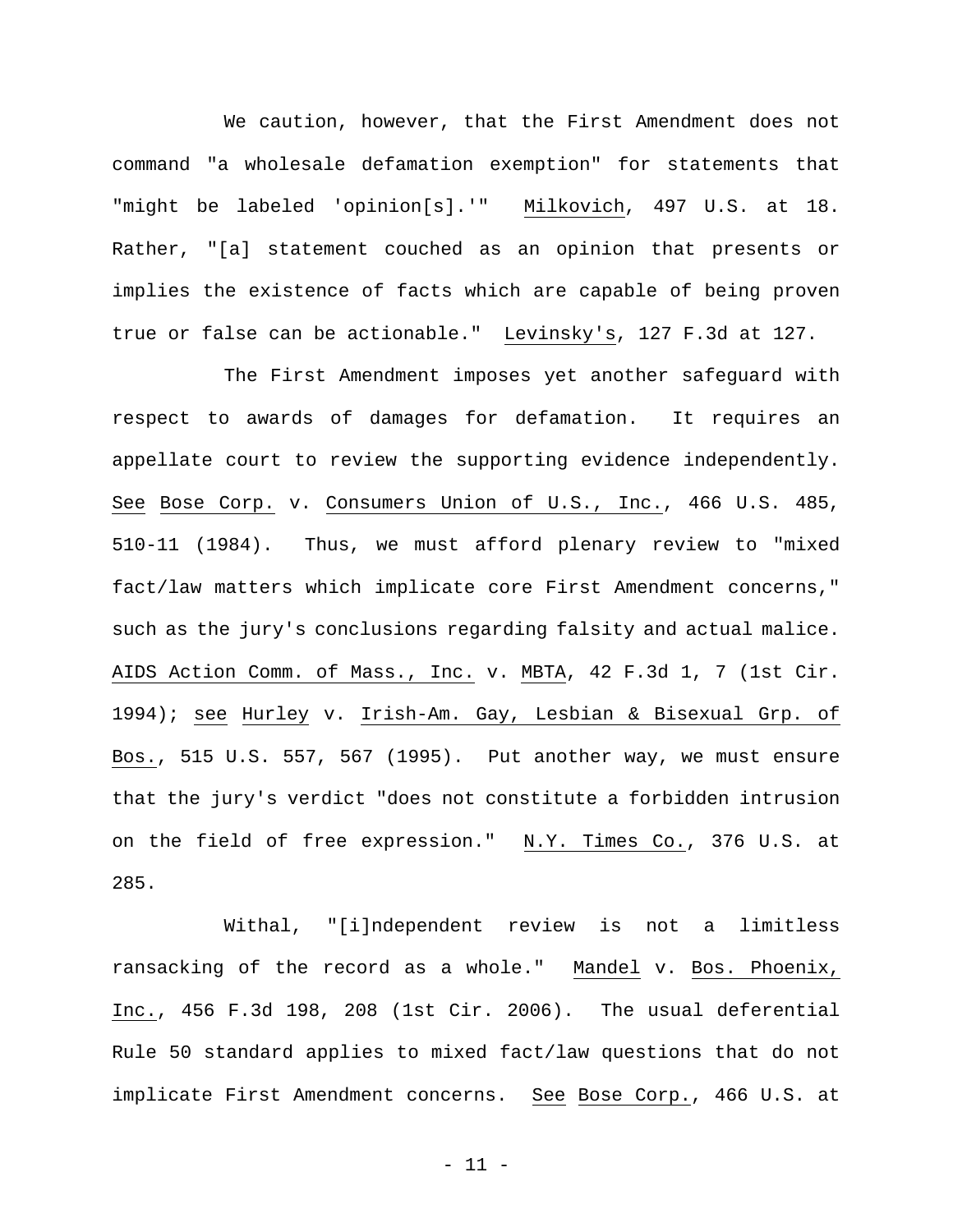514 n.31. Causation is such a question. See Fiori v. Truck Drivers, Local 170, 354 F.3d 84, 89 (1st Cir. 2004). So, too, deference is due to the jury's assessment of witness credibility. See Hurley, 515 U.S. at 567; Mandel, 456 F.3d at 208.

## **A.**

With this backdrop in place, we proceed to examine the vitriol-soaked comments that fueled the defamation claims at issue here. Our starting point is clear: Dr. Sindi, an appointee of Saudi King Abdullah to his government's Shura Council and a goodwill ambassador of the United Nations Educational, Scientific and Cultural Organization, concedes that she is at least a limitedpurpose public figure. We must, therefore, independently mine the record to determine whether Dr. Sindi proved by clear and convincing evidence that Samia and Ann maliciously defamed her. See Gertz, 418 U.S. at 342.

Following a thorough appraisal, we conclude — without serious question — that the defamation verdicts pass constitutional muster. While the record reflects a grotesque number of false statements that hold Dr. Sindi up to public scorn and contempt (including a majority of the statements memorialized on the chalk), the law of the case, as exemplified by the district court's unchallenged jury instructions, requires only that Dr.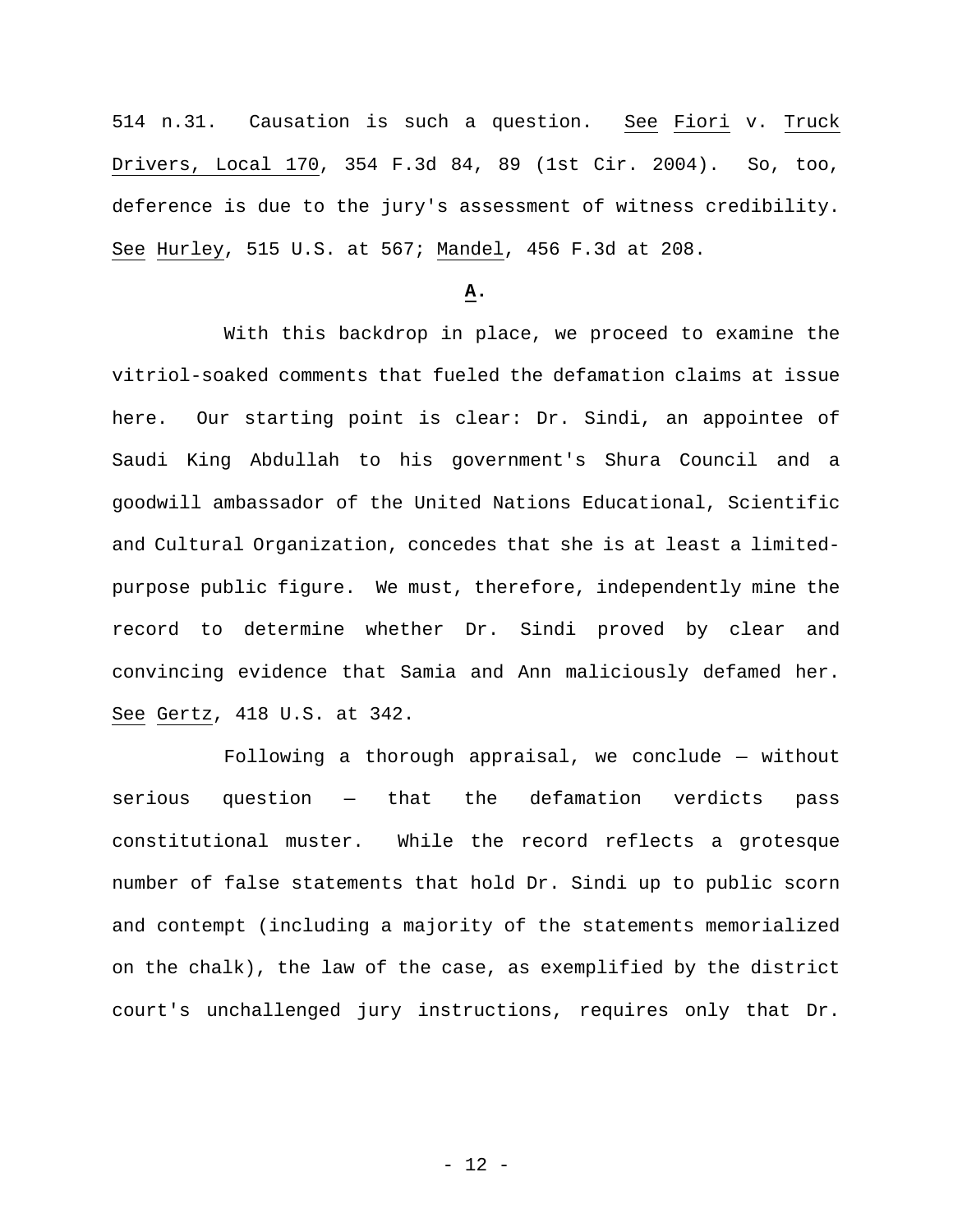Sindi show that one or more defamatory statements were made.<sup>5</sup> Therefore, no useful purpose would be served by evaluating separately each of the approximately 132 allegedly defamatory statements listed on the chalk. Given the law of the case, it suffices for us to shine the light of our inquiry on three categories of statements that were primary focal points of the trial. No more is exigible to validate the defamation verdicts under the district court's jury instructions.<sup>6</sup>

**1.** 

We start with Samia's repeated accusation — variously phrased and published in myriad web postings and in e-mails to members of the scientific community, journalists, investors in the i2 Institute, and State Department officials — that Dr. Sindi fraudulently obtained her Ph.D. from Cambridge University.7

1

<sup>5</sup> Absent plain error, we treat the relevant jury instructions as the law of the case because neither Samia nor Ann interposed any timely objection to them. See Moore v. Murphy, 47 F.3d 8, 11 (1st Cir. 1995); see also United States v. Hussein, 351 F.3d 9, 18 (1st Cir. 2003) (noting that unobjected-to jury instruction becomes binding unless plainly erroneous).

<sup>6</sup> Although the appellants make passing mention of their plaint that the defamation verdicts are against the weight of the evidence, they do not accompany that plaint with any developed argumentation. Consequently, we deem any such challenge abandoned. See United States v. Zannino, 895 F.2d 1, 17 (1st Cir. 1990).

<sup>7</sup> Although Samia disclaimed responsibility for some of these e-mails and posts, the jury supportably could have found that she authored all of them.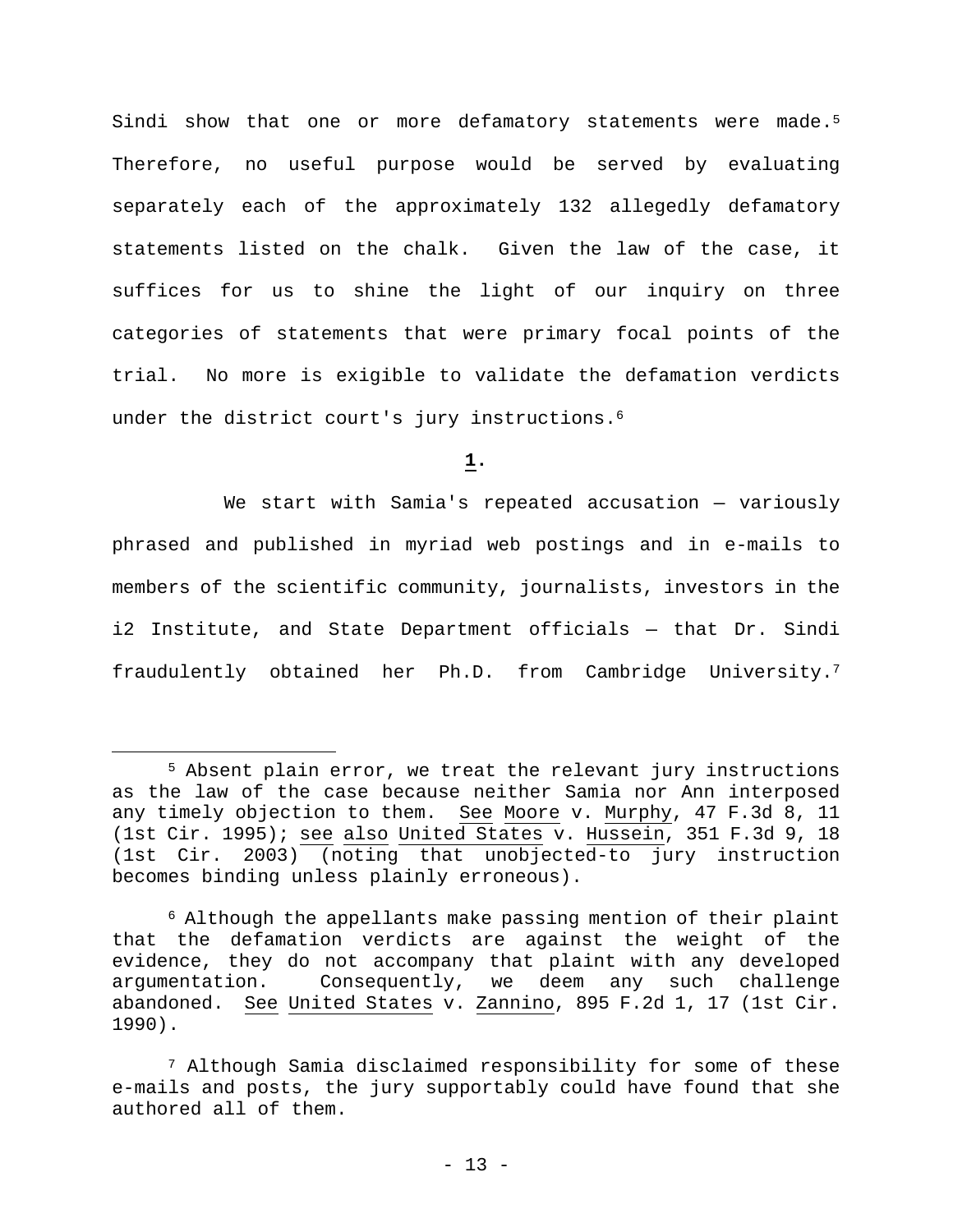Representative of this category of statements is a February 12, 2014, e-mail to the i2 Institute's board members and sundry journalists that:

> [Dr. Sindi's] research was allegedly conducted and her dissertation written, by Adrian Stevenson, a postdoctoral and very intimate friend of Sindi. According to Sindi's livein boyfriend from 2001 to 2005, throughout the writing of her dissertation, Stevenson was allegedly financially compensated by Sindi's father to act as her "bodyguard." [Cambridge University Professor Christopher] Lowe confirmed that the writing style of her dissertation was clearly that of Stevenson, and that they were "very, very intimate friends." Furthermore, Lowe believes that "money definitely changed hands." Myer Berlow . . . also confirmed that she did not have the basic scientific or technical knowledge to have conducted the research or to have written her dissertation.

These statements have an easily decipherable and verifiable meaning, present the existence of specific facts that are capable of being proven false, and are more than mere rhetorical flights of fancy. See Levinsky's, 127 F.3d at 127-28. In addition, they are plainly defamatory: they impugn Dr. Sindi's professional competence while accusing her of fraud, notwithstanding the utter absence of any probative evidence contradicting Dr. Sindi's testimony regarding the elaborate research and writing process she undertook to complete her dissertation and obtain her degree. See Phelan, 819 N.E.2d at 553.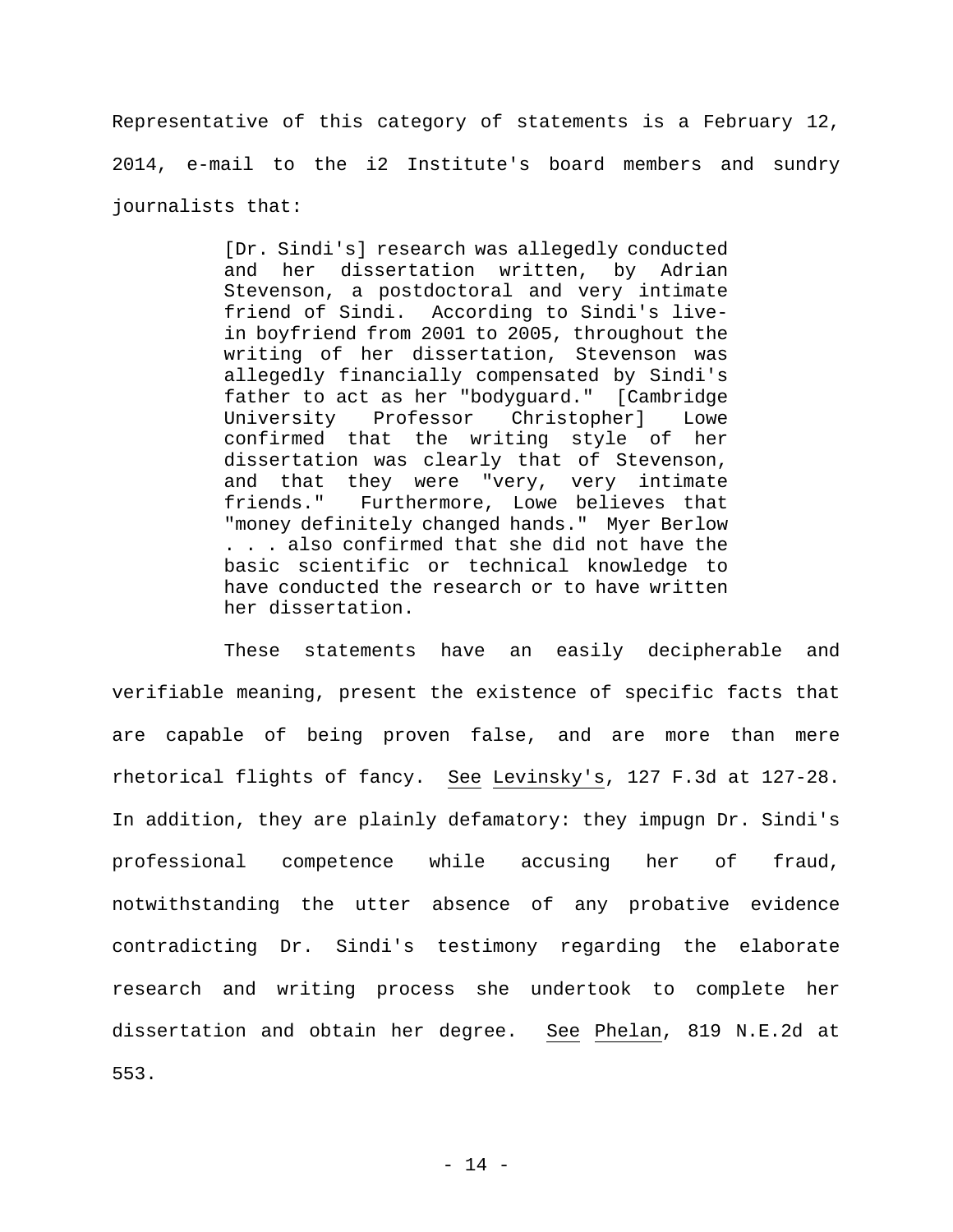The question reduces, then, to whether the statements were made with actual malice, that is, either with knowledge of their falsity or with a reckless disregard for the truth. See Bose Corp., 466 U.S. at 513. This inquiry is both subjective and time-sensitive, turning on "the defendant's state of mind at the time of publication." Kahl v. Bureau of Nat'l Affairs, Inc., 856 F.3d 106, 118 (D.C. Cir. 2017). Since "direct evidence of actual malice is rare," we have permitted actual malice to be proved through inference and circumstantial evidence alone. Levesque v. Doocy, 560 F.3d 82, 90 (1st Cir. 2009); see Connaughton, 491 U.S. at 668. For example, actual malice "may be found where a publisher fabricates an account, makes inherently improbable allegations, relies on a source where there is an obvious reason to doubt its veracity, or deliberately ignores evidence that calls into question his published statements." Levesque, 560 F.3d at 90. Although motive alone cannot suffice to prove actual malice, it is a highly relevant consideration. See Connaughton, 491 U.S. at 665, 667-68; Vascular Sols., 590 F.3d at 61.

With respect to the "doctoral dissertation" statements, the jury was entitled to find that Samia fabricated material facts. Although Samia declared that the well-known entrepreneur and scientist, Myer Berlow, "confirmed" that Dr. Sindi lacked the prerequisite scientific or technical prowess to have written her dissertation, Berlow testified unequivocally that he had never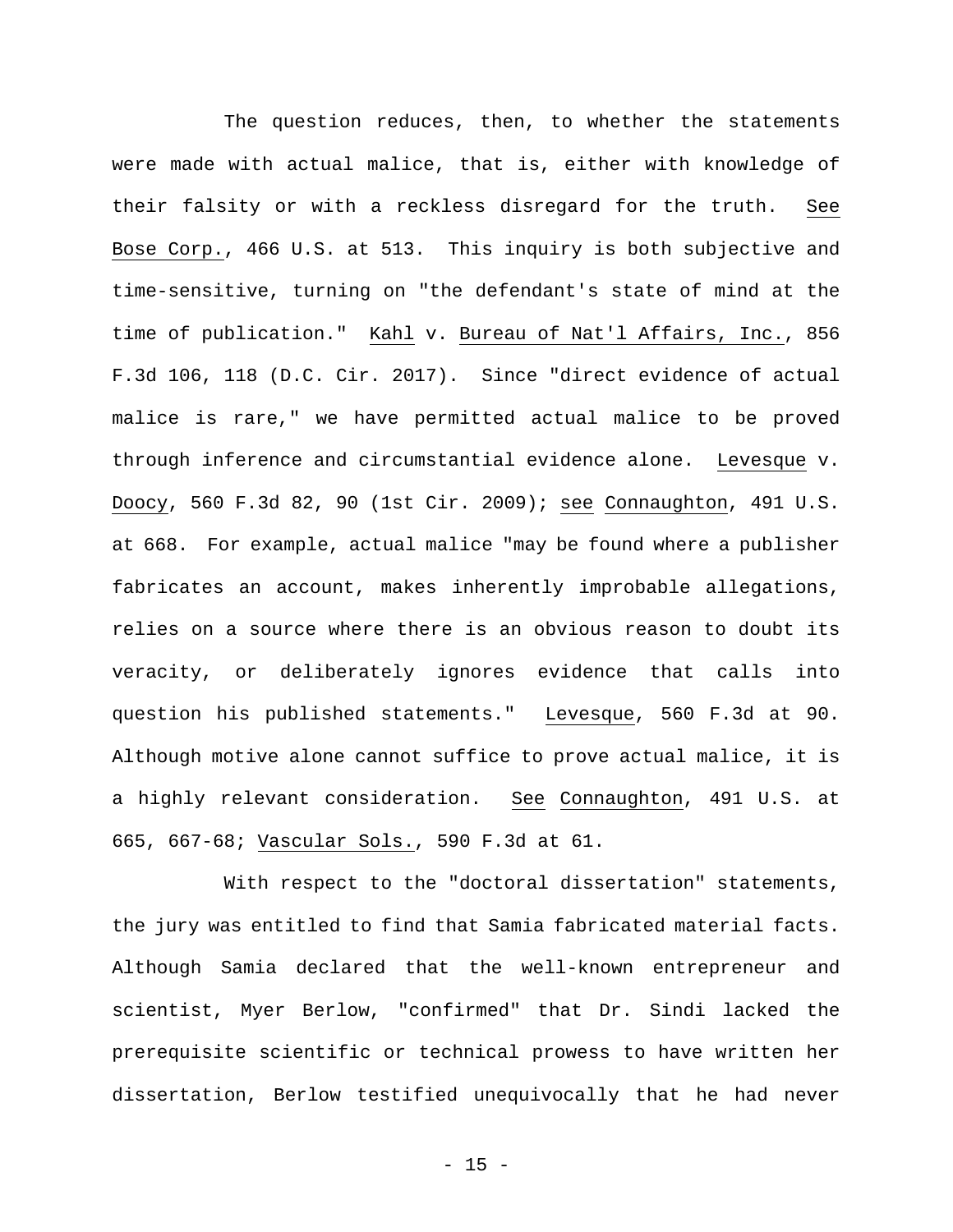made such a statement. Such a gross fabrication is powerful evidence of actual malice. See, e.g., St. Amant, 390 U.S. at 732; Tosti v. Ayik, 476 N.E.2d 928, 936 (Mass. 1985). To cinch the matter, Samia admitted during cross-examination that she had "no confirmed facts" to support her claim of fraud.

Nor was this all. The jury heard evidence that Samia deliberately ignored facts that called her public statements into question. For example, she admitted that she had no proof that any academic institution had ever investigated possible improprieties in connection with Dr. Sindi's doctorate. She also admitted that she had contact information for Dr. Stevenson (an academic who had publicly lauded Dr. Sindi's dissertation), yet she never reached out to him. On this record, the jury reasonably could have inferred that Samia deliberately chose not to contact Dr. Stevenson out of a concern that he would vouch for the legitimacy of Dr. Sindi's degree and thereby undercut Samia's criticisms. Refusing to take easily available steps that could confirm or refute a claim may constitute probative evidence of a reckless disregard for the truth. See Connaughton, 491 U.S. at 682-84; Desnick v. Am. Broad. Cos., 233 F.3d 514, 517 (7th Cir. 2000).

Casting a further pall over Samia's statements is the fact that she had an obvious motive to besmirch Dr. Sindi's reputation: she believed that Dr. Sindi had engaged in an

- 16 -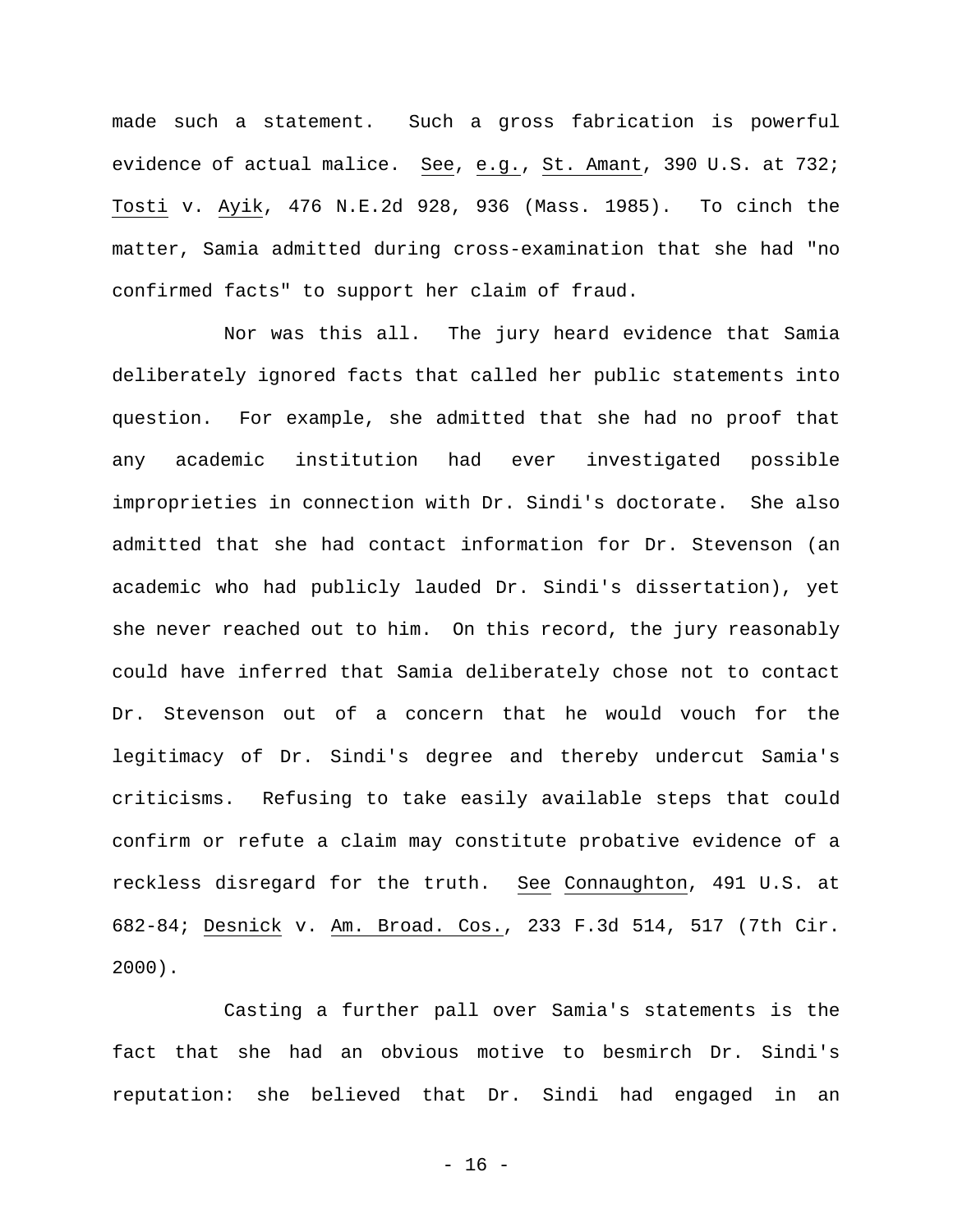extramarital affair with her husband. In an e-mail dated December 17, 2011, Samia admonished Dr. Sindi that "you will rue the day you took advantage of my hospitality, came into my home, seduced [and] then tried to steal my husband." In another e-mail, Samia informed Dr. Sindi that she and Ann had prayed that God would "expose[] [Dr. Sindi] and deliver[] justice." Samia's vengeful motive, while insufficient on its own to establish actual malice, furnishes cogent evidence supporting such a finding. See Connaughton, 491 U.S. at 668.

To be sure, Samia testified that several people had told her that Dr. Sindi obtained her Ph.D. through various sorts of chicanery and sleight of hand. But Samia did not produce any of those third parties as witnesses, and the jury was not required to credit Samia's second-hand and uncorroborated account. See id. at 688 (noting that a jury's credibility assessments are reviewed for clear error, even in First Amendment cases).

## **2.**

The next group of statements involves Samia's accusations that Dr. Sindi (who was born on November 6, 1967) lied about her age in order to secure awards meant for younger scientists. Representative of these accusations is Samia's blog post on April 21, 2012, in which she wrote that Dr. Sindi "misrepresent[ed] her age" in order to win the 2007 Arab-American Science and Technology Young Professional Award, the 2009 PopTech

- 17 -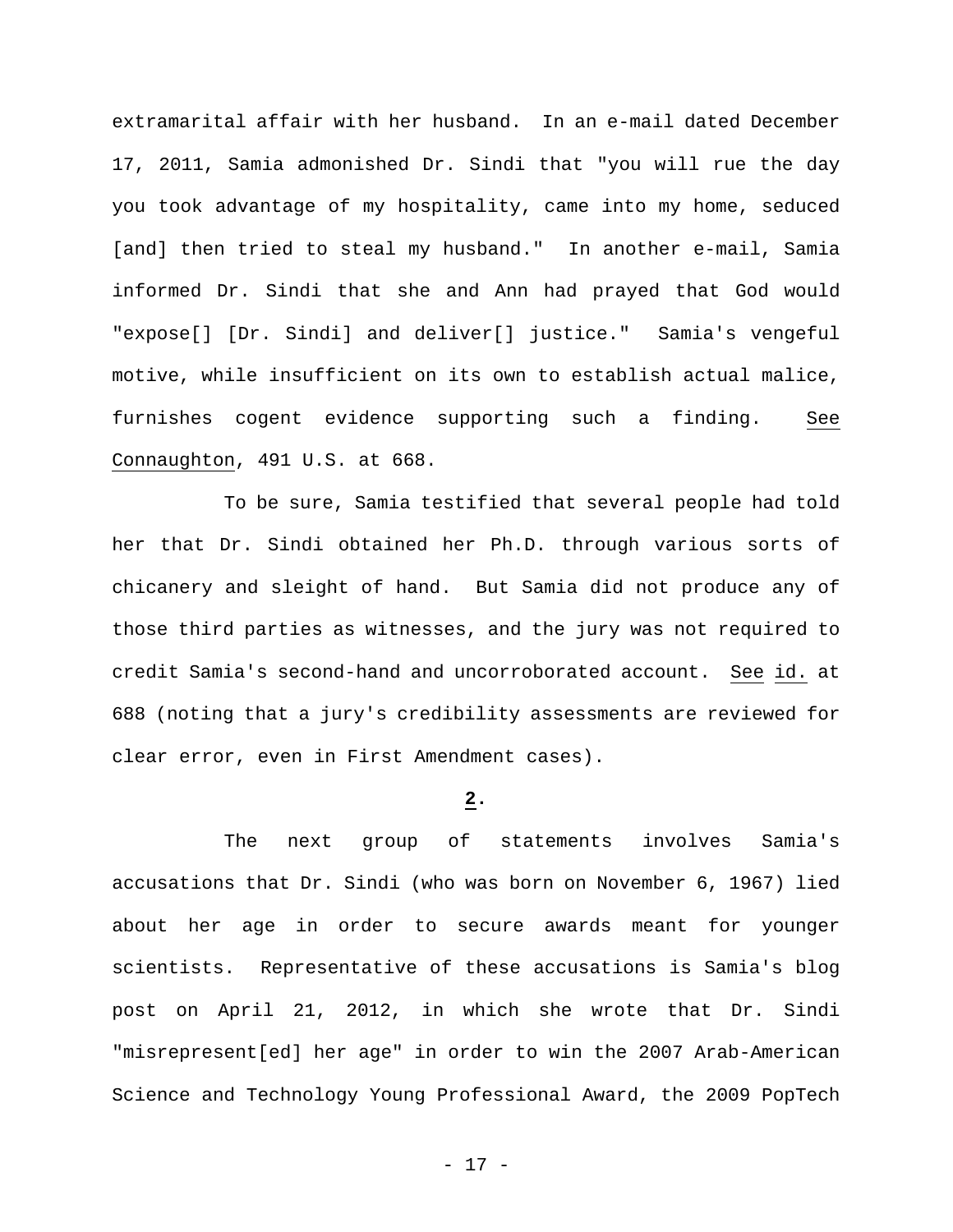Social Innovation Fellowship, and the 2011 National Geographic Emerging Scholar Award, thus "rob[bing] opportunities for recognition, public relations support, funding . . . and career advancement" from younger scientists. Similarly, in a letter to State Department officials dated February 12, 2014, Samia claimed that Dr. Sindi had misrepresented her age by some eleven years in connection with each of these awards.

We have scant difficulty in concluding that these statements are actionable. To begin, each statement about Dr. Sindi's age has "an easily ascertainable and objectively verifiable meaning." Levinsky's, 127 F.3d at 129. Viewed in context, such statements had the undeniable potential to prejudice Dr. Sindi's professional and business endeavors. See Ravnikar, 782 N.E.2d at 511. What is more, the statements were demonstrably false: Dr. Sindi testified that she had never lied about her age to an award-granting entity, and Samia conceded that she had no competent evidence to the contrary.

Dr. Sindi also showed that these statements were made with actual malice. Samia confessed that she had never spoken to anyone with authority to award the prizes that she identified. In fact, she had done nothing even remotely resembling due diligence to verify her claim of mendacity. For aught that appears, Samia simply plucked the accusation out of thin air. On this record, the jury had ample room to find that Samia's age-related statements

- 18 -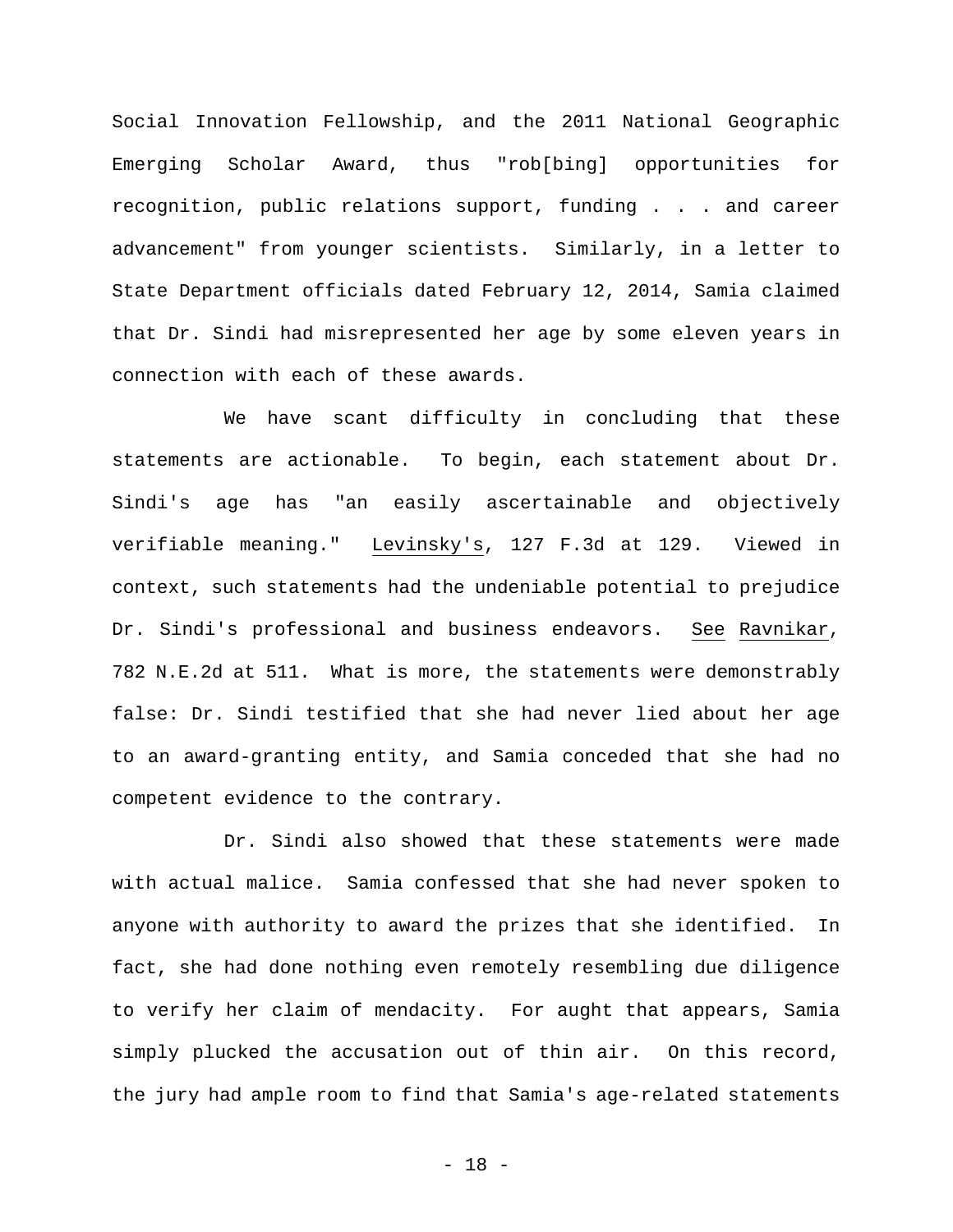were total fabrications and, thus, actionable. See St. Amant, 390 U.S. at 732.

## **3.**

The last category of statements clusters around Samia's comments about Dr. Sindi's inflation of her resumé through apocryphal boasts that she was involved in founding Diagnostics for All (DFA). Some background facts help to put these comments in perspective.

DFA was created to disseminate affordable diagnostic tools developed in the laboratory of a Harvard professor, Dr. George Whitesides, for use in third-world countries. The effort was widely acclaimed, and DFA won a \$100,000 prize in an MIT entrepreneurship competition. Dr. Sindi was a visiting fellow in Dr. Whitesides' laboratory at the time DFA took shape, and she frequently touted her role in its creation. At times, she described herself as a cofounder and/or coinventor.

After a laudatory column regarding Dr. Sindi was published on the Washington Post website on January 18, 2013, Samia posted a comment urging readers to "ask [Dr. Whitesides] about [Dr. Sindi's] non-existent role in the founding of DFA." Samia proceeded, at various times, to make further statements of this nature alleging in substance that Dr. Sindi had either invented or at least wildly exaggerated the importance of her efforts vis-àvis DFA.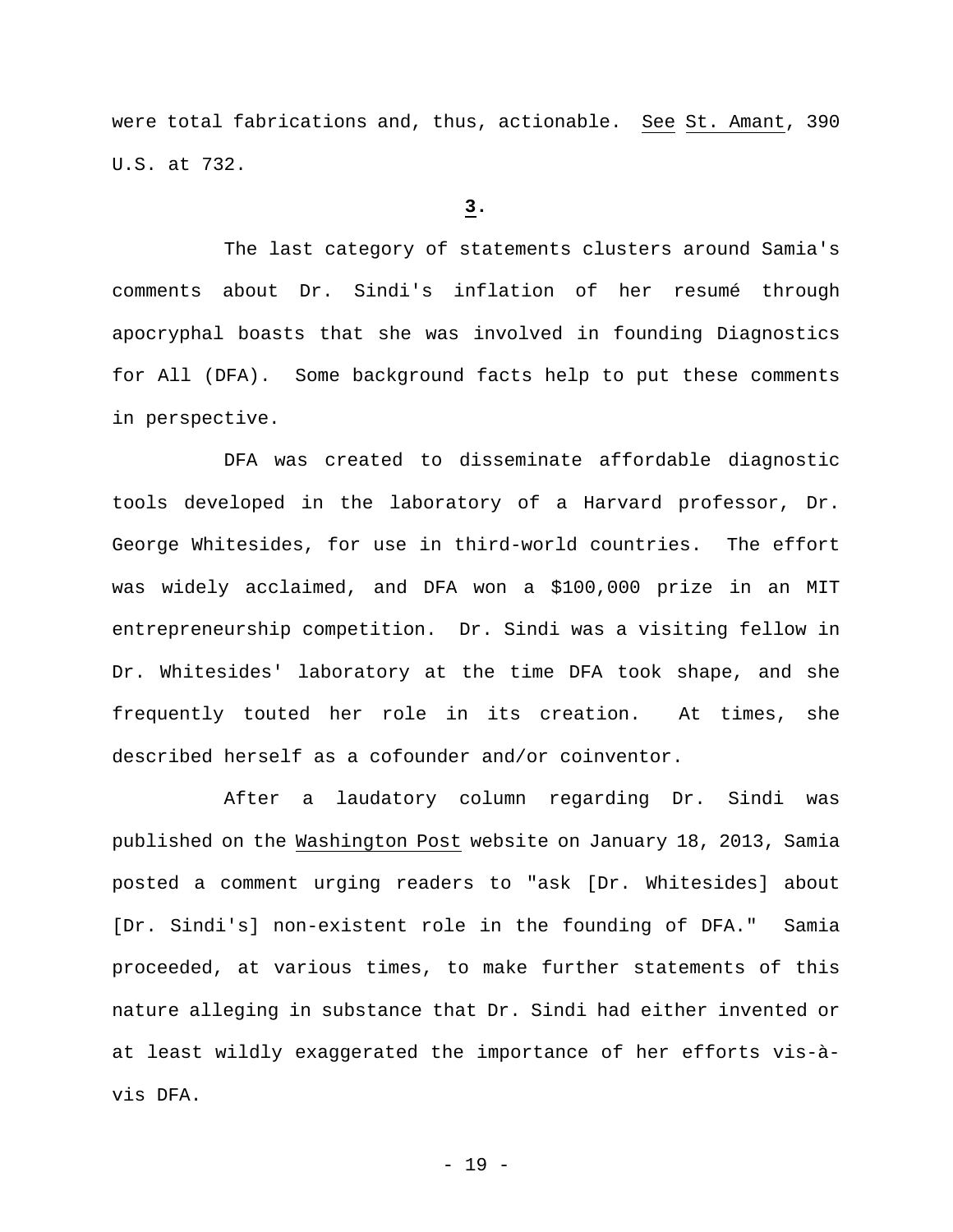At the outset, we note that Samia, in disseminating the original statement, urged readers "to [s]peak to Professor Whitesides of Harvard." Although this statement implies that Samia had herself interviewed Dr. Whitesides prior to commenting, she had never so much as exchanged a word with him. That Samia misrepresented the information gleaned from her sources strongly suggests actual malice. See St. Amant, 390 U.S. at 732; Levesque, 560 F.3d at 90.

Nevertheless, Samia doggedly insists that these statements were true or, at least, mere hyperbole. She leans heavily on the fact that Dr. Whitesides downplayed Dr. Sindi's role in creating the specific diagnostic tools used by DFA, testifying that he and Dr. Carmichael Roberts were the technology's coinventors. But this emphasis on a single snippet of testimony distorts the picture: Dr. Whitesides made pellucid that, from "the very beginning," Dr. Sindi was "part of the team" involved in the development of the overall DFA technology. He further testified that Dr. Sindi played an integral role in constructing the business plan for DFA and credited her with helping DFA win the MIT competition. In the same vein, Berlow — an early leader of DFA lauded Dr. Sindi's important contributions in launching DFA. As Samia's own notes revealed, Berlow told her as much during a conversation in April of 2012. Thus, it is evident that Samia was aware of facts flatly contradicting her statement. Yet, she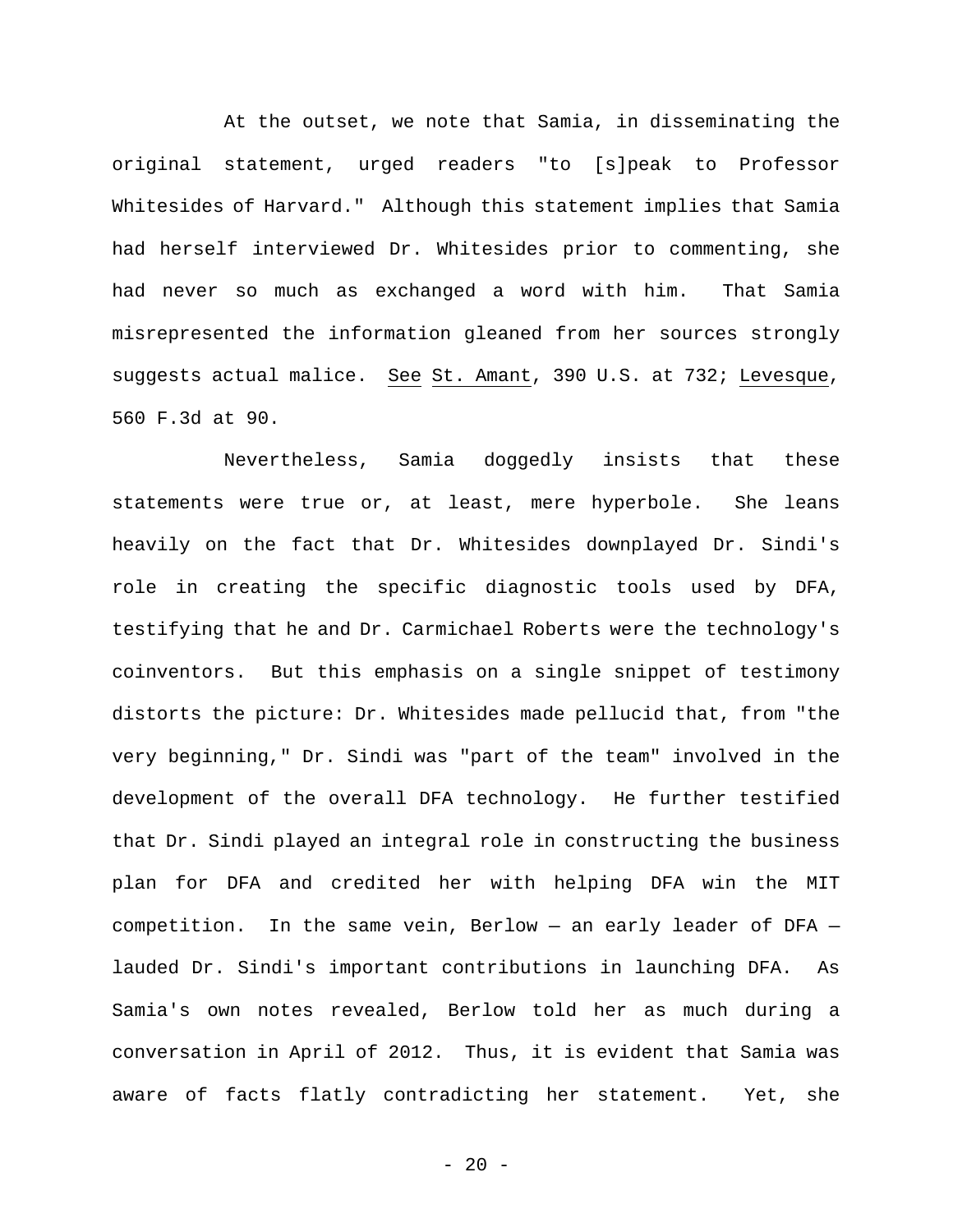continued to shout from the rooftops (figuratively speaking) that Dr. Sindi had nothing to do with DFA's success.

Samia's statements, which falsely claimed that Dr. Sindi's role in the DFA endeavor was nonexistent when in fact it was significant, held Dr. Sindi up to public scorn and opprobrium. The statements also characterize Dr. Sindi's truthful claims as lies. Especially in light of the history of acrimony between the two women, the jury was entitled to find that Samia's DFA-related statements about Dr. Sindi were false, defamatory, and made with actual malice.

# **4.**

The same three categories of statements, at a bare minimum, are actionable against Ann. For the most part, Ann simply regurgitated Samia's falsehoods regarding Dr. Sindi's Ph.D., age, and relationship to DFA, authoring a host of derogatory Facebook posts and e-mails to Dr. Sindi's professional associates. As we have shown, see supra Parts  $III(A)(1)-(3)$ , all of these animadversions were false and defamatory (as were many others memorialized on the chalk but not analyzed in depth here).

This leaves only the question of actual malice. To begin, Ann — as Samia's mother — harbored ill will towards Dr. Sindi. Moreover, she conceded at trial that she had done nothing in the way of serious research to verify Samia's spectacular allegations before broadcasting them wholesale. Significantly,

- 21 -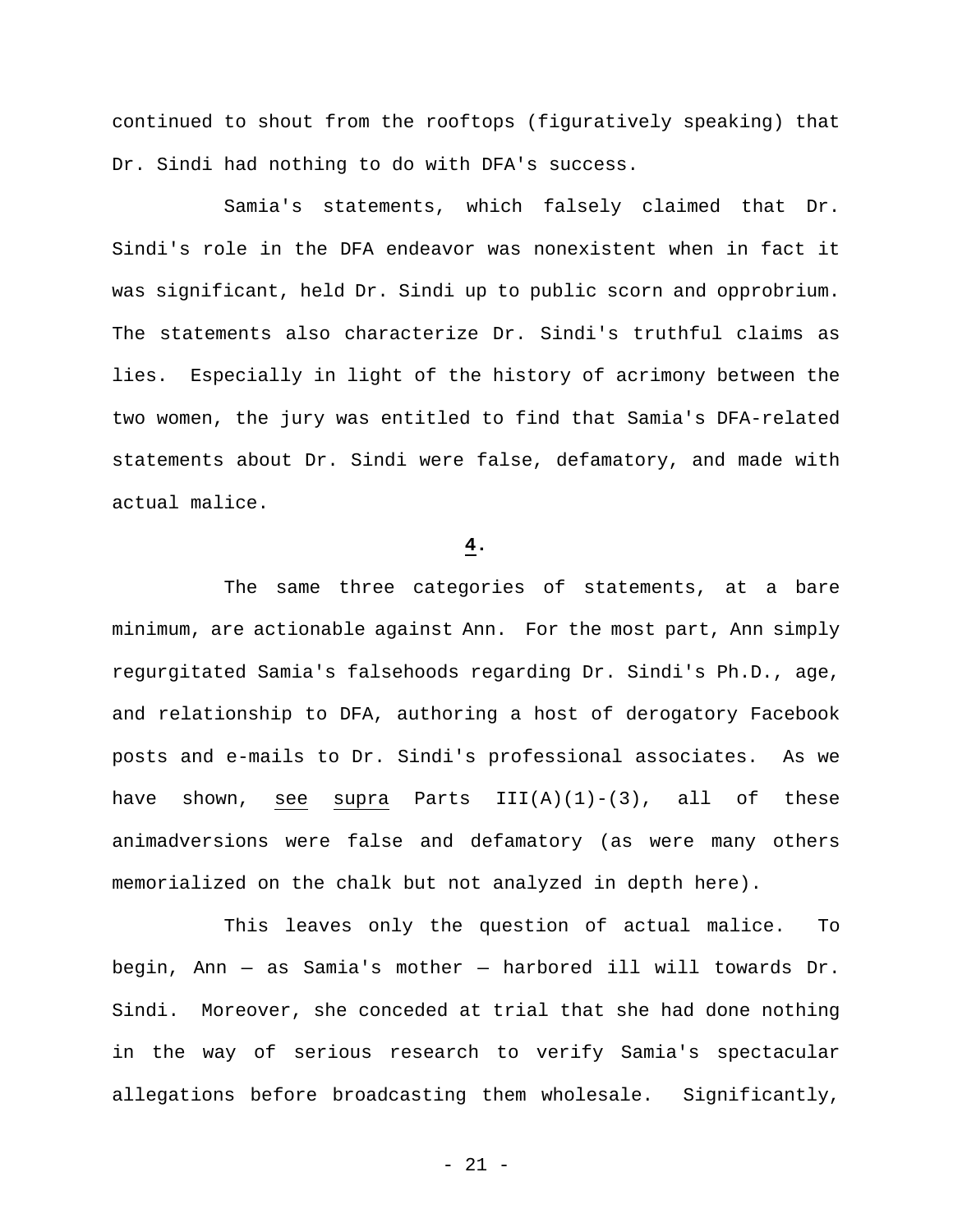Ann was keenly aware that her daughter was not a neutral source of information: she had full knowledge of Samia's antipathy toward Dr. Sindi. When a speaker relies on a single source notwithstanding the existence of obvious reasons for skepticism about that source's accuracy, a jury may infer actual malice. See St. Amant, 390 U.S. at 732; Celle v. Filipino Rep. Enters. Inc., 209 F.3d 163, 190 (2d Cir. 2000). So it is here: though Dr. Sindi's defamation claim against Ann is less robust, it is hardy enough to survive independent review.

#### **B.**

Represented by new counsel on appeal, Samia and Ann have a fallback position. They assert that the court erred in instructing the jury that a defendant could be held liable as long as that defendant had published at least one defamatory statement with actual malice. In their view, the court should have instructed the jury to specify which of the statements on the chalk were maliciously defamatory and, thus, formed the basis of its verdict. For support, they rely principally on our decision in Levinsky's, in which (as here) the jury returned a general verdict for the defamation plaintiff. See 127 F.3d at 136. We vacated that judgment, explaining that the plaintiff had charged the defendant with making two statements, only one of which we found to be actionable. Consequently, the verdict could not stand because it did not specify the statement on which liability was

 $- 22 -$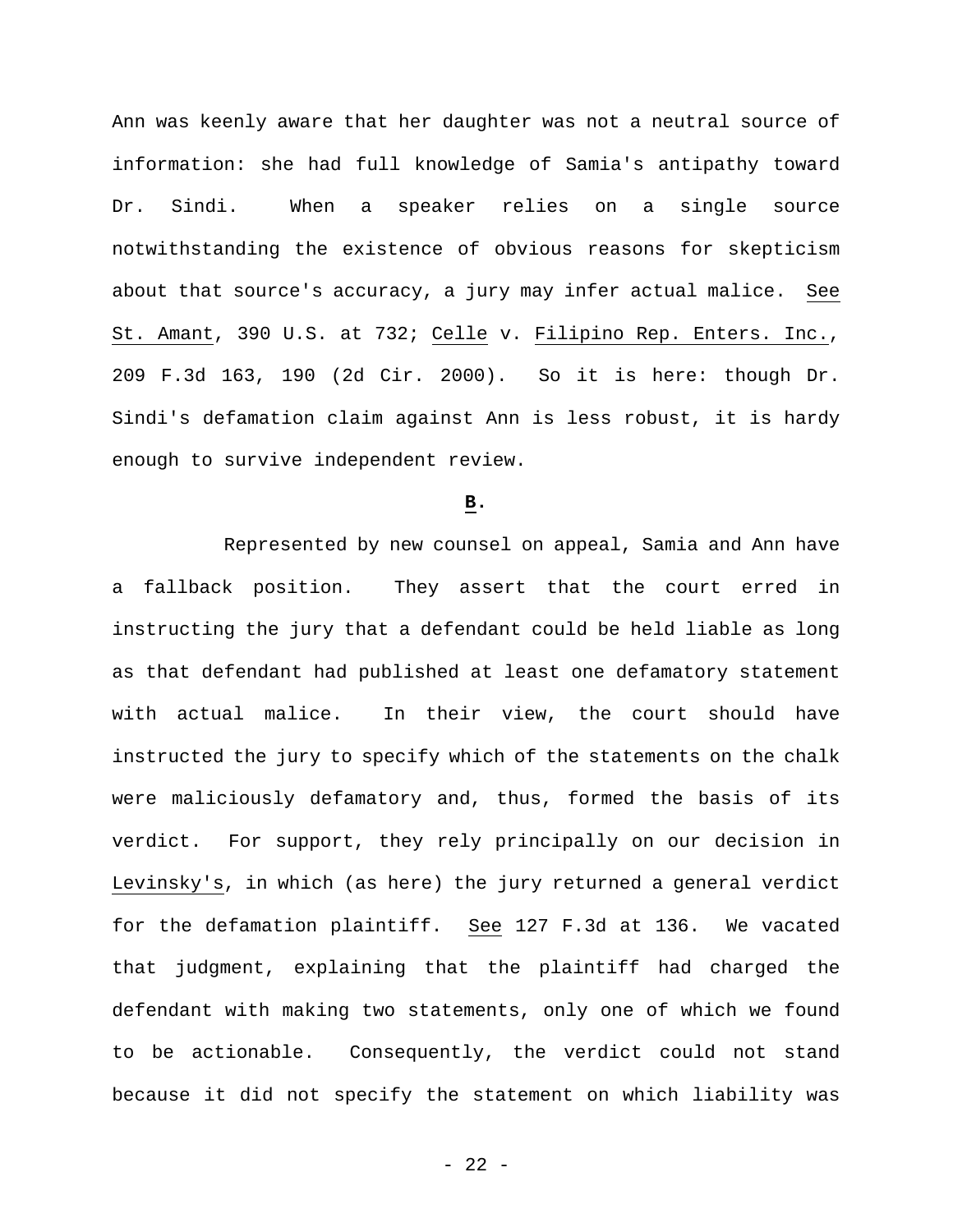premised. See id. Extrapolating from this decision and from a similar decision in Simon v. Navon, 71 F.3d 9, 19 (1st Cir. 1995), the appellants argue that we must order a retrial if so much as a single statement displayed on the chalk fails to satisfy the requirements for a defamation claim.

Here, however, there is a rub. Samia and Ann failed to request a jury instruction along these lines in the district court. To compound the problem thus created, they did not object to the instruction about which they now complain prior to jury deliberations. See Fed. R. Civ. P. 51(c)(1) (requiring parties before a case is sent to the jury to "state[] distinctly the matter objected to and the grounds for the objection"). Nor did the appellants raise this issue in either their motion for judgment as a matter of law or their motion for a new trial.

Just as actions have consequences, omissions too have consequences. It is black-letter law that claims of instructional error not seasonably advanced in the district court can be broached on appeal only for plain error. See DeCaro v. Hasbro, Inc., 580 F.3d 55, 60 (1st Cir. 2009); Ferrara & DiMercurio v. St. Paul Mercury Ins. Co., 240 F.3d 1, 13 (1st Cir. 2001). To establish plain error, a party must show "(1) that an error occurred (2) which was clear or obvious and which not only (3) affected the defendant's substantial rights, but also (4) seriously impaired the fairness, integrity, or public reputation of judicial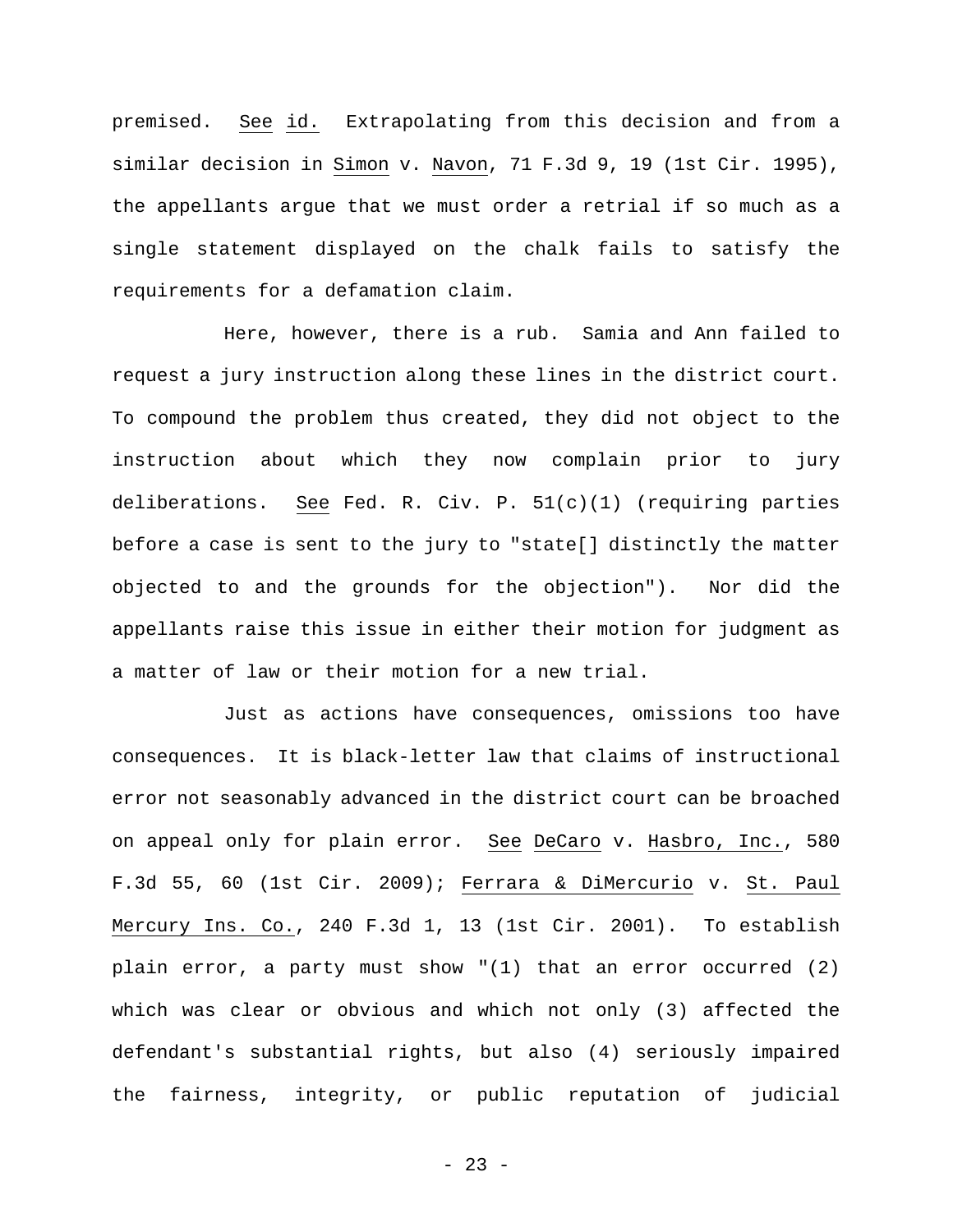proceedings." United States v. Duarte, 246 F.3d 56, 60 (1st Cir. 2001). The party claiming plain error must carry the devoir of persuasion on all four facets of this test. See United States v. Bramley, 847 F.3d 1, 5 (1st Cir. 2017). Not surprisingly, then, reversals for plain error are "hen's-teeth rare" in civil cases. Teixeira v. Town of Coventry, 882 F.3d 13, 18 (1st Cir. 2018); see Amicas, Inc. v. GMG Health Sys., Ltd., 676 F.3d 227, 235 (1st Cir. 2012).

Samia and Ann cannot clear this high hurdle. Even if we assume, for argument's sake, that some of the roughly 132 statements limned in the chalk are not actionable, the trial focused primarily on the three categories of statements discussed above (that is, false statements pertaining to Dr. Sindi's Ph.D., age, and connection with DFA). Seen in this light, the chances are virtually nil that the jury premised its liability determination on protected speech. See Van Liew v. Eliopoulos, 84 N.E.3d 898, 913 (Mass. App. Ct. 2017) (affirming verdict where three of twenty-nine allegedly defamatory statements were nonactionable but were not the focus of trial and did not "add measurably" to plaintiff's injuries). Plain error is plainly absent.

Nothing more need be said. Even if the appellants are correct in suggesting that the jury instructions were infected by an obvious strain of error (a matter on which we take no view),

- 24 -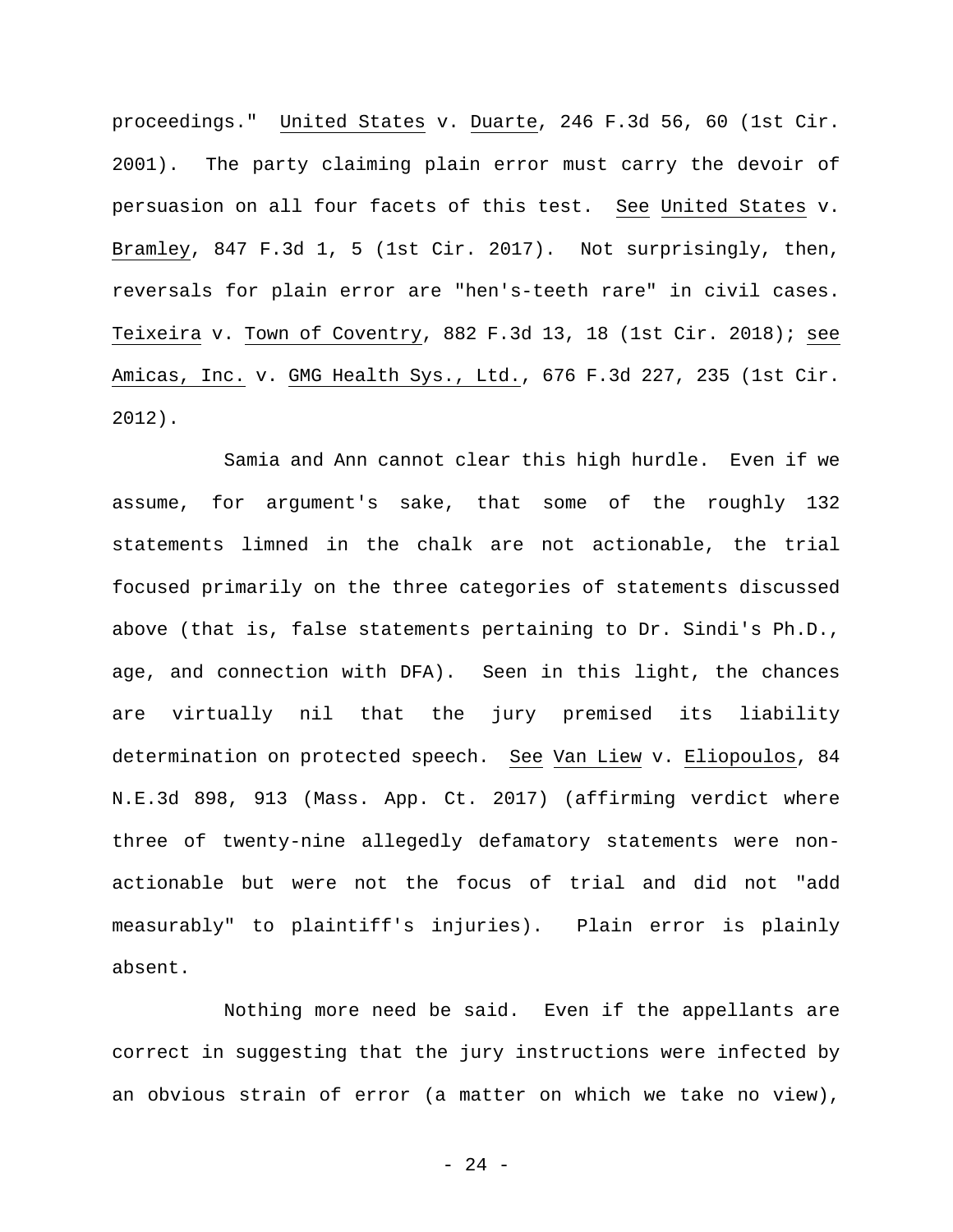there is Buckley's chance that the verdicts on the defamation claims rested exclusively on any of the few arguably non-defamatory statements. Consequently, the appellants cannot satisfy the third prong of the plain error test. See Bramley, 847 F.3d at 7 (explaining that proponent of plain error must show, at a minimum, a reasonable probability that but for the alleged error, the outcome of the trial would have been different).

## **C.**

The issue of damages remains. Samia and Ann characterize the damages awarded by the jury on the defamation claims (\$400,000 against Samia and \$100,000 against Ann) as excessive and entreat us to either grant a new trial on damages or to reduce the awards. Their main argument is that the damages are too high because Dr. Sindi offered insufficient evidence of economic loss resulting from their libels.

The court below was tasked with assaying the damages awarded by the jury, and its decision to deny the appellants' motion for a new trial on damages or for a remittitur is reviewed for abuse of discretion. See Trainor, 699 F.3d at 29. We discern none here.

To recover damages, Massachusetts does not require a plaintiff to prove that economic harm resulted from defamatory statements alleging "that the plaintiff lacks a necessary characteristic of [her] profession." Ravnikar, 782 N.E.2d at 511.

 $- 25 -$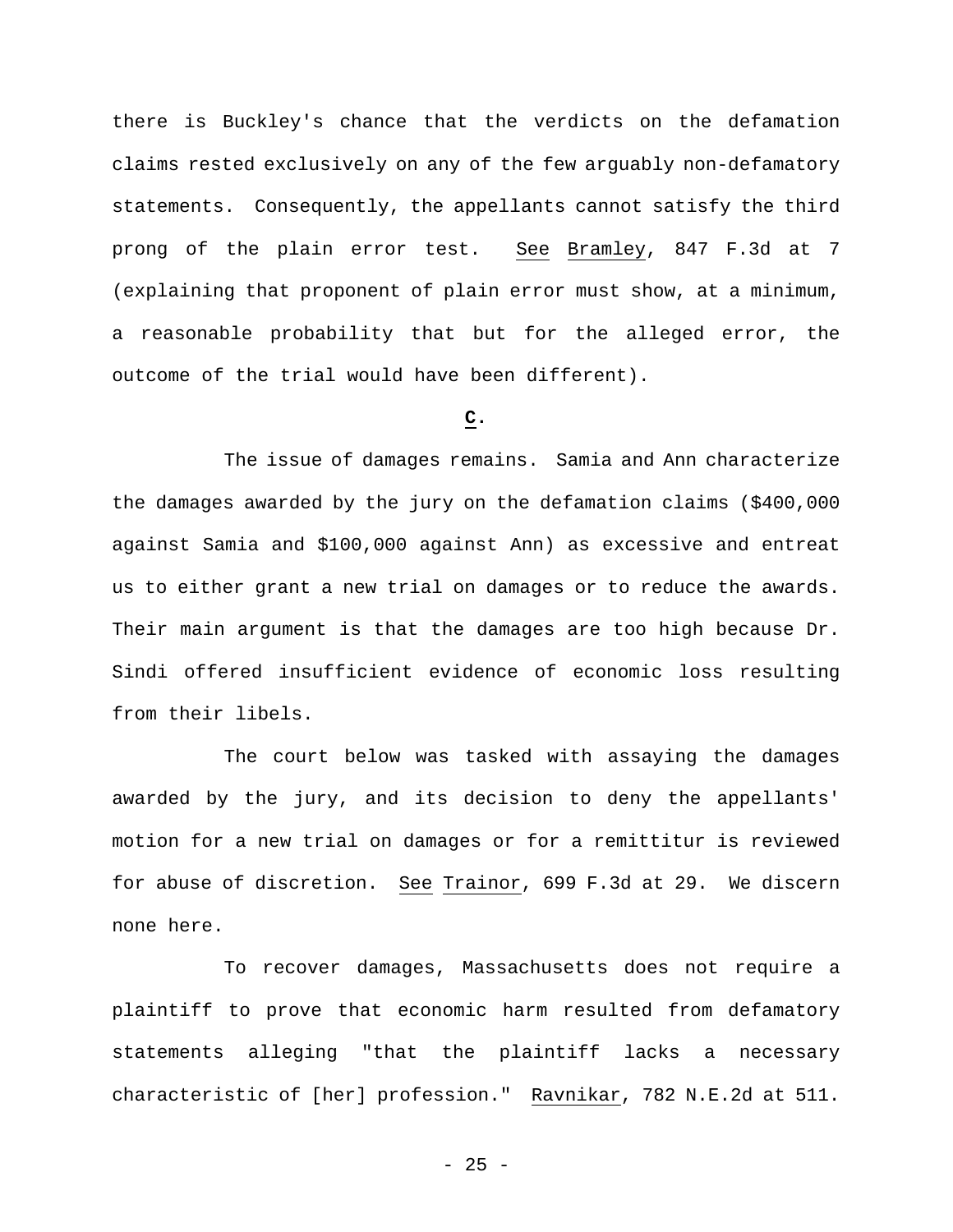In such circumstances, the plaintiff may recover for wholly noneconomic losses, including "impairment of reputation and standing in the community, personal humiliation, and mental anguish and suffering." Draghetti v. Chmielewski, 626 N.E.2d 862, 868 (Mass. 1994).

Samia's and Ann's statements regarding Dr. Sindi's Ph.D. and previous accomplishments impugn Dr. Sindi's scientific aptitude and her professional integrity, which are necessary characteristics of her vocation. Here, moreover, Dr. Sindi introduced evidence of reputational harm flowing from the appellants' defamatory statements, including Berlow's testimony and the testimony of Joi Ito (the director of the MIT Media Lab). She also introduced evidence concerning the humiliation that she experienced as a result of the appellants' campaign of vilification. Given the quantity and quality of this evidence, we hold that the jury's awards of damages for defamation were not so exorbitant as to exceed any reasonable appraisal of damages sustained. Nor were they so extravagant as to shock the conscience. It follows inexorably that the district court's refusal to order either a new trial on damages or a remittitur fit comfortably within the realm of its broad discretion.8

1

<sup>8</sup> We need not linger long over the appellants' exhortation that we should order a new trial because of allegedly inflammatory statements made by Dr. Sindi's counsel during closing argument. These statements drew no contemporaneous objection at trial; and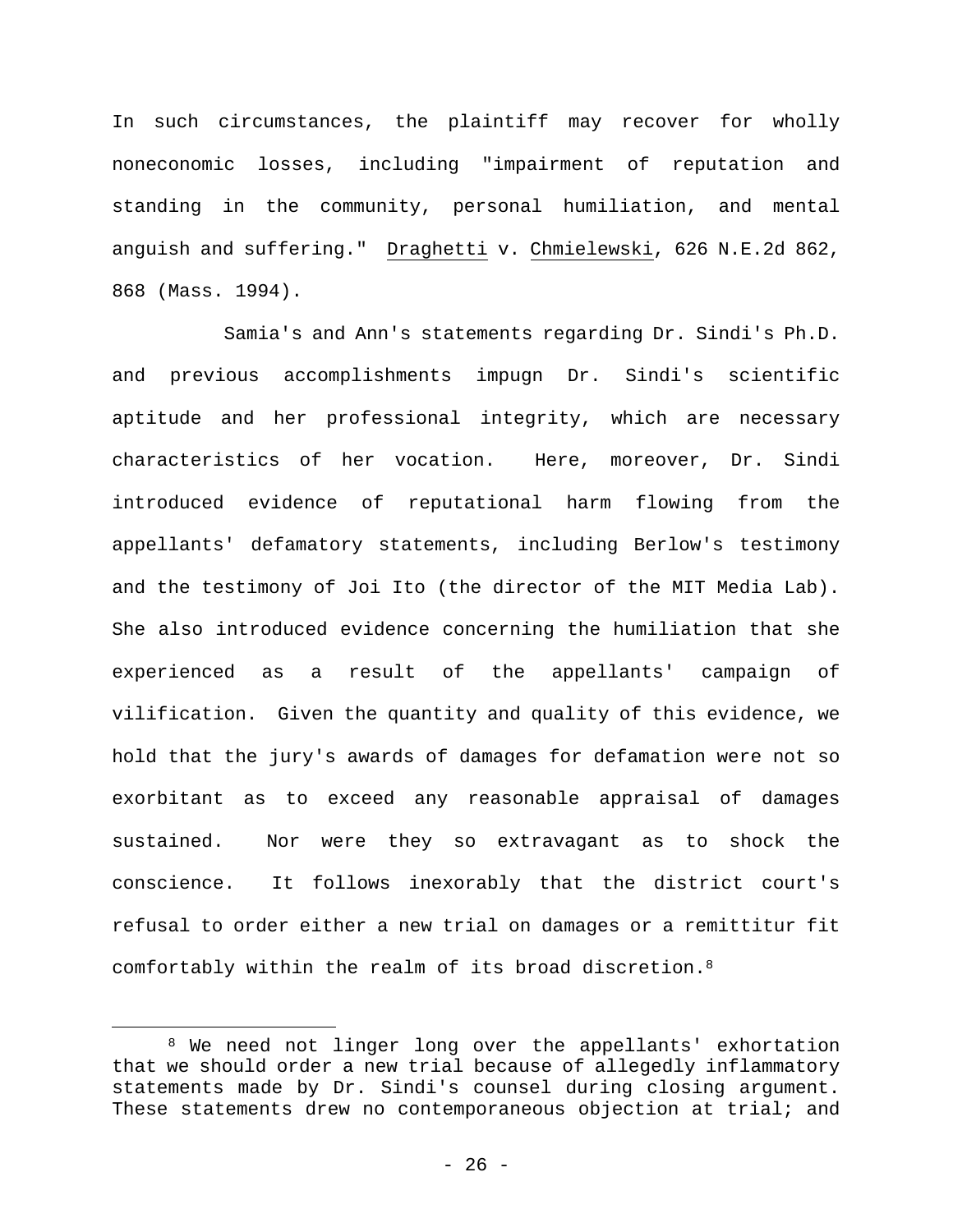The next leg of our journey takes us to Dr. Sindi's claim for intentional infliction of emotional distress. The jury found Samia liable for this claim and awarded damages against her in the amount of \$100,000. At the same time, the jury exonerated Ann on a counterpart claim, and Dr. Sindi has not appealed this finding.

Samia challenges the liability finding, the damages awarded, and the district court's denial of her post-trial motion seeking either to set aside the verdict or to reduce the award. These challenges are unavailing.

Under Massachusetts law, a plaintiff claiming intentional infliction of emotional distress must show that the defendant "intended to inflict emotional distress or that [she] knew or should have known that emotional distress was the likely result of [her] conduct"; that the defendant's "conduct was extreme and outrageous," such that it transgressed "all possible bounds of decency and was utterly intolerable in a civilized community"; that the conduct caused the plaintiff to suffer emotional distress; and that this distress "was severe and of a nature that no reasonable [person] could be expected to endure it." Agis v. Howard Johnson Co., 355 N.E.2d 315, 318-19 (Mass. 1976) (internal

 $\overline{a}$ 

since the claim of error is made for the first time in the appellants' reply brief, we deem it too little too late. See United States v. Eirby, 515 F.3d 31, 36 n.4 (1st Cir. 2008); Sandstrom v. ChemLawn Corp., 904 F.2d 83, 86 (1st Cir. 1990).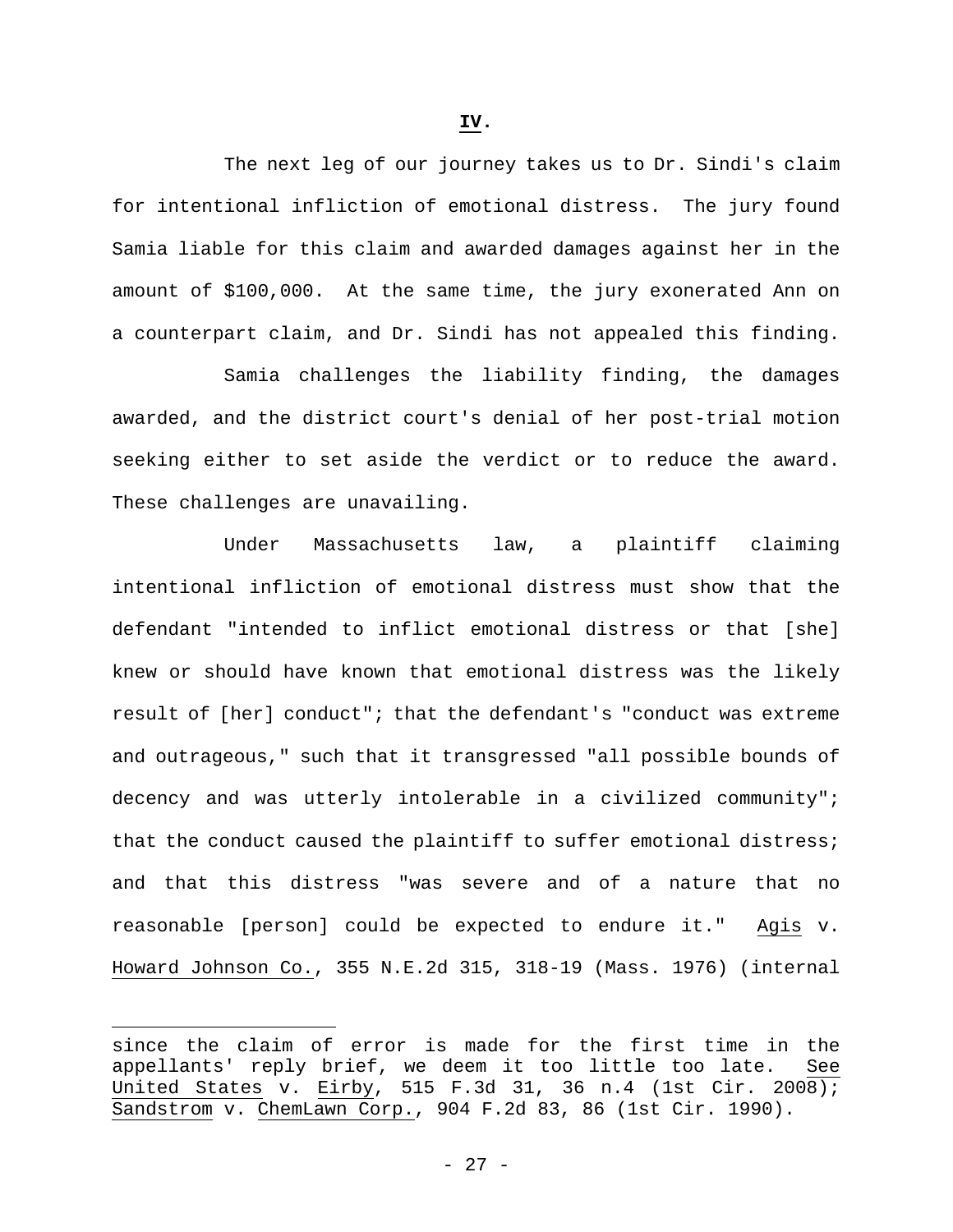quotation marks omitted). Samia contends that her conduct was not sufficiently extreme or outrageous to come within this framework.

It is common ground that liability for intentional infliction of emotional distress cannot be predicated upon the ordinary vicissitudes that mar human relationships: "mere insults, indignities, threats, annoyances, petty oppressions, or other trivialities" are not enough. Roman v. Trs. of Tufts Coll., 964 N.E.2d 331, 341 (Mass. 2012) (quoting Foley v. Polaroid Corp., 508 N.E.2d 72, 82 (Mass. 1987)). But neither a factfinder nor an appellate court is obliged to balkanize the defendant's course of conduct, isolating its component parts and, in the bargain, minimizing their net effect. See Boyle v. Wenk, 392 N.E.2d 1053, 1055 (Mass. 1979). "Repeated harassment . . . may compound the outrageousness of incidents which, taken individually, might not be sufficiently extreme to warrant liability for infliction of emotional distress." Id. at 1056. Nor can a defendant demand the benefit of every conceivable doubt. Rather, a jury is "entitled to put as harsh a face on the actions of the [defendant] as the basic facts would reasonably allow." Richey v. Am. Auto. Ass'n, Inc., 406 N.E.2d 675, 678 (Mass. 1980).

In the case at hand, the evidence, taken in the light most favorable to Dr. Sindi, shows beyond hope of contradiction that Samia transmitted a series of vicious and extraordinarily disturbing e-mails and text messages to Dr. Sindi. By way of

- 28 -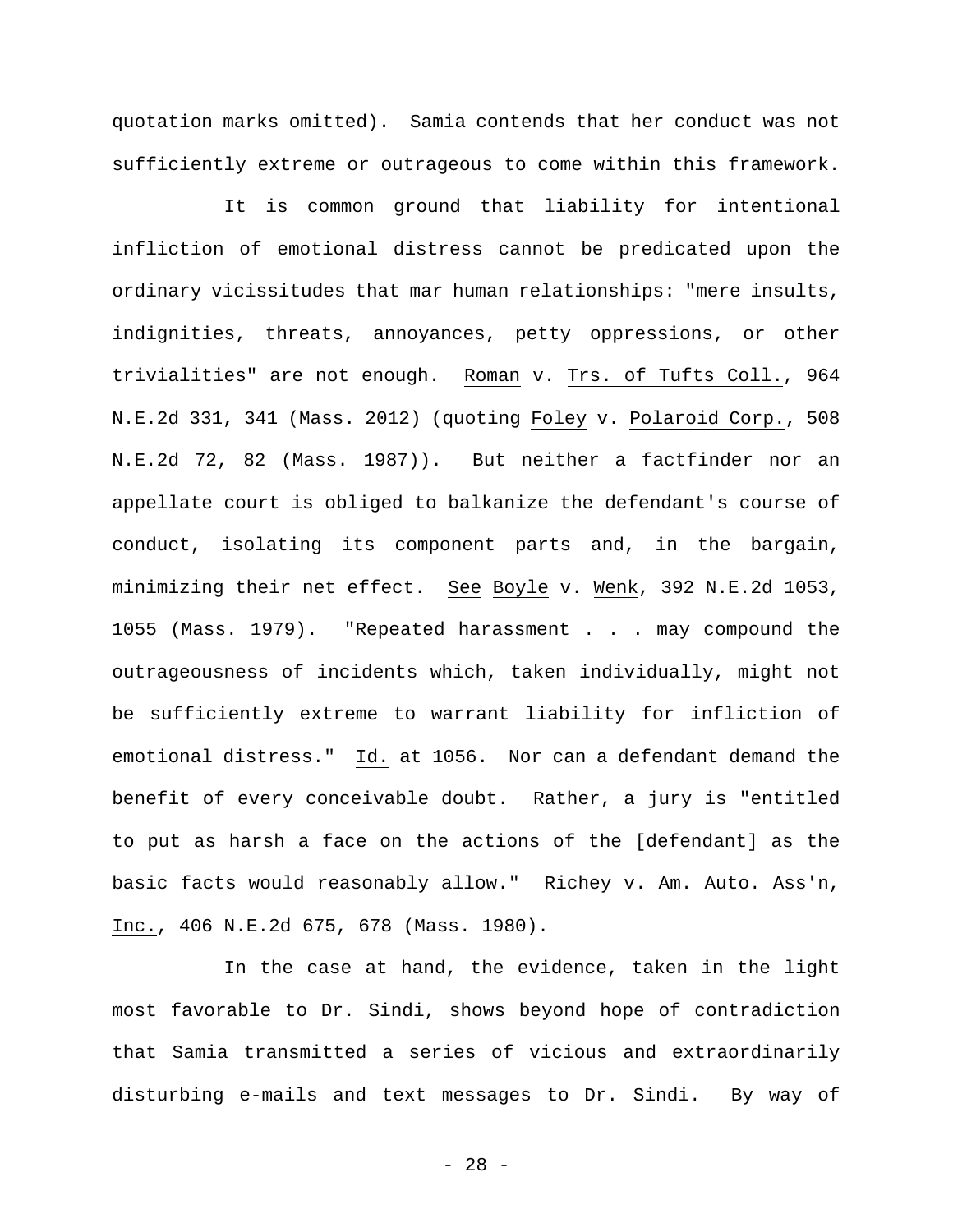illustration, these missives included a December 17, 2011, e-mail expressing thanks that Dr. Sindi's deceased father was not "alive to witness the truth about his sinful, selfish, coniving [sic] Munafika [an Arabic word for hypocrite] of a daughter" as well as a series of text messages referring to Dr. Sindi as "Hoota [an Arabic word for little whale] the Sinful Liar," predicting that Dr. Sindi would "get cancer" because of "the number of people praying against [her]," declaring that Dr. Sindi would be "exposed" as a "hypocrite & fraud," and denigrating Dr. Sindi's appearance. After Dr. Sindi blocked Samia from her telephone in late 2011, Samia began to travel from her Seattle home to conferences around the globe where Dr. Sindi was scheduled to speak, handing out leaflets containing a demeaning image of Dr. Sindi and urging conference-goers to visit a blog dedicated to besmirching Dr. Sindi's reputation. Samia even called upon Dr. Sindi's disabled mother in Saudi Arabia for the purpose of confronting her about her daughter's misbehavior.

Given these and other incidents, and the more than fouryear long war of vituperation waged by Samia against Dr. Sindi, we think that the jury supportably could have concluded that Samia's course of conduct amounted to far more than mere insults, indignities, and petty oppression. So, too, the jury could supportably have concluded that Samia, over a long period of time, displayed a strain of deliberate malevolence that easily qualified

- 29 -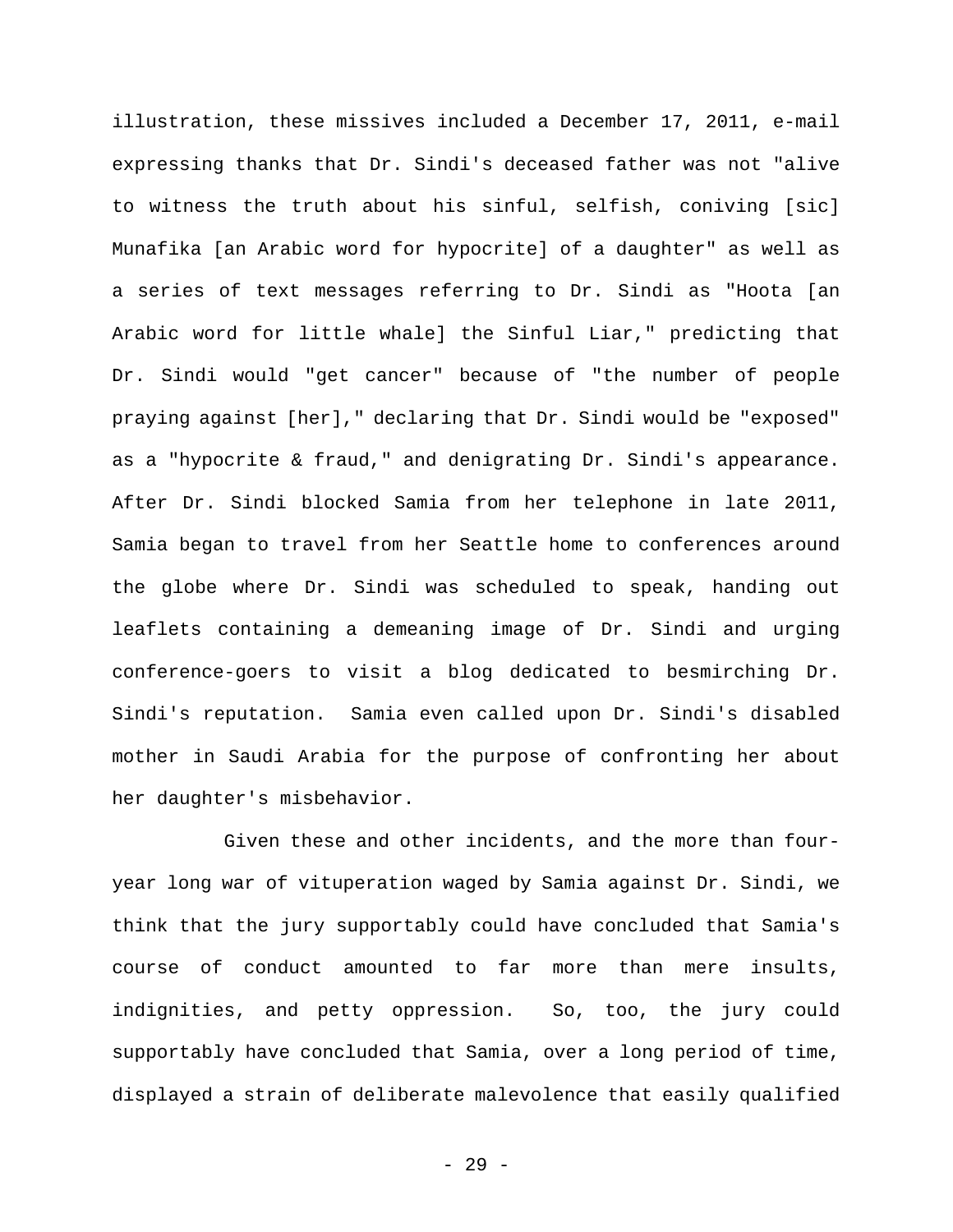as extreme and outrageous conduct. See Conway v. Smerling, 635 N.E.2d 268, 273 (Mass. App. Ct. 1994).

Samia next contends that Dr. Sindi failed to prove that her emotional distress was severe. In evaluating this contention, we recognize that Massachusetts law sets a high bar for proof of severity. See Kennedy v. Town of Billerica, 617 F.3d 520, 530 (1st Cir. 2010) (noting that "mere 'emotional responses including anger, sadness, anxiety, and distress' . . . are 'often not legally compensable'" (quoting Quinn v. Walsh, 732 N.E.2d 330, 338 (Mass. App. Ct. 2000))). But the length of time that a plaintiff is forced to endure emotional distress is a highly relevant datum in determining whether that distress is sufficiently severe to be compensable. See Homesavers Council of Greenfield Gardens, Inc. v. Sanchez, 874 N.E.2d 497, 504 (Mass. App. Ct. 2007); Brown v. Nutter, McClennen & Fish, 696 N.E.2d 953, 957-58 (Mass. App. Ct. 1998). One more wrinkle is worth noting: emotional distress may be deemed severe even if it does not produce any physical manifestations. See Cady v. Marcella, 729 N.E.2d 1125, 1131 (Mass. App. Ct. 2000) (citing Nancy P. v. D'Amato, 517 N.E.2d 824, 827 (Mass. 1988)).

Here, the relentless nature of Samia's pernicious attacks and the duration of her onslaught weigh heavily in favor of a finding of severity. Dr. Sindi testified that — beginning in late 2011 and continuing up to the time of trial — she suffered

 $-30 -$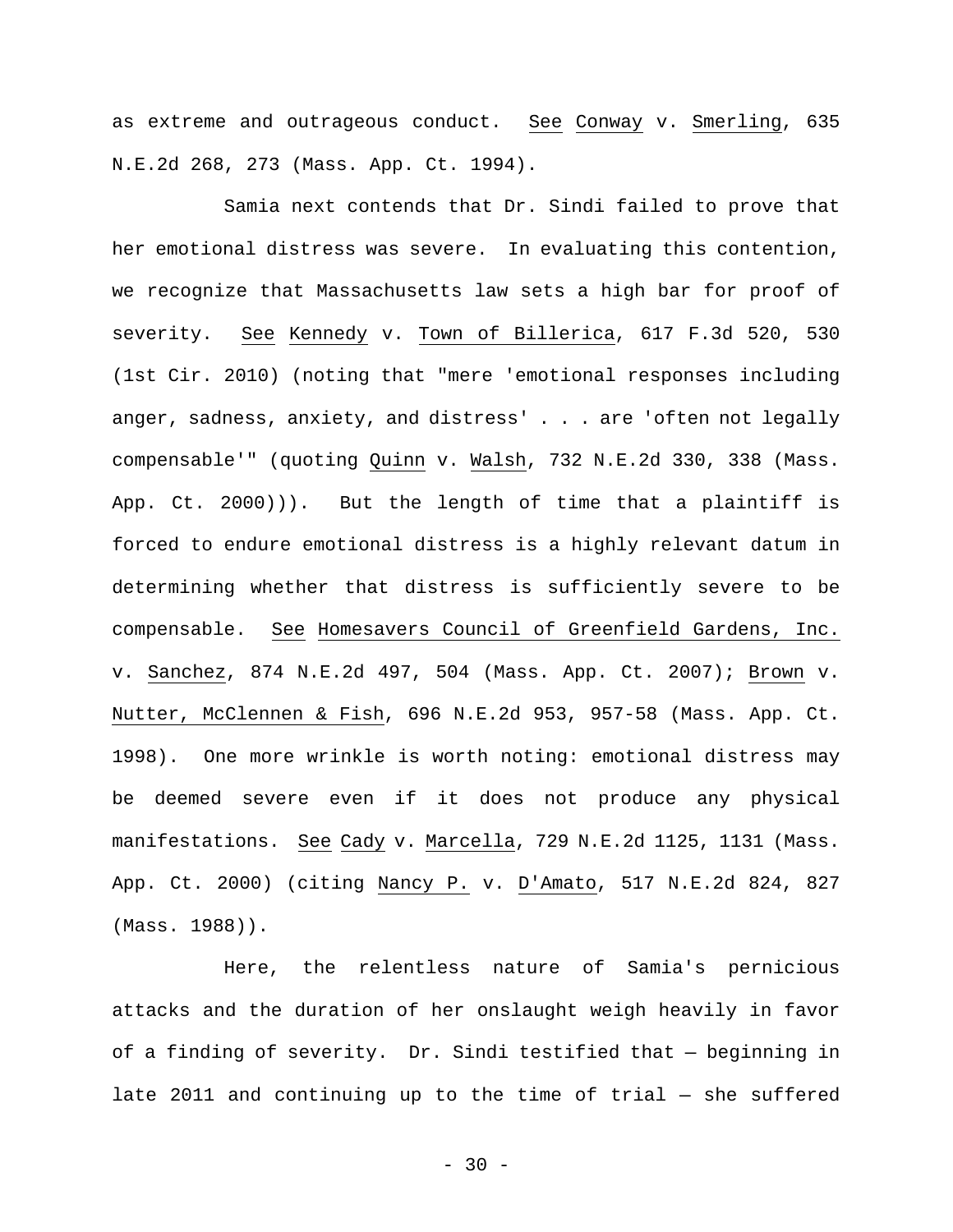great anguish as a result of Samia's harassment. That anguish manifested itself in divers ways including lost sleep, blinding headaches, heart palpitations, and fears for her safety. This constellation of symptoms limited her ability to function.9 On this record, the jury reasonably could have concluded that Dr. Sindi's emotional distress was sufficiently severe to justify recovery.

Samia counters that the verdict must nonetheless be overturned because Dr. Sindi failed to introduce any medical testimony in support of her claim. She is wrong: Massachusetts law allows recovery in emotional distress cases based exclusively on lay testimony. See, e.g., Poy v. Boutselis, 352 F.3d 479, 485- 86 (1st Cir. 2003) (applying Massachusetts law).

Battling on, Samia asserts that the evidence was insufficient to establish causation. In this regard, she emphasizes evidence indicating that Dr. Sindi had been treated for

 $\overline{a}$ 

<sup>&</sup>lt;sup>9</sup> Samia points out that some evidence in the record suggests that Dr. Sindi's functioning was not impaired. This evidence includes Dr. Sindi's ambitious travel schedule, her service as a Saudi government official, and her continued work as a scientist and entrepreneur during the relevant time frame. In the end, though, this suggestion boils down to an invitation that we should weigh conflicting evidence differently than the jury — and that is an invitation that we must decline. See Trainor, 699 F.3d at 26 (making clear that, on Rule 50 motion, reviewing court must draw "all reasonable inferences" from the evidence favorably to nonmovant). It is for the jury, in the first instance, to resolve conflicts in the evidence and to decide factbound issues on which reasonable minds may differ. See id.; Agis, 355 N.E.2d at 319.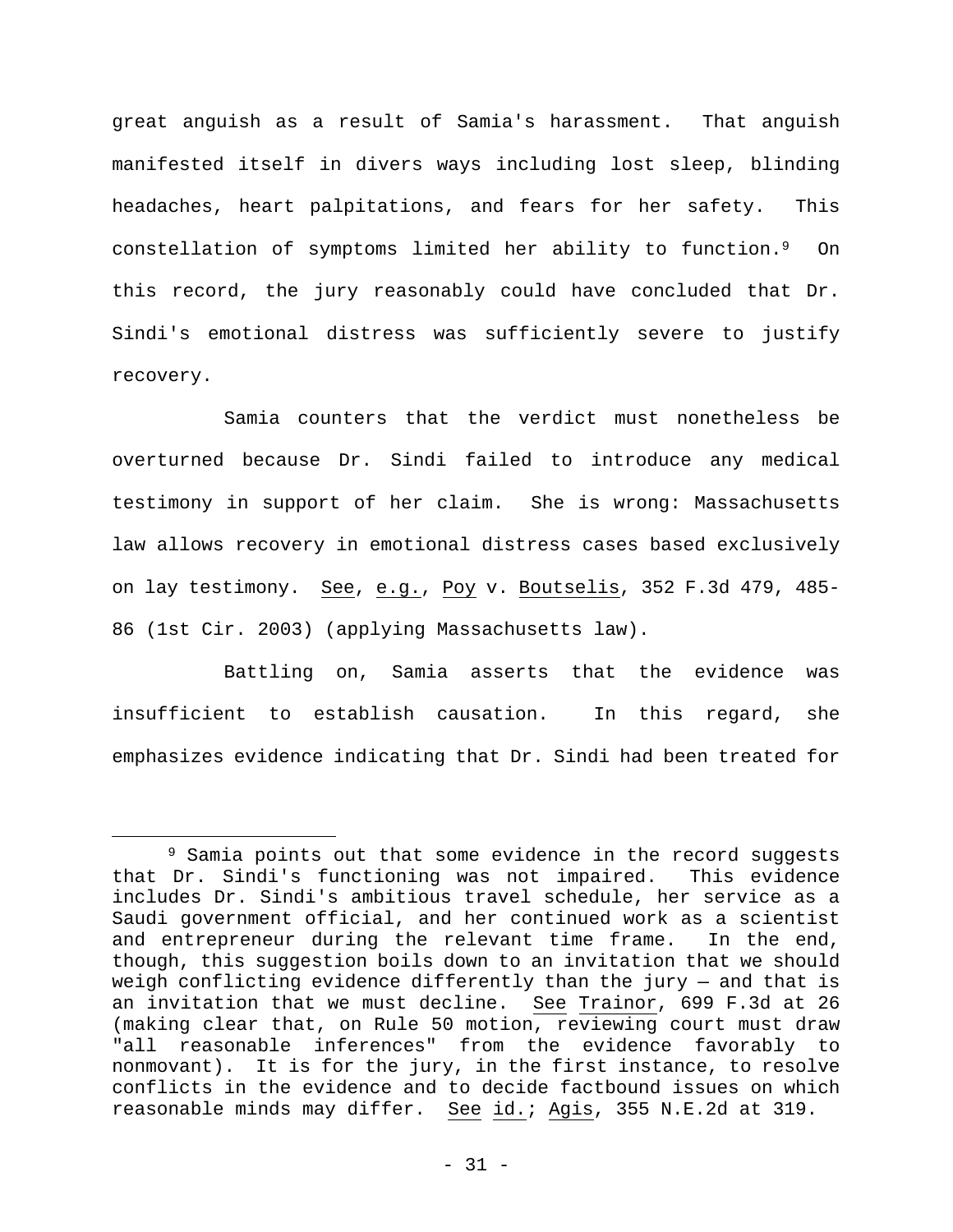stress-related conditions prior to 2011. This assertion is fruitless: "[c]ausation is a factbound issue and, as such, is normally left to the trier." Limone v. United States, 579 F.3d 79, 99 (1st Cir. 2009) (applying Massachusetts law). This case falls within the general rule, not within the long-odds exception to it. For one thing, there was proof of causation-in-fact: given the duration and persistence of Samia's attacks, the jury had ample reason to infer that her conduct caused Dr. Sindi's emotional distress. See Cady, 729 N.E.2d at 1132. For another thing, the record supports the jury's determination that Dr. Sindi's emotional distress was the foreseeable result of Samia's yearslong pattern of vilification, thus establishing proximate cause. See Limone, 579 F.3d at 100.

That is game, set, and match. Beyond her allegations that Dr. Sindi's harm was not severe and that no causal connection was sufficiently proven, Samia makes no developed argument that the damages awarded on this claim are excessive. Consequently, we treat any such argument as waived. See United States v. Zannino, 895 F.2d 1, 17 (1st Cir. 1990). We therefore conclude that Samia, in mounting her challenge to the jury verdict on the intentional infliction of emotional distress claim, is swinging an unstrung racquet.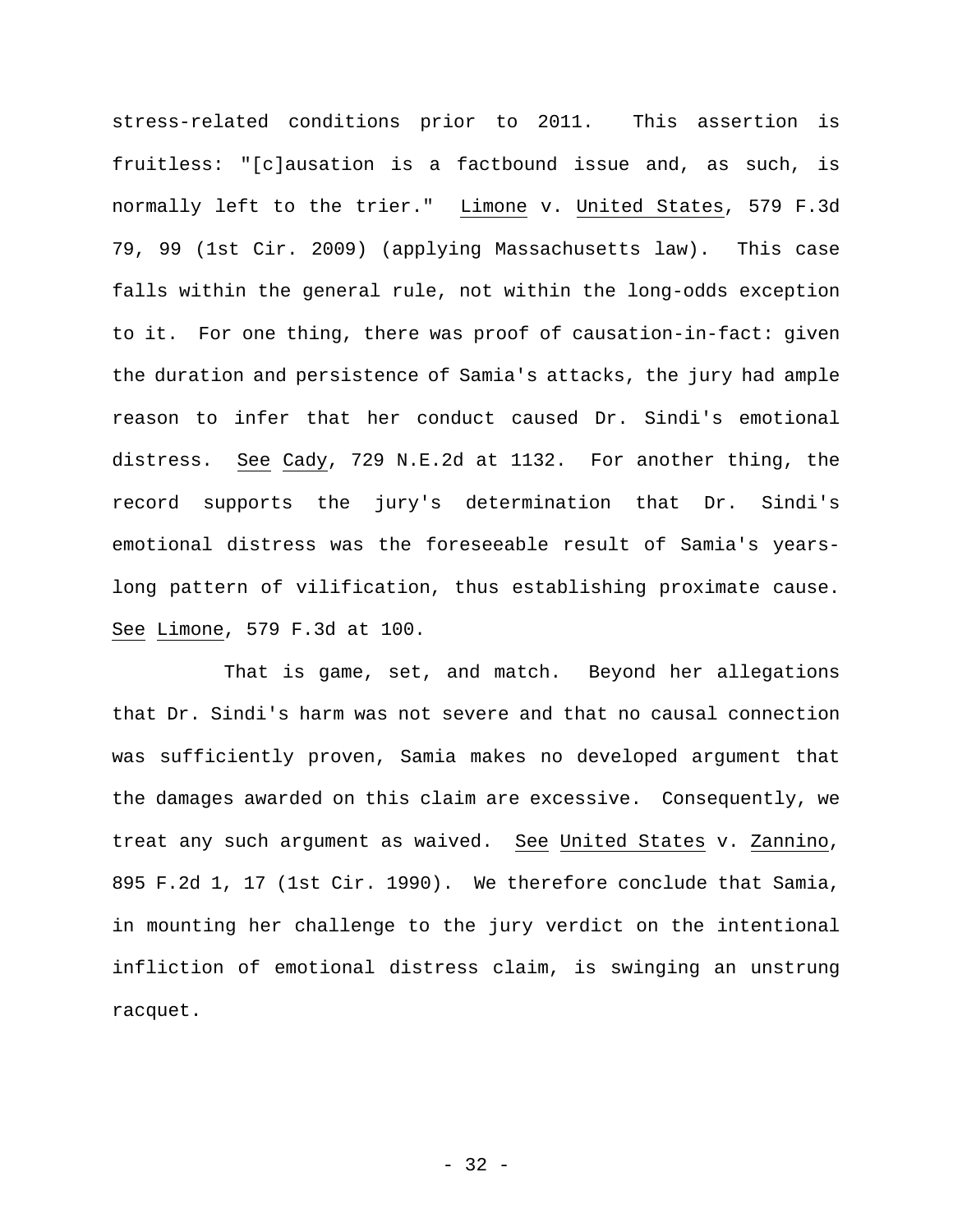The jury found both Samia and Ann liable for tortious interference with contract and awarded Dr. Sindi jackpot verdicts: \$2,000,000 against Samia and \$400,000 against Ann. On post-trial motions, the district court reduced these awards to \$576,000 against Samia and \$144,000 against Ann. Dr. Sindi does not take issue with the reduction of the awards. Samia and Ann, though, challenge the sufficiency of the evidence supporting the liability findings and also claim that even the reduced damages amounts are excessive.

To prevail on a claim for tortious interference with contract, a plaintiff must prove that she "had a contract with a third party," which the defendant "knowingly induced the third party to break." Abramian v. President & Fellows of Harvard Coll., 731 N.E.2d 1075, 1088 (Mass. 2000). The plaintiff also must prove that this interference "was improper in motive or means" and caused her harm. Id. For this purpose, "improper means" may include the commission of certain common-law torts, such as defamation. Cavicchi v. Koski, 855 N.E.2d 1137, 1142 (Mass. App. Ct. 2006). Relatedly, proof of malice directed toward the plaintiff may serve to establish an improper motive. See id.

Samia and Ann do not seriously contest the majority of these elements. They acknowledge that Dr. Sindi had an employment contract with the i2 Institute, which entitled her to a \$10,000

**V.**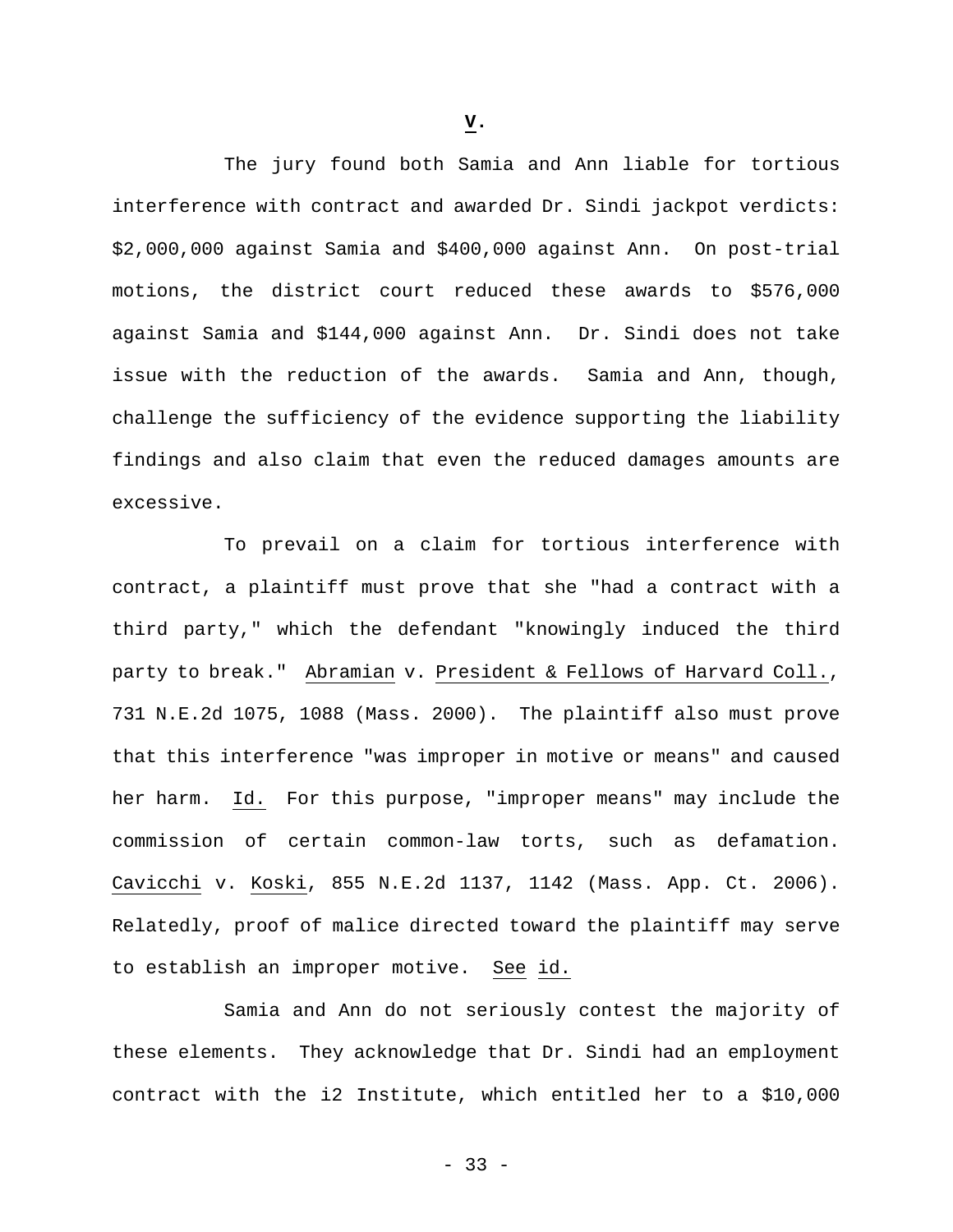monthly salary. Given what we already have said, the jury had more than enough evidence to find that the appellants' interference with this contract was deliberate — for example, they e-mailed a stream of defamatory statements about Dr. Sindi to board members and investors of the i2 Institute  $-$  and that the appellants, sparked by improper motives, employed improper means.

Mindful of these damning facts, Samia and Ann train their fire on the issue of causation. They point out that Dr. Sindi had difficulty in recruiting investors for the i2 Institute even before they began their avalanche of vituperation in 2012, and they suggest that the Institute would have struggled quite apart from their meddling. They also suggest that Dr. Sindi stripped the i2 Institute of financial resources by mismanaging its affairs and insisting that it pay some of her legal expenses.

These suggestions lack force. In the present posture of the case, we are required to weigh the facts in favor of the verdicts, and we have no authority to set those verdicts aside merely because some evidence in the record cuts the other way. See Sanchez, 37 F.3d at 716. Moreover, our deference to jury verdicts, great in any event, is magnified where, as here, the attack on the verdicts relates to causation (which is a matter "peculiarly within the competence of[] the factfinder"). Peckham v. Cont'l Cas. Ins. Co., 895 F.2d 830, 837 (1st Cir. 1990) (applying Massachusetts law and quoting Swift v. United States,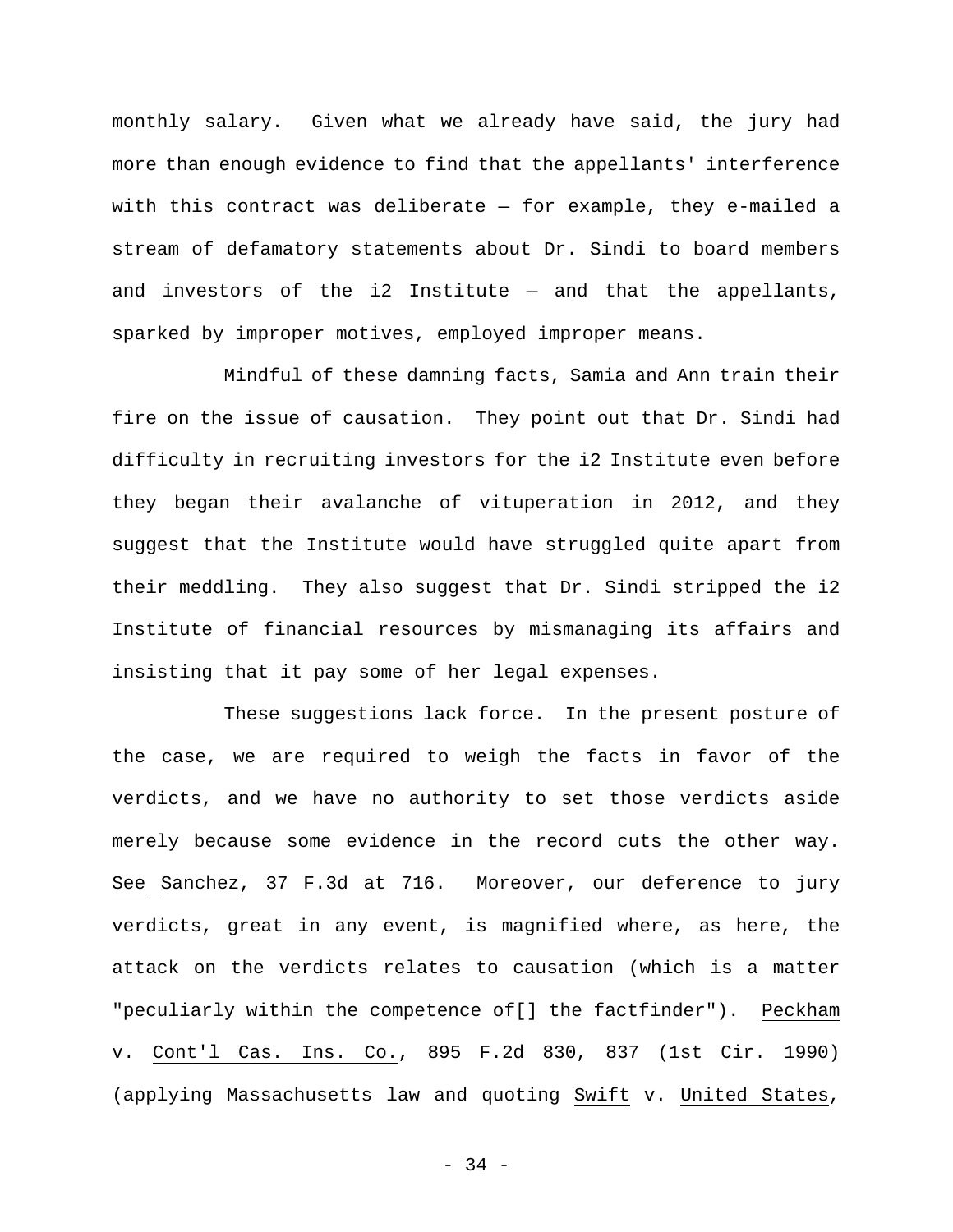866 F.2d 507, 510 (1st Cir. 1989)). In this instance, there was more than enough evidence to ground a reasonable inference that the appellants' defamatory statements drove supporters away from the i2 Institute and thus caused its financial woes.10

Samia and Ann also argue that the damages awards, even as reduced by the district court, are excessive. Their principal point is that the awards should be further reduced to reflect the i2 Institute's payment of certain of Dr. Sindi's legal bills.

This argument will not wash. While the appellants introduced evidence that, in 2014, the i2 Institute paid 73,125 Saudi Riyals (approximately \$20,000 at the time) to cover certain of Dr. Sindi's legal expenses, the appellants cited this evidence to the district court in support of their requests for remittiturs. We have no reason to believe that the district court did not take this payment into account when it granted those remittiturs. When (as in this case) the district court has granted a remittitur, the scope of judicial review — narrow in any event — becomes even narrower. See Wagenmann v. Adams, 829 F.2d 196, 215 (1st Cir. 1987). After all, a challenge for excessiveness to an already trimmed jury award requires an appellate court "not merely to grade the essay, but to grade the teacher's grading of the essay." Id.

 $\overline{a}$ 

<sup>10</sup> While the appellants make passing mention that the verdicts are against the weight of the evidence, they offer no developed argumentation on point. Thus, we deem their motion for a new trial on liability abandoned. See Zannino, 895 F.2d at 17.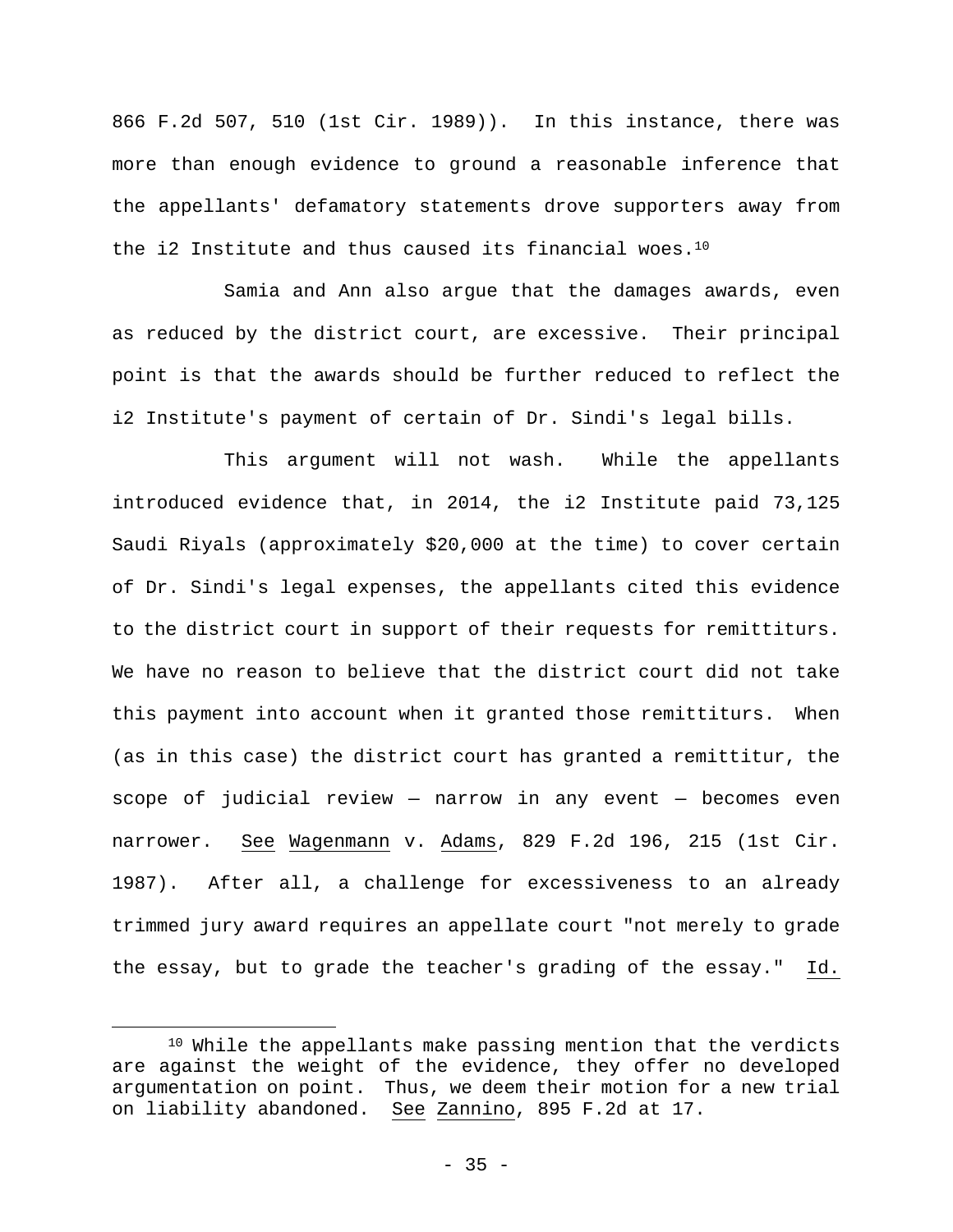The evidence showed that Dr. Sindi was not paid her \$10,000 monthly salary for at least three years and was never reimbursed for certain i2 Institute expenses that she paid out of her own pocket. And as the district court observed, the evidence supported a reasonable inference that Dr. Sindi's "contract with i2 would have continued for a number of years," thus entitling her to future lost earnings. Sindi, 2016 WL 5867403, at \*6.

In setting the remittitur amounts, the district court found that the evidence warranted recovery for Dr. Sindi's past lost earnings from her employment with the i2 Institute (totaling \$360,000), payment of certain out-of-pocket expenses associated with that employment (totaling roughly \$70,000), and her future lost earnings from the Institute (totaling roughly \$290,000). The court then apportioned the damages to reflect the jury's finding that Samia was responsible for approximately 80% of Dr. Sindi's losses. Giving this reasoning due weight, the awards as remitted are nowhere near "so extravagant as to shock the appellate conscience." Sanchez, 37 F.3d at 724.

## **VI.**

Samia and Ann next challenge the adverse jury verdicts on Dr. Sindi's claim for tortious interference with advantageous relations. To prevail on such a claim, a plaintiff must show that she had "a present or prospective contract or employment relationship," that "the defendant knowingly induced a breaking of

- 36 -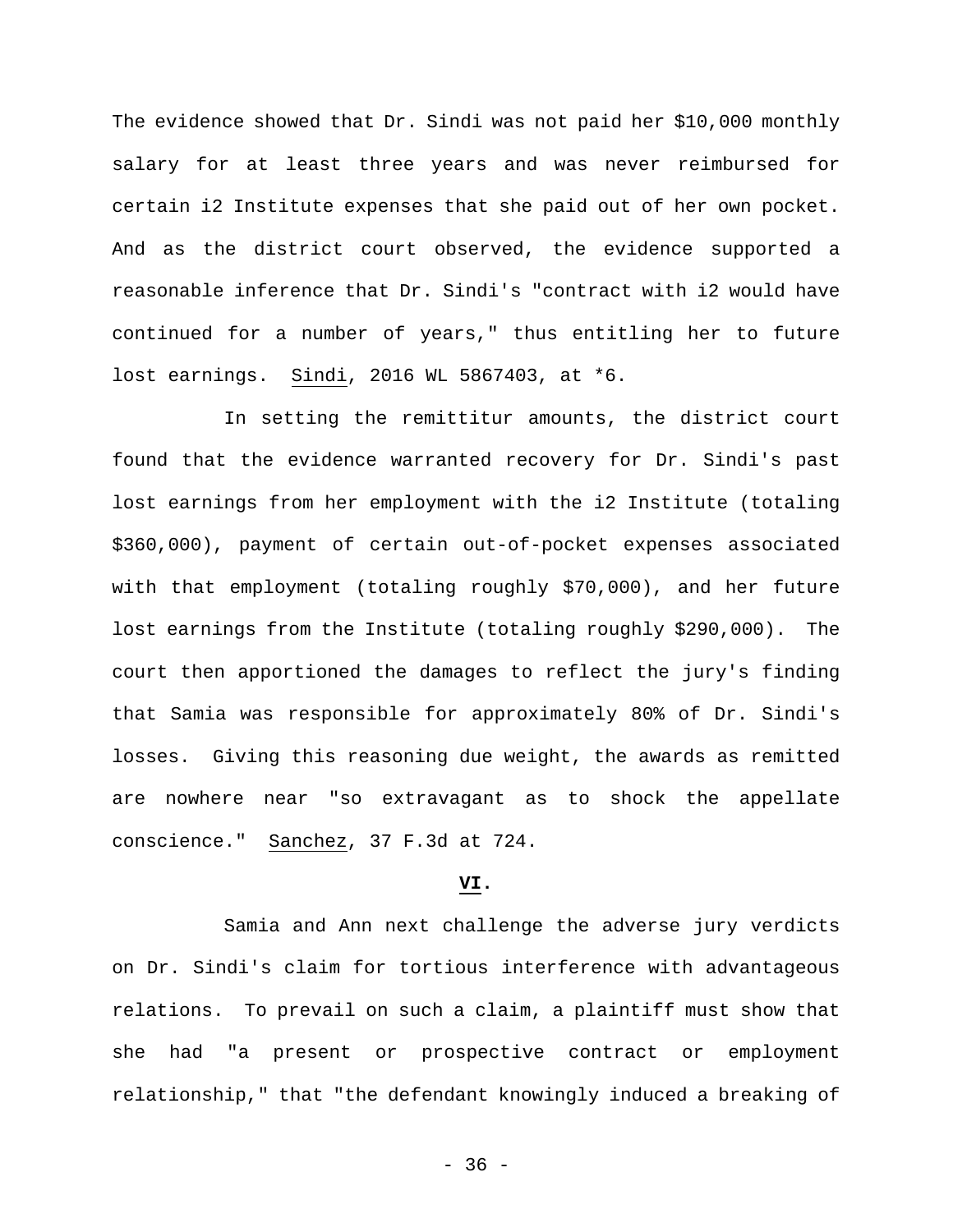the relationship," and that such interference "was improper in motive or means" and caused her harm. Blackstone v. Cashman, 860 N.E.2d 7, 12-13 (Mass. 2007). Although the plaintiff need not prove the loss or diminution of a fully formed contract, she must, at a bare minimum, prove harm to a "probable future business relationship from which there is a reasonable expectancy of financial benefit . . . ." Owen v. Williams, 77 N.E.2d 318, 322 (Mass. 1948); see Singh v. Blue Cross/Blue Shield of Mass., Inc., 308 F.3d 25, 48 (1st Cir. 2002) (applying Massachusetts law).

Mere speculation regarding potential future business opportunities is insufficient to prove this element. See Singh, 308 F.3d at 48. Rather, there must be competent evidence of a specific business relationship, the consummation of which was reasonably likely. See id.; see also Am. Private Line Servs., Inc. v. E. Microwave, Inc., 980 F.2d 33, 36 (1st Cir. 1992) (applying Massachusetts law and holding that plaintiff may prevail by showing that she was engaged in promising contract negotiations that were knowingly disrupted by defendant's tortious interference).

Samia and Ann maintain that the evidence on this claim was so sparse that the district court was obliged to grant their motions for judgment as a matter of law. In their view, Dr. Sindi failed to offer probative evidence of a reasonably likely relationship between herself and any identified third party with

- 37 -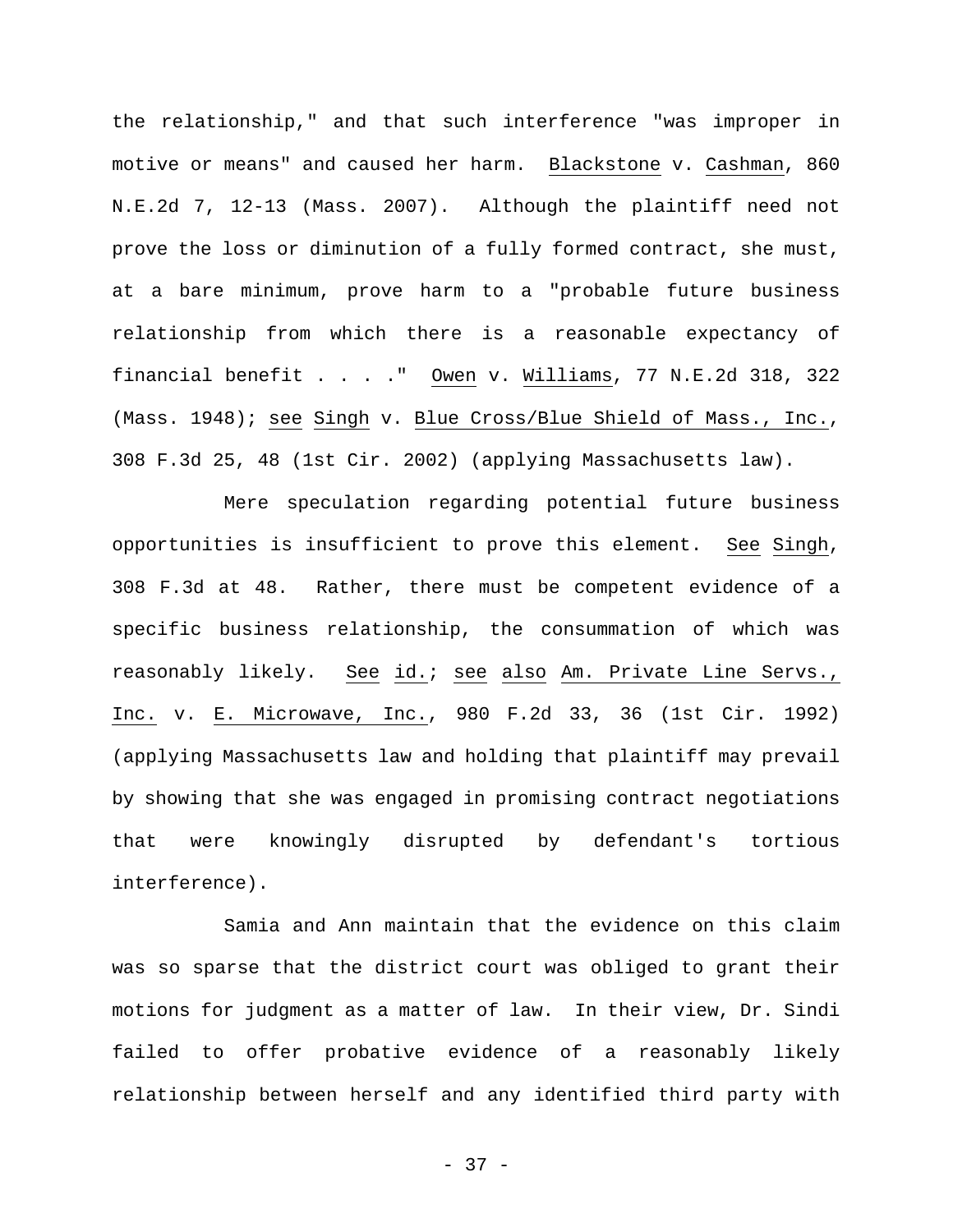which they knowingly interfered. We test this premise against the record.

To be sure, Dr. Sindi testified that certain potential business partners ceased communicating with her after Samia and Ann began disseminating their libelous statements. Dr. Sindi failed, however, to introduce any competent evidence concerning the content of her negotiations with these third parties, the details of any potential arrangement, or the likelihood that (absent tortious interference) such a relationship would come to pass. When all is said and done, her claim of tortious interference with advantageous relations is woven entirely out of gossamer strands of speculation and surmise. It follows that Dr. Sindi's professed expectancy of financial benefits from these wholly conjectural relationships was little more than wishful thinking. Certainly, any such expectancy was not objectively reasonable. See Singh, 308 F.3d at 48.

There is a further flaw in Dr. Sindi's argument. A plaintiff who sues for tortious interference with an advantageous relationship must prove not only that the defendant interfered with that relationship but also that the defendant did so knowing of the existence of the relationship. See Bennett v. Saint-Gobain Corp., 507 F.3d 23, 33 (1st Cir. 2007) (applying Massachusetts law). Dr. Sindi has not pointed to a shred of evidence showing that either Samia or Ann was aware of her discussions with any of

- 38 -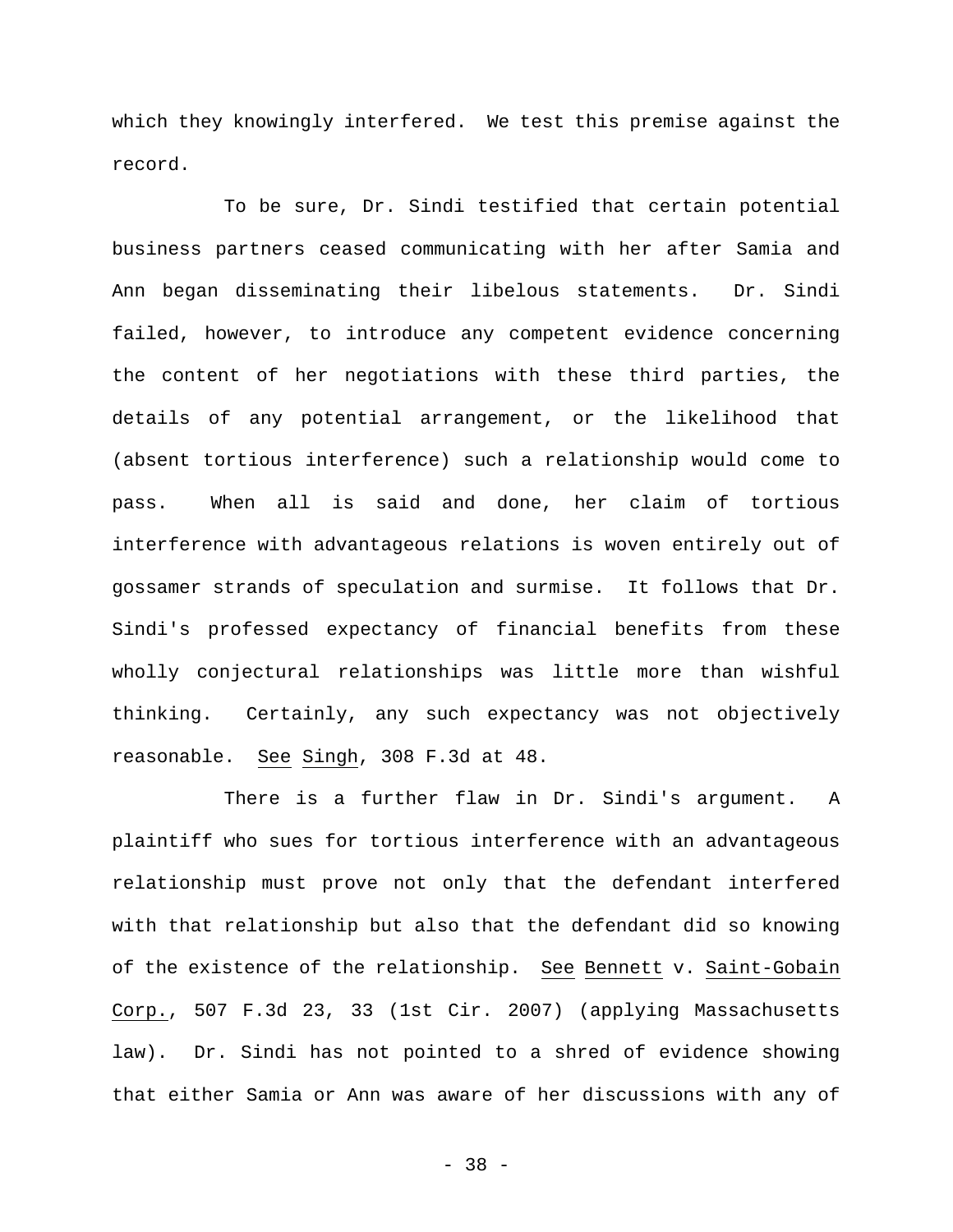the third parties alluded to in her testimony. Because any such prospective business relationships were unknown to the appellants, they cannot form the basis for a finding of tortious-interference liability. See id.; Comey v. Hill, 438 N.E.2d 811, 816 (Mass. 1982).

Dr. Sindi has a fallback position. She posits that the verdicts on this count can be sustained on the basis that Samia and Ann knowingly interfered with her relationship with the i2 Institute and, thus, with her expectancy of future financial benefits from that relationship. The district court seized upon this rationale: in upholding the jury verdicts on this count (\$400,000 against Samia and \$100,000 against Ann), the court theorized that Dr. Sindi had proven an expectancy of future lost earnings from the i2 Institute. See Sindi, 2016 WL 5867403, at \*6 & n.4.

In the circumstances of this case, the district court's rationale is untenable. It is black-letter law that a plaintiff's recovery under one tort theory precludes her from "duplicative recovery for the same damages under some other tort theory." Borden v. Paul Revere Life Ins. Co., 935 F.2d 370, 383 (1st Cir. 1991); accord Calimlin v. Foreign Car Ctr., Inc., 467 N.E.2d 443, 448 (Mass. 1984). This salutary principle ensures that a plaintiff injured as a result of the defendant's tortious conduct is made whole, but is not made more than whole. See Dopp v. HTP Corp.,

- 39 -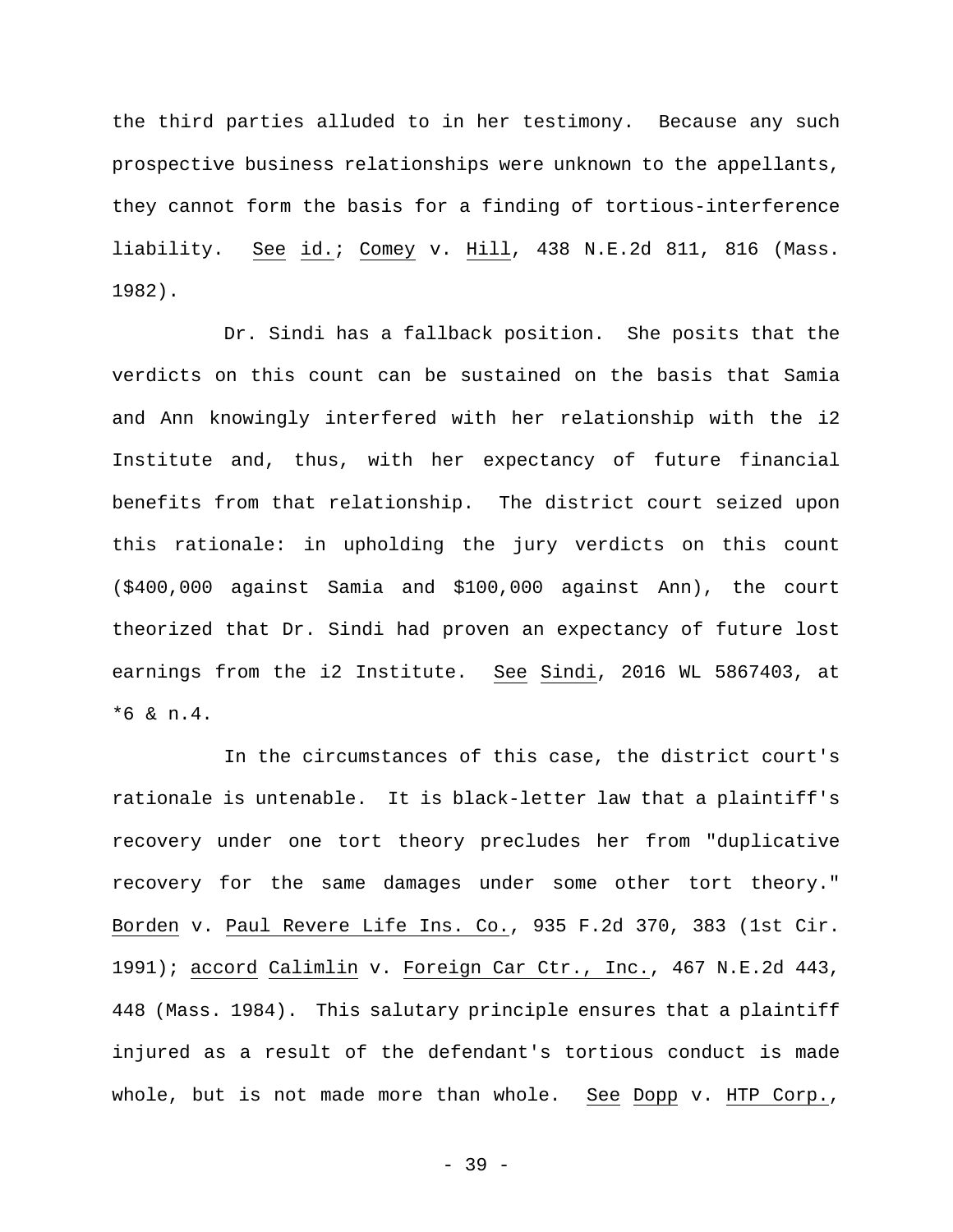947 F.2d 506, 517 (1st Cir. 1991); Szalla v. Locke, 657 N.E.2d 1267, 1271 (Mass. 1995).

That principle is pertinent here. Dr. Sindi prevailed against Samia and Ann on her claim for tortious interference with contract. See supra Part V. The damage awards on that count, post-remittitur, encompassed all of the damages flowing from the appellants' interference with Dr. Sindi's relationship with the i2 Institute (past, present, and prospective). Indeed, in ordering remittiturs for tortious interference with contract and capping the recoverable amounts at a total of \$720,000, the district court made pellucid that these awards included Dr. Sindi's lost earnings from the i2 Institute both for the period between 2013 and 2015 and for future years (in which her contract ostensibly would have continued but for the appellants' interference). See Sindi, 2016 WL 5867403, at \*6.

That ends this aspect of the matter. Massachusetts law, as we understand it, will not countenance allowing a plaintiff to salvage a tort claim by double-counting. Damages already recovered on one theory cannot be recovered again on another theory. See Fox v. F & J Gattozzi Corp., 672 N.E.2d 547, 552 (Mass. App. Ct. 1996); see also United States v. Poole, 545 F.3d 916, 920 (10th Cir. 2008) (Gorsuch, J.).

We summarize succinctly. Dr. Sindi's proof on her claim for tortious interference with advantageous relations is deficient

 $- 40 -$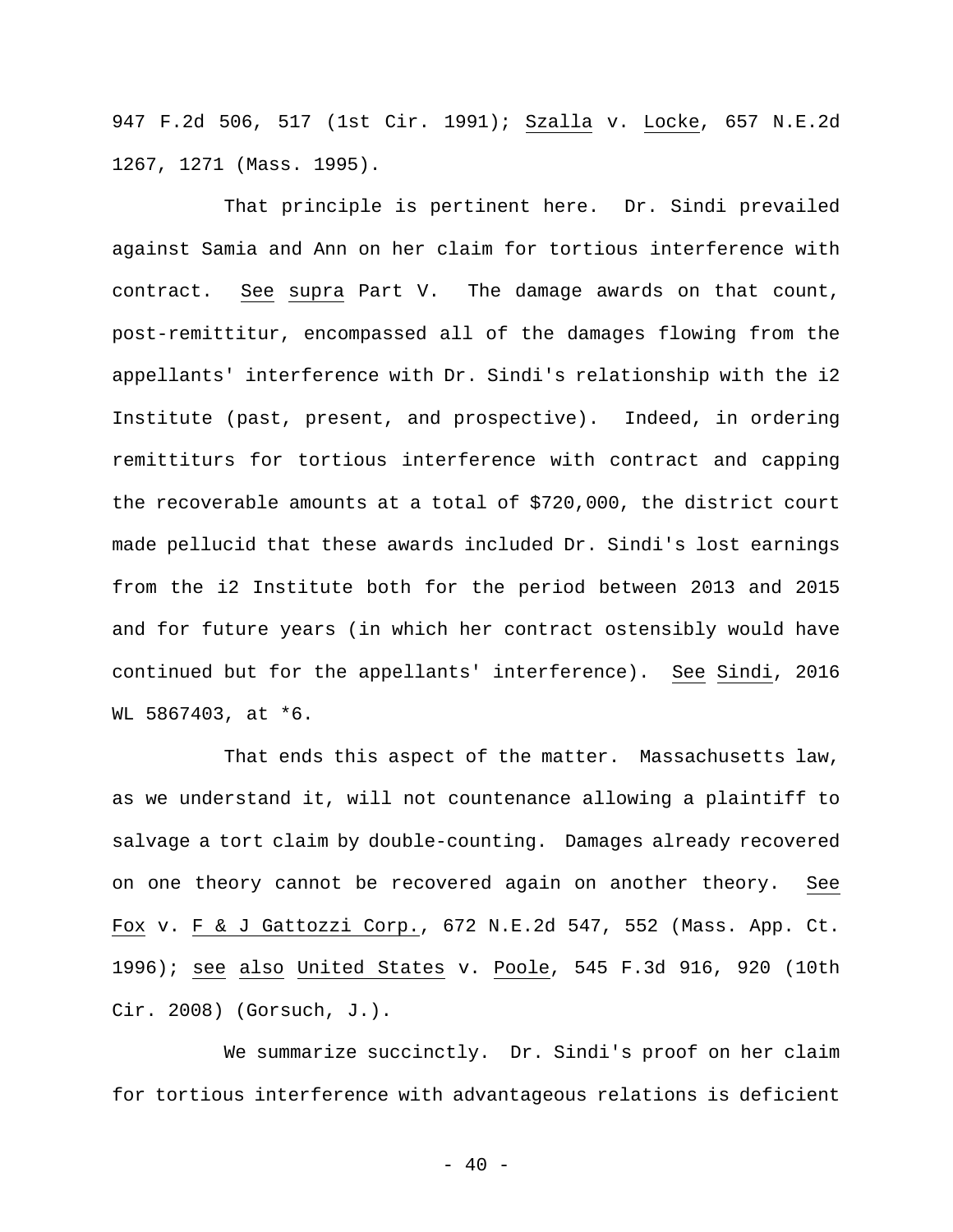in major respects. Most notably, she has failed to prove that she had a reasonable expectancy of financial benefit from a potential third-party relationship (other than her relationship with the i2 Institute), with which Samia and/or Ann knowingly interfered. We therefore reverse the judgments on this count.

## **VII.**

This brings us to the pièce de résistance: the district court's post-trial grant of a permanent injunction. We set the stage.

Although the jury found Samia and Ann liable for defamation, see supra Part III, it returned only general verdicts on those claims and did not identify any specific statements as defamatory. During the post-trial proceedings, Dr. Sindi moved for the entry of a permanent injunction barring Samia and Ann from republishing, in any medium and in any context, a compendium of statements.

Based on the evidence adduced at trial, the district court made some further findings of fact. First, the court found that six specific statements were false, defamatory, and made with actual malice and that, absent an injunction, the appellants were likely to repeat them. The court further stated (albeit without making any meaningful findings) that Dr. Sindi had shown that she faced the prospect of irreparable harm. Finally, the court concluded that the balance of harms favored the issuance of an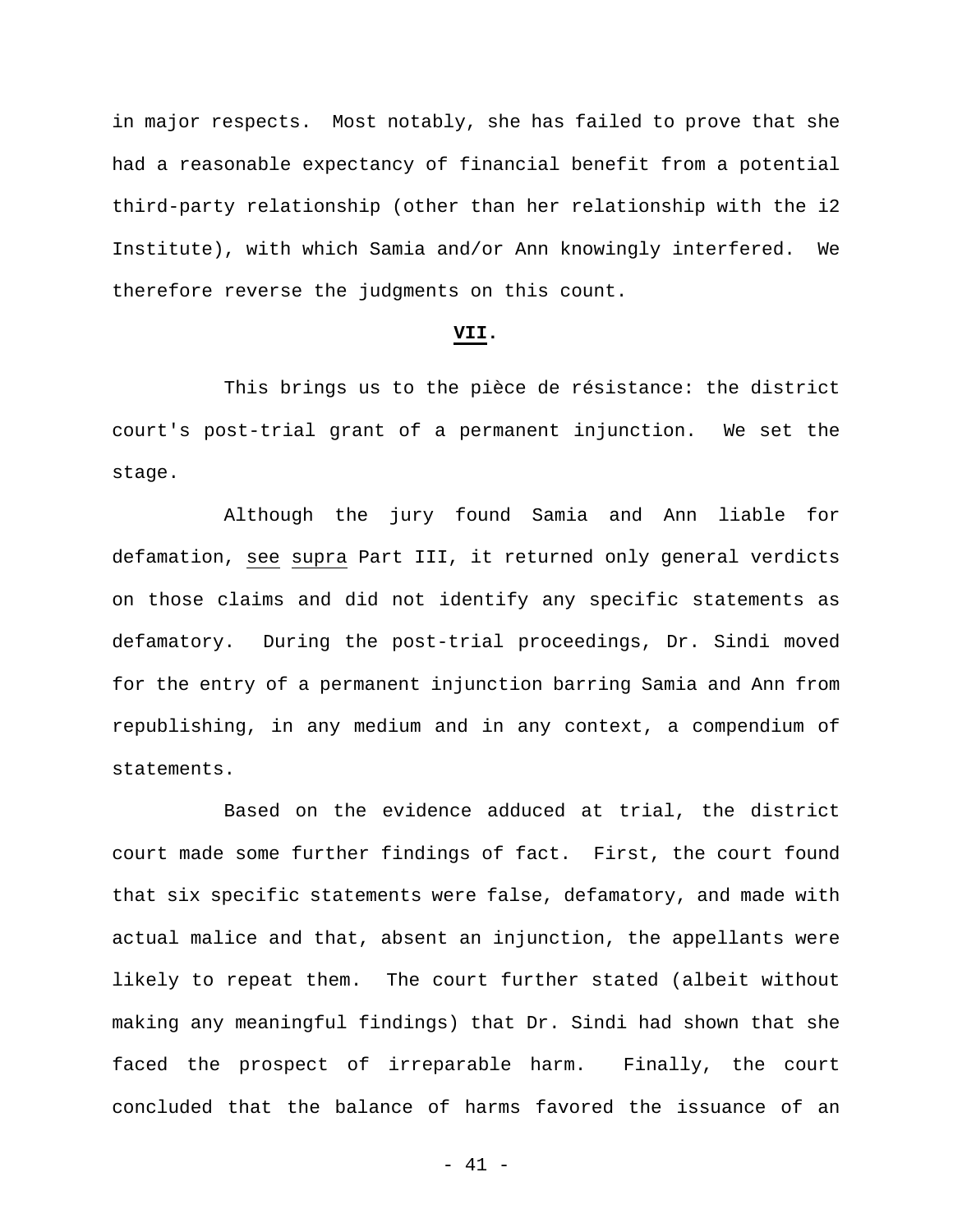injunction and that the public interest would not be threatened by a grant of injunctive relief. Based on those determinations, the court entered an order broadly enjoining Samia and Ann from republishing the six statements in any medium or for any purpose. Specifically, the injunction (reprinted as part of Appendix B) enjoined the appellants from "repeating — orally, in writing, through direct electronic communications, or by directing others to websites or blogs reprinting" — any of six particular statements, namely:

- 1. That Hayat Sindi is an academic and scientific fraud;
- 2. That Sindi received awards meant for young scholars or other youth by lying about her age;
- 3. That Sindi was fraudulently awarded her PhD;
- 4. That Sindi did not conduct the research and writing of her dissertation;
- 5. That Sindi's dissertation was "ghost researched" and "ghost written";
- 6. That Sindi's role in the founding of Diagnostics For All was non-existent, and that Sindi did not head the team of six people that won the MIT Entrepreneurship Competition.

On appeal, Samia and Ann question the district court's authority to issue such an injunction, the breadth of the injunction, the court's supplemental factfinding, and a miscellany of other matters incidental to the grant of injunctive relief. Dr. Sindi submits that the appellants have waived or forfeited certain arguments pertaining to the injunction's validity and enforceability. In addition, she defends the injunction in all its particulars. To sort out these competing claims, we delineate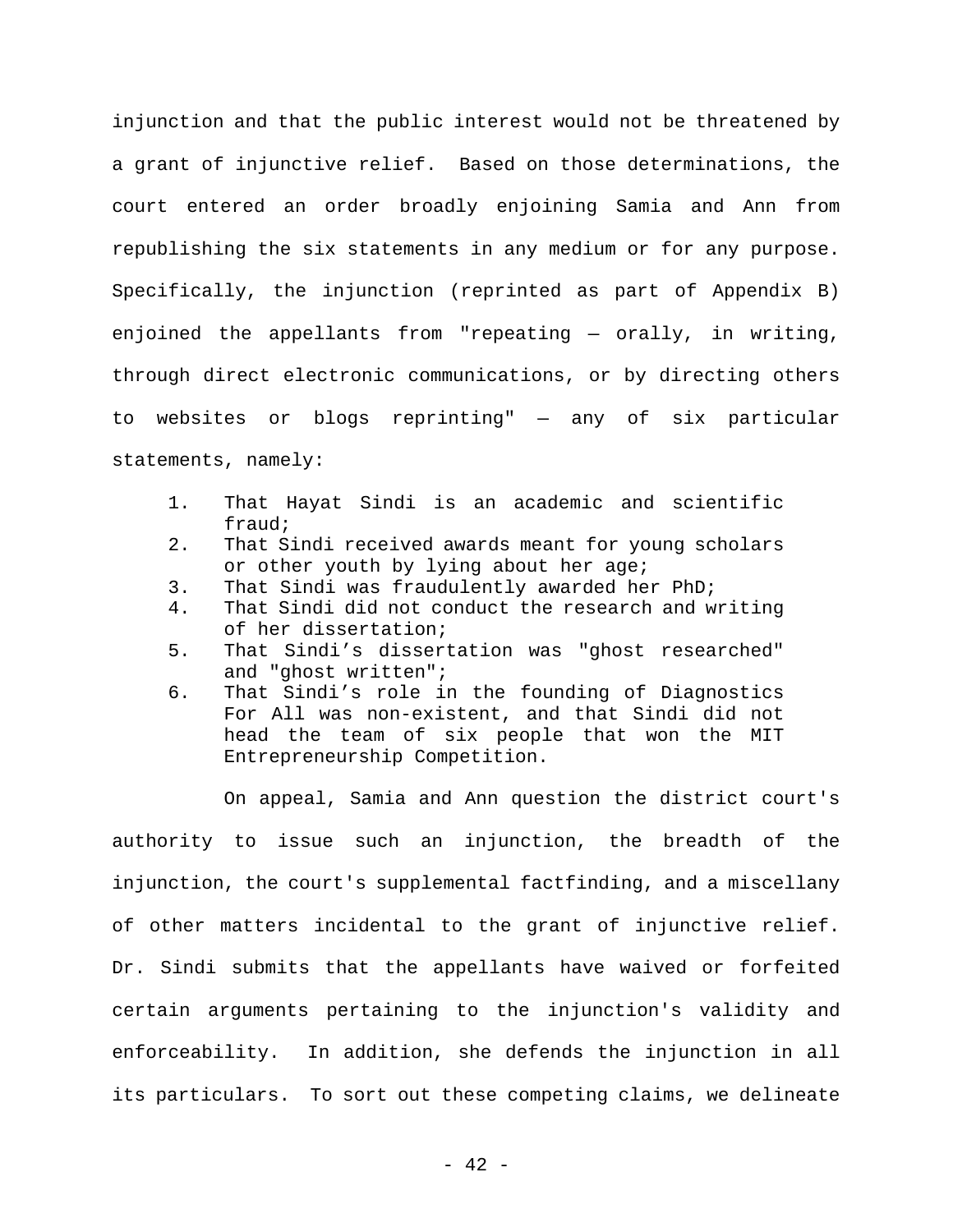the scope of our appellate review and thereafter turn to the appellants' challenges.

## **A.**

In mounting their attack on the injunction, the appellants rely on conclusory argumentation and, in many respects, fail to develop relevant points. When a party's contentions "lack both coherence and development," we ordinarily deem them procedurally defaulted. Marek v. Rhode Island, 702 F.3d 650, 655 (1st Cir. 2012) (citing Zannino, 895 F.2d at 17). This principle, sometimes inexactly called the "raise-or-waive rule," is "founded upon important considerations of fairness, judicial economy, and practical wisdom." Nat'l Ass'n of Soc. Workers v. Harwood, 69 F.3d 622, 627 (1st Cir. 1995). It is not to be taken lightly. In the end, though, "[r]ules of practice and procedure are devised to promote the ends of justice, not to defeat them." Hormel v. Helvering, 312 U.S. 552, 557 (1941). Since the application of the so-called raise-or-waive principle is discretionary and nonjurisdictional, an appellate court may, under exceptional circumstances, elect to reach unpreserved issues in order to forestall a miscarriage of justice. See Chestnut v. City of Lowell, 305 F.3d 18, 21 (1st Cir. 2002) (en banc) (per curiam); United States v. La Guardia, 902 F.2d 1010, 1013 (1st Cir. 1990).

While recognizing that this exception to the raise-orwaive principle must be applied sparingly and with great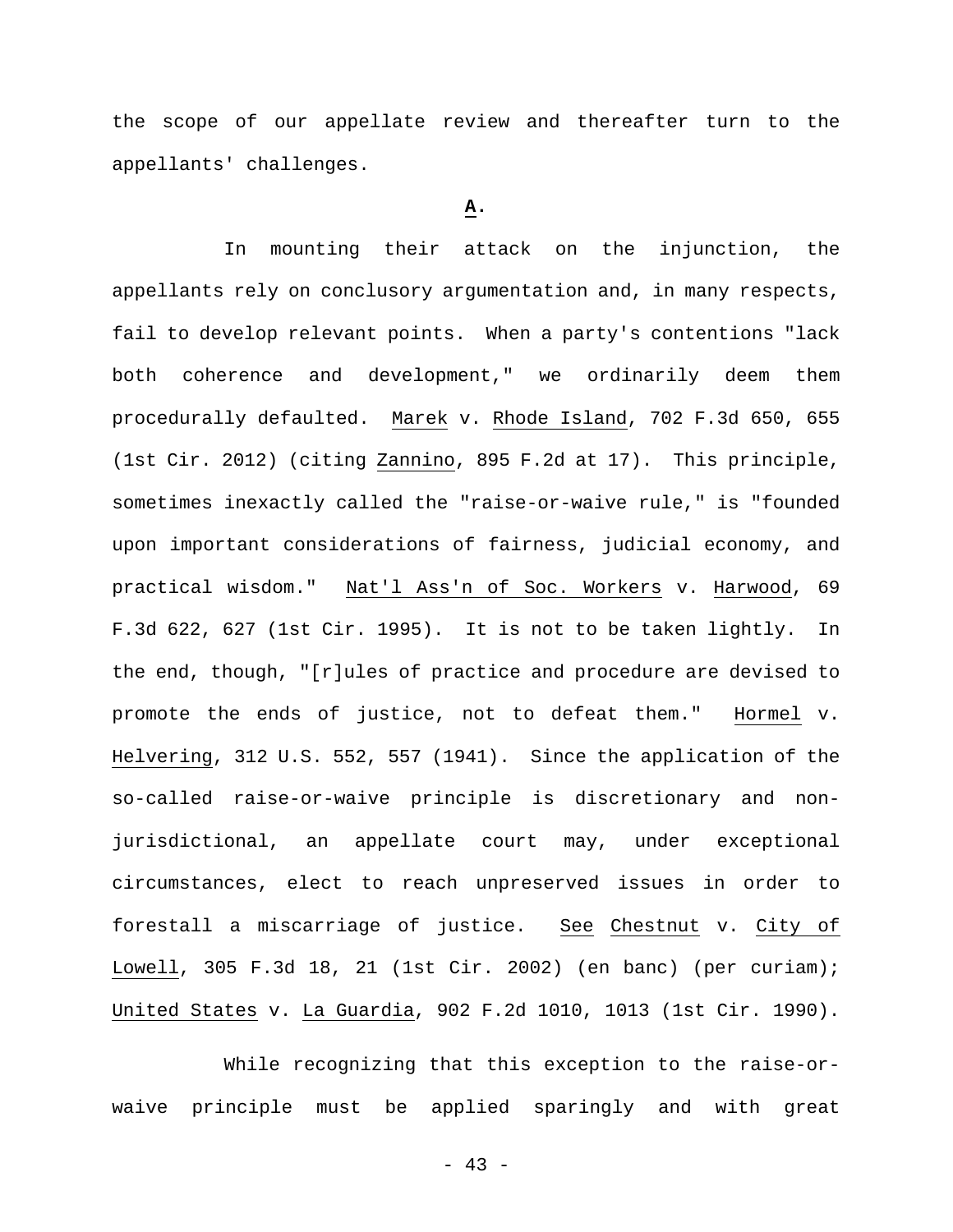circumspection, we have not hesitated to invoke it where the equities of a particular case counsel strongly in favor of such a step. See Nat'l Ass'n of Soc. Workers, 69 F.3d at 627. In assaying those equities, we have given substantial weight to considerations such as whether the inadequately preserved arguments are purely legal, are amenable to resolution without additional factfinding, are susceptible to resolution without causing undue prejudice, are highly convincing, are capable of repetition, and implicate matters of significant public concern. See id. at 627-28. So, too, we have taken into account whether the failure to advance an argument was deliberate or inadvertent. See id.

In the case at hand, the propriety of the challenged injunction turns on purely legal questions. Those questions can be answered without further factfinding and without causing unfair prejudice to any party. Moreover, the critical issues are virtually certain to arise in future defamation cases. See, e.g., McCarthy v. Fuller, 810 F.3d 456 (7th Cir. 2015); Kinney v. Barnes, 443 S.W.3d 87 (Tex. 2014); Balboa Island Vill. Inn, Inc. v. Lemen, 156 P.3d 339 (Cal. 2007). To cinch matters, the arguments against allowing the injunction to stand are quite persuasive; those arguments touch upon matters of significant public concern; and the appellants' failure to develop them was apparently careless rather than deliberate. These factors counsel strongly against a mechanical application of the raise-or-waive principle. See

- 44 -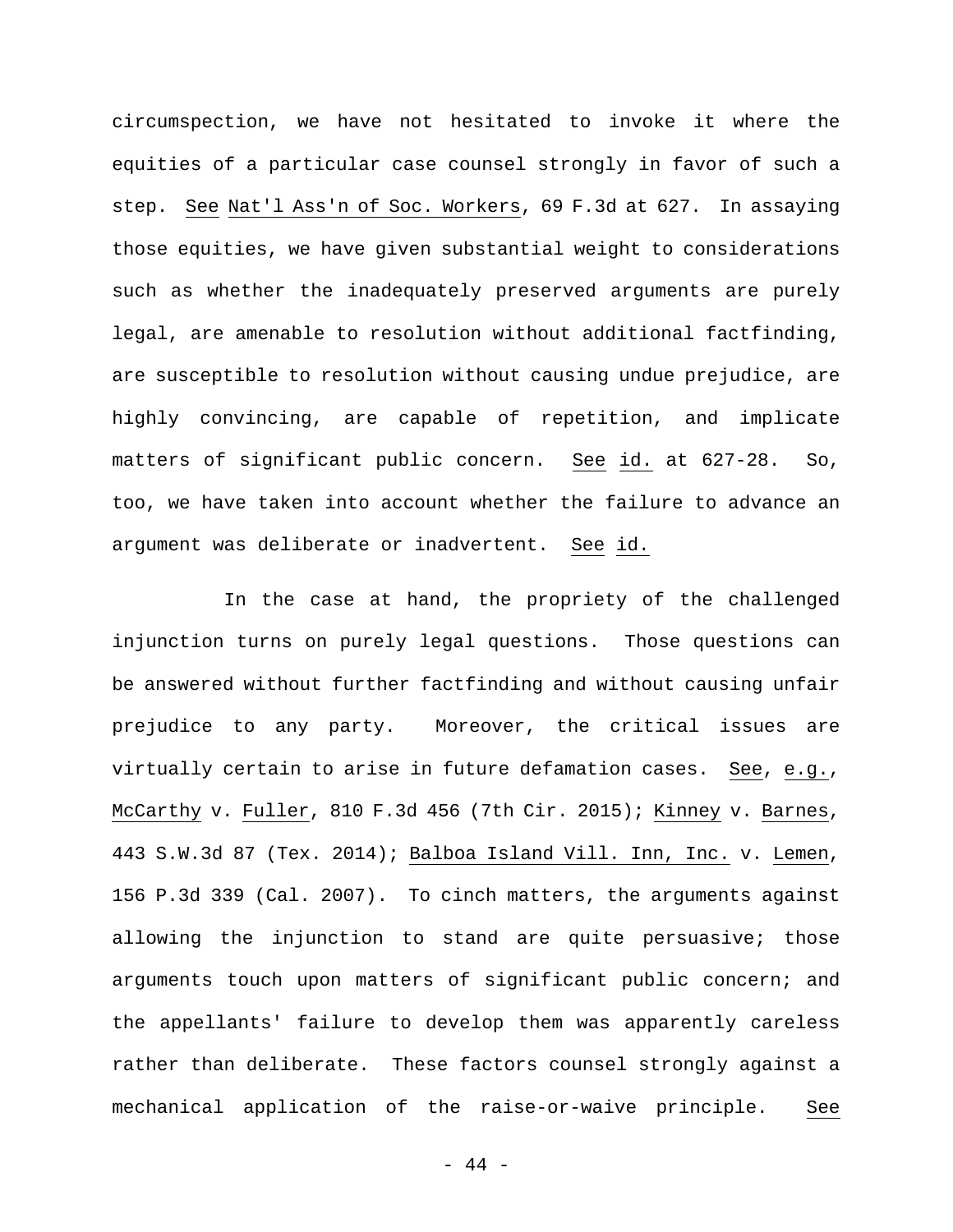Gencarelli v. UPS Capital Bus. Credit, 501 F.3d 1, 8 (1st Cir. 2007).

Our dissenting brother questions this conclusion, noting that the Supreme Court has never directly addressed the constitutionality of a post-trial injunction involving a previously defamed public figure. See post at 79-80. He seems to suggest that the absence of a Supreme Court opinion directly on point somehow militates against considering the appellants' defaulted arguments. This suggestion overlooks that the answer to a legal question may be clear even without a precedent on all fours. Cf. United States v. Morales, 801 F.3d 1, 10 (1st Cir. 2015) (stating that a court may plainly err, even in the "absence of a decision directly on point"). And in any event, the constitutional question that we confront is virtually certain to be litigated in future cases  $-$  a factor that weighs in favor of reaching the merits. See La Guardia, 902 F.2d at 1013.

The dissent also suggests that the appellants' failure to develop certain arguments against the legality of the permanent injunction was deliberate rather than inadvertent. See post at 76-77. We do not agree. Although the appellants were admittedly careless in framing their objections, they never expressly abandoned arguments such as the patent failure of the injunction to satisfy strict scrutiny; they simply overlooked these

- 45 -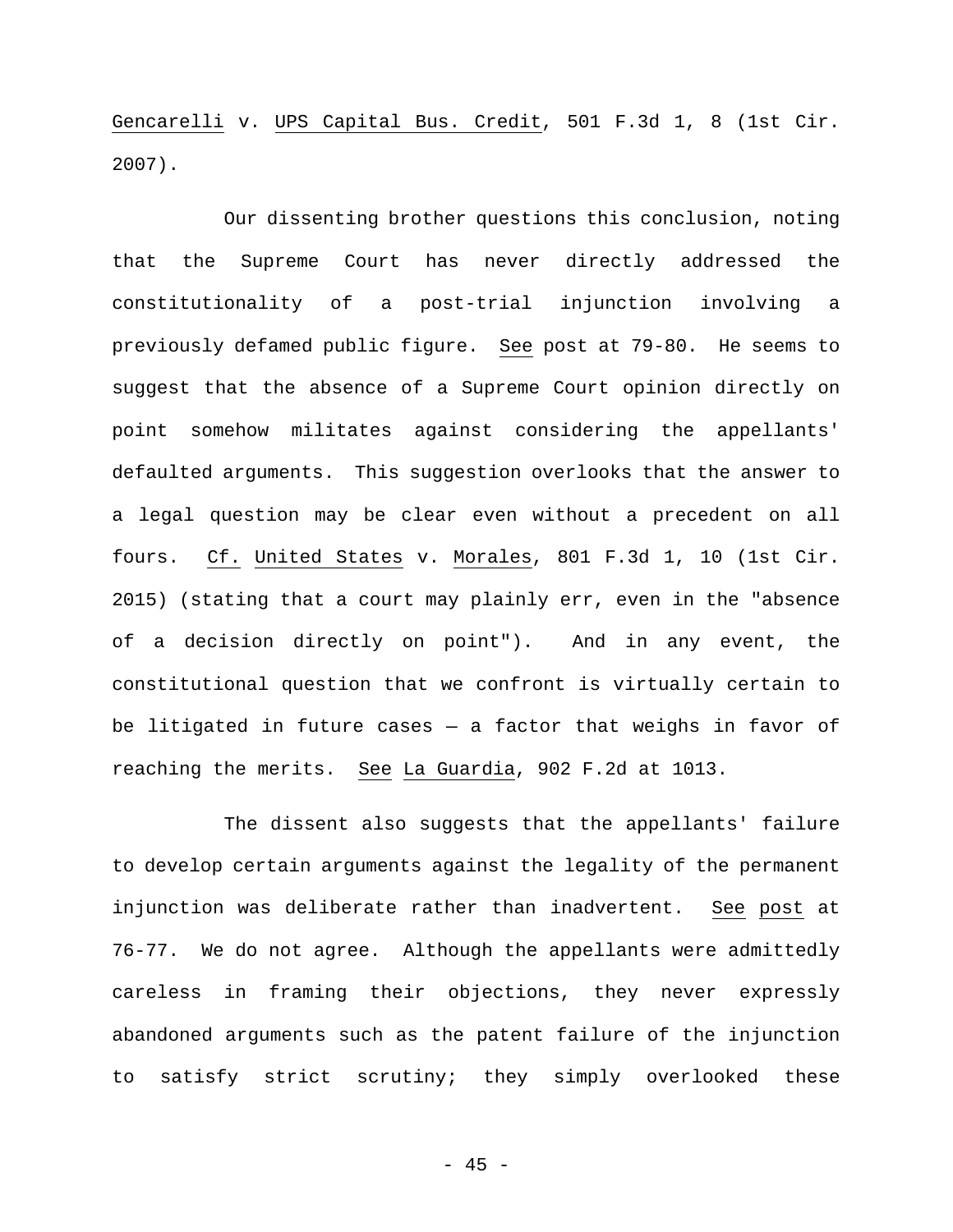objections while challenging the injunction on other grounds. This was not good lawyering — but a lawyer's failure to articulate an argument does not amount to a deliberate abandonment of that argument. See United States v. Ortiz, 741 F.3d 288, 293 (1st Cir. 2014) (finding forfeiture, not waiver, when appellant failed "to articulate his best argument" and left the trial court "in the dark as to that argument").

Nor is there any real risk of unfair surprise. Both in her initial brief and in her oral presentation to this court, Dr. Sindi anticipated virtually all of the arguments against the injunction and attempted to explain why those arguments lacked merit. In addition, she has had the opportunity in her supplemental briefing to address our concerns about the injunction. Since Dr. Sindi has fully availed herself of the chance to expound upon whatever legal arguments she may wish to pursue, no cognizable prejudice would flow from excusing the appellants' procedural default. See Singleton v. Wulff, 428 U.S. 106, 120 (1976).

The fact that the appellants are challenging an injunction is itself a factor that cuts in favor of relaxing strict rules of preclusion and considering inadequately preserved arguments. After all, it is well-settled that, upon due notice, a court may dissolve an injunction sua sponte (even in the absence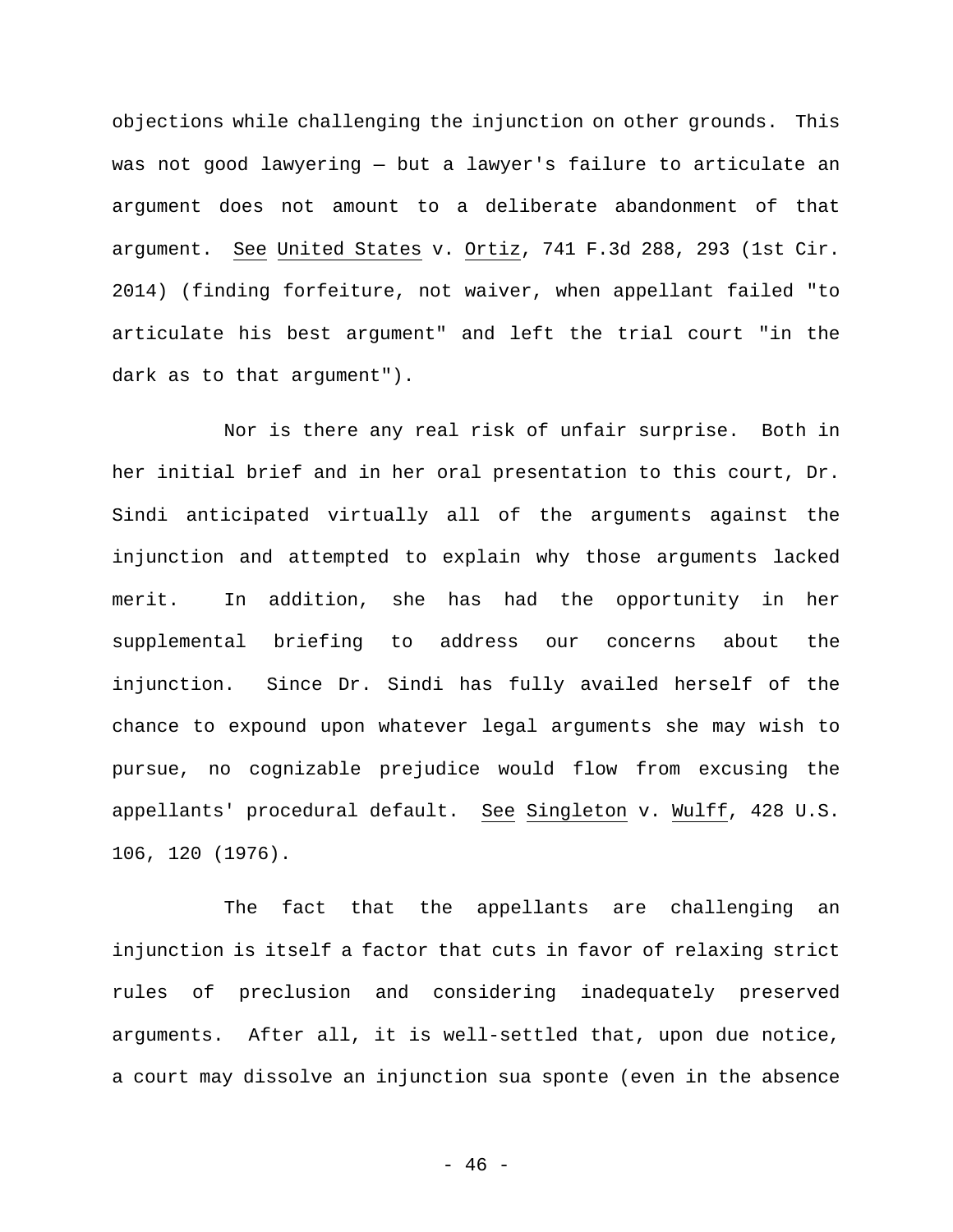of objections from the party enjoined) when the injunction is no longer equitable or consistent with the public interest. See Moore v. Tangipahoa Par. Sch. Bd., 864 F.3d 401, 407 (5th Cir. 2017); Armstrong v. Brown, 768 F.3d 975, 980 (9th Cir. 2014). Because an injunction is "an extraordinary remedy never awarded as of right," Winter v. Nat. Res. Def. Council, 555 U.S. 7, 24 (2008); see Weinberger v. Romero-Borcelo, 456 U.S. 329, 311-12 (1982), no one can expect that the terms of an injunction will persist in perpetuity. Indeed, any such expectation would be inconsistent with the verity that courts have the "continuing duty and responsibility to assess" an injunction's "efficacy and consequences." Brown v. Plata, 563 U.S. 493, 542 (2011). Consistent with this imperative, courts have excused procedural defaults and grappled with arguments against injunctions that implicate issues of "constitutional magnitude," even when those arguments were unpreserved. Real Estate Bar Ass'n for Mass., Inc. v. Nat'l Real Estate Info Servs., 608 F.3d 110, 125-26 (1st Cir. 2010); see Schlesinger v. Councilman, 420 U.S. 738, 740, 743 (1975) (considering unpreserved arguments against injunction that touched upon "proper relationship between the military justice system" and Article III courts); Younger v. Harris, 401 U.S. 37, 40-41, 46 (1971) (vacating injunction that violated "fundamental policy against federal interference with state criminal prosecutions,"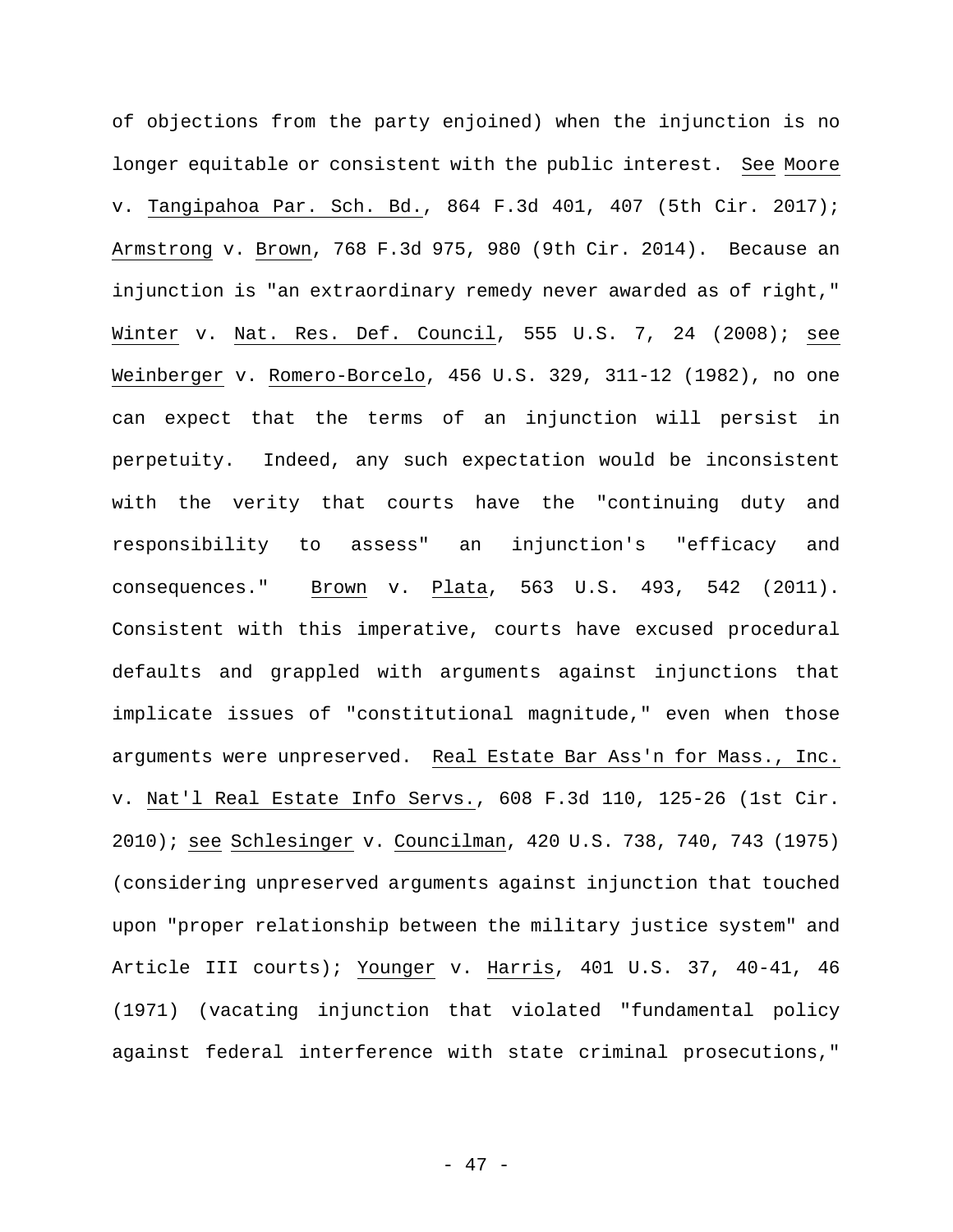notwithstanding petitioners' failure to raise argument in opening submissions).

The challenged injunction falls squarely into this category of cases. The omitted arguments implicate a court's limited authority, consistent with its equitable jurisdiction and the First Amendment, to enjoin speech. This is an area of considerable constitutional concern, and one that has major institutional implications for the federal judiciary. Moreover, our ongoing duty to review the efficacy and consequences of an injunction takes on special importance in the First Amendment context: because such an injunction carries significant "risks of censorship and discriminatory application," the Supreme Court has directed judges to scrutinize injunctions restricting speech carefully and ensure that they are "no broader than necessary to achieve [their] desired goals." Madsen v. Women's Health Ctr., 512 U.S. 753, 764-65 (1994).

The bottom line is that this case calls for an exception to the usual rule: it arrives on our doorstep in a posture that allows us, in the exercise of our discretion, to consider inadequately preserved arguments against the challenged injunction. Given the special importance of the issues surrounding the injunction and the other factors that we have mentioned, we conclude that a mechanical application of the raise-or-waive

- 48 -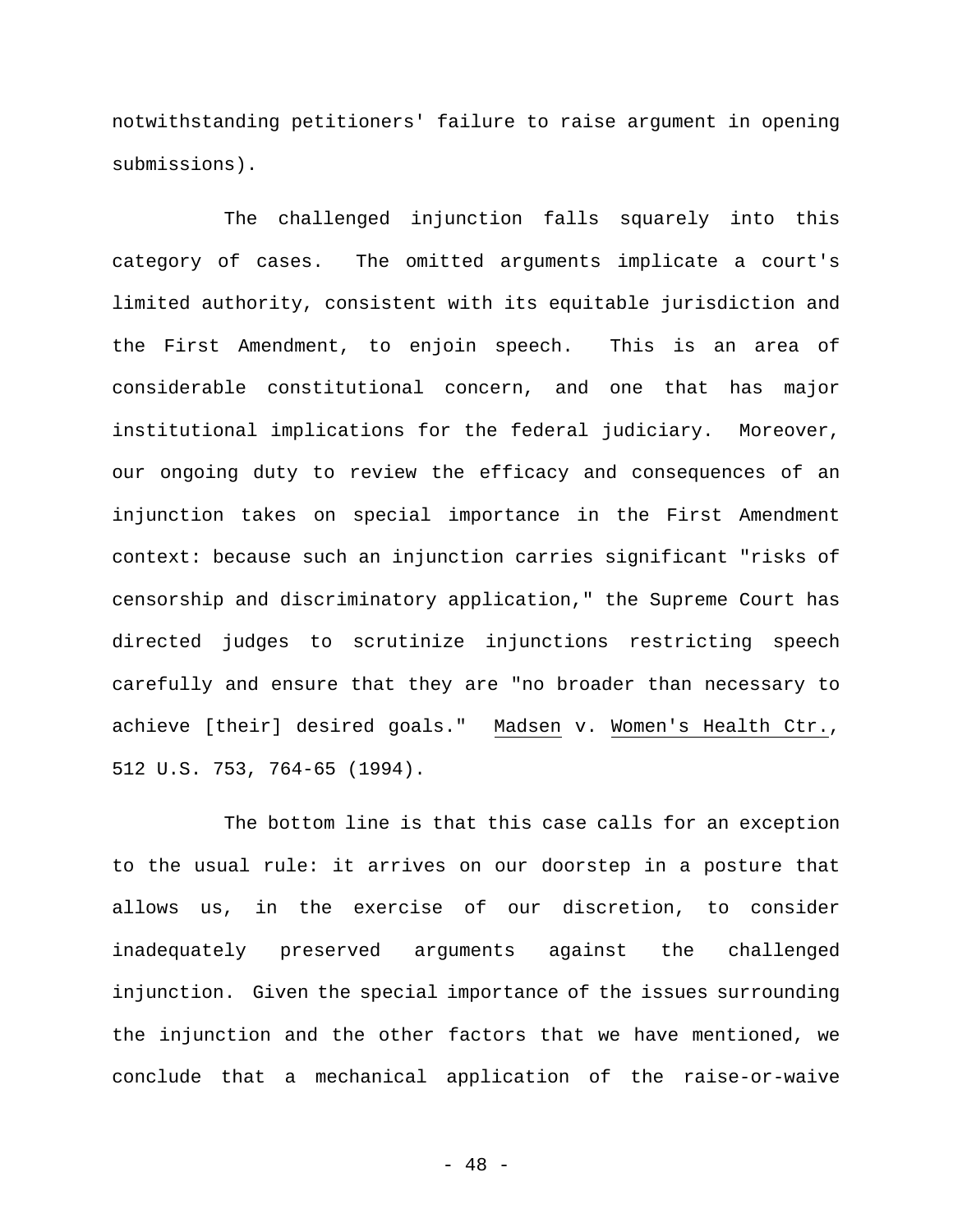principle would work a miscarriage of justice. Under these exceptional circumstances, we look past the infirmities in the appellants' briefing and proceed to consider all the available arguments affecting the validity and enforceability of the injunction, regardless of whether some of those arguments may have been forfeited.

# **B.**

As a general matter, the First Amendment forbids the government, including the Judicial Branch, "from dictating what we see or read or speak or hear." Ashcroft v. Free Speech Coal., 535 U.S. 234, 245 (2002). The question that remains in this case is whether the district court offended the First Amendment by enjoining the appellants from republishing, orally or in writing, any of six statements that they previously had employed to defame Dr. Sindi. Some courts have adopted the view that an injunction against future speech following a defamation trial may be consistent with the First Amendment. See, e.g., Lothschuetz v. Carpenter, 898 F.2d 1200, 1208-09 (6th Cir. 1990) (Wellford, J., for the court in part); Lemen, 156 P.3d at 349. Others, though, have expressed deep skepticism, suggesting that such a remedy is per se unconstitutional. See, e.g., Fuller, 810 F.3d at 464-66 (Sykes, J., concurring); Kinney, 443 S.W.3d at 89, 94; see also Erwin Chemerinsky, Injunctions in Defamation Cases, 57 Syracuse L.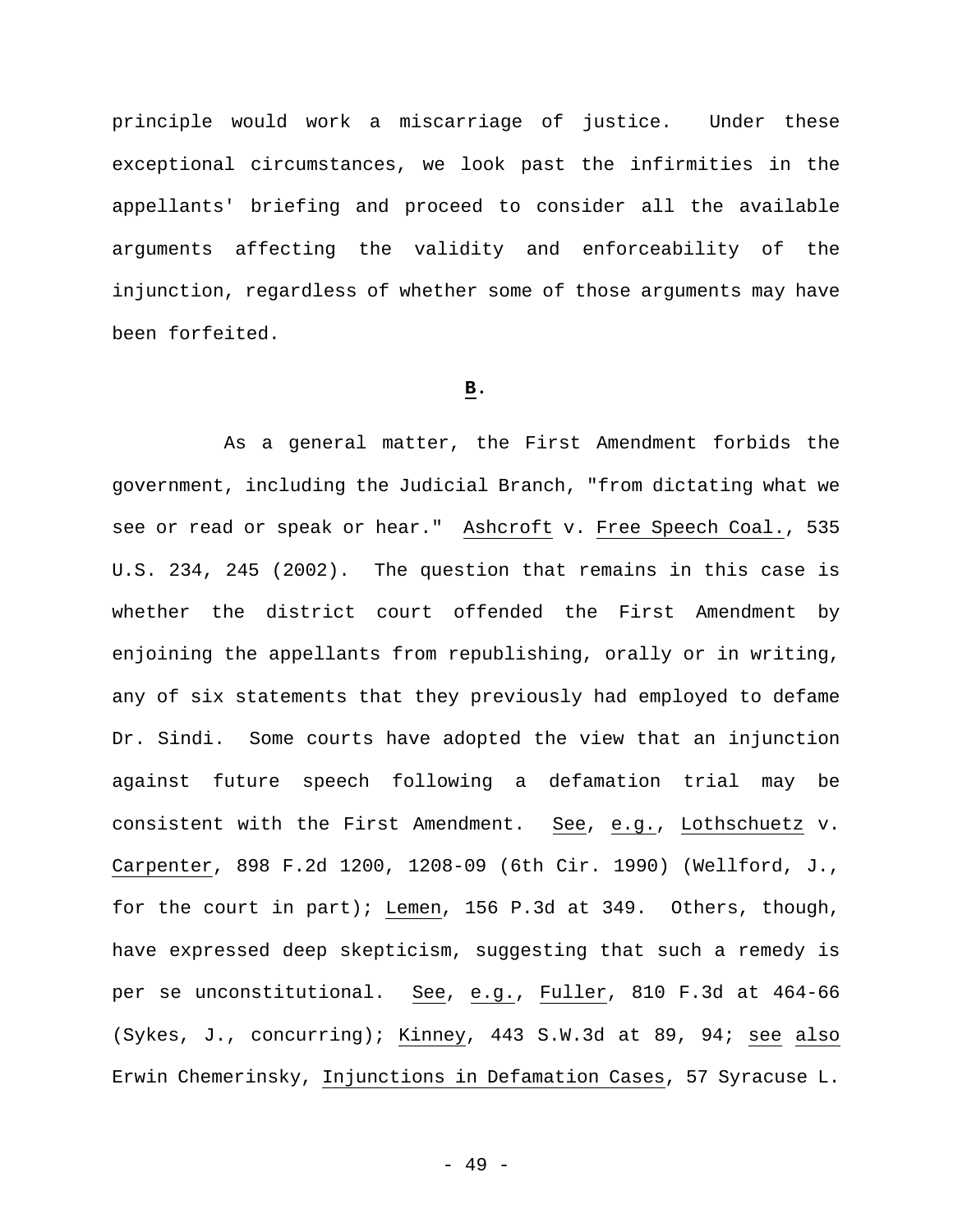Rev. 157, 158 (2007). Although the Supreme Court once granted certiorari to resolve this conundrum, it disposed of the case on less controversial grounds, leaving the constitutional question open. See Tory v. Cochran, 544 U.S. 734, 737-38 (2005).

We need not decide today the broader question of whether the First Amendment will ever tolerate an injunction as a remedy for defamation. In all events, "courts should not rush to decide unsettled issues when the exigencies of a particular case do not require such definitive measures," Privitera v. Curran (In re Curran), 855 F.3d 19, 22 (1st Cir. 2017) – and this is such a case. Consistent with our prudential practice of forgoing broad constitutional holdings unless such holdings are unavoidable, see Hudson Sav. Bank v. Austin 479 F.3d 102, 106 (1st Cir. 2007); El Dia, Inc. v. Hernandez Colon, 963 F.2d 488, 494 (1st Cir. 1992), we decide the issues concerning the validity and enforceability of the challenged injunction on narrower grounds. The injunction cannot survive the strict scrutiny required to legitimize a prior restraint, principally because of its failure to account for contextual variation. Therefore, the injunction must be vacated.11

<u>.</u>

<sup>11</sup> Although the appellants have not adequately developed a separate argument concerning the legality of the injunction under the Massachusetts Declaration of Rights, see supra n.4, it is worth noting that Massachusetts courts have harbored doubts regarding the appropriateness of injunctions in defamation cases, see Krebiozen Research Found. v. Beacon Press, Inc., 134 N.E.2d 1,6 (Mass. 1956) ("It is apparent that the constitutional protection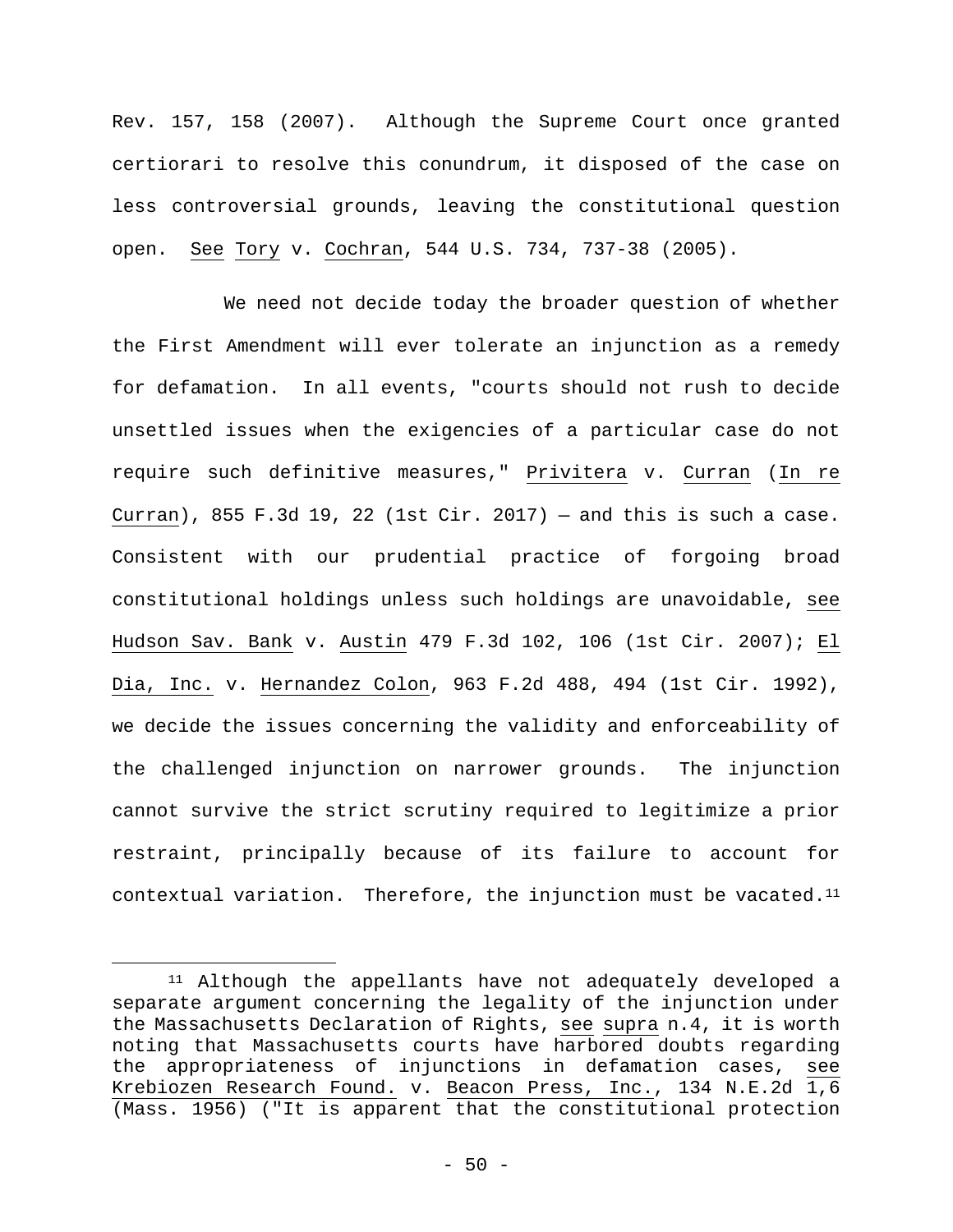We start this phase of our analysis by rehearsing abecedarian principles of equity. A court may not issue a permanent injunction unless, among other things, "remedies available at law, such as monetary damages, are inadequate to compensate for" an "irreparable injury." eBay, Inc. v. MercExchange, L.L.C., 547 U.S. 388, 391 (2006).<sup>12</sup> Moreover, such an injunction must be "no more burdensome to the defendant than necessary to provide complete relief to the plaintiffs." Madsen, 512 U.S. at 765 (quoting Califano v. Yamasaki, 442 U.S. 682, 702 (1979)). Although we review the issuance of a permanent injunction for abuse of discretion, see eBay, 547 U.S. at 391, we perform this task mindful of our unflagging "obligation to 'make an

of free speech and public interest in the discussion of many issues greatly limit . . . the power to give injunctive relief . . . in defamation cases."); cf. Nyer v. Munoz-Mendoza, 430 N.E.2d 1214, 1217 (Mass. 1982) (suggesting, in dictum, that "even allegedly false and defamatory statements are protected from prior injunctive restraint by the First Amendment and art. 16" of the Massachusetts Declaration of Rights).

<sup>&</sup>lt;sup>12</sup> The amicus posits that Massachusetts law, not federal law, should govern with respect to the motion for a permanent injunction. This point of view raises a nuanced question implicating the Erie doctrine, see Erie, 304 U.S. at 78, but it is a question that we can safely bypass. For one thing, no party has objected to the district court's decision to apply the federal standard. For another thing (and relatedly), it is settled that an amicus "cannot introduce a new argument into a case." United States v. Sturm, Ruger & Co., 84 F.3d 1, 6 (1st Cir. 1996). Finally, nothing appears to turn on this point: Massachusetts law and federal law seem to place substantially similar burdens on a party seeking a permanent injunction. See Kenyon v. City of Chicopee, 70 N.E. 2d 241, 244 (Mass. 1946).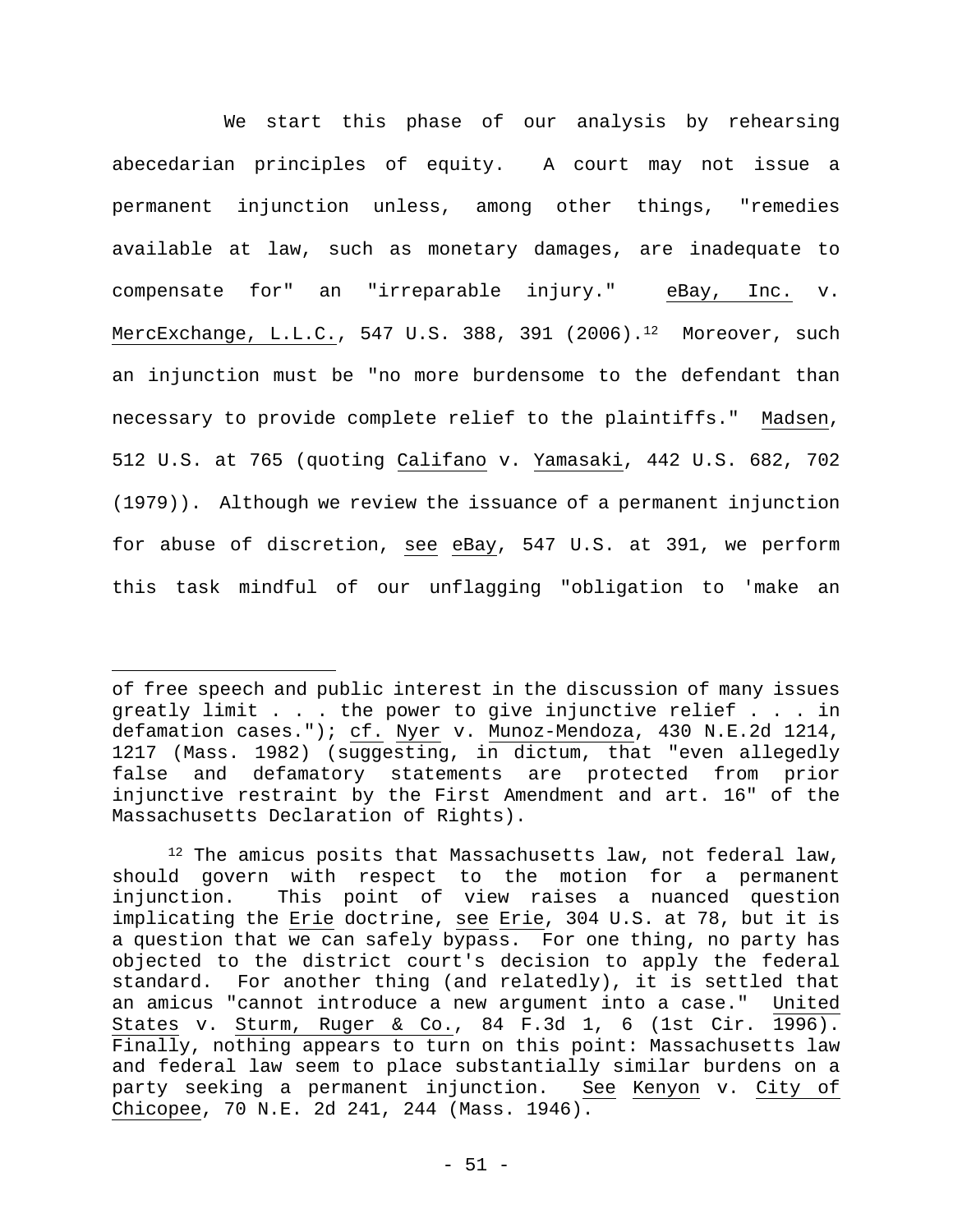independent examination of the whole record' in order to make sure that 'the judgment does not constitute a forbidden intrusion on the field of free expression,'" Bose Corp., 466 U.S. at 499 (quoting N.Y. Times Co., 376 U.S. at 284-86); accord Metro. Opera Ass'n, v. Local 100, Hotel Emps. & Rest. Emps. Int'l Union, 239 F.3d 172, 176 (2d Cir. 2001).

The injunction issued in this case, which prohibits the appellants from republishing six particular statements, is a paradigmatic example of a prior restraint: it is a "judicial order[] forbidding certain communications . . . issued in advance of the time that such communications are to occur." Alexander v. United States, 509 U.S. 544, 550 (1993) (emphasis in original) (citation omitted). As such, it is subject to even more exacting requirements under settled First Amendment doctrine.13 See Tory, 544 U.S. at 738 (treating post-trial injunction against

<sup>&</sup>lt;sup>13</sup> The district court, relying on precedent from the California Supreme Court, see Lemen, 156 P.3d at 343, concluded that the challenged injunction was not a prior restraint because it followed a finding of defamation liability at trial and, therefore, was not presumptively unconstitutional, see Sindi v. El-Moslimany, No. 13-cv-10798, 2016 U.S. Dist. LEXIS 110021, at \*1-2 (D. Mass. Aug. 18, 2016). We do not agree. The California Supreme Court's approach impermissibly conflates "the question of whether the injunction is a prior restraint with the issue of whether the injunction should be allowed." Chemerinsky, supra, at 165; accord Kinney, 443 S.W.3d at 93. Consistent with this view, Dr. Sindi (in her supplemental briefing) concedes that the challenged injunction is a prior restraint. She also concedes that the appropriate level of scrutiny is strict scrutiny.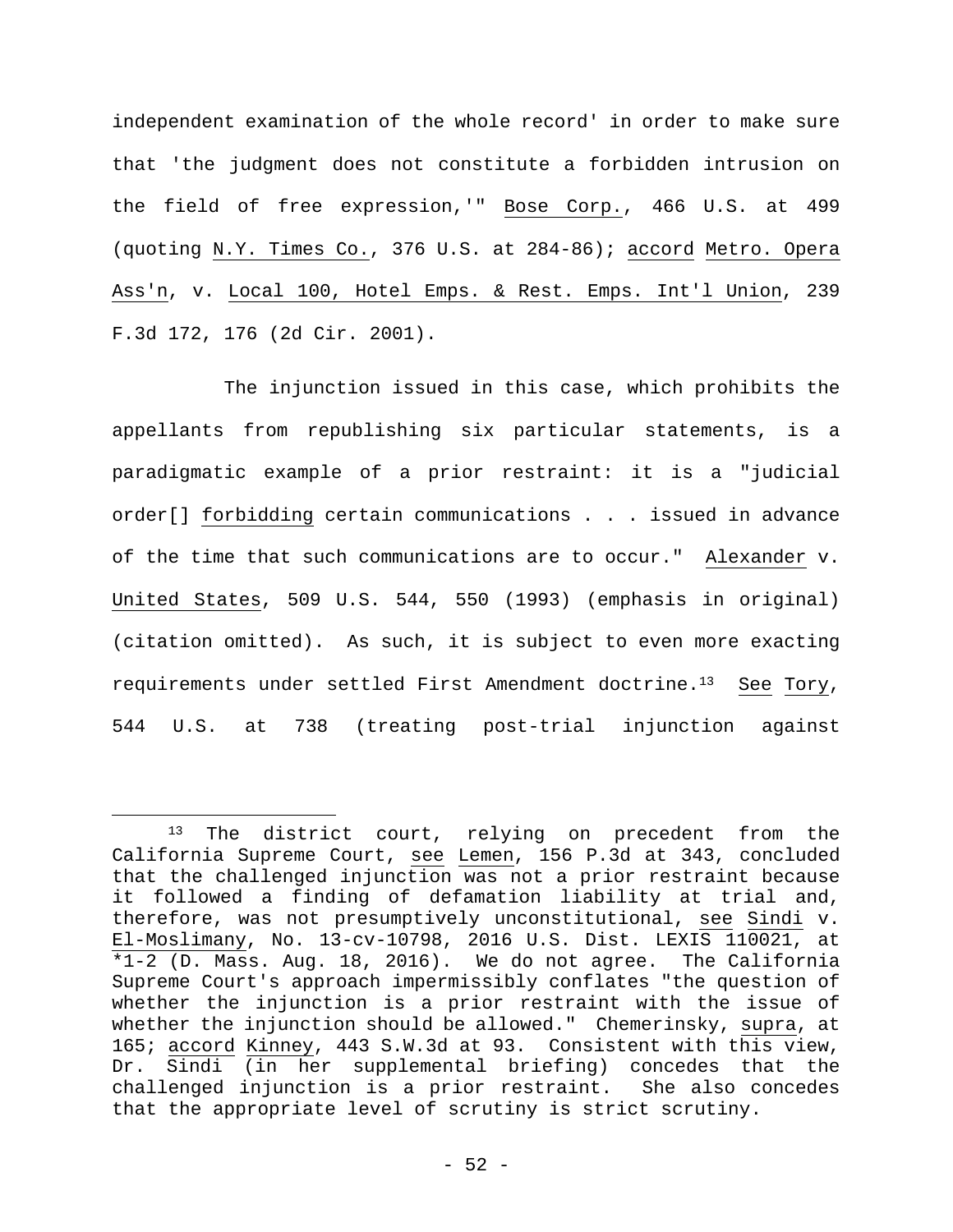republication of previously defamatory statements as prior restraint).

There is a strong presumption that prior restraints on speech are unconstitutional. See N.Y. Times Co. v. United States, 403 U.S. 713, 714 (1971) (per curiam). So drastic a remedial device may only be imposed when it furthers "the essential needs of the public order." Carroll v. President & Comm'rs of Princess Anne, 393 U.S. 175, 183 (1968). A prior restraint cannot be imposed when those needs can be achieved through less restrictive means. See id. at 183-84; see also Tory, 544 U.S. at 738. And even when a prior restraint may theoretically be permissible, the decree that embodies it must be precisely tailored both to meet the exigencies of the particular case and to avoid censoring protected speech. See Carroll, 393 U.S. at 183-84. In the last analysis, a party who seeks a remedy in the form of a prior restraint must establish that the "evil that would result from" the offending publication is "both great and certain and cannot be mitigated by less intrusive measures." CBS, Inc. v. Davis, 510 U.S. 1315, 1317 (1994) (Blackmun, J., in chambers) (citing Neb. Press Ass'n v. Stuart, 427 U.S. 539, 562 (1976)); see In re Goode, 821 F.3d 553, 559 (5th Cir. 2016); Cty. Sec. Agency v. Ohio Dep't of Commerce, 296 F.3d 477, 485 (6th Cir. 2002); Levine v. U.S. Dist. Ct., 764 F.2d 590, 595 (9th Cir. 1985). Consequently, a prior restraint on speech must survive the most exacting scrutiny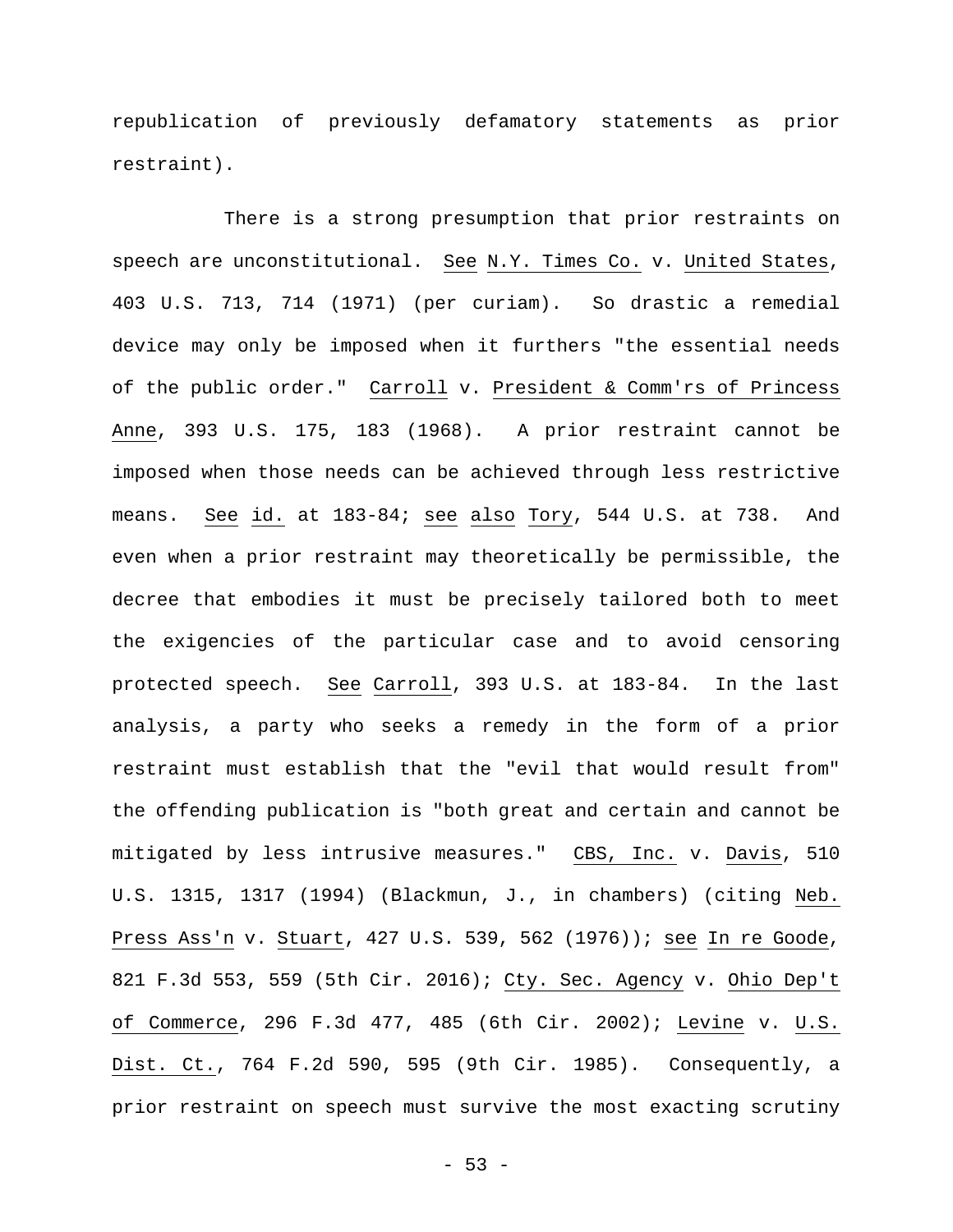demanded by our First Amendment jurisprudence. See Stuart, 427 U.S. at 559.

Such intensive scrutiny is warranted because an animating purpose of the First Amendment was to create a bulwark against previous restraints upon speech. See Near v. Minnesota ex rel. Olson, 283 U.S. 697, 713 (1931). Since "the line between legitimate and illegitimate speech is often so finely drawn," we "prefer[] to punish the few who abuse rights of speech after they break the law than to throttle them and all others beforehand." Se. Promotions, Ltd. v. Conrad, 420 U.S. 546, 559 (1975) (emphasis in original). Thus, prior restraints are regarded as "the most serious and the least tolerable infringement on First Amendment rights." Stuart, 427 U.S. at 559.

The operation of the collateral bar rule compounds the grave perils posed by prior restraints. This rule requires that an injunction be followed upon pain of contempt until modified or vacated, and the unconstitutionality of the injunction typically does not justify a refusal to obey it. See Metro. Opera Ass'n, 239 F.3d at 176 (citing Walker v. Birmingham, 388 U.S. 307, 314- 21 (1967)). It follows that once an injunction in the nature of a prior restraint issues, the harm is "immediate and irreversible." Stuart, 427 U.S. at 559.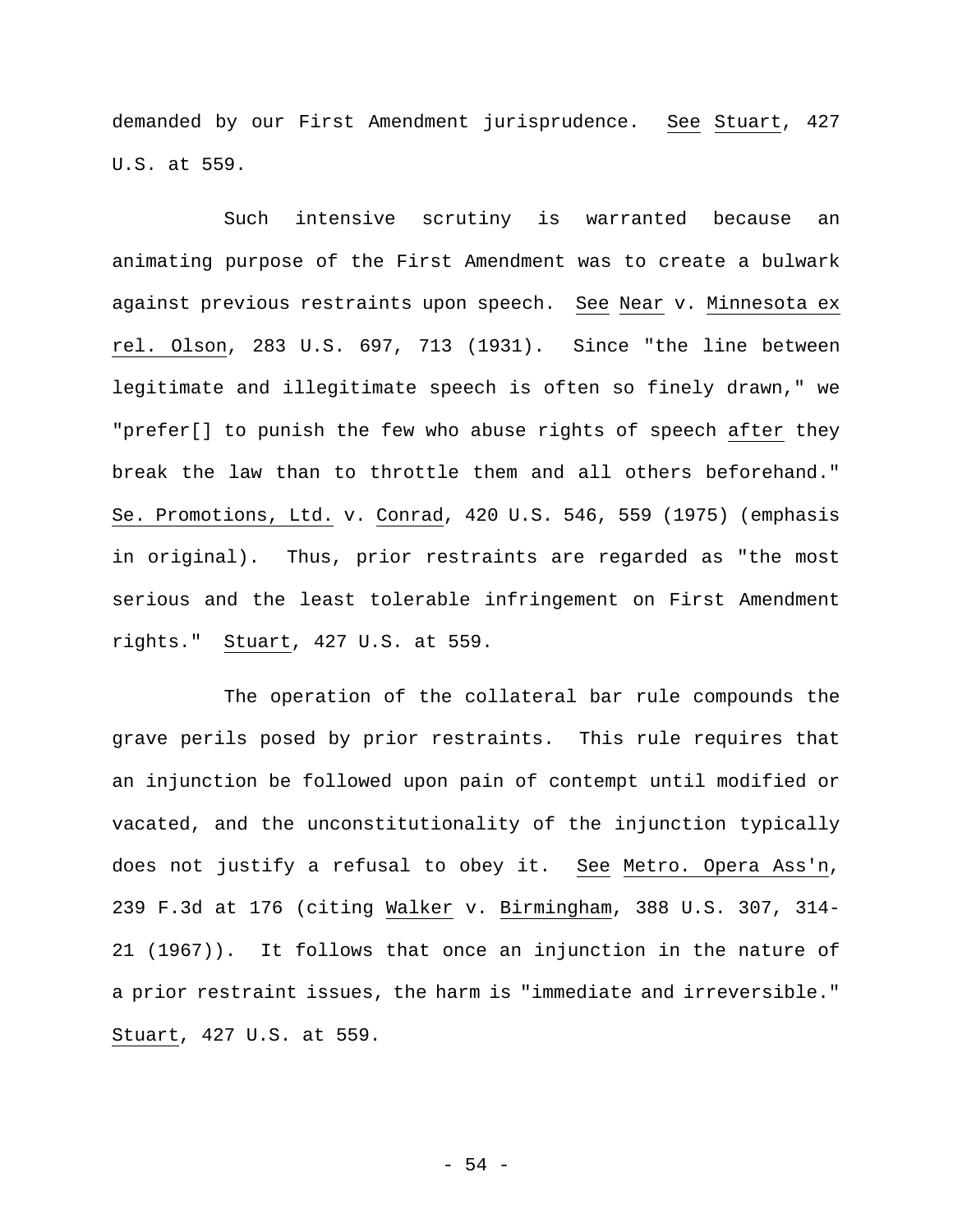In this case, Dr. Sindi argues that the challenged injunction comports with the First Amendment because the six statements were previously employed to defame her and, thus, no longer constitute protected speech. This argument has some superficial appeal: an injunction against speech sometimes may pass constitutional testing if it follows an adjudication that the expression is unprotected, and the injunction itself is narrowly tailored to avoid censoring protected speech. See Pittsburgh Press Co. v. Pittsburgh Comm'n on Human Relations, 413 U.S. 376, 390 (1973); Paris Adult Theatre I v. Slaton, 413 U.S. 49, 55 (1973). For instance, the Supreme Court has approved a permanent injunction against the distribution of specific booklets "found after due trial to be obscene," where the injunction did not extend to "matters not already published and not yet found to be offensive." Kingsley Books, Inc. v. Brown, 354 U.S. 436, 437, 445 (1957); cf. Auburn Police Union v. Carpenter, 8 F.3d 886, 903 (1st Cir. 1993) (setting forth similar proposition in dictum). The analogy that Dr. Sindi draws to Kingsley Books is tempting because (in the idiom of the First Amendment) obscenity  $-$  like defamation  $-$  is a category of unprotected speech. See Free Speech Coal., 535 U.S. at 245- 46.

In the end, though, Dr. Sindi's proffered analogy glosses over significant distinctions between obscenity and defamation that make injunctions of obscene communications less

 $- 55 -$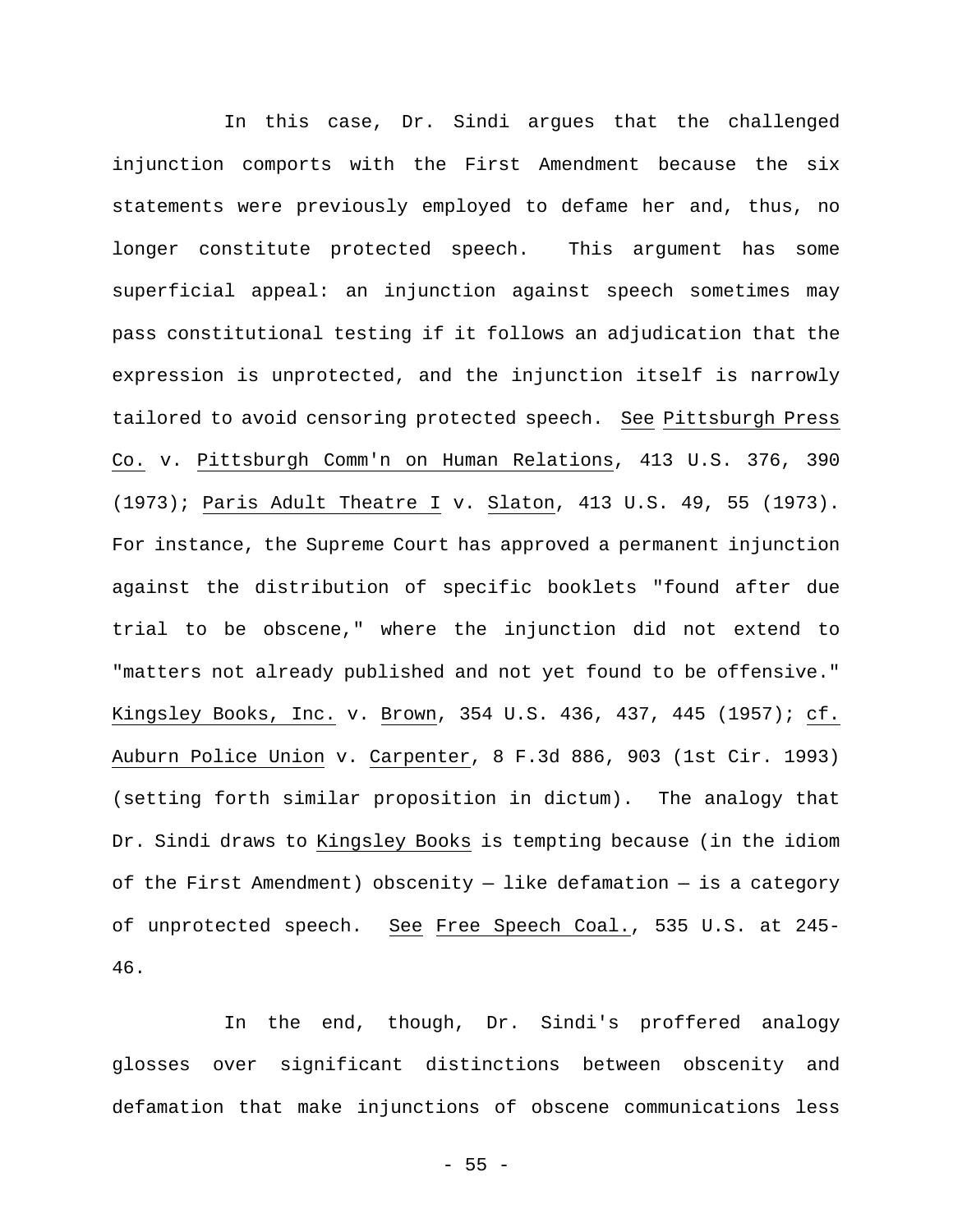problematic in constitutional terms. The obscenity doctrine proscribes specific expressive works (such as books or movies) that appeal to prurient interests, depict sexual behaviors in patently offensive ways, and lack "serious literary, artistic, political, or scientific value." Miller v. California, 413 U.S. 15, 24 (1973). Works adjudged obscene — such as the booklets in Kingsley Books — are immutable forms of expression. Hence, the permanent injunction there could be carefully crafted to ensure that it applied only to the specific publications found obscene without exposing the bookseller to contempt sanctions for distributing other publications that might be protected under the First Amendment. See Kingsley Books, 354 U.S. at 445.

An injunction that prevents in perpetuity the utterance of particular words and phrases after a defamation trial is quite a different matter. By its very nature, defamation is an inherently contextual tort. See Greenbelt Coop. Publ'g Ass'n v. Bresler, 398 U.S. 6, 13-14 (1970); Piccone v. Bartels, 785 F.3d 766, 772 (1st Cir. 2015); cf. United States v. Alvarez, 567 U.S. 709, 719 (2012) (plurality opinion) (noting that defamation entails not merely a "false statement," but a "legally cognizable harm associated with a false statement"). Words that were false and spoken with actual malice on one occasion might be true on a different occasion or might be spoken without actual malice. What is more, language that may subject a person to scorn, hatred,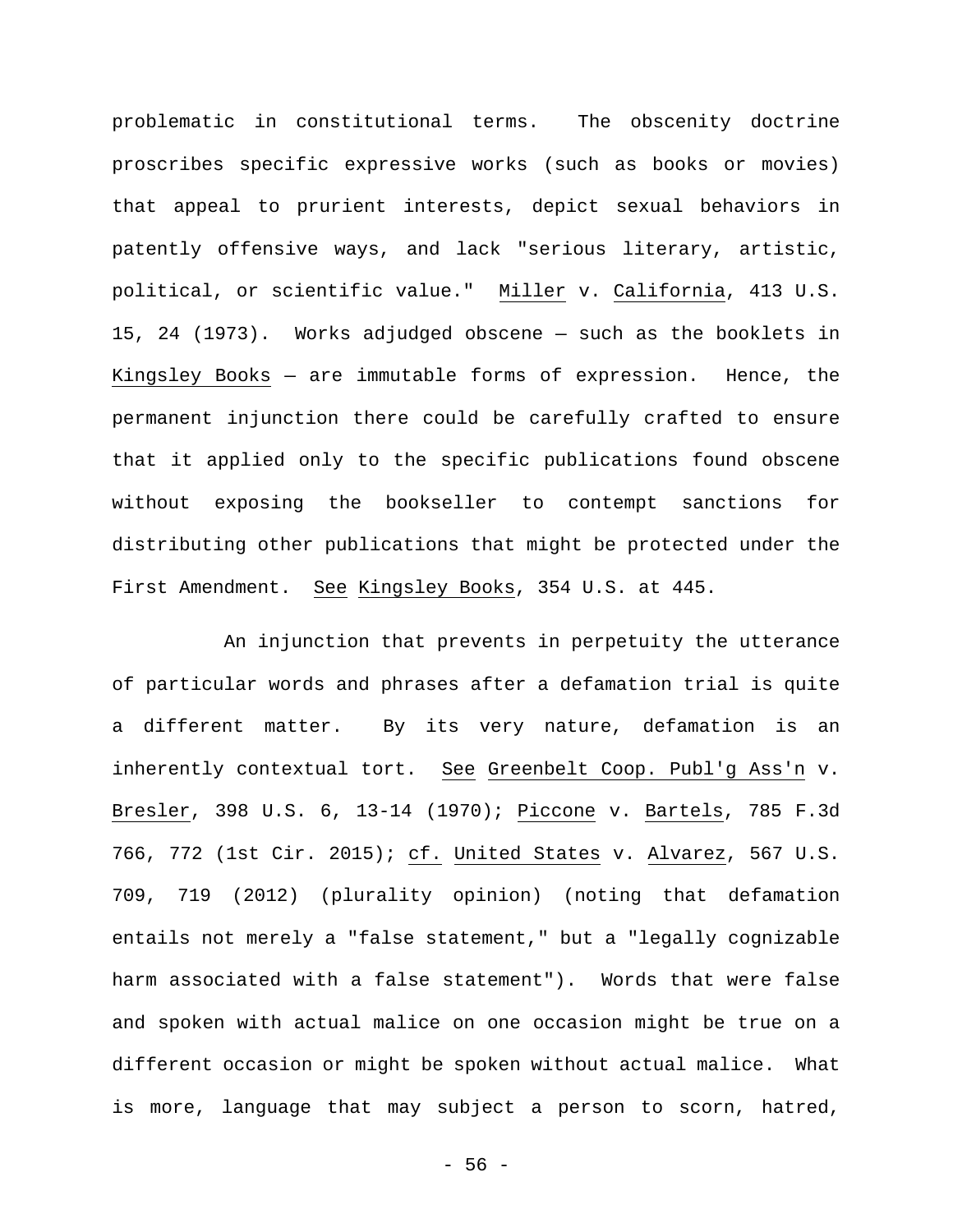ridicule, or contempt in one setting may have a materially different effect in some other setting.<sup>14</sup> Cf. Pittsburgh Press, 413 U.S. at 390 (sustaining injunction where court was not required "to speculate as to the effect of publication").

The cardinal vice of the injunction entered by the district court is its failure to make any allowance for contextual variation. Refined to bare essence, it enjoins Samia and Ann from repeating certain words, regardless of their purpose in employing them. Consequently, the injunction "sweeps . . . more broadly than necessary" by prohibiting the appellants from engaging in speech about a public figure "before an adequate determination that it is unprotected by the First Amendment." Id.

For instance, the injunction precludes the appellants from restating that Dr. Sindi "is an academic and scientific

<sup>&</sup>lt;sup>14</sup> For example, a criminal suspect once sued a newspaper for defamation over its report that he had been arrested "after assaulting a police officer . . . . " Foley v. Lowell Sun Publ'g Co., 533 N.E.2d 196, 196 (Mass. 1989). Though the plaintiff insisted that this amounted to a false accusation that he had committed assault, the Massachusetts Supreme Judicial Court disagreed after reviewing the allegedly defamatory sentence in the context of the entire article. See id. at 197. Among other things, the headline made clear that the plaintiff had only been "charged with assaulting [the] officer," and the story repeatedly employed cautionary language. Id. (emphasis in original); see id. at 199 (reporting that the plaintiff committed the assault, "according to police"). Once the statement was "read in the context of the article as a whole, its clear meaning [was] to report" the plaintiff's arrest, not to accuse him of committing assault. Id. at 197. Since it was undisputed that the plaintiff had been arrested, the statement was not actionable.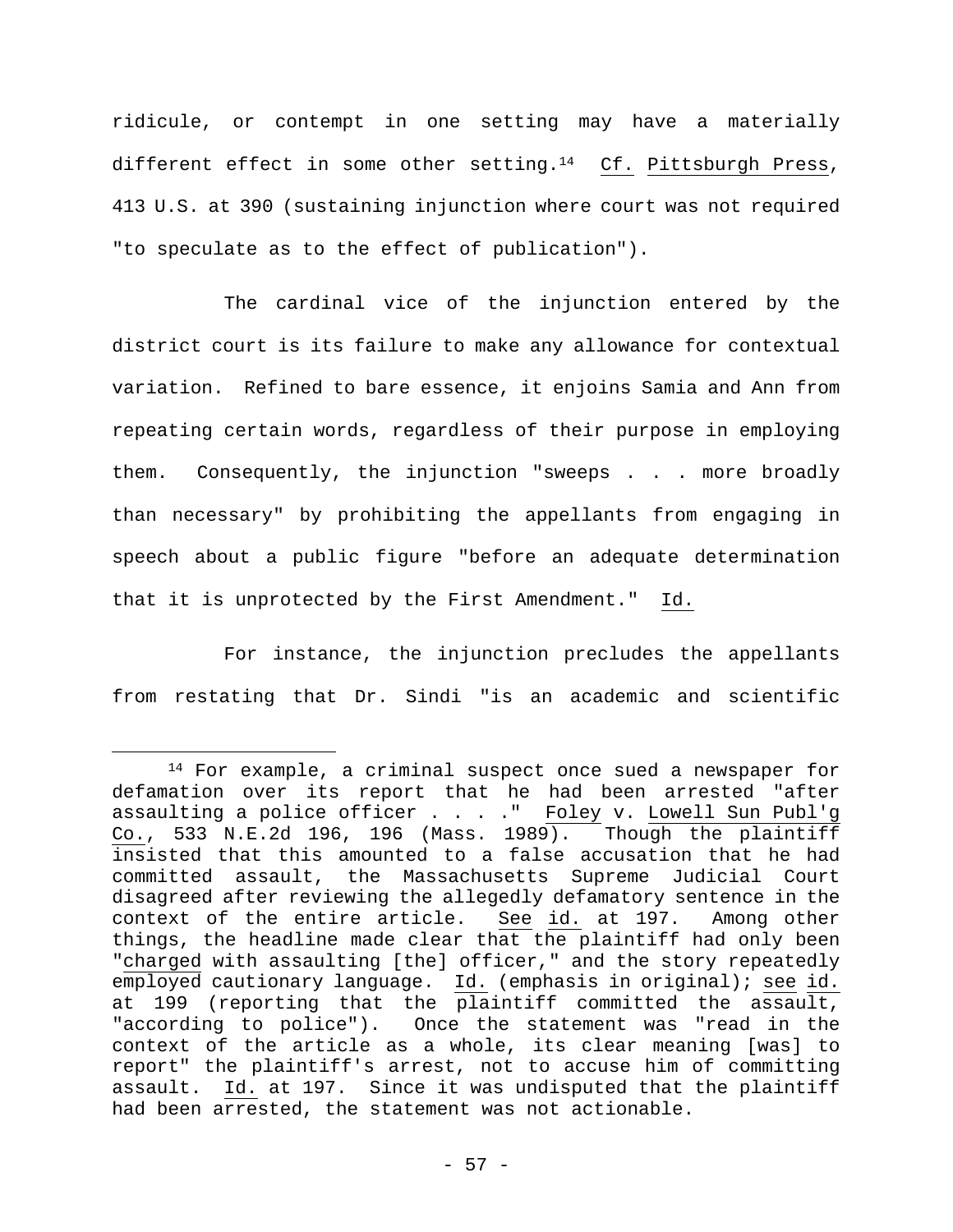fraud." Although the appellants have in the past used those words with actual malice (or so the district court supportably found), there are a number of future contexts in which their repetition of this statement might be protected speech. We offer three examples:

- If, say, Samia or Ann learns in the future of fraud actually perpetrated by Dr. Sindi and accurately reports it, the speaker would face contempt sanctions under the injunction even though the right to disseminate truthful information about public figures lies at the core of the First Amendment. See N.Y. Times Co., 376 U.S. at 270.
- If, say, Samia or Ann were interviewed by a reporter and asked what speech the challenged injunction prevented them from repeating, a reply to the effect that, "I am not allowed to state that Dr. Sindi is an academic and scientific fraud" would subject the speaker to contempt sanctions notwithstanding the truth of the reply.
- Perhaps most remarkably, the appellants would face contempt sanctions for disseminating a letter describing their accusations and apologizing for them.

The list of contextual permutations is virtually endless. The situations that we have described are but a few of the possible examples that show, beyond hope of peradventure, that the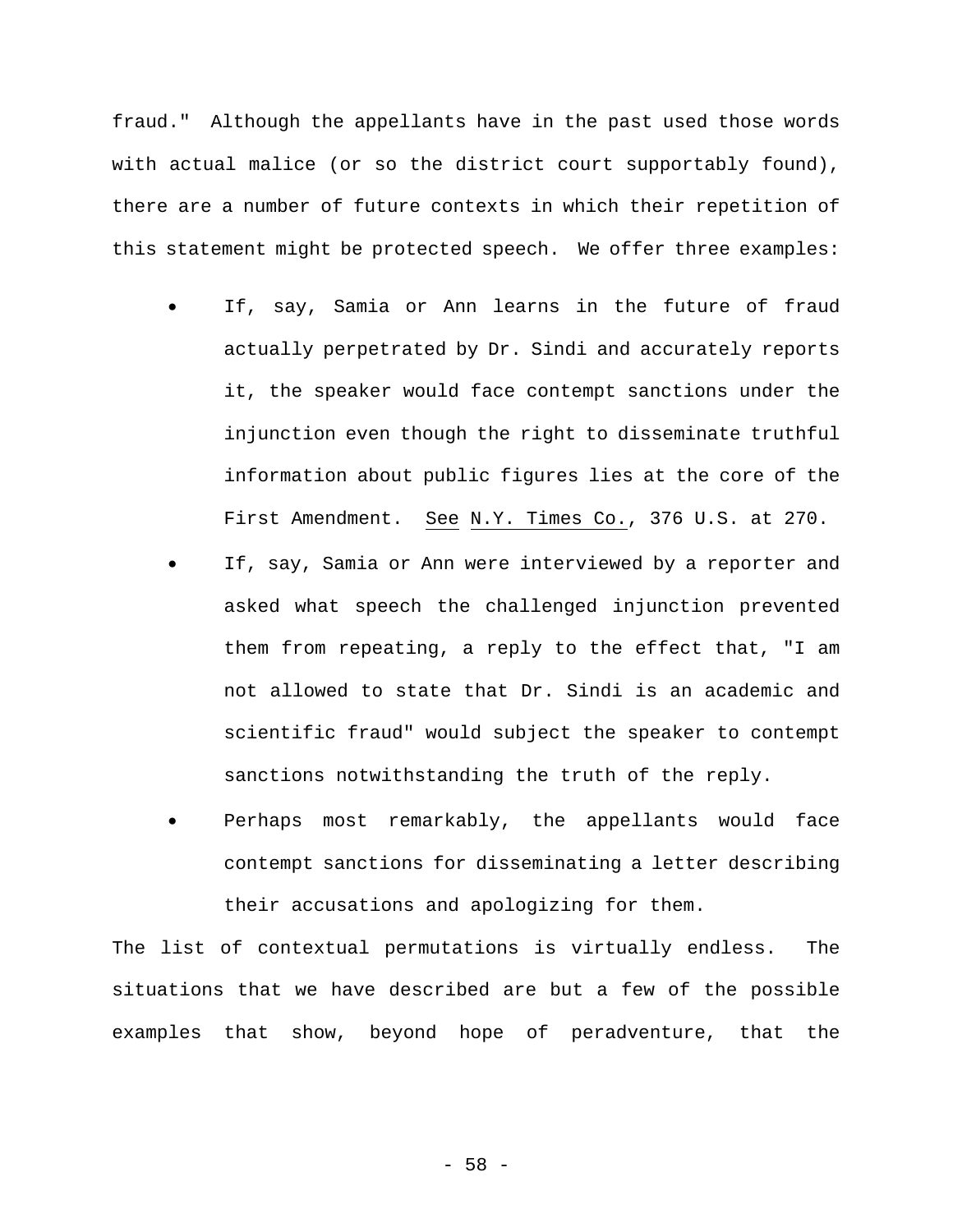challenged injunction is neither narrowly tailored nor precisely fitted to the circumstances of the case.

As framed, the injunction is so wide-ranging and devoid of safeguards that it plainly contravenes the First Amendment's limitation of liability for speech about public figures to false assertions of fact made with actual malice. See Hustler Magazine, Inc. v. Falwell, 485 U.S. 46, 56 (1988). We conclude, therefore, that the injunction punishes future conduct that may be constitutionally protected, see Conrad, 420 U.S. at 559, and thus fails the First Amendment requirement that it be "tailored as precisely as possible to the exact needs of the case," Carroll, 393 U.S. at 184.

In an effort to blunt the force of this reasoning, our dissenting brother defends the injunction on the ground that, should the appellants choose to republish any of the six statements for a non-defamatory purpose, they may move to modify the injunction in light of changed circumstances. See post at 89-90. To support this defense, he relies on the California Supreme Court's dictum surmising that a defamation defendant's ability to move to modify an injunction alleviates any concern that the injunction may penalize or chill constitutionally protected speech. See Lemen, 156 P.3d at 353. But this is little more than a hopeful improvisation: neither our dissenting brother nor the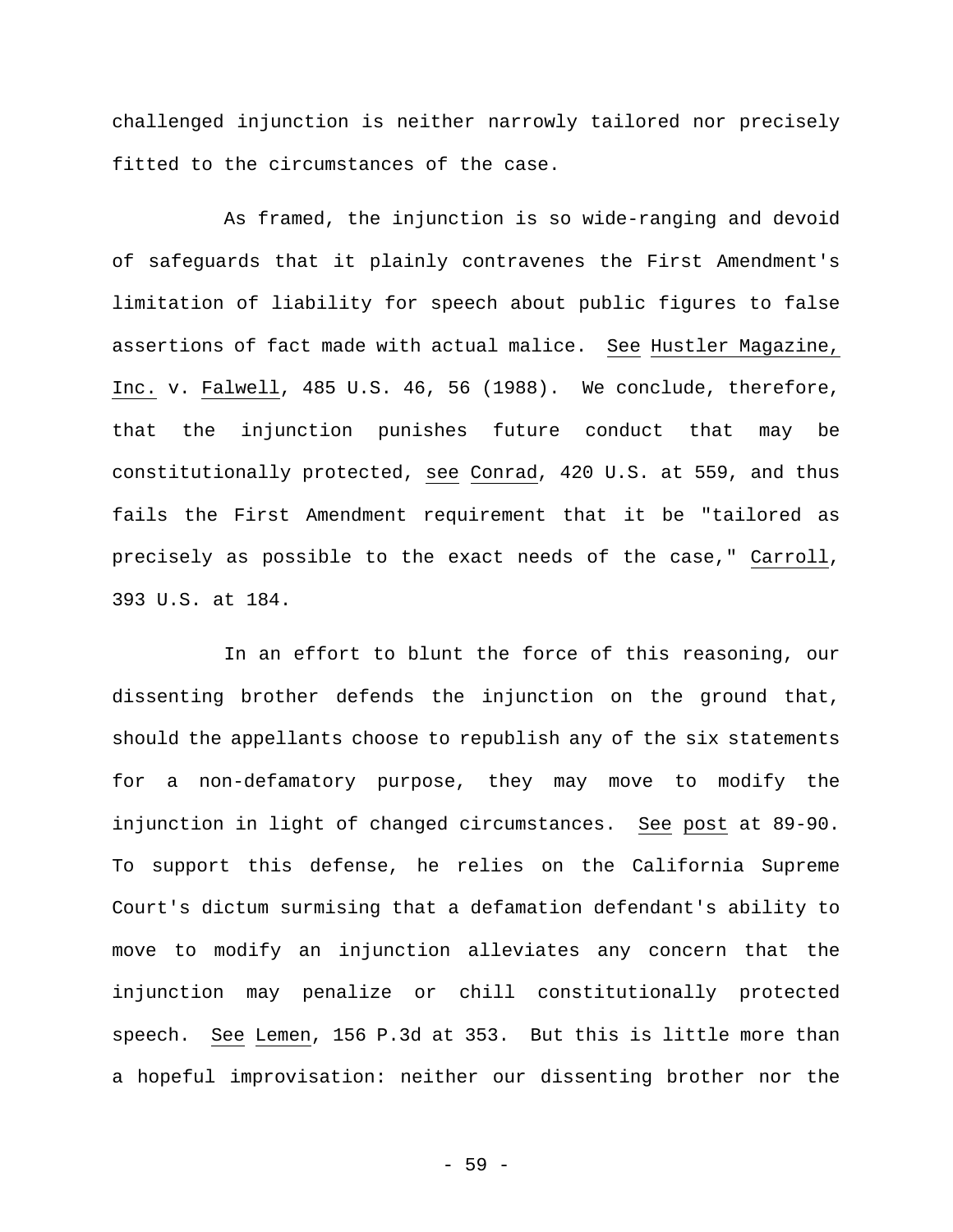California Supreme Court identifies any other First Amendment precedent supporting this extraordinary proposition. In light of a court's power to levy contempt sanctions (up to and including imprisonment) for disobedience under the collateral bar rule, see Walker, 388 U.S. at 314-21, "the right to free speech should not lightly be placed within the control of a single man or woman," Madsen, 512 U.S. at 793 (Scalia, J., concurring in part and dissenting in part). A decree that requires a judicial permission slip to engage in truthful speech is the epitome of censorship. See Near, 283 U.S. at 713; Kinney, 443 S.W.3d at 98; see also Chemerinsky, supra, at 172. To make a bad situation worse, the appellants would bear the burden of pointing to changed circumstances in any proceeding to modify the injunction. See Horne v. Flores, 557 U.S. 433, 447 (2009). Such a circumstance would be repugnant to the First Amendment, which requires a publicfigure plaintiff, not the defendant, to prove actual malice and falsity. See Gertz, 418 U.S. at 342.

The dissent attempts to analogize this case to Madsen and Schenck v. Pro-Choice Network of Western New York, 519 U.S. 357 (1997). See post at 84-89. With respect, this attempted analogy does not work. In those cases, the Supreme Court partially sustained injunctions against protest activities near abortion clinics. The Court concluded that neither injunction was a prior restraint and, therefore, neither was presumptively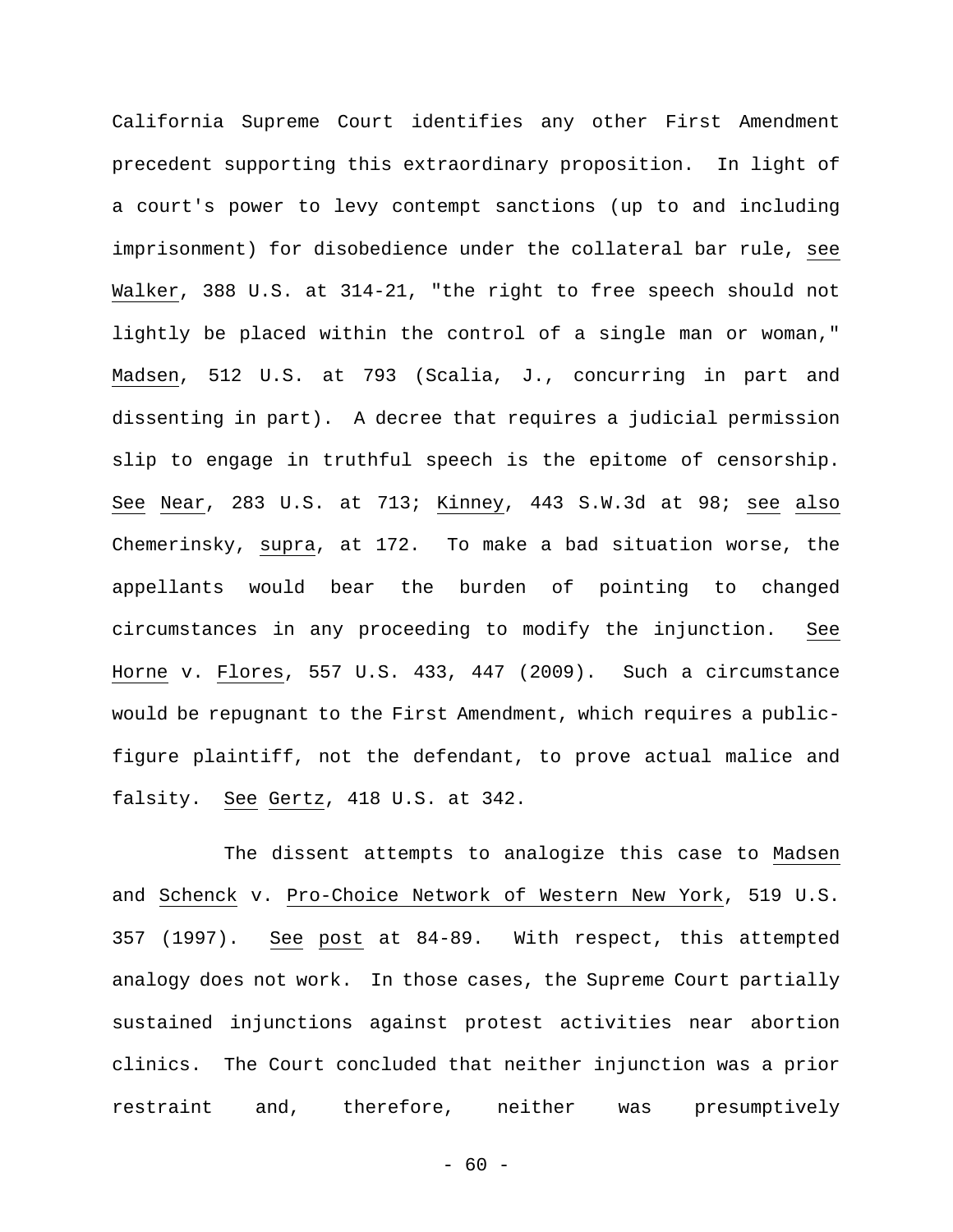unconstitutional. See Schenck, 519 U.S. at 374 n.6; Madsen, 512 U.S. at 763 n.2, 766. The Court's rationale is instructive. It emphasized that the injunctions were content-neutral and left "alternative channels of communication" available to the antiabortion protesters. Schenck, 519 U.S. at 374 n.6. The protesters "remain[ed] free to espouse their message," so long as they were outside the buffer zone delineated by the injunctions. Id. at 385; see Madsen, 512 U.S. at 763 n.2.

The injunction here is quite different. As Dr. Sindi acknowledges, it is not content-neutral. This is significant because the Supreme Court has found Madsen inapposite when — as in this case — the defendant was exposed to liability based on "what [it] said." Snyder v. Phelps, 562 U.S. 443, 457 (2011). What is more, the challenged injunction forbids the appellants from ever republishing the six statements about Dr. Sindi, regardless of the forum or the purpose. As such, it does not leave open alternative channels of communication. Seen in this light, the injunction must withstand strict scrutiny (as Dr. Sindi concedes) and, thus, is presumptively unconstitutional.

When all is said and done, we need not answer the vexing question of whether a federal court may ever permanently enjoin republication of ad hoc oral or written statements on the ground that those statements will be defamatory if made anew. Similarly,

- 61 -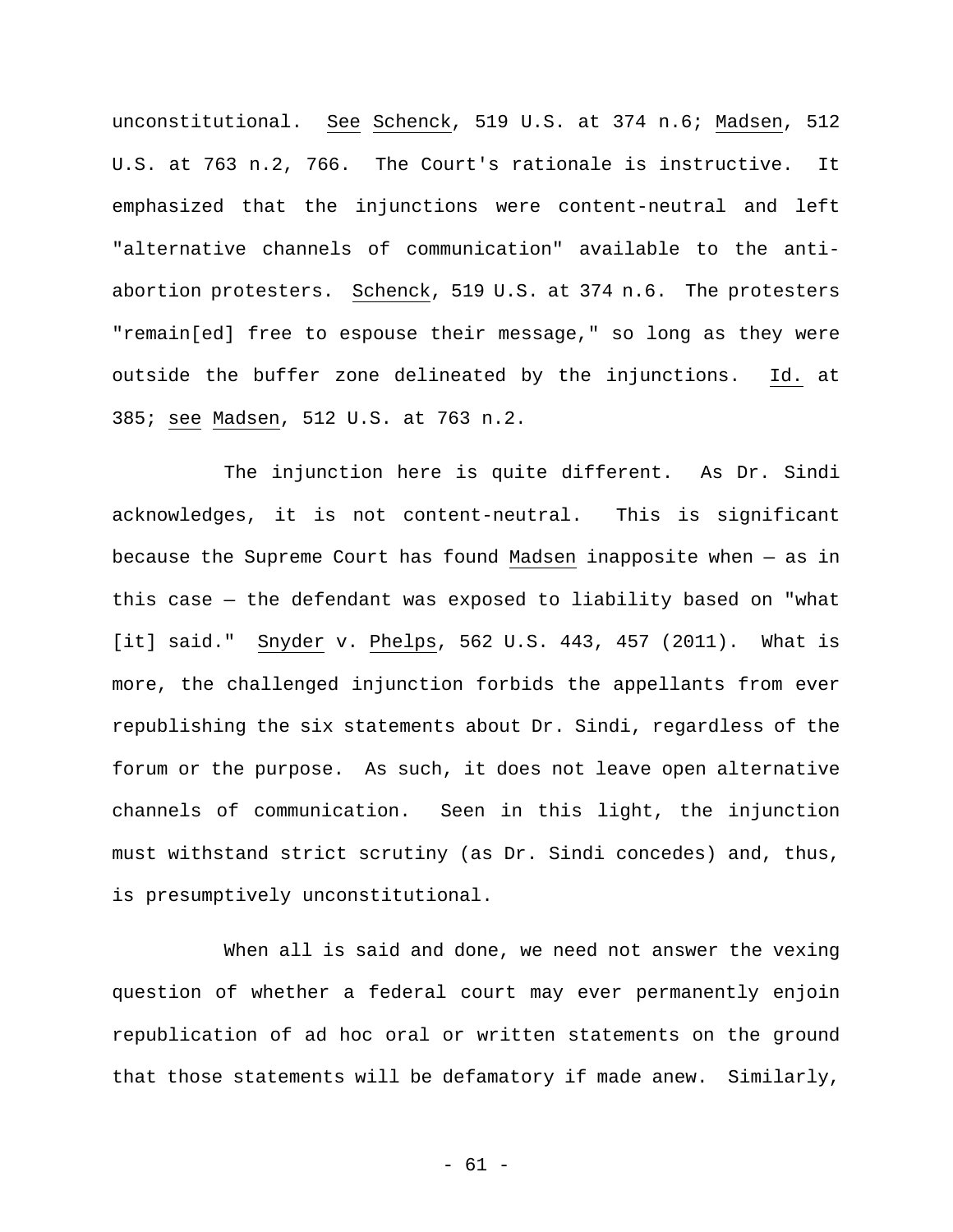we take no view of the legality of an injunction ordering "the removal or deletion of speech that has been adjudicated defamatory," such as a decree requiring the erasure of a statement from a website after an adjudication that the statement was "unprotected in the context in which it was made." Kinney, 443 S.W.3d at 89, 93, 99 (upholding such an injunction and explicating the "legally cogent division between mandatory injunctions calling for the removal of speech that has been adjudicated defamatory and prohibitive injunctions disallowing its repetition").

To say more would be to paint the lily. The First Amendment requires that less intrusive remedies be unavailable before injunctive relief can be considered and that any injunction be as narrowly tailored as possible to avoid censoring protected speech. See Carroll, 393 U.S. at 183-84. Because the challenged injunction cannot conceivably survive this strict scrutiny, it must be vacated.15

<sup>&</sup>lt;sup>15</sup> For the sake of completeness, we note that the injunction appears to suffer from other defects, including the absence of any detailed findings regarding the adequacy of remedies at law (a sine qua non for injunctive relief). See eBay, 547 U.S. at 391. This omission is especially troublesome in light of the strong presumption that damages are an adequate remedy for a defamation plaintiff. See Metro. Opera Ass'n, 239 F.3d at 177; Organovo Holdings, Inc. v. Dimitrov, 162 A.3d 102, 117 & n.67, 119 (Del. Ch. 2017).

We also note that our holding eliminates any necessity for us to pass upon the appellants' other challenges to the injunction, including their contention, clearly articulated for the first time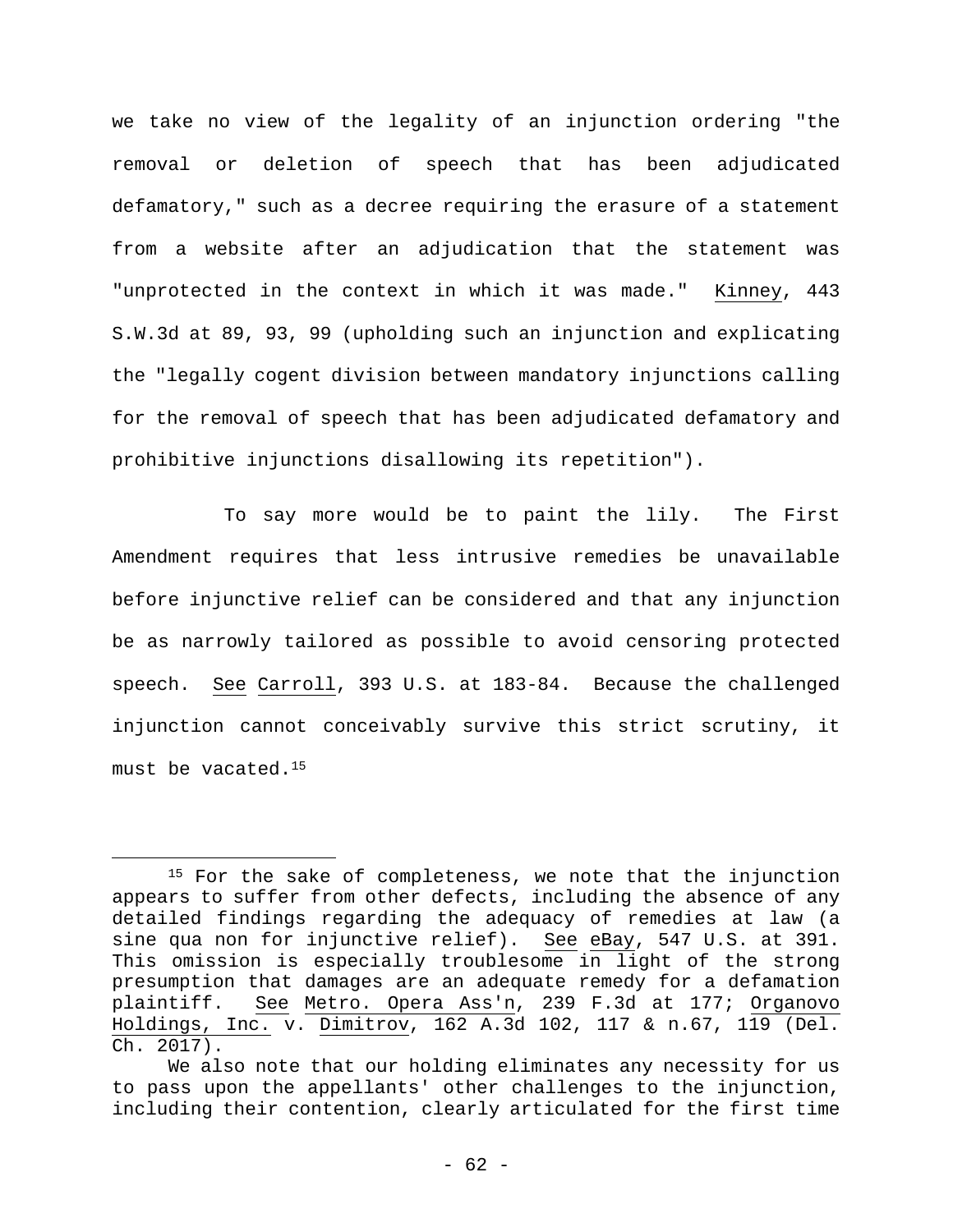#### **VIII.**

We summarize succinctly. The evidence in this case tells a tawdry tale of two women who let their antipathy for a third woman lead them into inexcusable behavior. The jury supportably found that this course of conduct was tortious in several respects, and its assessment of damages on those counts, as refined by the able district judge, passes muster. The post-trial injunction, though, is a bridge too far: it cannot survive the strict scrutiny that the First Amendment demands of prior restraints on speech. Even the bad behavior exhibited by the appellants cannot justify crossing well-established constitutional lines.

We need go no further. For the reasons elucidated above, we affirm the judgment of the district court with respect to the claims of defamation, intentional infliction of emotional distress, and tortious interference with contract. We reverse the judgment with respect to the claim for tortious interference with advantageous relations. Finally, we vacate the post-trial injunction improvidently issued by the district court. All parties shall bear their own costs.

# **So ordered.**

1

**— Separate Opinion Follows —** 

at oral argument in this court, that the Seventh Amendment bars the injunction because the jury returned only a general verdict.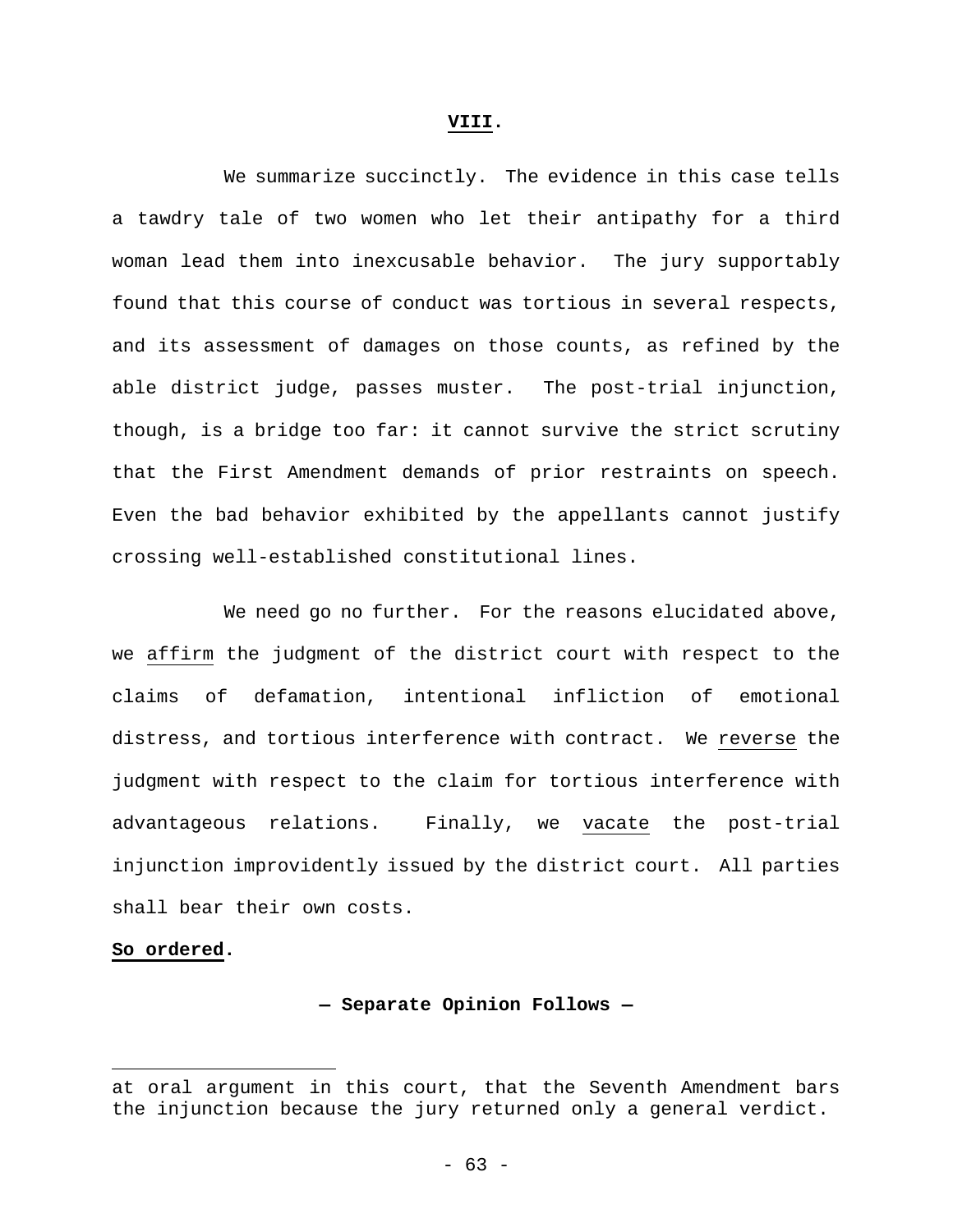# **BARRON**, **Circuit Judge, concurring in part and dissenting**

**in part**. There is no more basic First Amendment principle than that the government may not restrain speech in advance of its expression simply because it may cause offense. We must be cautious, therefore, before we uphold an injunction, like the one before us, that bars the expression of certain specific statements due to the harm that they may cause. At the same time, there are few more basic principles of adjudication than that "if it is not necessary to decide more, it is necessary not to decide more." PDK Labs. Inc. v. DEA, 362 F.3d 786, 799 (D.C. Cir. 2004) (Roberts, J., concurring). In my view, the majority, by seeking to vindicate the first principle, gives insufficient attention to the second.

The result is that the majority strikes down this injunction by unnecessarily announcing a broad constitutional rule. Under that rule, it would appear that a lower court may not enjoin a recidivist defamer from using particular words, even when he has been properly found to have repeatedly used those same words in the past to defame the party that seeks the injunction and even when he has been found to be likely to do so again absent the injunction.

This result follows from the majority's decision to subject such an injunction to strict First Amendment scrutiny. The majority applies that demanding form of review because it treats such an injunction as a presumptively unconstitutional

- 64 -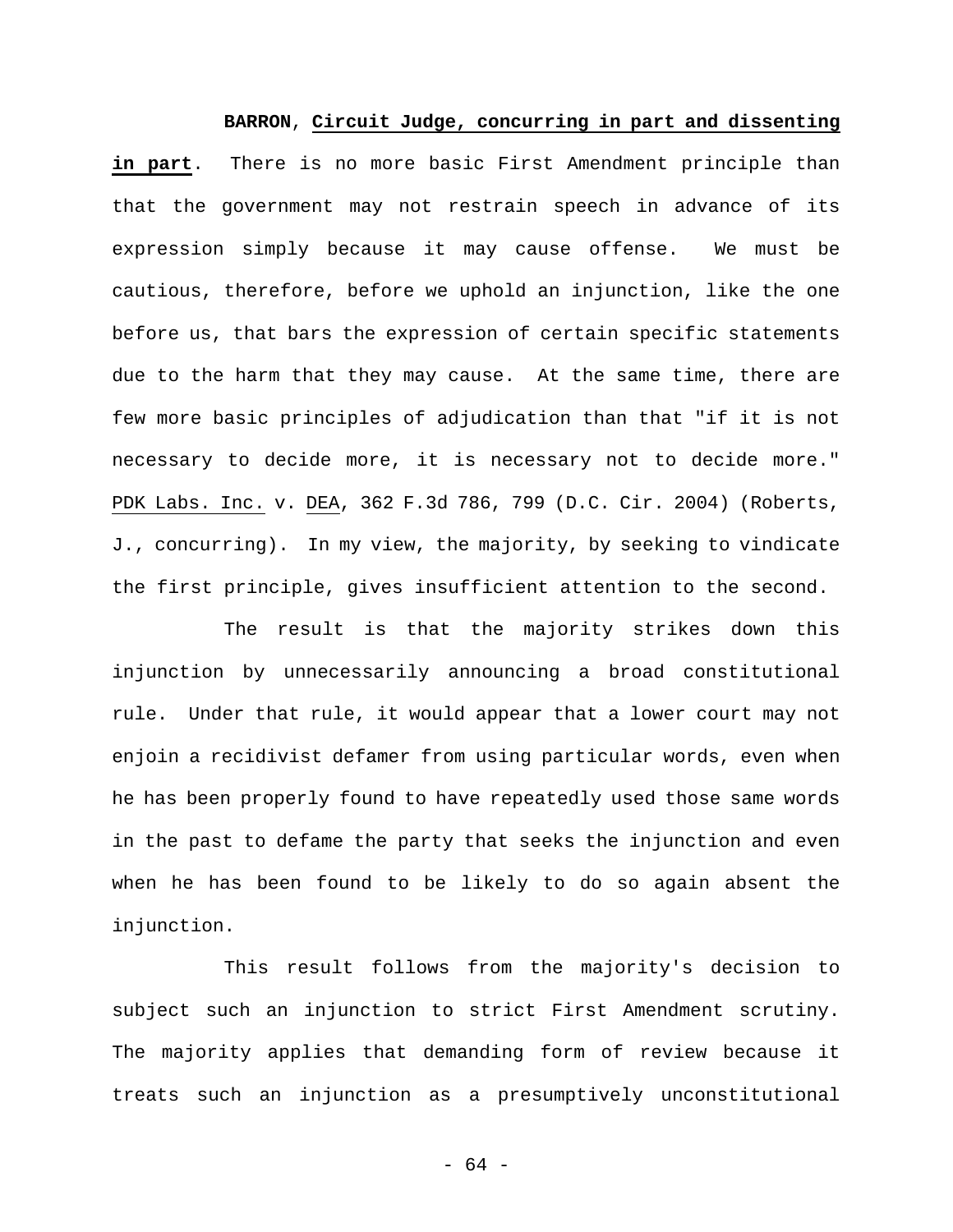prior restraint. And the majority then strikes down this injunction under such scrutiny because it fails to require proof of actual defamation in order to show its violation. See Maj. Op. at 50-62.16

In adopting this constitutional rule, the majority makes the following equation. It treats a specific, tailored means of stopping the recurrence of speech that the First Amendment does not protect as if it were a regulation designed to stop the initial expression of protected speech due to the offense that it may cause.

The decision to make this equation fits uncomfortably with our own circuit's precedent. It also conflicts with the only precedents that have decided the issue under the First Amendment. And, finally, it creates tension with Supreme Court rulings that afford lower courts significant discretion to enjoin parties from resuming their unprotected and unlawful expressive conduct.

<sup>&</sup>lt;sup>16</sup> The majority at times relies on precedents that apply something less than strict scrutiny, which requires that a regulation of speech be "the least restrictive means of achieving a compelling state interest." McCullen v. Coakley, 134 S. Ct. 2518, 2530 (2014). For example, the majority relies on the constitutional test described in Carroll v. President & Commissioners of Princess Anne, 393 U.S. 175 (1968). See Maj. Op. at 59, 62. But, in Madsen v. Women's Health Center, Inc., 512 U.S. 753 (1994), the Supreme Court described the Carroll test as no different from the one applied in Madsen, id. at 767, which the Supreme Court distinguished from strict scrutiny, id. at 762-64, and which the majority here distinguishes from the form of "strict scrutiny" that it asserts applies. Maj. Op. at 61.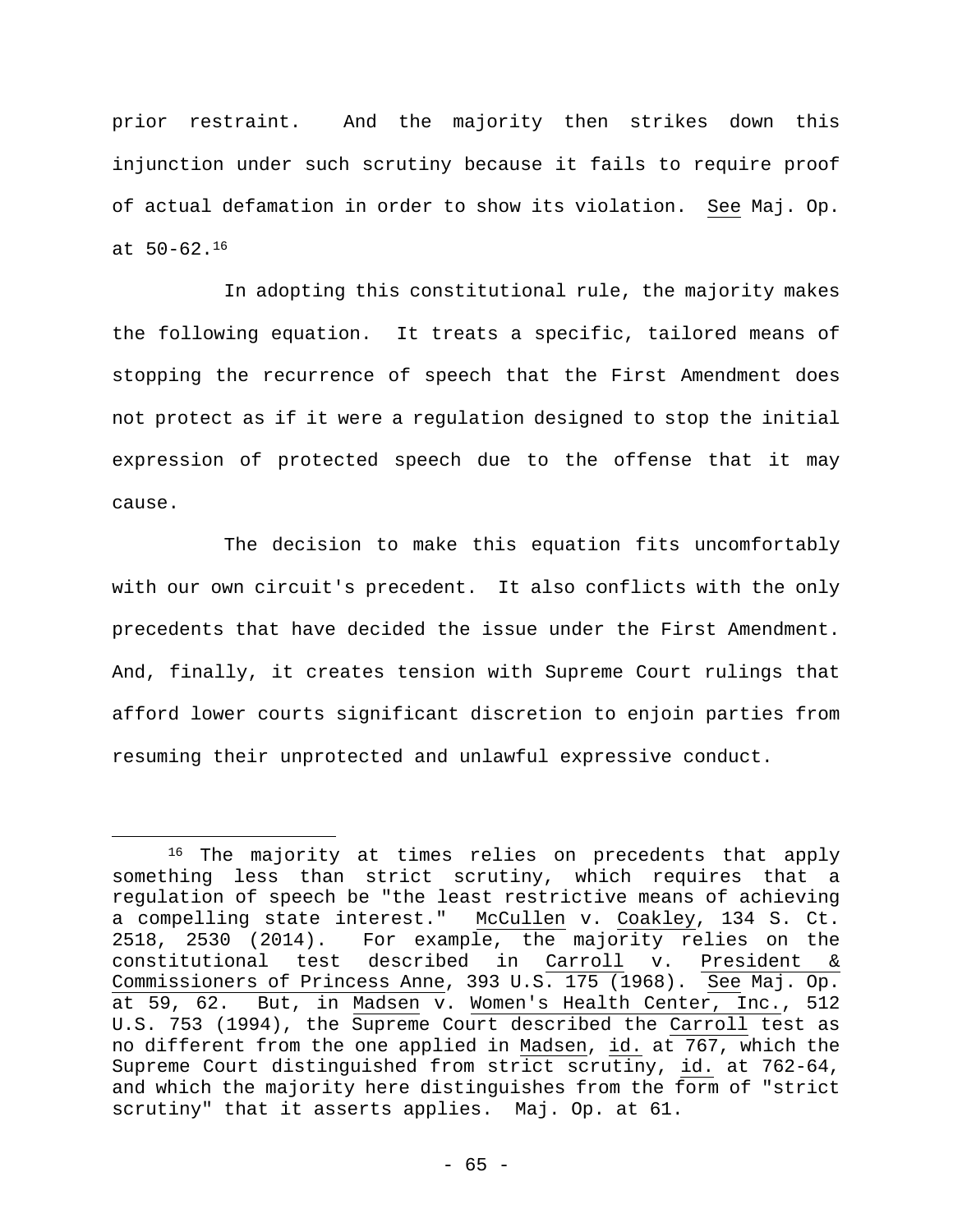The majority's rule also gives rise to significant practical concerns. We live in a world in which defamation campaigns may reach millions in an instant and essentially for free. Injunctions crafted in general terms to conform to the majority's rule risk inviting obstinate and proven defamers to resume their defamatory campaigns by wagering that their victims will lack the energy to enforce an injunction that requires them to prove actual defamation all over again.

In light of these concerns, I cannot sign on to the majority's rule, whatever its ultimate merits. And that is because, in my view, there is no need to announce it. The enjoined parties never timely made the debatable federal constitutional arguments on which the majority relies.

Nor can I sign on to the decision to vacate this injunction. The only other argument that the majority suggests could be a ground for vacating it, which challenges the District Court's finding that Sindi would suffer irreparable harm absent this injunction, see id. at 62 n.15, also was not properly raised by the defendants either below or on appeal. And the arguments that the defendants did properly present to us in challenging the injunction lack merit.

For these reasons, although I fully join the majority's thorough and persuasive analysis in Parts I through VI of its opinion, I dissent from Part VII.

- 66 -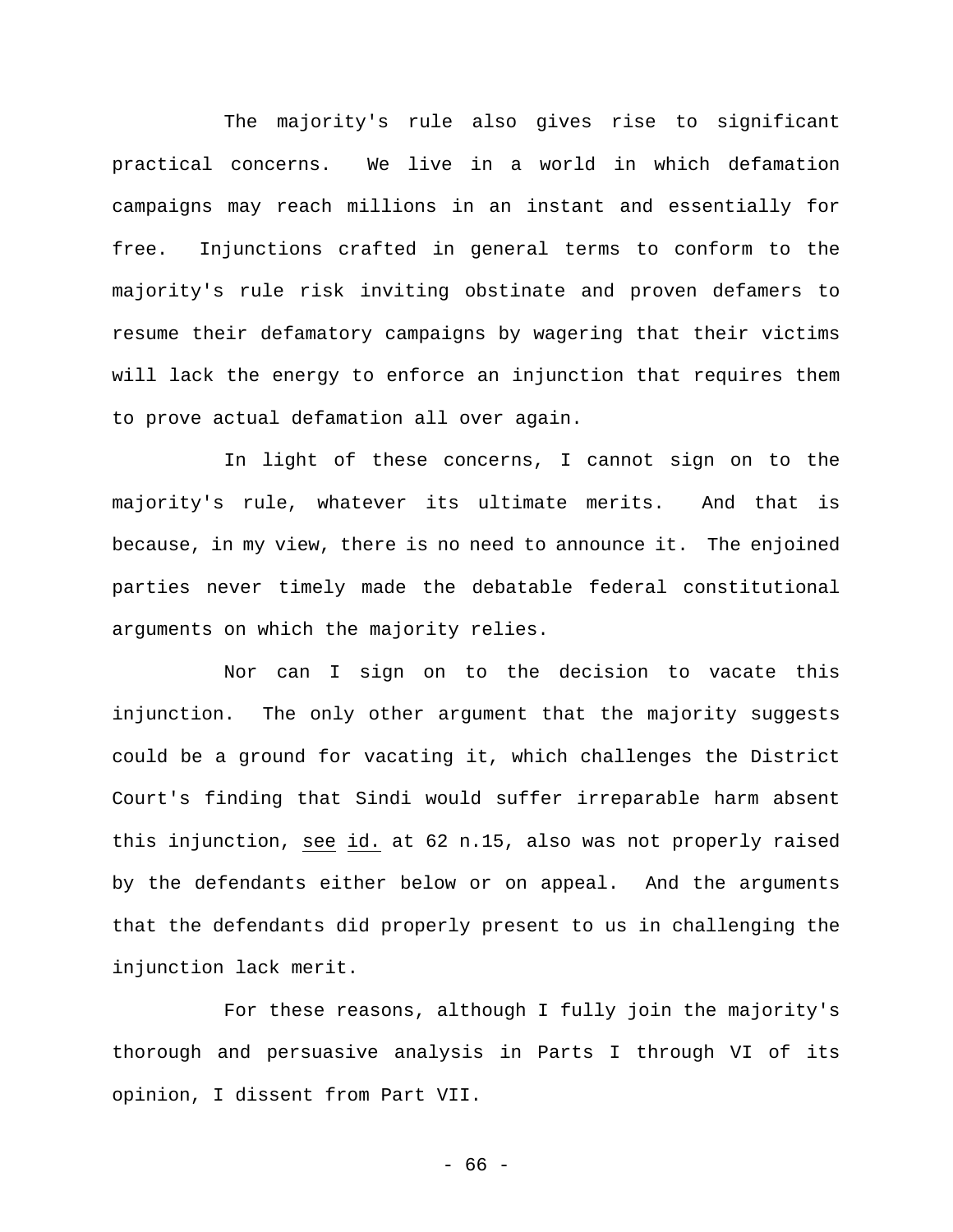To explain my concerns, I first review how this injunction came to be. I then describe the limited reach of the grounds for striking it down that the defendants timely made. Finally, I explain that this is not a case in which we should make an exception to our usual "raise-or-waive" requirement. Nat'l Ass'n of Soc. Workers v. Harwood, 69 F.3d 622, 627 (1st Cir. 1995).

**A.** 

The plaintiff, Hayat Sindi, came to federal court to seek relief from the defendants' five-year defamatory campaign. She successfully made her defamation case to a jury, which awarded her a multi-million dollar verdict.

Nevertheless, Sindi was concerned that the defendants would not be deterred. She therefore sought a permanent injunction to prohibit them from making the statements that she alleged they had been making to defame her in the five years preceding her suit. Absent such an injunction, Sindi argued, she would suffer irreparable harm to her "reputation, business dealings, and emotional well-being" because the defendants would pick up where they had left off.

After hearing from the parties, the District Court issued a narrowed injunction that encompassed only six of the twenty-six statements that Sindi initially had sought to enjoin. In doing so, the District Court found that the defendants clearly

**I.**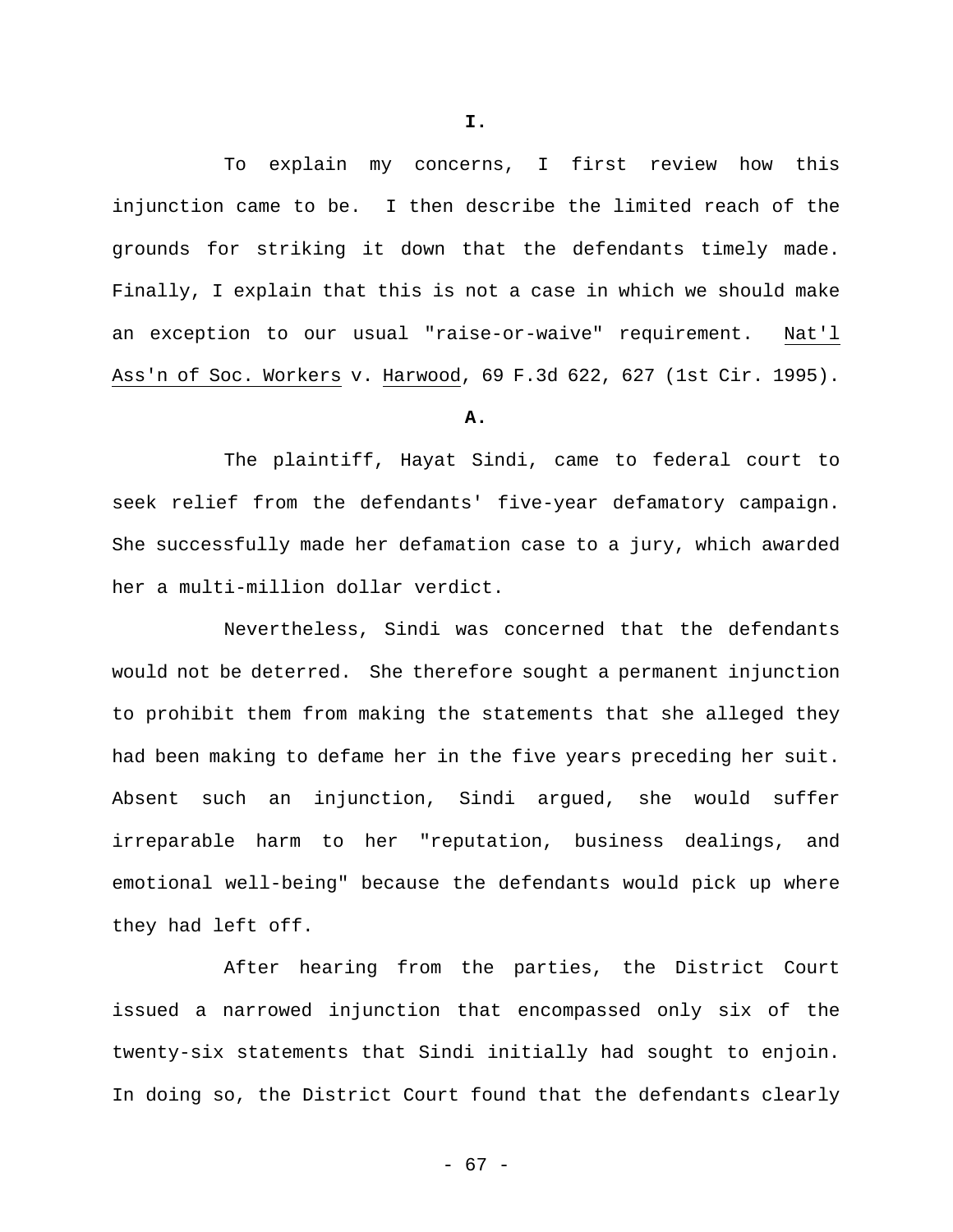had used the six statements to defame Sindi, resulting in irreparable harm to her, and that, absent the narrowed injunction, the defendants would likely continue to do so. $17$ 

Significantly, the defendants never made a peep -- either below or in their opening and reply briefs on appeal -- that indicated that they wanted to use the six statements in different contexts from those in which they had used them in the past. The defendants also did not meaningfully dispute -- either below or on appeal -- that they were likely to repeat the statements in that same way.<sup>18</sup>

Nor did the defendants argue that Sindi had failed to show that only an injunction, as opposed to a damages award, would be a sufficient remedy for any harm that she would suffer from the defendants' continuing to use the statements as they had. Rather, below, the defendants initially argued that she would not suffer

 $\overline{a}$ 

<sup>18</sup> The defendants' counsel did represent, in response to a question from the District Court at the hearing on the proposed injunction, that "it is not their intention to continue making these statements." But, he offered no evidence, and he conceded that the testimony at trial was to the contrary.

<sup>&</sup>lt;sup>17</sup> To support this finding, the District Court pointed to Sindi's evidence showing that the defendants "continued their libelous campaign even up to the night before trial began" and that at trial they then "both admitted under oath that they intended to continue their defamatory campaign in the future." In addition, the District Court reasoned that, "[e]ven following a jury award of \$3,500,000 in damages, [the defendants'] opposition to the motion for [a] permanent injunction speaks only to their purported right to make the statements and the court's purported lack of authority to enjoin the conduct, but offers no assurances that they will voluntarily stop their tortious conduct."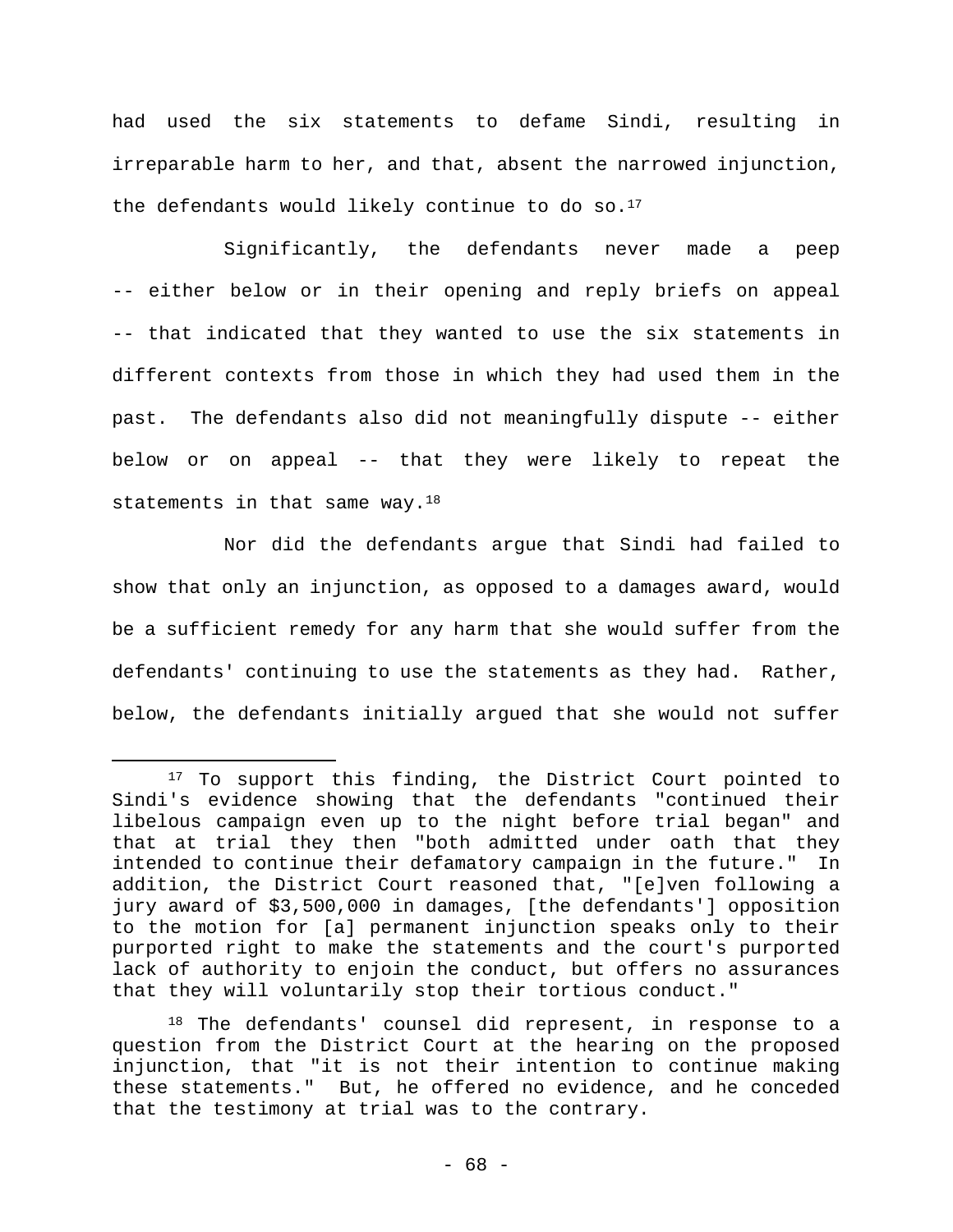such irreparable harm because their past communication of the statements had not actually harmed Sindi. And, on appeal, the defendants then abandoned even that limited challenge to the finding of irreparable harm that the District Court had ended up making.

The defendants did contend throughout this litigation that the proposed injunction violated the First Amendment. But, they did so by contending only that an injunction that barred the future expression of the six statements could not possibly be a valid prophylactic means of stopping their defamatory conduct going forward because: (1) the jury had returned a general verdict and thus did not expressly find that each of the statements encompassed by the injunction had been made in a defamatory manner in the past and (2) the evidence presented to the jury was, in any event, too weak to have permitted a jury to have so found.

The defendants thus never suggested at any point that strict scrutiny (or even heightened review) applied to the injunction insofar as it was properly predicated on findings that the defendants had engaged in prior defamation through their use of those statements.<sup>19</sup> Nor did the defendants argue that such a

<sup>19</sup> In the District Court, the defendants did appear to attack the enjoining of a libel under Massachusetts law. But, whether this injunction may issue under Massachusetts common law and the Massachusetts Constitution is among the issues that the defendants have failed to preserve, as the majority recognizes. See Maj. Op. at 50 n.11. In any event, any such state-law-based argument is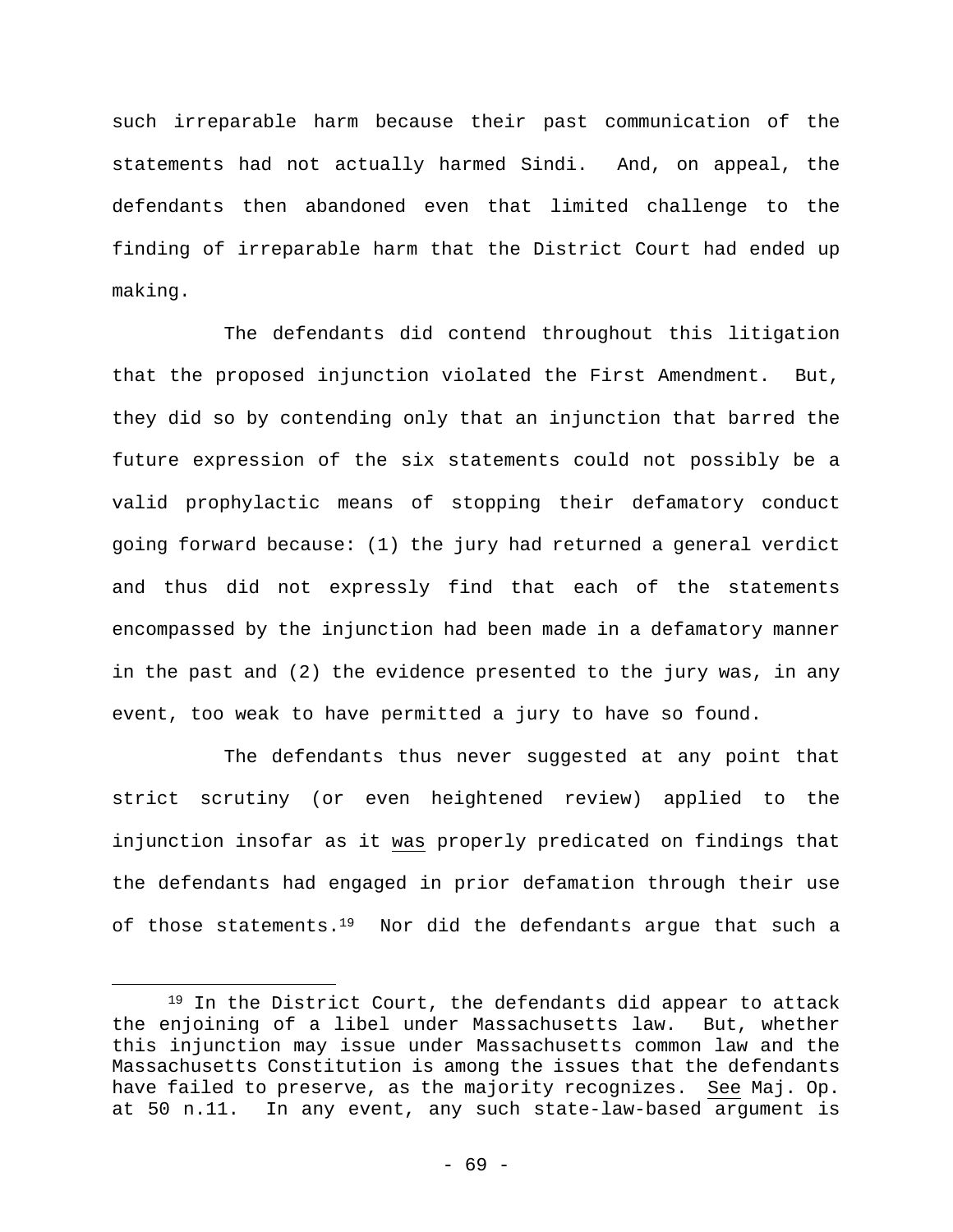properly predicated injunction would be an impermissible prior restraint under the First Amendment.

At oral argument on appeal, the defendants' counsel (who was not trial counsel) did attempt to argue for the first time, and despite the defendants' previous assertions to the contrary, the following: The injunction was a prior restraint that violated the First Amendment because it enjoined the defendants from repeating the six statements regardless of the context in which they might be communicated in the future. But, even then the defendants' counsel did not directly contend that strict scrutiny applied. And, when asked if the defendants had made that argument in their briefs on appeal, he conceded: "No, not the contextual argument."

Thus, based on the only two arguments that the defendants properly presented to us -- namely, that the injunction encompassed statements that no jury had found to be defamatory and that, on the record established at trial, no adjudicator could so find -- we have no reason to vacate this injunction. As Sindi persuasively shows, and the majority does not dispute, neither argument has merit.

not clearly supported by the state precedent brought to our attention by the amicus, which precedent the majority observes merely raises "doubts" about the propriety under Massachusetts law of an injunction of the kind before us but does not categorically preclude its issuance. See id.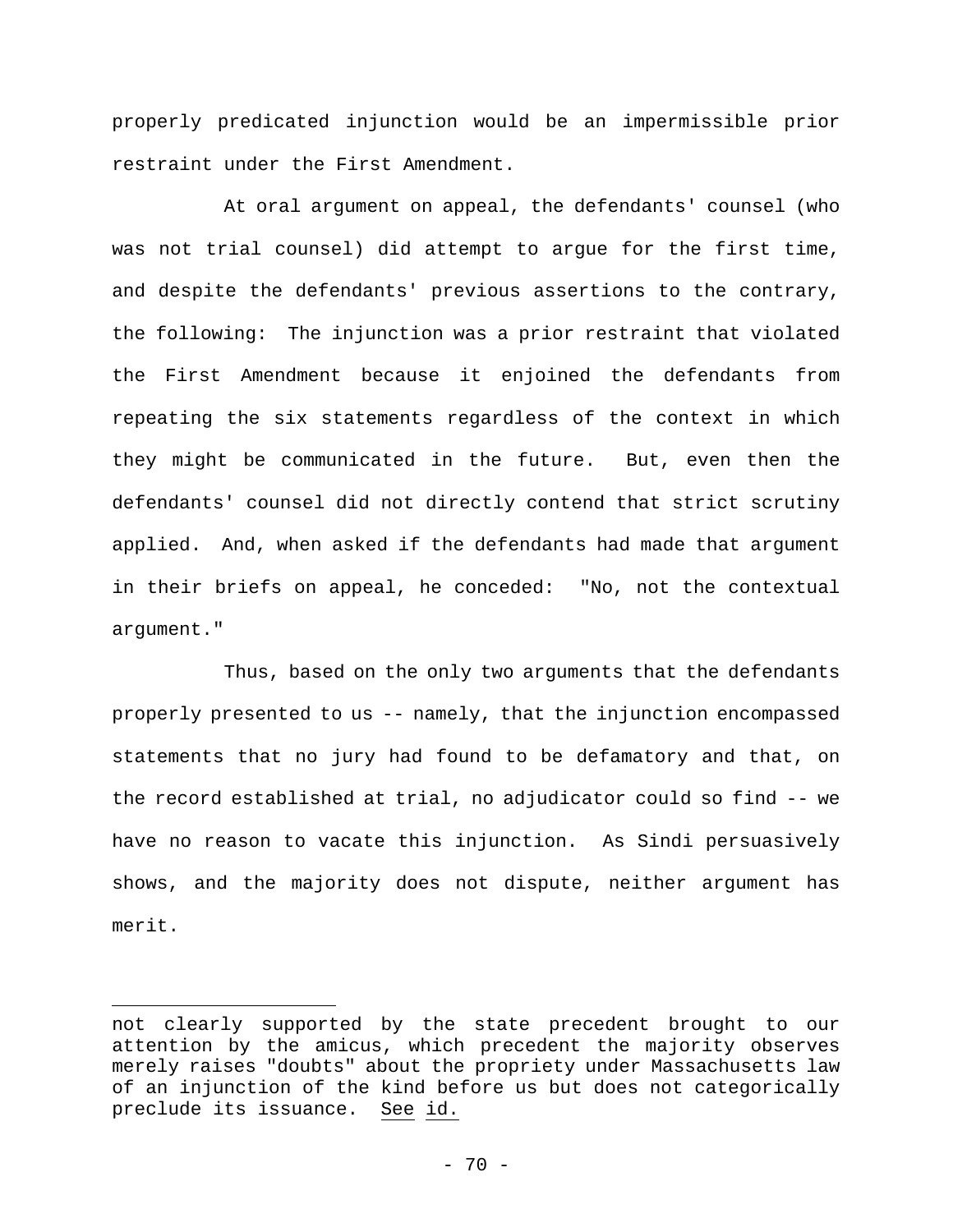The defendants do not adequately explain why the First Amendment bars the District Court from issuing this injunction simply due to the absence of a special verdict by the jury, given that the District Court supportably found that the defendants defamed Sindi in the past with each of the six enjoined statements and that the defendants would likely continue to do so.<sup>20</sup> The defendants also fail to show that the record cannot support the District Court's finding that the defendants had used each enjoined statement to defame Sindi.

**B.** 

Nonetheless, the majority does vacate the injunction. It does so by relying on a ground that the defendants did not properly raise either below or on appeal: that this injunction is a presumptively unconstitutional prior restraint that is subject to strict scrutiny, which it flunks because it enjoins particular statements regardless of the context in which they are used. See Maj. Op. at 50-62.

The majority acknowledges that its decision to rely on this defaulted argument is most unusual. See id. at 43. Under our "raise-or-waive" rule, which we ordinarily apply with "a nearreligious fervor," the defendants would have to "forever . . .

<sup>20</sup> As the majority notes, the defendants did not develop a timely Seventh Amendment challenge to issuing the injunction absent a special verdict by the jury. Maj. Op. at 62 n.15.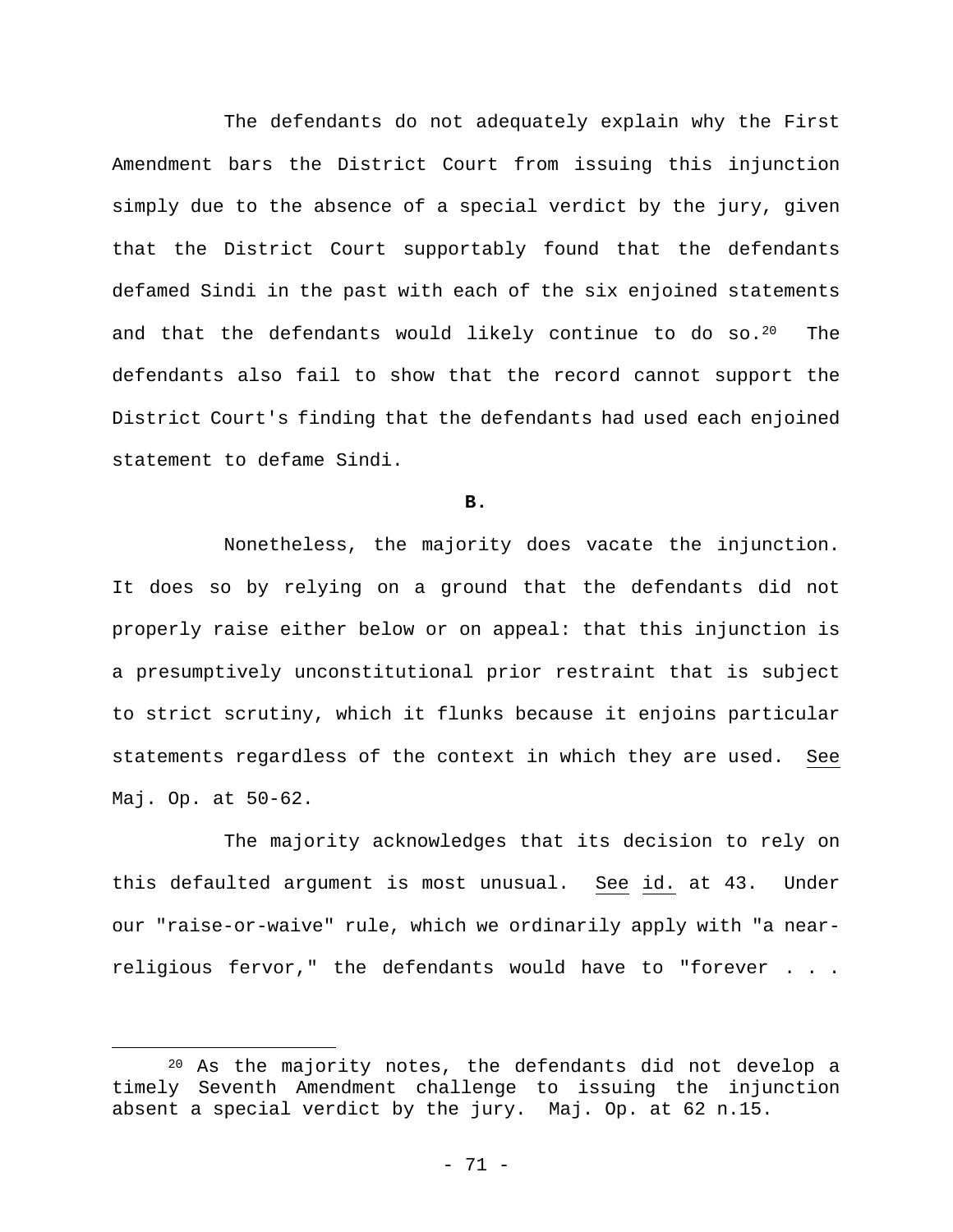hold their peace" with respect to that argument. Nat'l Ass'n of Soc. Workers, 69 F.3d at 627 (failure to raise below); accord United States v. Zannino, 895 F.2d 1, 17 (1st Cir. 1990) (failure to raise on appeal). And, the majority recognizes, see Maj. Op. at 43, there is good reason to enforce that "raise-or-waive" requirement strictly, as it serves important "systemic ends," Nat'l Ass'n of Soc. Workers, 69 F.3d at 627, by incentivizing parties to make arguments in a timely way and by ensuring that like cases are treated alike.

The majority nevertheless suggests that because this case involves a regulation of speech crafted by a federal court, there is reason to relax our usual "raise-or-waive" rule. See Maj. Op. at 46-47. But, the majority does not rule that the District Court lacks equitable jurisdiction to impose this remedy. See id. at 61. And I see no reason to encourage parties to assume that, in general, they need not be as diligent in pressing their personal constitutional rights in challenging court-crafted injunctions as we routinely require criminal defendants to be in challenging court-crafted sentences.<sup>21</sup>

<sup>&</sup>lt;sup>21</sup> The injunction cases on which the majority relies do not suggest otherwise. See Maj. Op. at 47. In two of them, the Supreme Court on its own raised arguments that the parties had not pressed only because the equitable jurisdiction of the federal courts was at issue. See Schlesinger v. Councilman, 420 U.S. 738, 743-44, 753-61 (1975); Younger v. Harris, 401 U.S. 37, 40, 43-54 (1971). But, here, the majority assumes (without deciding) that the District Court did have equitable jurisdiction to issue the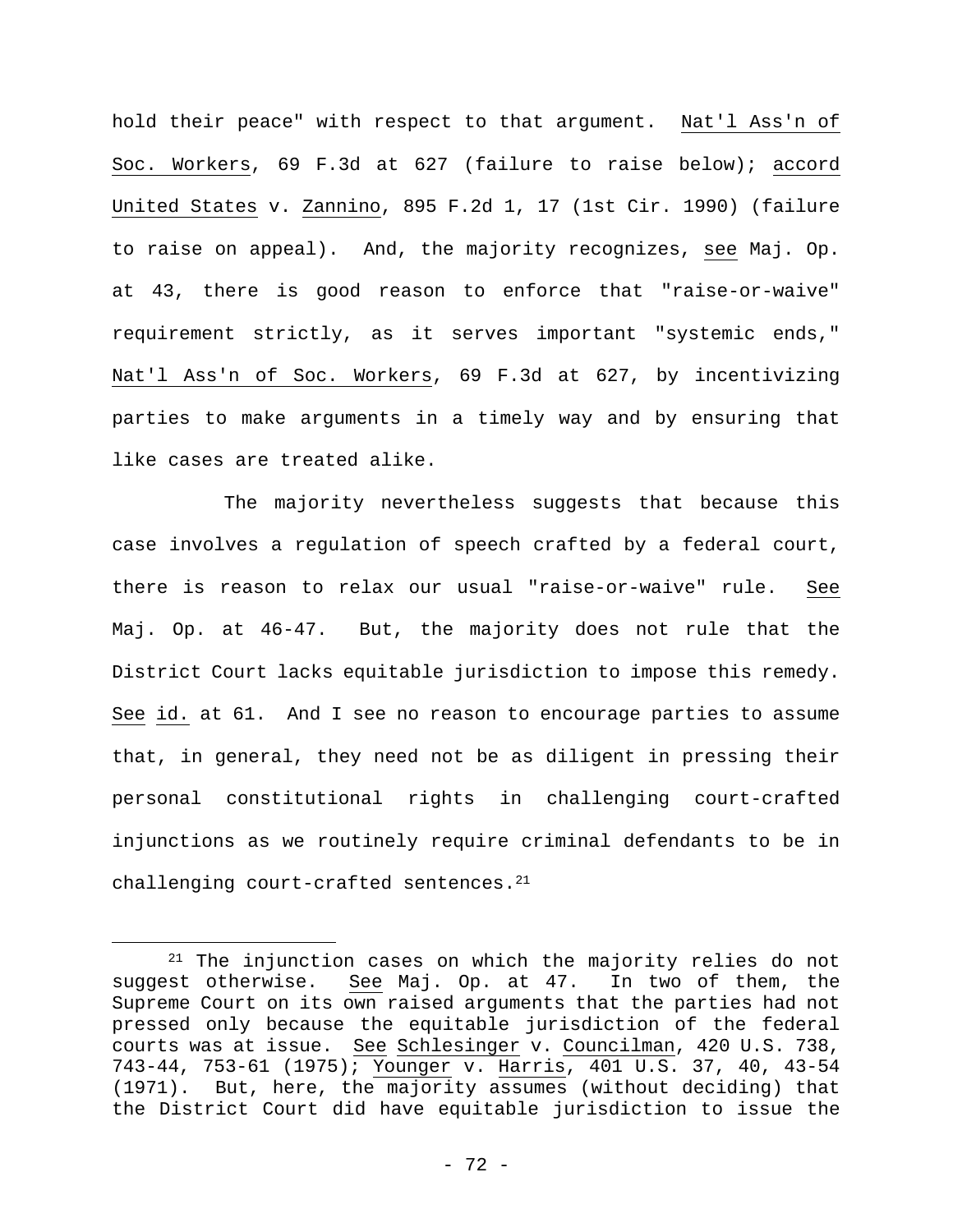Moreover, to the extent that the majority is inclined to relax our "raise-or-waive" rule in this case, I certainly see no reason to reach the prior restraint/strict scrutiny issue. The majority itself suggests that the injunction could be independently invalidated on the far narrower ground that the record does not support the District Court's finding that the injunction is necessary to protect Sindi from irreparable harm. See id. at 62 n.15.

To be sure, that argument, too, was defaulted by the defendants. But, by resting its vacatur solely on the irreparable harm argument, the majority at least would be issuing a relatively narrow, record-dependent ruling, with no broad federal constitutional implications.22

injunction, see Maj. Op. at 61, and strikes it down based solely on the defendants' personal rights under the First Amendment. The only other injunction case that the majority cites reached an arguably unpreserved argument that clearly had been raised on appeal. See Real Estate Bar Ass'n for Mass., Inc. v. Nat'l Real Estate Info. Servs., 608 F.3d 110, 125-26 (1st Cir. 2010).

<sup>22</sup> There is yet another way to issue a narrower, nonconstitutional ruling in this case. It is by no means clear that "whatever equitable remedy is available in a State court must be available in a diversity suit in a federal court," given the precedent that suggests that "[e]quitable relief in a federal court is of course subject to restrictions" -- including that "the suit must be within the traditional scope of equity as historically evolved in the English Court of Chancery" -- and "[t]hat a State may authorize its courts to give equitable relief unhampered by any or all such restrictions cannot remove these fetters from the federal courts." Guar. Tr. Co. v. York, 326 U.S. 99, 105-06 (1945). Thus, even if there were a reason to decide this case based on defaulted arguments, I do not see why it is clear that the right defaulted argument to rely on is one that restricts the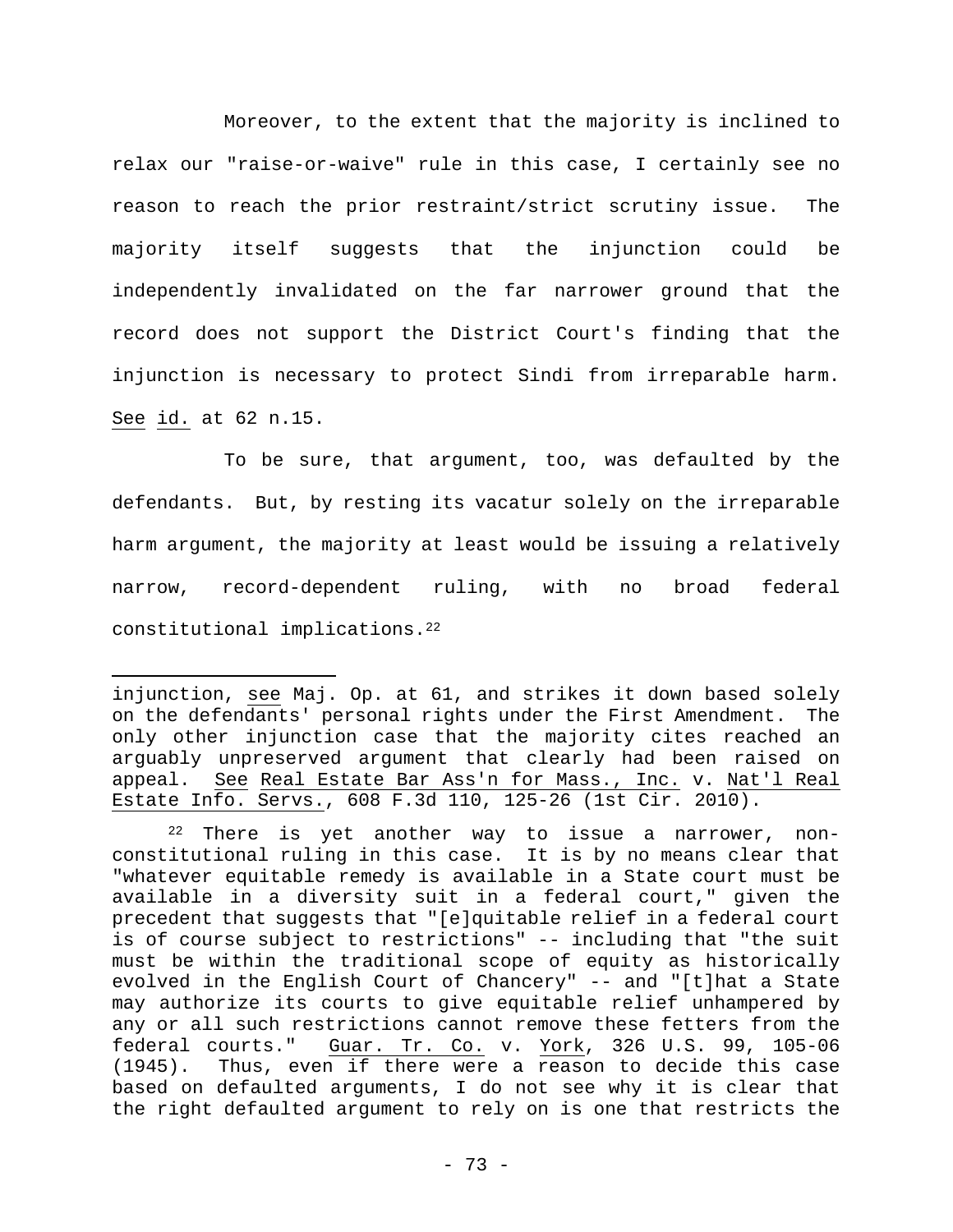Nor am I persuaded by the majority's conclusion that it makes sense to decide this case on the basis of the forfeited constitutional argument in light of our precedent recognizing that "'an appellate court has discretion, in an exceptional case, to reach virgin issues,' that is, to relieve a party of a prior forfeiture." Chestnut v. City of Lowell, 305 F.3d 18, 21 (1st Cir. 2002) (en banc) (per curiam) (quoting United States v. La Guardia, 902 F.2d 1010, 1013 (1st Cir. 1990)). Under this exception to the "raise-or-waive" rule, we may exercise discretion to decide a case based on a forfeited argument after considering a variety of factors, such as whether the underlying issue is of "constitutional magnitude" and "great public moment"; the party's failure to address it was "entirely inadvertent rather than deliberate"; its proper resolution is sufficiently clear that the lower court can be said to have plainly erred; and deciding it will not result in "special prejudice or inequity" to the nondefaulting party or "deprive[] the court of appeals of useful factfinding." Nat'l Ass'n of Soc. Workers, 69 F.3d at 627-28; accord Chestnut, 305 F.3d at 21.

authority of not only federal courts but also state courts. And that is especially so given the care with which state courts seem to be grappling with the longstanding question concerning the scope of their own equitable jurisdiction to remedy defamation. See Roscoe Pound, Equitable Relief Against Defamation and Injuries to Personality, 29 Harv. L. Rev. 640 (1916).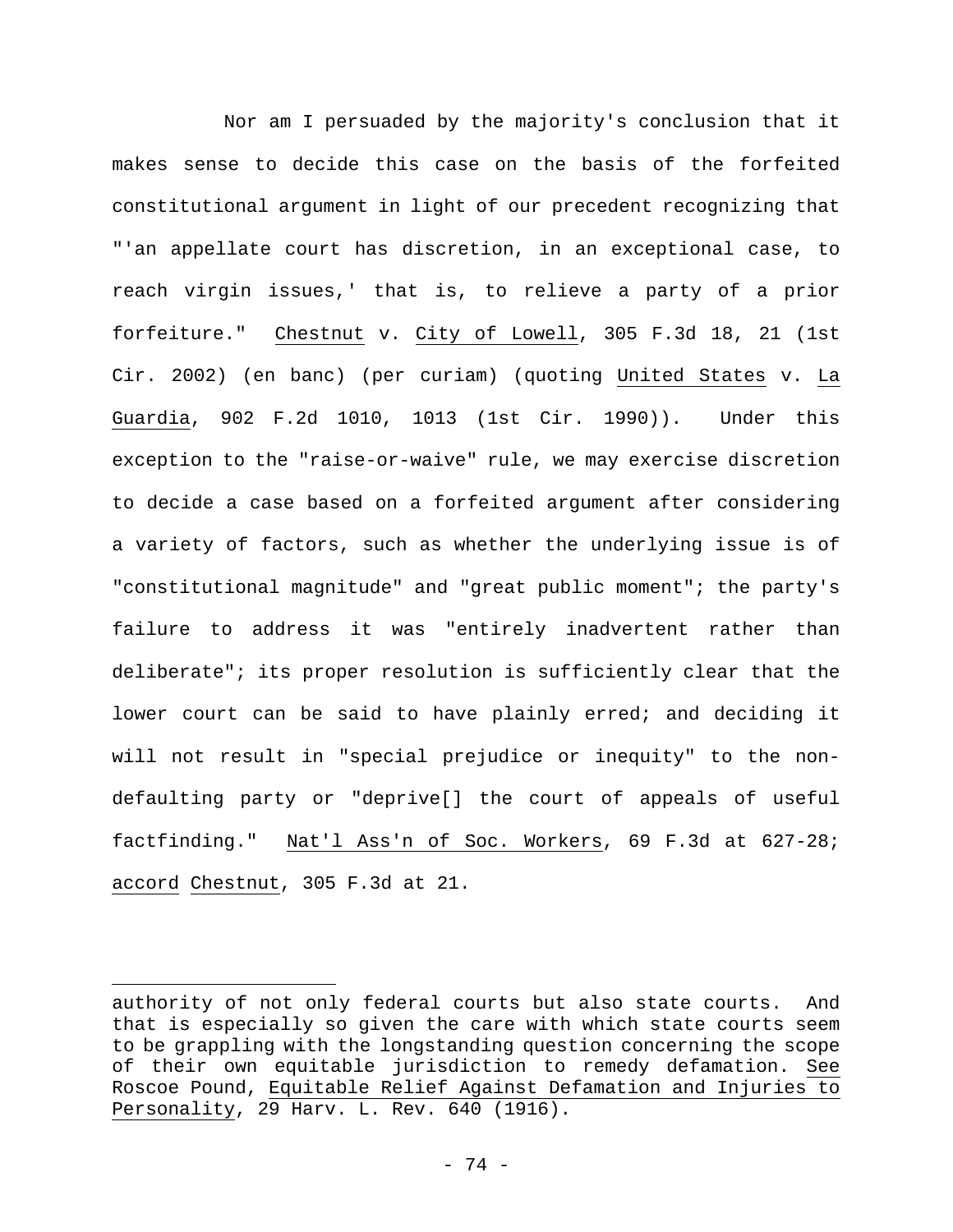Here, of course, we are dealing with a failure to properly raise an argument in appellate briefing as well as in the district court. But, insofar as the exception to our "raise-orwaive" rule on which the majority relies applies to such a situation,<sup>23</sup> I cannot see why it applies here. The prior restraint/strict scrutiny issue is of "constitutional magnitude" and, at least arguably, of "great public moment."<sup>24</sup> But, the other factors that we have held bear on deciding whether to excuse a forfeiture weigh against doing so.

 $\overline{a}$ 

24 We have explained that the "great public moment" factor concerns whether the defaulted argument "touches upon policies as basic as federalism, comity, and respect for the independence of democratic institutions." Nat'l Ass'n of Soc. Workers, 69 F.3d at 628. It is at least not obvious to me that the defaulted strict scrutiny/prior restraint argument implicates policies of that sort, unlike the defaulted arguments about the immunities enjoyed by state legislators and municipalities in National Association of Social Workers, 69 F.3d at 627, and Chestnut, 305 F.3d at 19-20.

<sup>&</sup>lt;sup>23</sup> In every case that the majority cites concerning this doctrine, see Maj. Op. at 43-45, the issue we reached had been, unlike in this case, timely raised by the defaulting party on appeal. See Gencarelli v. UPS Capital Bus. Credit, 501 F.3d 1, 8 (1st Cir. 2007); Chestnut, 305 F.3d at 19-21; Nat'l Ass'n of Soc. Workers, 69 F.3d at 627-30; La Guardia, 902 F.2d at 1012-13. Nor do the Supreme Court cases that the majority cites with respect to excusing procedural defaults address the circumstances in which appellate courts may reach issues never timely raised on appeal. See Maj. Op. at 43, 46. In Hormel v. Helvering, 312 U.S. 552 (1941), the Supreme Court merely acknowledged a reviewing court's authority to reach an unpreserved issue that had been argued before it on appeal. Id. at 554-59. And, in Singleton v. Wulff, 428 U.S. 106 (1976), the issue was whether a reviewing court may pass on a properly presented merits argument, as opposed to remanding, after reversing a lower court's dismissal for non-justiciability; the Court had no occasion to address a reviewing court's discretion to address an argument that no party had properly presented to it. Id. at 120-21.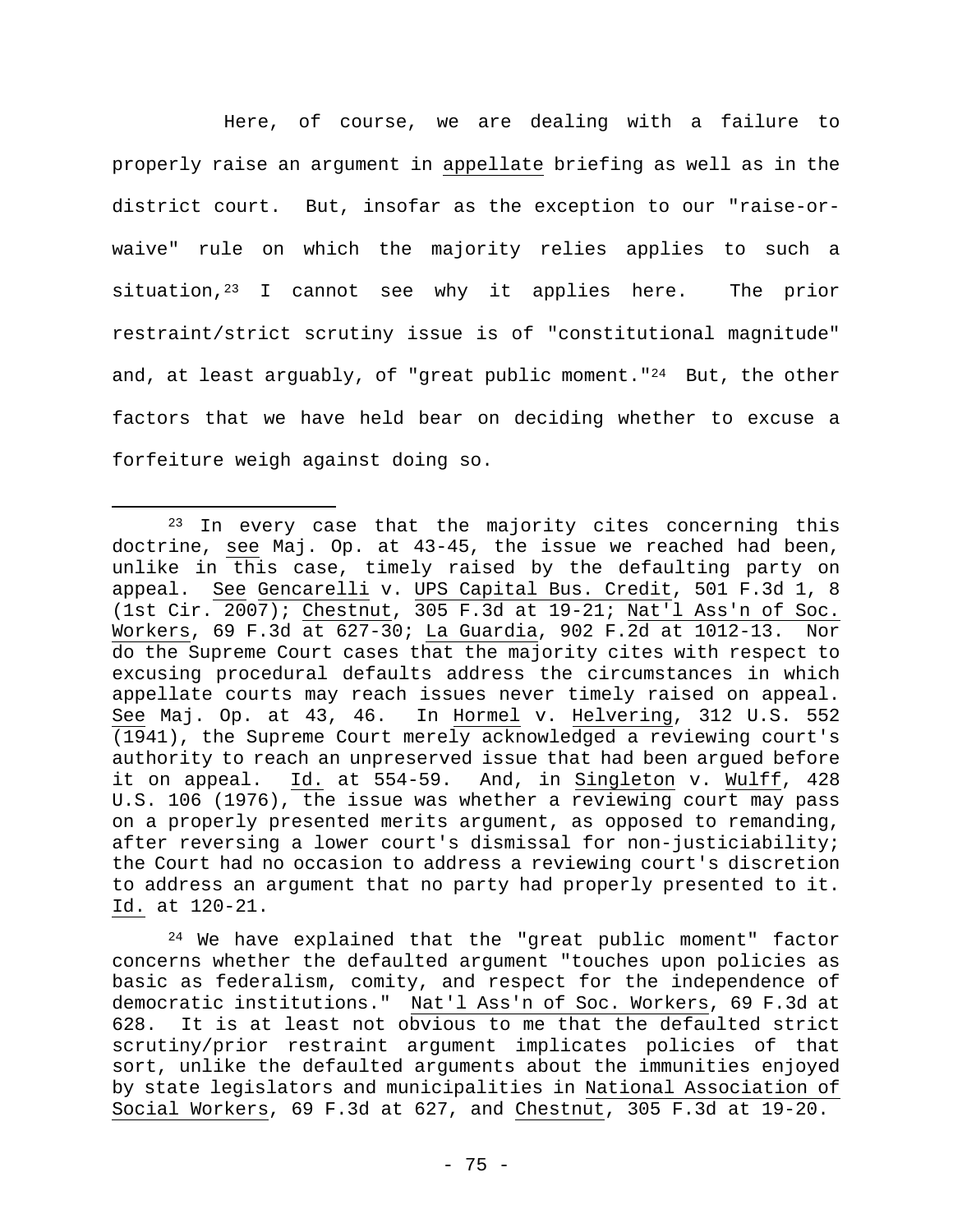To begin with, it would be extremely generous to characterize as "entirely inadvertent," Nat'l Ass'n of Soc. Workers, 69 F.3d at 628 (emphasis added), the defendants' yearslong strategy of training their fire solely on the supposedly inadequate predicate finding that the defendants used the six enjoined statements to defame Sindi in the past. Indeed, at the hearing on the proposed injunction, the District Court, quite conscientiously, sought to make sure that the defendants' federal constitutional challenge to Sindi's proposed injunction was as limited as it appeared to be. And, in response, the defendants' counsel made clear that it was: "I think there would not be a prior restraint, your Honor, if there had been a final adjudication as to certain statements" finding that they were defamatory. That counsel also confirmed that same position repeatedly at that same hearing. And he did so without ever suggesting that the injunction, as drafted, might be unconstitutional under the First Amendment if it were properly predicated.

Consistent with those representations, moreover, the defendants also declined the District Court's express invitation to suggest that "the language [of the injunction] should be tweaked one way or another to not create a prior restraint." And that was the case even though the District Court soon thereafter had, prudently, circulated for comment a narrowed version of the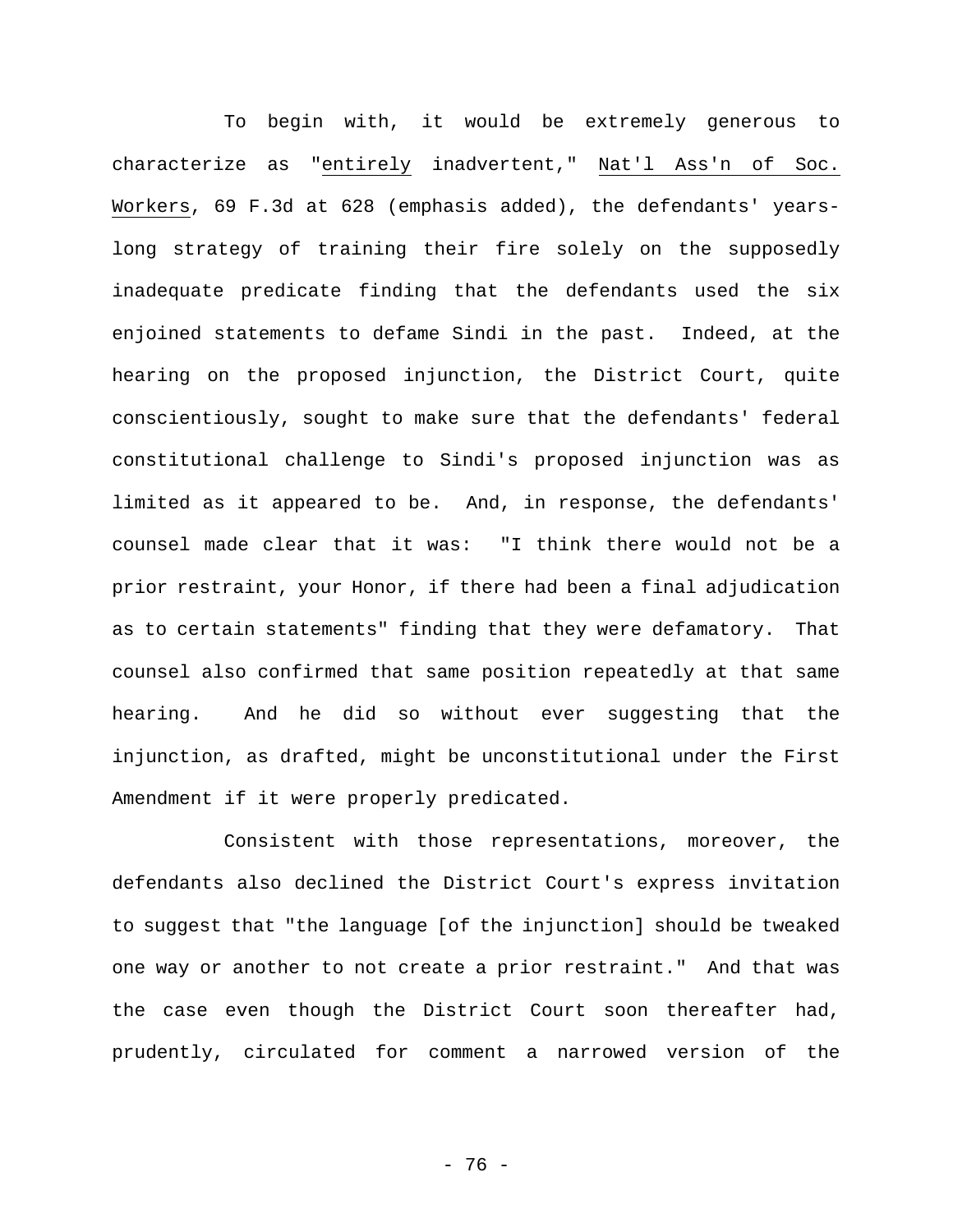proposed injunction that targeted just six of the twenty-six statements that Sindi initially had sought to enjoin.

It also seems to me that prejudice does result from our willingness to revive this never-before-raised constitutional argument. The parties were given a chance to provide supplemental briefing to address it. But, we have never suggested that the provision of that opportunity is a panacea. And here it is not.

If the defendants had given Sindi some indication below that they actually wished to use the enjoined statements in new contexts, she potentially could have further developed the record regarding just how the defendants did intend to use those statements and why the injunction -- in whatever form it would then take in such circumstances -- was necessary to prevent the defendants from nevertheless using the statements to defame her. Had that happened, the District Court could have then evaluated that more developed record and either scaled back the injunction in some calibrated manner that might still protect Sindi or issued this same injunction after making findings on the key disputed points concerning the defendants' likely future conduct.

What the case then would have looked like we cannot know, precisely because we are raising these constitutional issues on our own and are thus deprived of that "useful factfinding." Id. at 627. But, we are not the only ones who lose out by shortcircuiting this normal adjudicative process. Because we have

- 77 -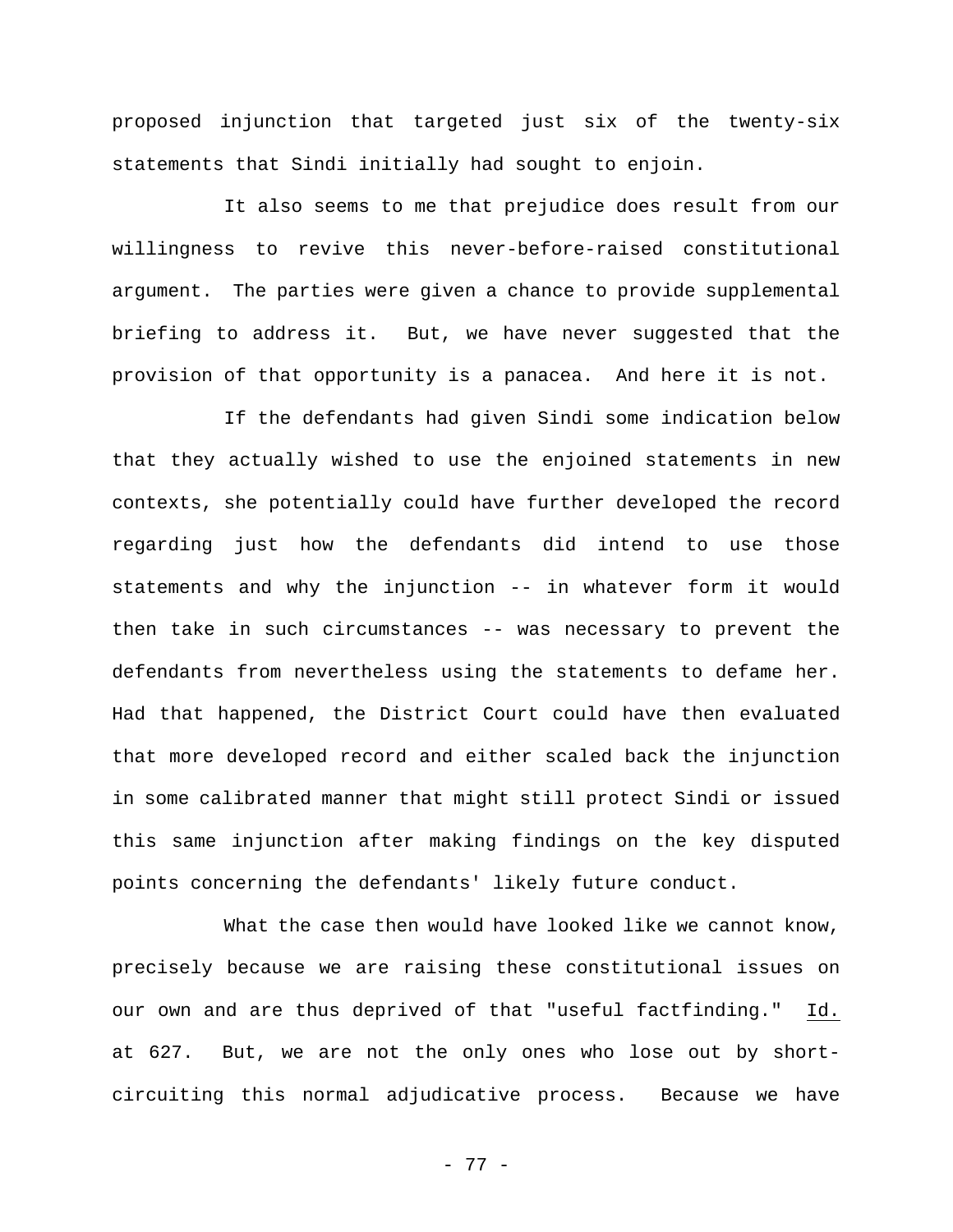transformed what had been a concrete dispute into an abstract one, Sindi finds herself stripped altogether of the protection that she had secured. And she is stripped of it based on a speculative expressive interest that we have assumed the defendants must have, even though the defendants themselves never gave her (or the enjoining court) any indication that they actually do.<sup>25</sup>

Perhaps the fact that we are deciding this case in this artificial posture does not matter. Perhaps, under the majority's rule, there is no showing that Sindi could make about her proven defamers' likely future conduct that would entitle her to an injunction of this kind. Perhaps, in fact, she would not be able to make such a showing even if the defendants had been found to have been in violation of an earlier injunction that did require Sindi to prove defamation to enforce it.

But, if, as appears, that is what the majority means to hold, then, in my view, it is especially clear that we have no good reason to make an exception to our "raise-or-waive" rule here. For, as I will next explain, such a broad federal constitutional holding hardly rests on a legal conclusion that is so plainly right

1

<sup>25</sup> Nor do the interests of third parties make the First Amendment interests potentially at stake in this case any less theoretical. This injunction expressly applies only to the two defendants, and they have not challenged the District Court's findings that they likely want to use the statements only as they had used them before, which necessarily means that they are unlikely to communicate the statements to any third parties for any protected purpose.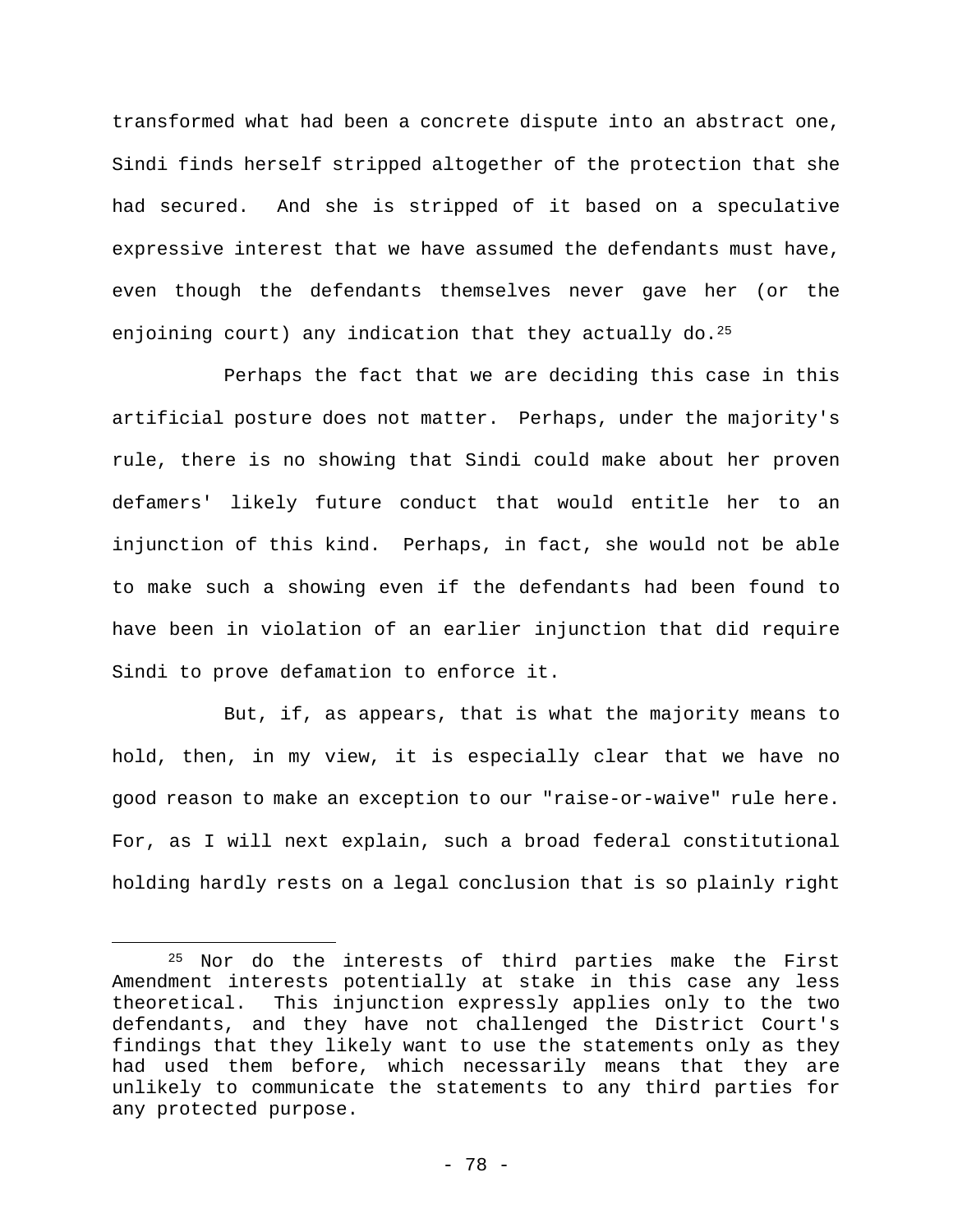that it is of the kind that "often inclines a court to entertain a pivotal argument for the first time on appeal." Id. at 628 (quoting La Guardia, 902 F.2d at 1013).

#### **C.**

As the majority recognizes, there is no on-point precedent -- from either our court or the Supreme Court -- that dictates the federal constitutional rule that it announces. See Maj. Op. at 49. Of course, the absence of such precedent is not conclusive as to whether the rule that the majority adopts is so plainly right that the party that would benefit from its announcement may be excused for having failed to raise the issue properly.

But, here, the problem with finding the law so clear that no argument about it need be timely raised is more fundamental. For, in this case, there is not merely a dearth of controlling supportive precedent, but also substantial (though not controlling) opposing precedent and not a single case of any court that actually holds what the majority now does.

#### **1.**

To begin, as the majority acknowledges, there is no controlling Supreme Court precedent that makes clear what the majority holds: that an injunction that bars the expression of certain statements is a presumptively unconstitutional prior restraint under the First Amendment even when it rests on findings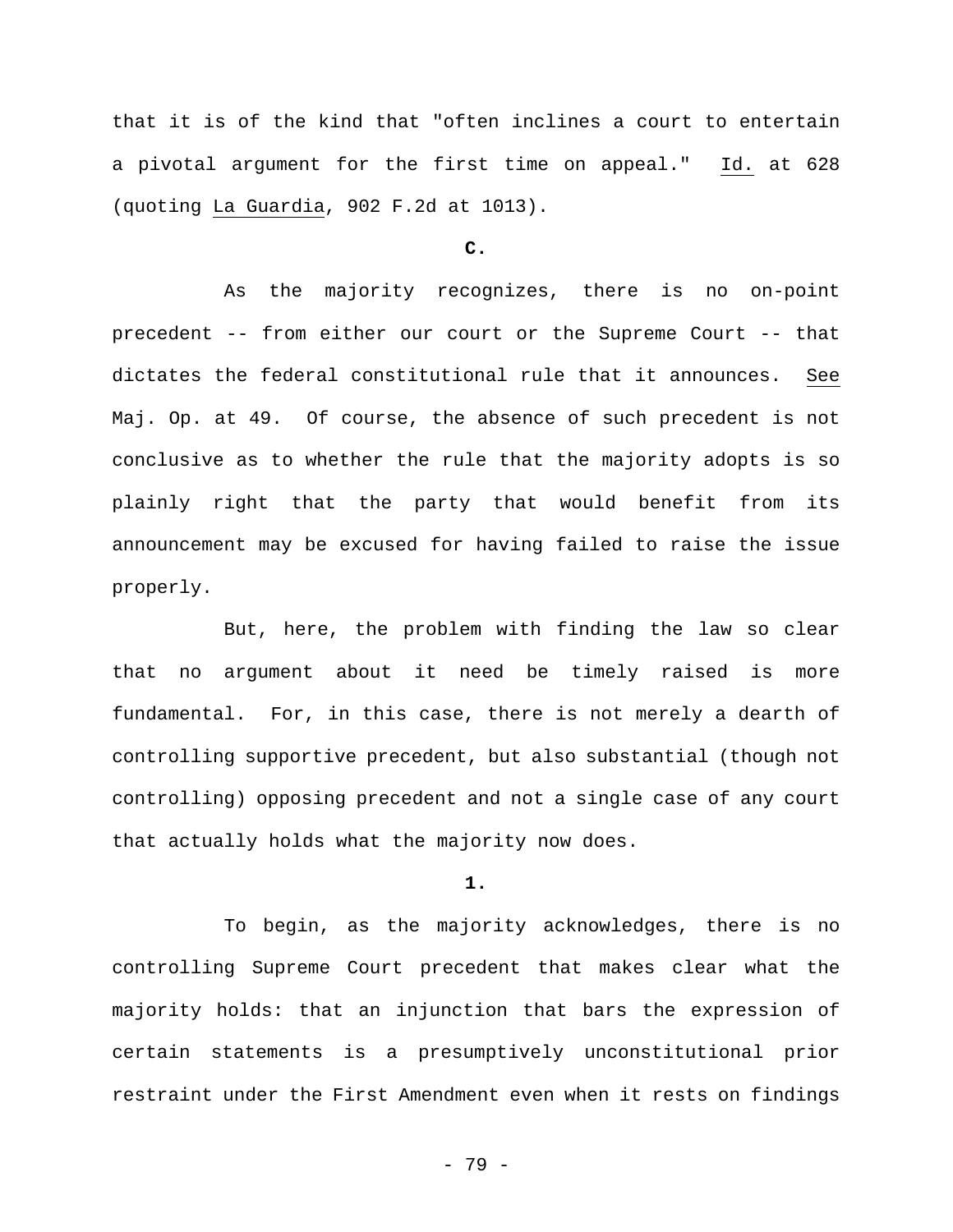that the enjoined party had engaged in prior unprotected, unlawful uses of the enjoined statements and will likely use those statements in that same unprotected and unlawful manner going forward absent the injunction. And the fact that there is no such precedent should give us pause.

This injunction -- like any that bars a party from making any statement -- does preclude expression before it is expressed. But, we have no reason to conclude that the absence of Supreme Court precedent treating an injunction like this one as a presumptively unconstitutional prior restraint should be chalked up to the fact that the Court simply has not yet gotten around to doing so, because, once it does, the result will be obvious. To the contrary, the Supreme Court has expressly cautioned that "[t]he phrase 'prior restraint' is not a self-wielding sword. Nor can it serve as a talismanic test." Kingsley Books, Inc. v. Brown, 354 U.S. 436, 441 (1957); see also Madsen, 512 U.S. at 764 n.2 (explaining that "[n]ot all injunctions that may incidentally affect expression . . . are 'prior restraints' in the sense that that term was used in New York Times Co. [v. United States, 403 U.S. 713 (1971) (per curiam)]").26

<sup>&</sup>lt;sup>26</sup> The only precedents involving injunctions targeted at unprotected speech that the defendants cite in their supporting brief for the view that strict scrutiny applies here did not in fact apply strict scrutiny. For example, the defendants cite language from Tory v. Cochran, 544 U.S. 734 (2005), that "[a]n 'order' issued in 'the area of First Amendment rights' must be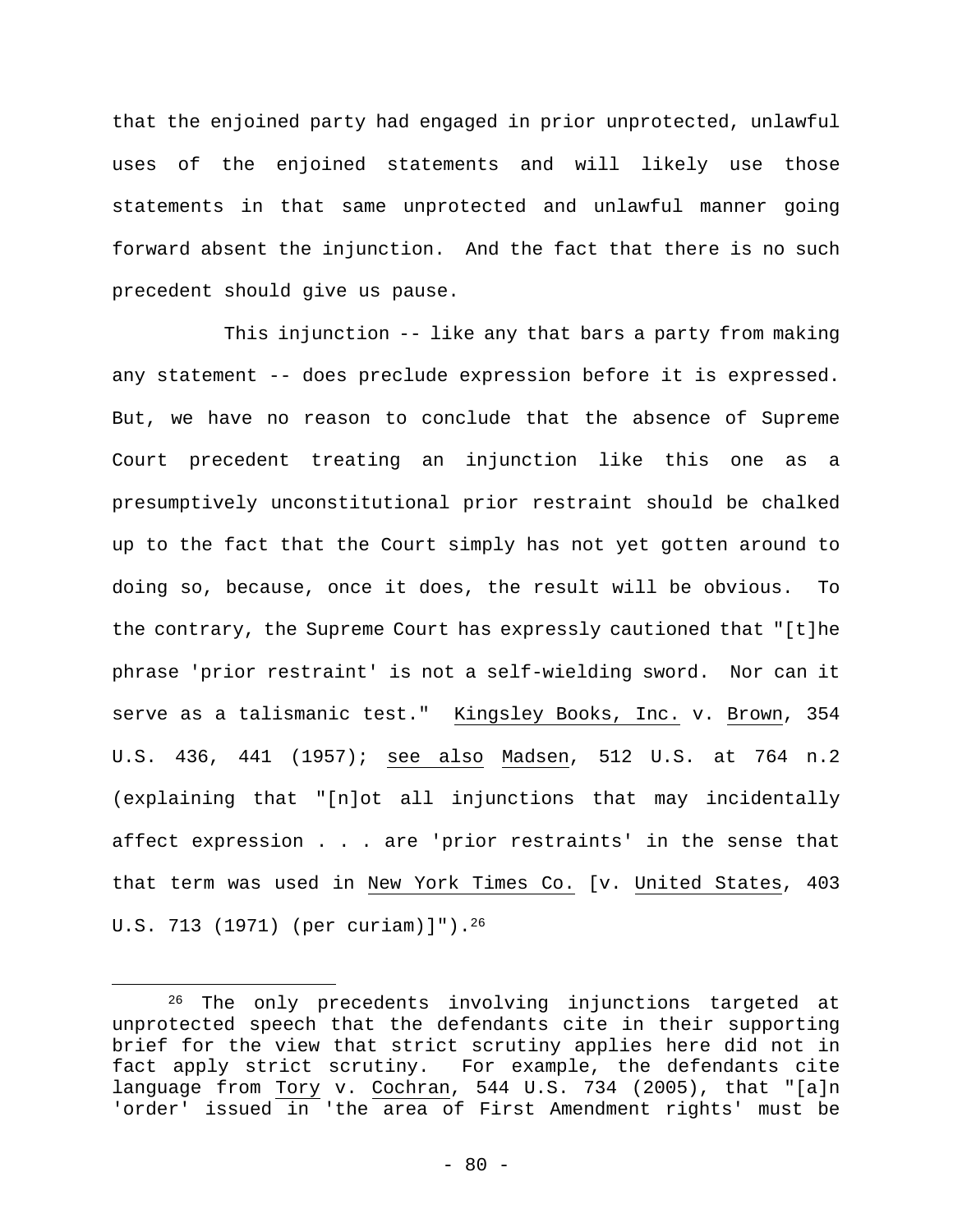Our own precedent, moreover, has been sensitive to this guidance. That precedent involved a statute that authorized injunctive relief to be ordered on the basis of a finding that a defendant had engaged in unprotected charitable solicitation. See Auburn Police Union v. Carpenter, 8 F.3d 886, 902 (1st Cir. 1993). And we explained there that "[a]n injunction that is narrowly tailored, based upon a continuing course of repetitive speech, and granted only after a final adjudication on the merits that the speech is unprotected does not constitute an unlawful prior restraint." Id. at 903.

Further, a number of courts, including the Sixth Circuit and the California Supreme Court, have actually approved, in the face of First Amendment challenges, injunctions just like this

<sup>&#</sup>x27;precis[e]' and narrowly 'tailored' to achieve the 'pin-pointed objective' of the 'needs of the case.'" Id. at 738 (second alteration in original) (quoting Carroll, 393 U.S. at 183-84). They also cite language from Pittsburgh Press Co. v. Pittsburgh Commission on Human Relations,  $413$  U.S. 376 (1973), that an injunction against unprotected commercial speech should "sweep[] no more broadly than necessary." Id. at 390. The Supreme Court, however, has expressly stated that a test requiring that an injunction "'burden no more speech than necessary' to accomplish its objective" is no different from the Carroll test, Madsen, 512 U.S. at 767, and that neither test amounts to strict scrutiny. See id. at 762-64.

Sindi does say in her supplemental brief that strict scrutiny applies here. But, it would be ironic to conclude that we are bound by her acceptance of the defendants' asserted standard of review, given that she does so in a supplemental brief that she submitted only because we chose to disregard her counsel's quite justified contention at oral argument (and repeated in her supplemental brief) that we have no reason to overturn the injunction on grounds that the defendants had not timely raised.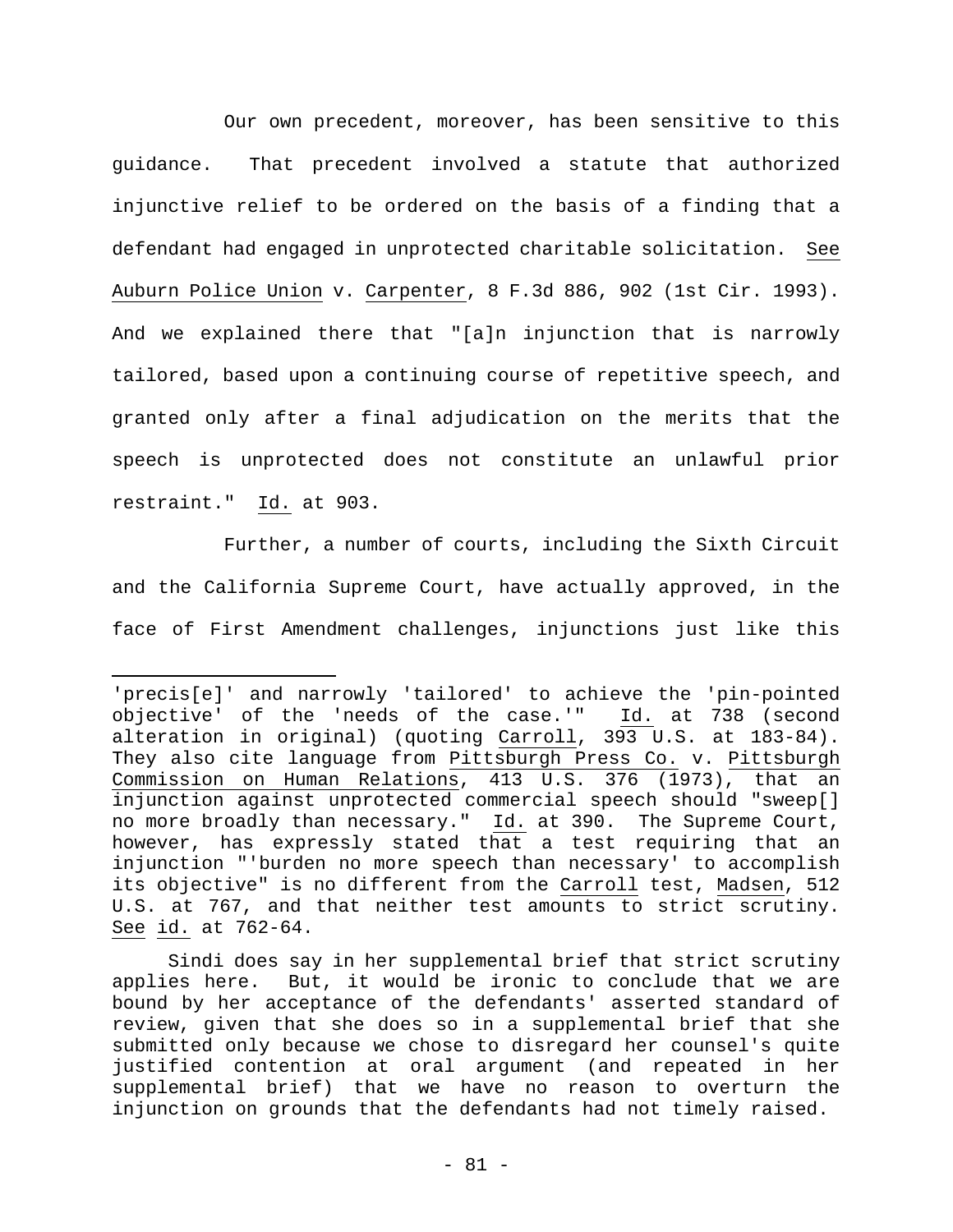one. See, e.g., Lothschuetz v. Carpenter, 898 F.2d 1200, 1208-09 (6th Cir. 1990) (Wellford, J., for the court in part); Balboa Island Vill. Inn, Inc. v. Lemen, 156 P.3d 339, 342-53 (Cal. 2007); cf. McCarthy v. Fuller, 810 F.3d 456, 462 (7th Cir. 2015) (observing that "[m]ost courts would agree" with the Sixth Circuit on this issue).<sup>27</sup> And no precedent, so far as I am aware, has struck a similar one down under the First Amendment.<sup>28</sup>

The majority does rely on one Supreme Court precedent that invalidated an injunction that was a remedy for past defamation: Tory, 544 U.S. 734. See Maj. Op. at 52-53. But, the Court held there that the injunction was an "overly broad prior restraint" only because the defamation victim died while the case was pending before the Court. Tory, 544 U.S. at 738. The Court then explained that, in consequence of the defamation victim's

 $27$  See also Retail Credit Co. v. Russell, 218 S.E.2d 54, 62-63 (Ga. 1975); Advanced Training Sys. v. Caswell Equip. Co., 352 N.W.2d 1, 11 (Minn. 1984); Flint v. Hutchinson Smoke Burner Co., 19 S.W. 804, 806 (Mo. 1892); Nolan v. Campbell, 690 N.W.2d 638, 652 (Neb. Ct. App. 2004); O'Brien v. Univ. Cmty. Tenants Union, Inc., 327 N.E.2d 753, 755 (Ohio 1975); cf. Wagner Equip. Co. v. Wood, 893 F. Supp. 2d 1157, 1161-62 (D.N.M. 2012) (adopting a constitutional rule that such an injunction may issue); Hill v. Petrotech Res. Corp., 325 S.W.3d 302, 309 (Ky. 2010) (same).

 $28$  The only precedents of which I am aware that have struck down injunctions in defamation cases as prior restraints did so under state constitutions. See Kinney v. Barnes, 443 S.W.3d 87, 101 (Tex. 2014); Willing v. Mazzocone, 393 A.2d 1155, 1157-58 (Pa. 1978); see also Kramer v. Thompson, 947 F.2d 666, 669-80 (3d Cir. 1991) (applying Pennsylvania law under Willing, despite finding the authorities upholding such injunctions under the First Amendment to be "quite persuasive").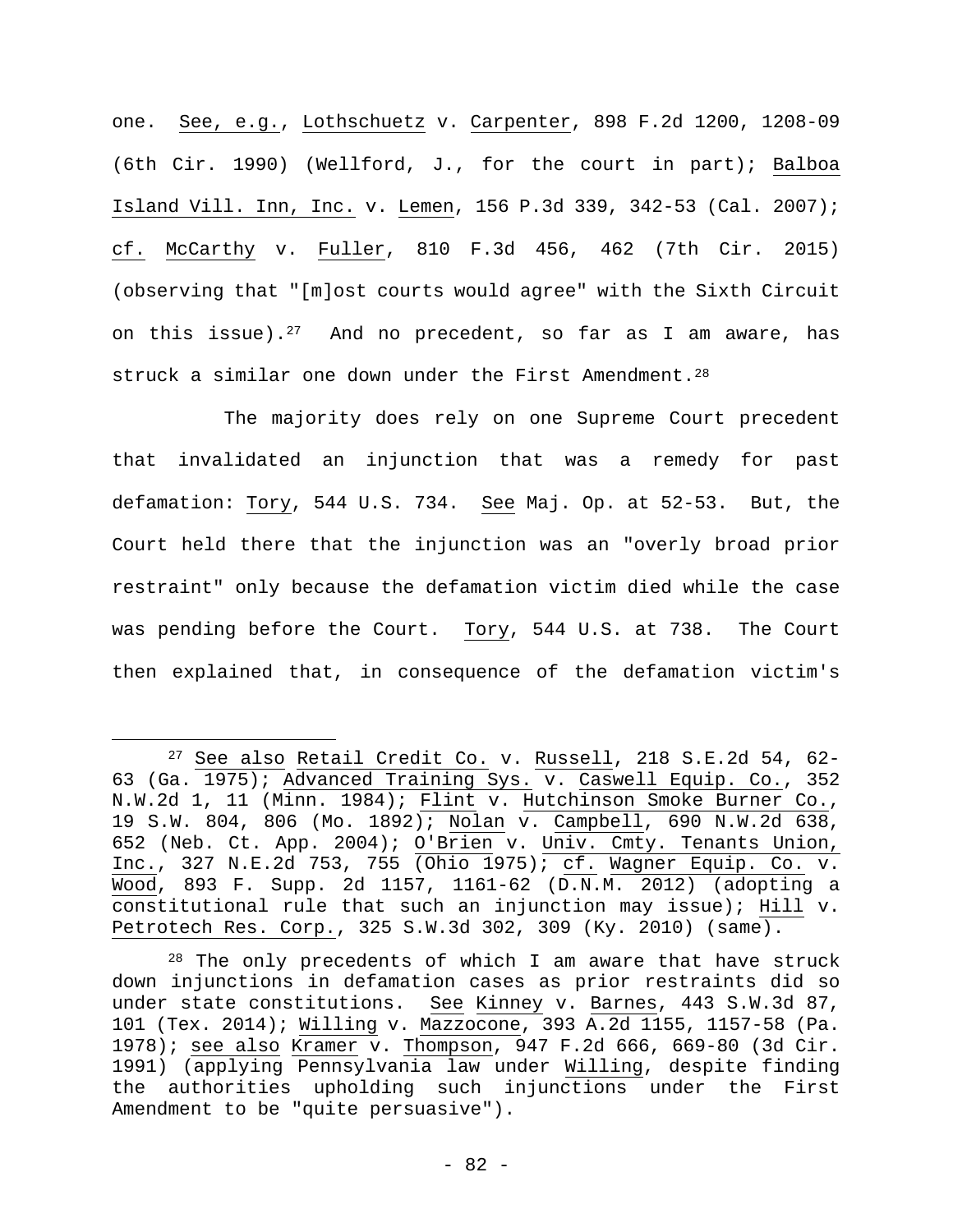death, even though the case was "not moot," it was both "unnecessary" and "unwarranted" to further "explore" the enjoined parties' claims there, including the claim that "the injunction (considered prior to [the defamation victim's] death) was not properly tailored and consequently violated the First Amendment." Id. at 736-38; see also Carroll, 393 U.S. at 180 (noting that the Court need not decide the "thorny" problem of whether an injunction against a white supremacist organization's rally could be justified based on findings that the organization had engaged in unprotected conduct at a prior rally because the injunction could be invalidated on the narrower ground that it was issued ex parte without notice or an opportunity to be heard).<sup>29</sup>

#### **2.**

This body of precedent suggests to me that, at the very least, there is good reason to tread cautiously in the face of the defaulted prior restraint/strict scrutiny argument, just as the Court chose to do in Tory itself. The majority may be right that the courts that have upheld injunctions as prophylactic means of preventing the likely recurrence of defamation, like the one before

<sup>29</sup> Significantly, the Supreme Court stayed its hand in Tory even though the injunction there was even broader than the one here, insofar as it permanently enjoined Ulysses Tory "and his employees, agents, representatives, and all persons acting in concert, cooperation or participation with him" from, among other things, "orally uttering statements about [the plaintiff]" in a public forum. Pet'rs' Br. at 5-6, Tory, 544 U.S. 734.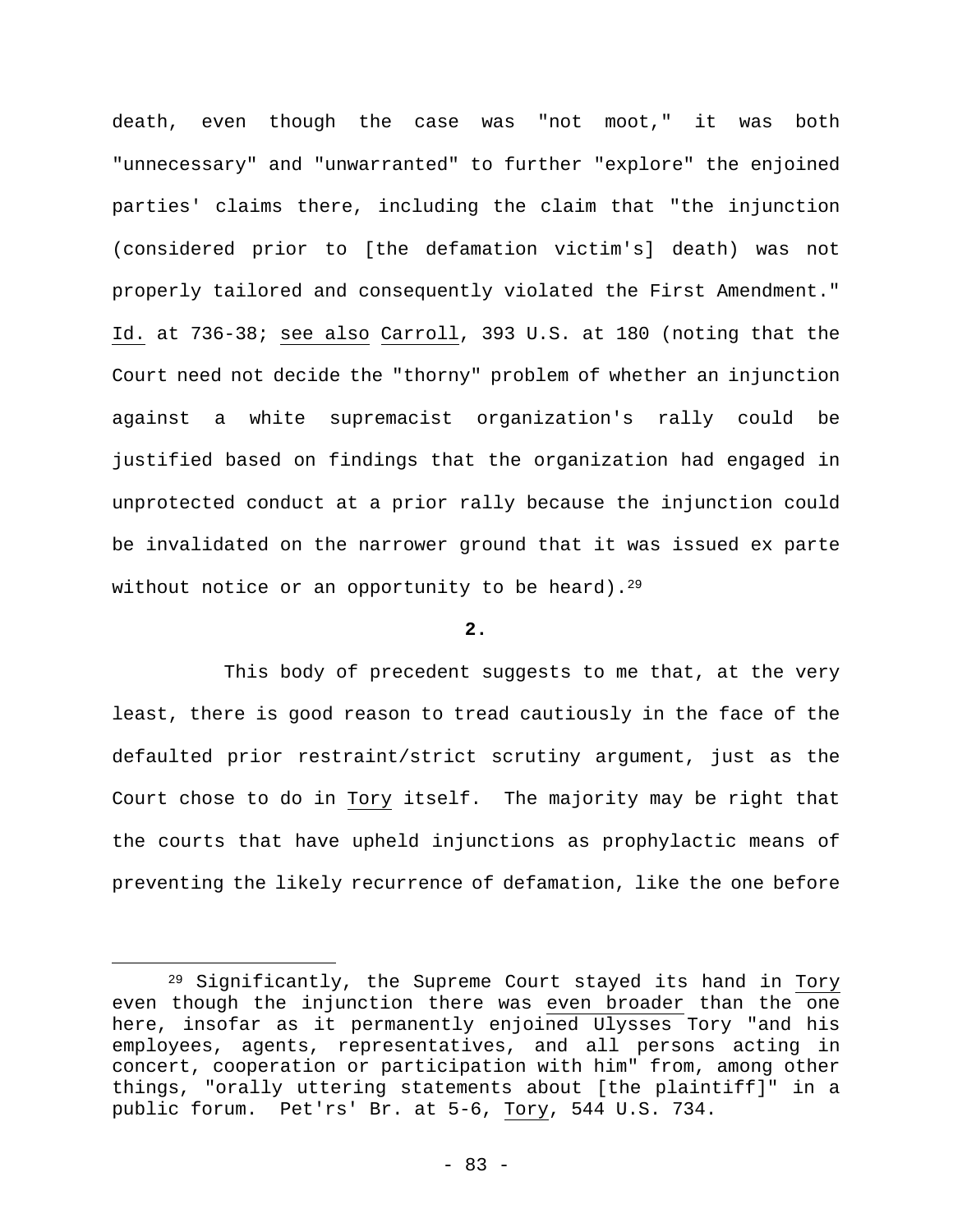us, have been wrong to rely on the Kingsley Books line of Supreme Court precedent. See, e.g., Balboa Island, 156 P.3d at 346-47. That line of precedent may be distinguishable due to defamation's more "mutable" nature. See Maj. Op. at 56. But, the briefing in Tory indicates that we also need to address a different line of precedent, which cannot be similarly distinguished.

Specifically, the Tory briefing points to Madsen and Schenck v. Pro-Choice Network of Western New York, 519 U.S. 357 (1997), each of which remains good law. Those cases upheld portions of injunctions, a permanent one in Madsen and a preliminary one in Schenck, that restricted defendants from "demonstrating" on public rights of way within fixed buffer zones outside abortion clinics -- activity that was, of course, otherwise constitutionally protected. Schenck, 519 U.S. at 380-85; Madsen, 512 U.S. at 768-71.

The Court reasoned that those portions of the injunctions survived First Amendment review because they "burden no more speech than necessary to serve a significant government interest." Schenck, 519 U.S. at 372 (quoting Madsen, 512 U.S. at 765 (citing Carroll, 393 U.S. at 183-84)). Thus, neither case required the application of strict scrutiny, which demands that a regulation of expression be "the least restrictive means of achieving a compelling state interest." McCullen, 134 S. Ct. at 2530.

- 84 -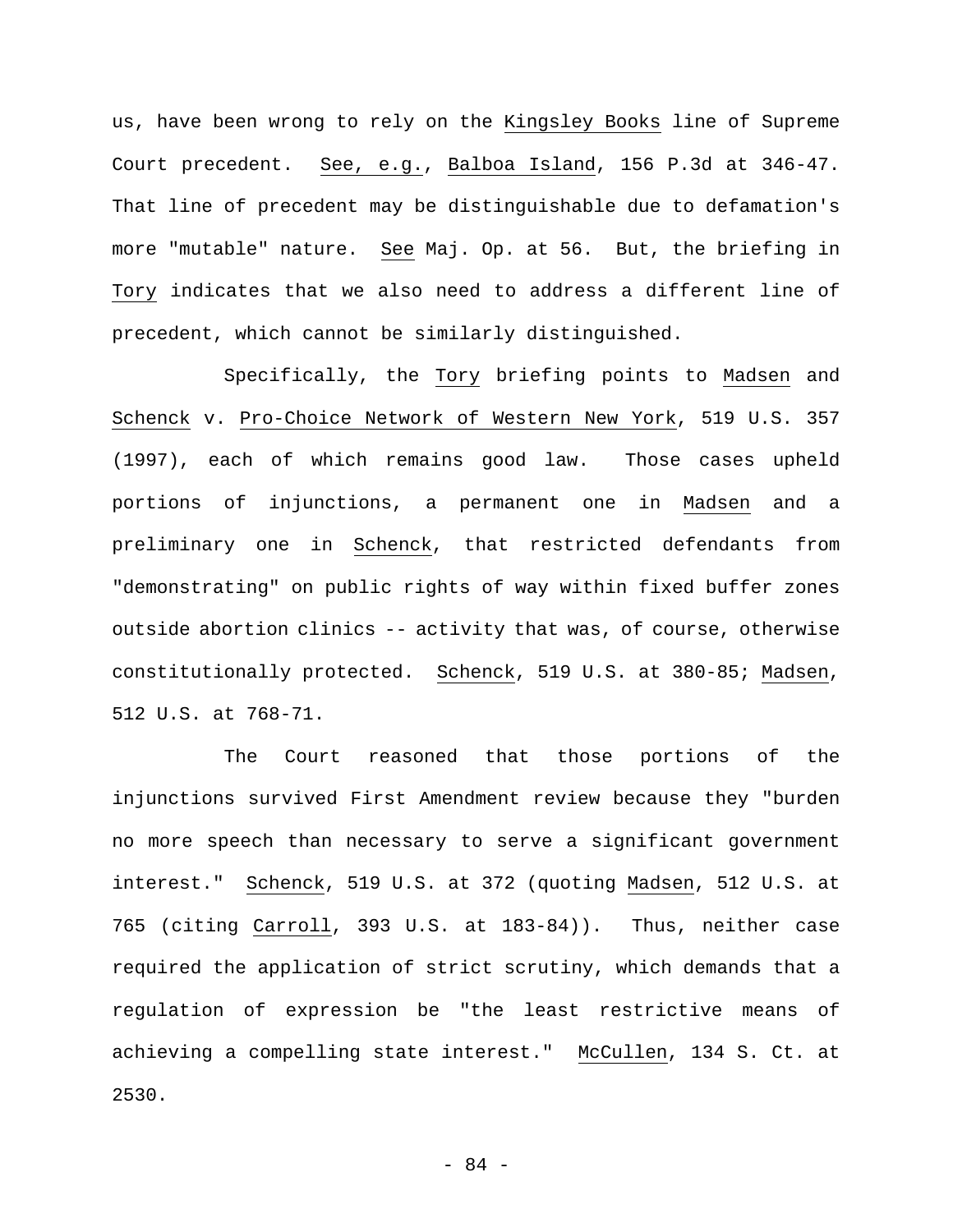The Court held that this less exacting form of review applied, moreover, even though the injunctions "restrict[ed] only the speech of antiabortion protesters." Madsen, 512 U.S. at 762. And the Court explained that this less demanding form of scrutiny applied because each injunction, in relevant part, issued "not because of the content of [the protesters'] expression, . . . but because of their prior unlawful conduct." Schenck, 519 U.S. at 374 n.6 (quoting Madsen, 512 U.S. at 764 n.2) (alteration and omission in original). The Court then went on to explain that those injunctions, in relevant part, survived that review because of the issuing court's supportable findings that the enjoined parties would likely continue to engage in that same conduct absent the injunction, id. at 380-82; Madsen, 512 U.S. at 769-70, which had involved impeding access to the clinics and harassing those clinics' patients in violation of, respectively, a prior injunction in Madsen and state law in Schenck. Schenck, 519 U.S. at 375; Madsen, 512 U.S. at 763.30

<sup>30</sup> The Court also relied in both cases on the fact that "alternative channels of communication were left open to the protesters." Schenck, 519 U.S. at 374 n.6 (citing Madsen, 512 U.S. at 764 n.2). That is, the protesters were "not prevented from expressing their message in any one of several different ways" so long as they were outside the buffer zone. Madsen, 512 U.S. at 764 n.2. Likewise, the defendants here may still express any protected message through "different ways." For example, while the majority speculates that the defendants might one day wish to apologize by repeating the enjoined words, Maj. Op. at 58, the defendants could still apologize without repeating the enjoined words. Of course, that might not be a satisfactory alternative to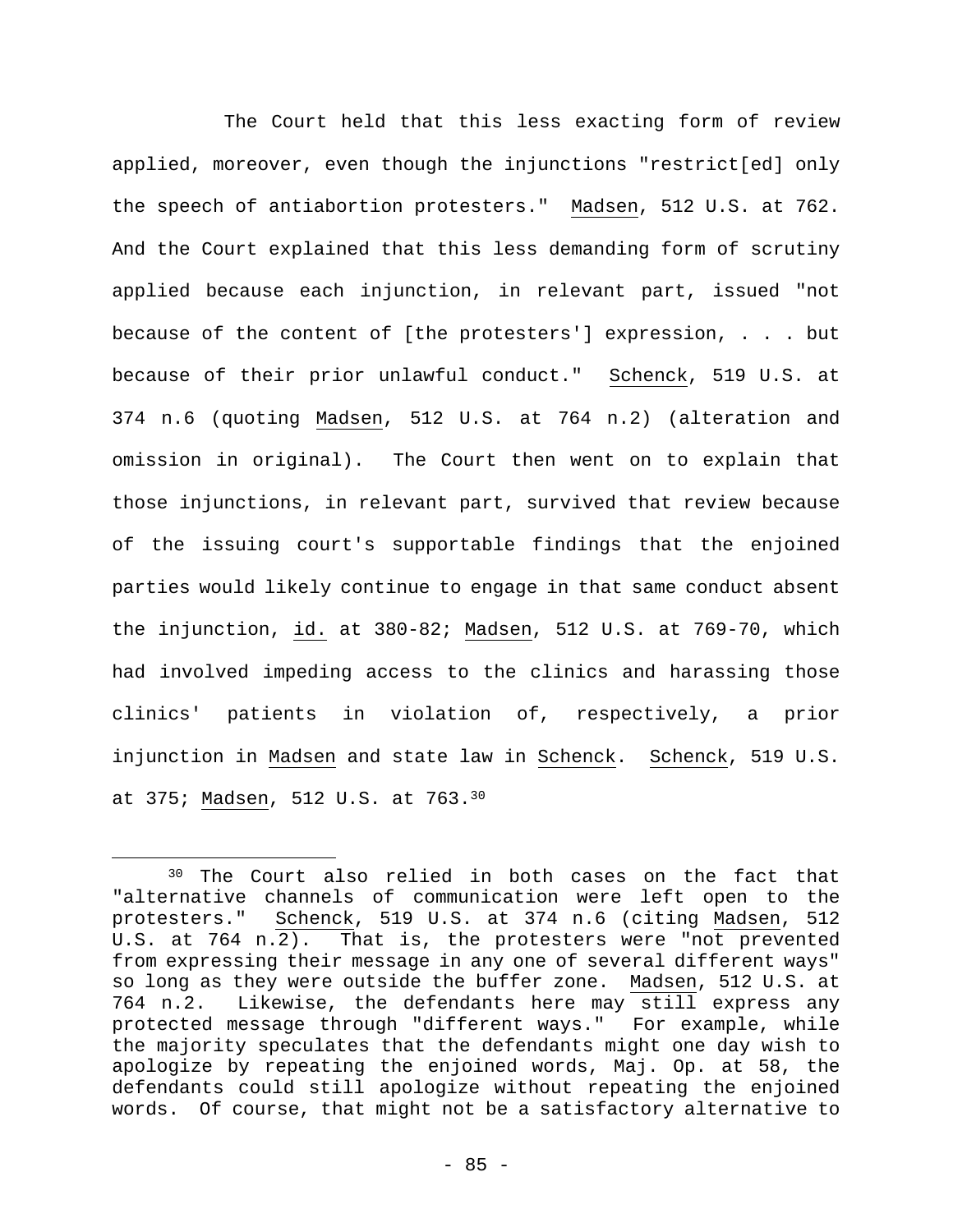The Court in Schenck neatly described the underlying logic for permitting courts to impose such speech-restrictive prophylactic injunctive relief in rejecting the argument that the injunction must be struck down because "a ban on 'demonstrating' within the fixed buffer zone is 'a ban on peaceful, nonobstructive demonstrations on public sidewalks or rights of way'":

> This argument . . . ignores the record in this case. Based on defendants' past conduct, the District Court was entitled to conclude that some of the defendants who were allowed within [a certain distance] of clinic entrances would not merely engage in stationary, nonobstructive demonstrations but would continue to do what they had done before: aggressively follow and crowd individuals right up to the clinic door and then refuse to move, or purposefully mill around parking lot entrances in an effort to impede or block the progress of cars.

519 U.S. at 381-82 (emphasis added).

 $\overline{a}$ 

The injunction here is no different. It, too, was imposed as a prophylactic means of ensuring that proven unprotected and unlawful expression would not be repeated. And it, too, rests

a defamer who actually wants to apologize by using enjoined words, though it would seem to be the best way of doing so sincerely. But, where a defamation defendant objects to a proposed injunction on that ground, the district court could easily accommodate the concern by fashioning the injunction to permit the apology. Again, it is only due to the artificial posture of this case that we are concerning ourselves with the potential infringement of the expression of messages that the defendants have never said they want to express.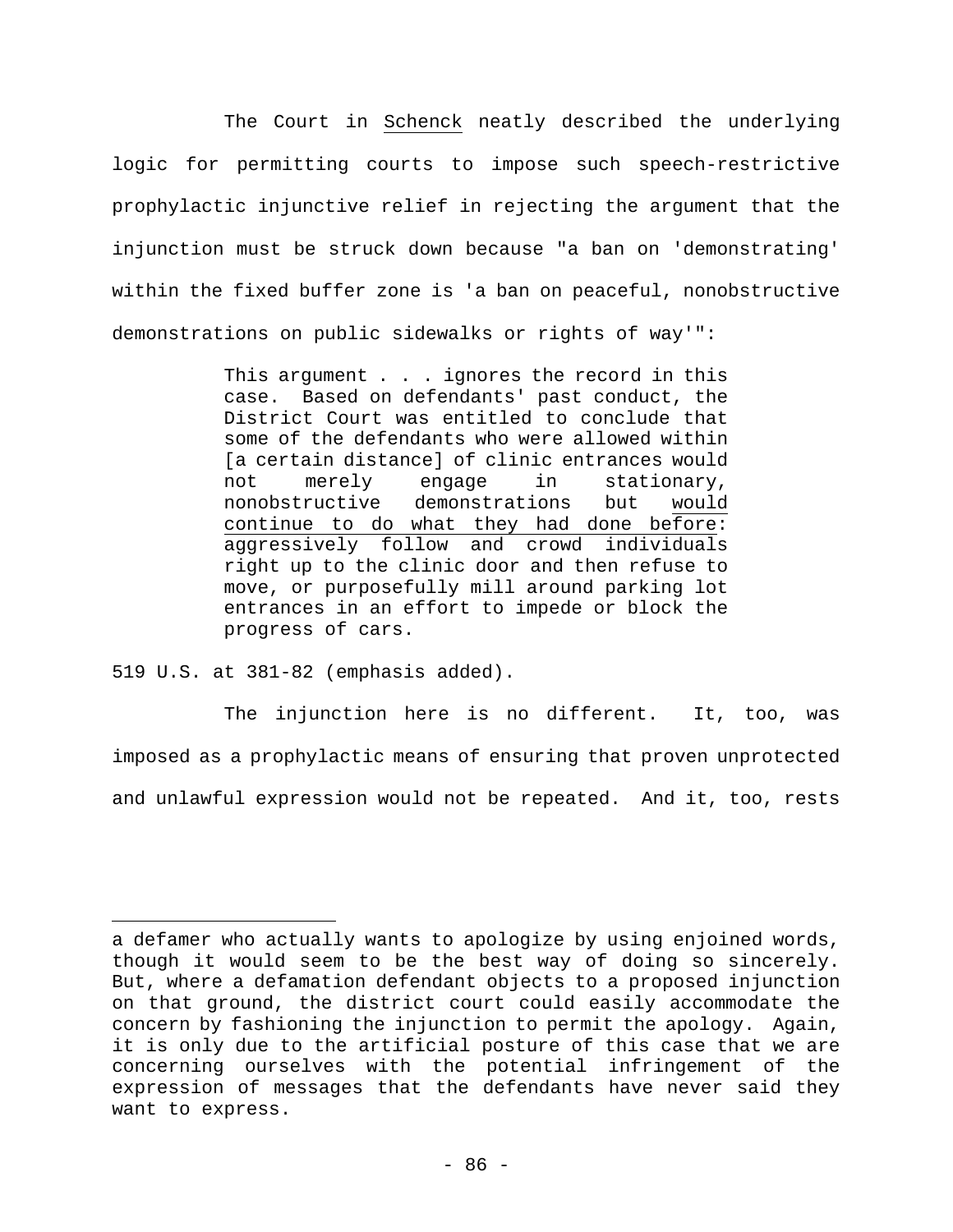on unchallenged findings that the enjoined parties likely would continue to do what they had been doing absent the injunction.

The majority nevertheless attempts to distinguish Madsen and Schenck on the ground that this particular injunction is content-based and so for that reason must be subjected to strict constitutional review. See Maj. Op. at 60-61; Reed v. Town of Gilbert, Ariz., 135 S. Ct. 2218, 2227 (2015); Near v. Minnesota ex rel. Olson, 283 U.S. 697, 713 (1931). But, strict scrutiny would ordinarily apply to a speech regulation that, like the ones in Madsen and Schenck, "covered people with a particular viewpoint," Madsen, 512 U.S. at 763, and yet the Court did not apply strict scrutiny in either of those cases.

The Court nicely laid out the reason why in Madsen. In rejecting the argument that the injunction there was "necessarily content or viewpoint based" simply because the face of it restricted "only the speech of antiabortion protesters," the Court explained:

> To accept [that] claim would be to classify virtually every injunction as content or viewpoint based. An injunction, by its very nature, applies only to a particular group (or individuals) and regulates the activities, and perhaps the speech, of that group. It does so, however, because of the group's past actions in the context of a specific dispute between real parties. The parties seeking the injunction assert a violation of their rights; the court hearing the action is charged with fashioning a remedy for a specific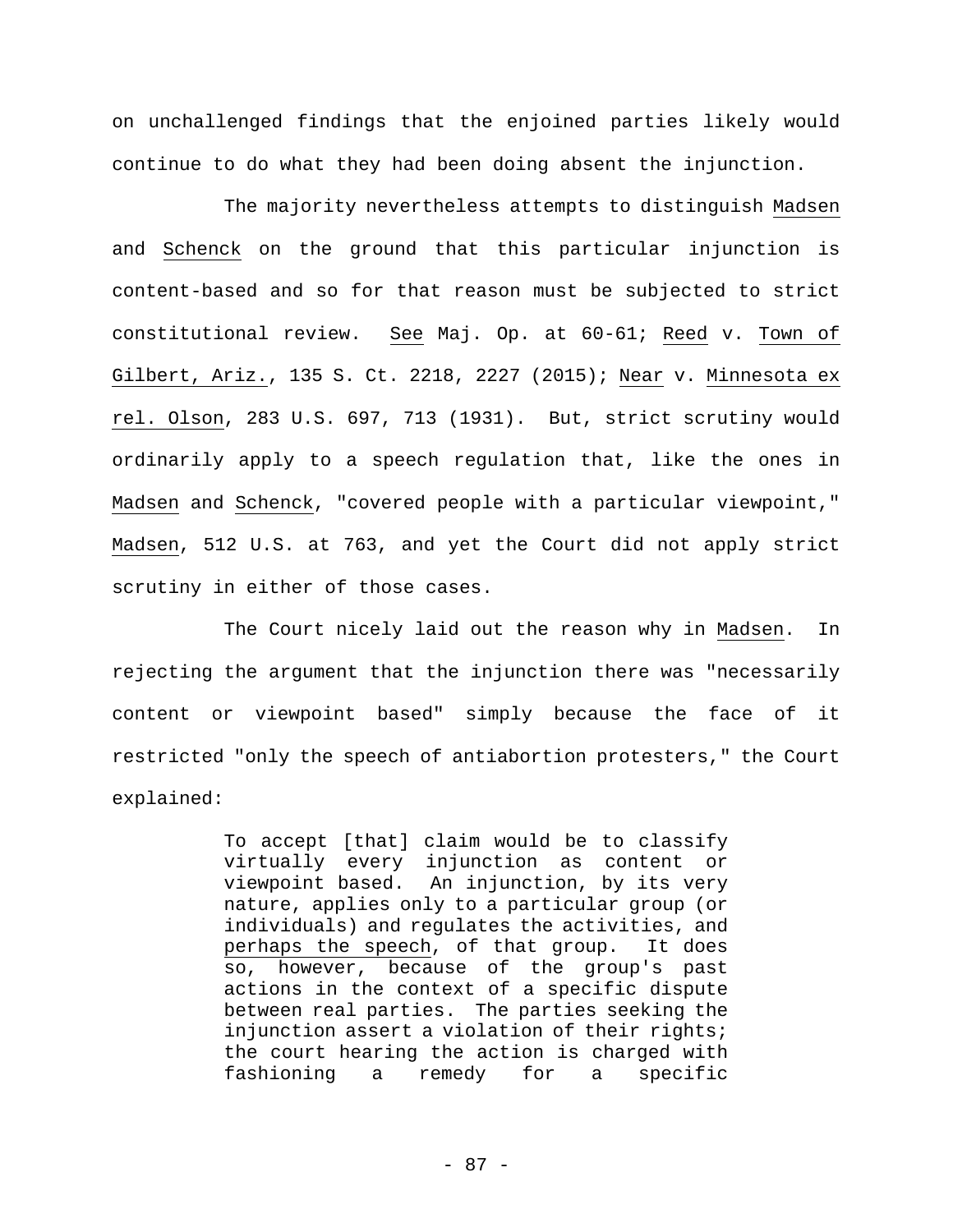deprivation, not with the drafting of a statute addressed to the general public.

Id. at 762 (emphasis added).

That same reasoning suggests to me that it is hardly clear that this injunction is subject to strict scrutiny just because it targets specific statements. The District Court included the six statements in the injunction for the entirely content-neutral reason that the record showed with unusual clarity that the defendants had used these particular statements to defame Sindi in the past and that they would likely use them to do so again. Accordingly, there is no reason to think that the District Court singled out these statements for any reason other than the content-neutral one for which the lower courts permissibly singled out certain abortion protesters in issuing the injunctions in Madsen and Schenck -- namely, to ensure that the enjoined parties would not continue unlawfully to harass their targets through the resumption of unprotected expressive activity.

For this reason, Snyder v. Phelps, 562 U.S. 443 (2011), does not show -- let alone clearly -- that Madsen and Schenck are beside the point. See Maj. Op. at 61. In Snyder, the Court distinguished Madsen on the ground that, in Snyder, a state had imposed tort liability for prior protected speech because of both "the content and viewpoint of the message conveyed" and not as a prophylactic check against the recurrence of prior unprotected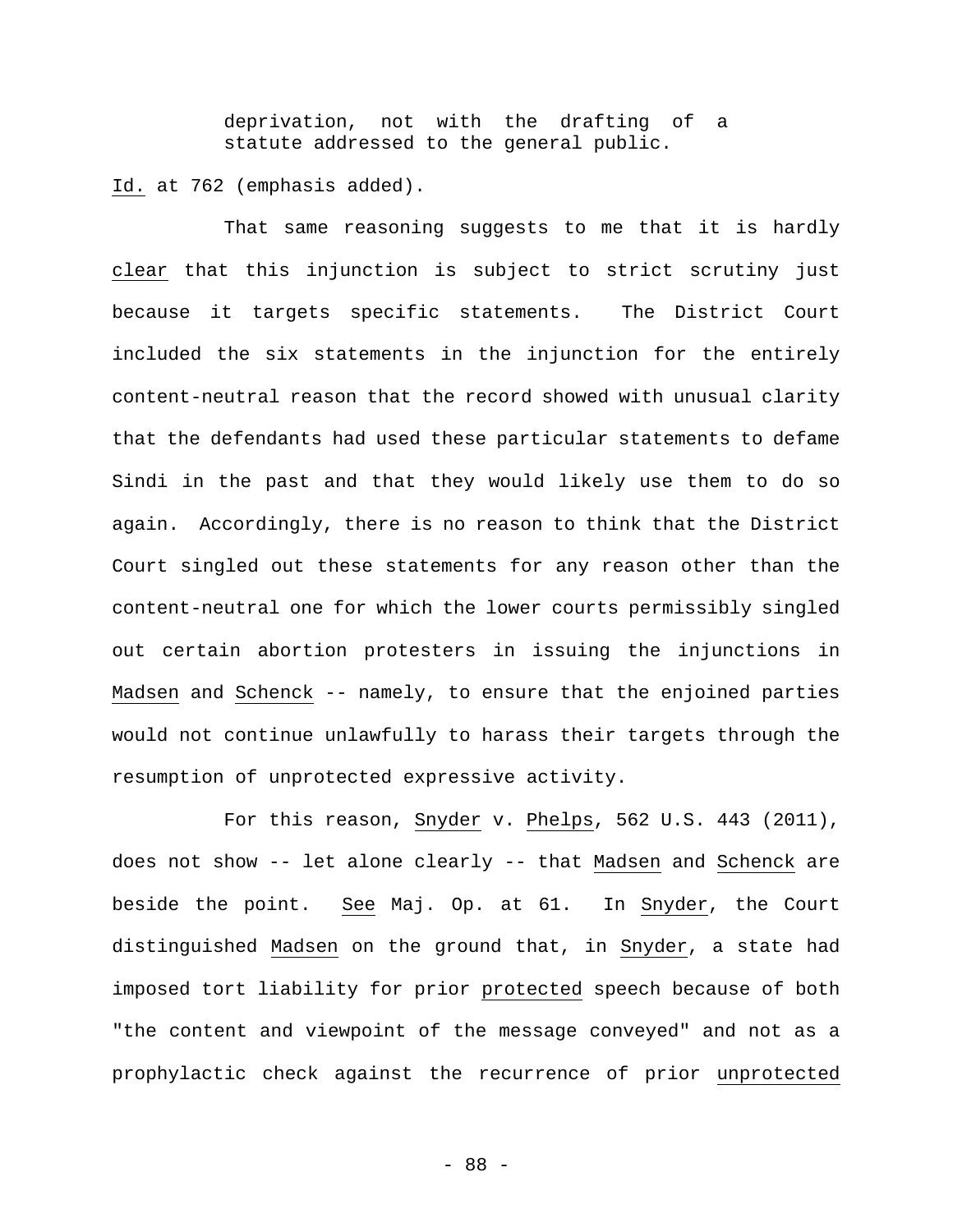speech. 562 U.S. at 457-58. Thus, by treating this case as if it is the same as Snyder, the majority, in my view, makes the basic mistake that generally underlies its analysis: It equates an injunction that has been crafted as a prophylactic means of stopping the likely recurrence of speech that has already been found to have been expressed in an unprotected manner with a regulation to restrict the expression of offensive but protected speech from ever being uttered at all.

**3.** 

Turning to the issue of whether this injunction is sufficiently narrowly tailored, I do not deny that, as written, it precludes statements that can be expressed in ways that would be protected. And, I cannot deny that, notwithstanding what the undisputed record shows, the defendants may at some point choose to use the enjoined statements for some reason other than to continue their defamatory campaign against Sindi.

But, the defendants would not then be forced to choose between contempt and silence. If, as the majority speculates, Maj. Op. at 58, they happen to have a surprising change of heart that leads them to want to, say, apologize to Sindi by renouncing -- by means of repeating -- their prior statements, they would need only to call upon the District Court's unquestioned responsibility to modify the injunction. See Balboa Island, 156 P.3d at 353 & n.13.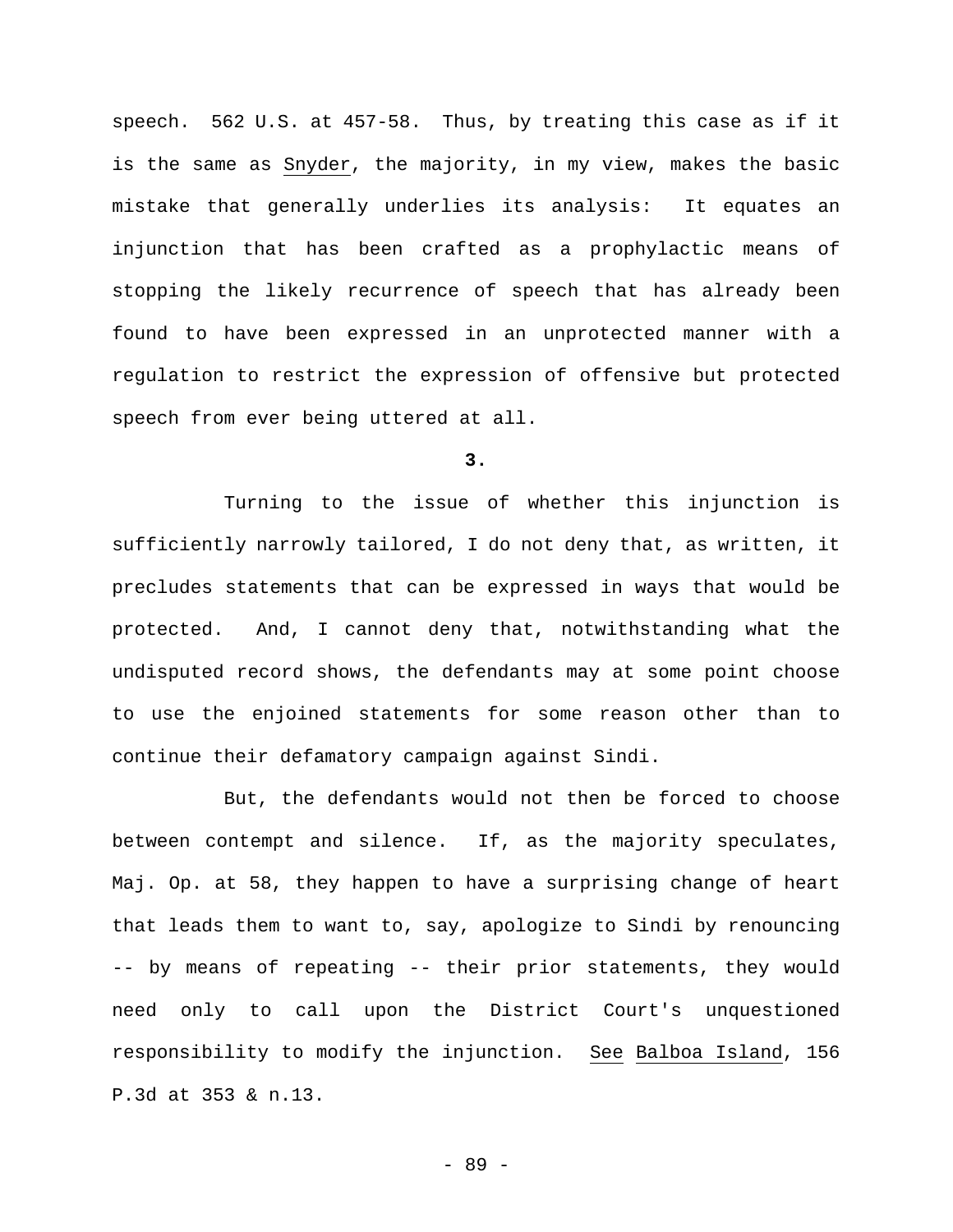I recognize -- as the majority rightly notes -- that a regulation of speech ordinarily may not be justified on the ground that it permits restricted speakers to obtain a court's permission to speak. See Maj. Op. at 59-60. But, as Madsen and Schenck recognized, cases like the one before us arise in the wake of a party's having engaged in prior unprotected conduct. And, in cases of that type, per Madsen and Schenck, lower courts have been afforded room to craft particularized, prophylactic injunctions to prevent the recurrence of irreparable harm based on supportable findings that the parties to be enjoined will resume their prior pattern of unprotected, unlawful conduct absent the injunction.

All of that said, I do not dispute that this injunction could be more narrowly drawn -- just as the ones at issue in Madsen and Schenck also could have been. It could, for example, have included a coda that enjoined the listed statements only insofar as the defendants use them to defame Sindi, just as each of the injunctions in Madsen and Schenck could have included a coda that limited the protesters' presence in the buffer zone only to the extent that they behaved in an unprotected manner.  $31$ 

<sup>31</sup> As explained in his thoughtful brief, the amicus would go one step further and say that even a coda would not be enough to save the injunction before us because the injunction "threatens criminal punishment [for violating the injunction] without providing the important procedural safeguards that criminal libel law provides." In my view, however, this argument, not raised by the defendants, mistakenly equates criminalizing defamation as primary conduct (as in the case of criminal libel) with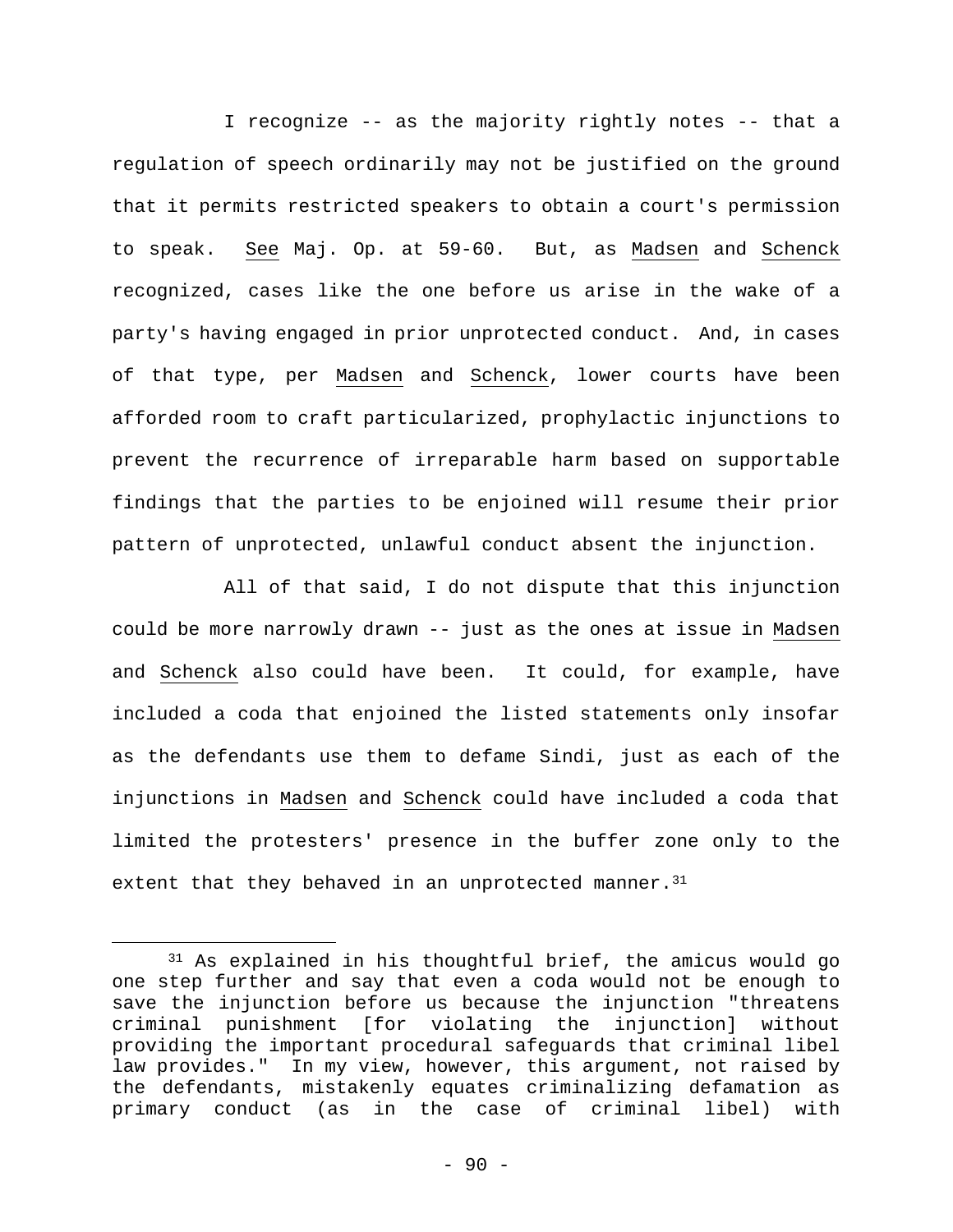But, such a coda comes at the expense of the specificity and clarity of the prohibition and thus at the ease of its enforcement. And because such codas invite enjoined parties to press their luck, a constitutional requirement to impose one amounts to a constitutional requirement that victims of unlawful campaigns of defamation -- such as Sindi -- tolerate a greater risk of suffering irreparable harm.

There is no clear precedent, however, that requires proven defamation victims to bear that risk. In fact, Madsen permitted the imposition of a prophylactic ban on some otherwise protected demonstrating in part because a more tailored prior injunction banning "blocking or interfering with public access to the clinic, and from physically abusing persons entering or leaving the clinic" had "proved insufficient." 512 U.S. at 758-59. And Schenck then clarified that a court may proceed with imposing "a 'speech-restrictive' injunction" that is found necessary to avoid

criminalizing the violation of an injunction that has been issued as a properly predicated prophylactic protection against the future expression of unprotected speech found likely to recur. Certainly there were no criminal safeguards provided for in the injunctions in Madsen and Schenck. See Pro-Choice Network of Western N.Y. v. Project Rescue Western N.Y., 799 F. Supp. 1417, 1440-41 (W.D.N.Y. 1992); Operation Rescue v. Women's Health Ctr., Inc., 626 So. 2d 664, 676-82 (Fla. 1993) (per curiam). But, the Court was not troubled by that fact, even though the underlying harassing conduct could be criminalized only by respecting those safeguards.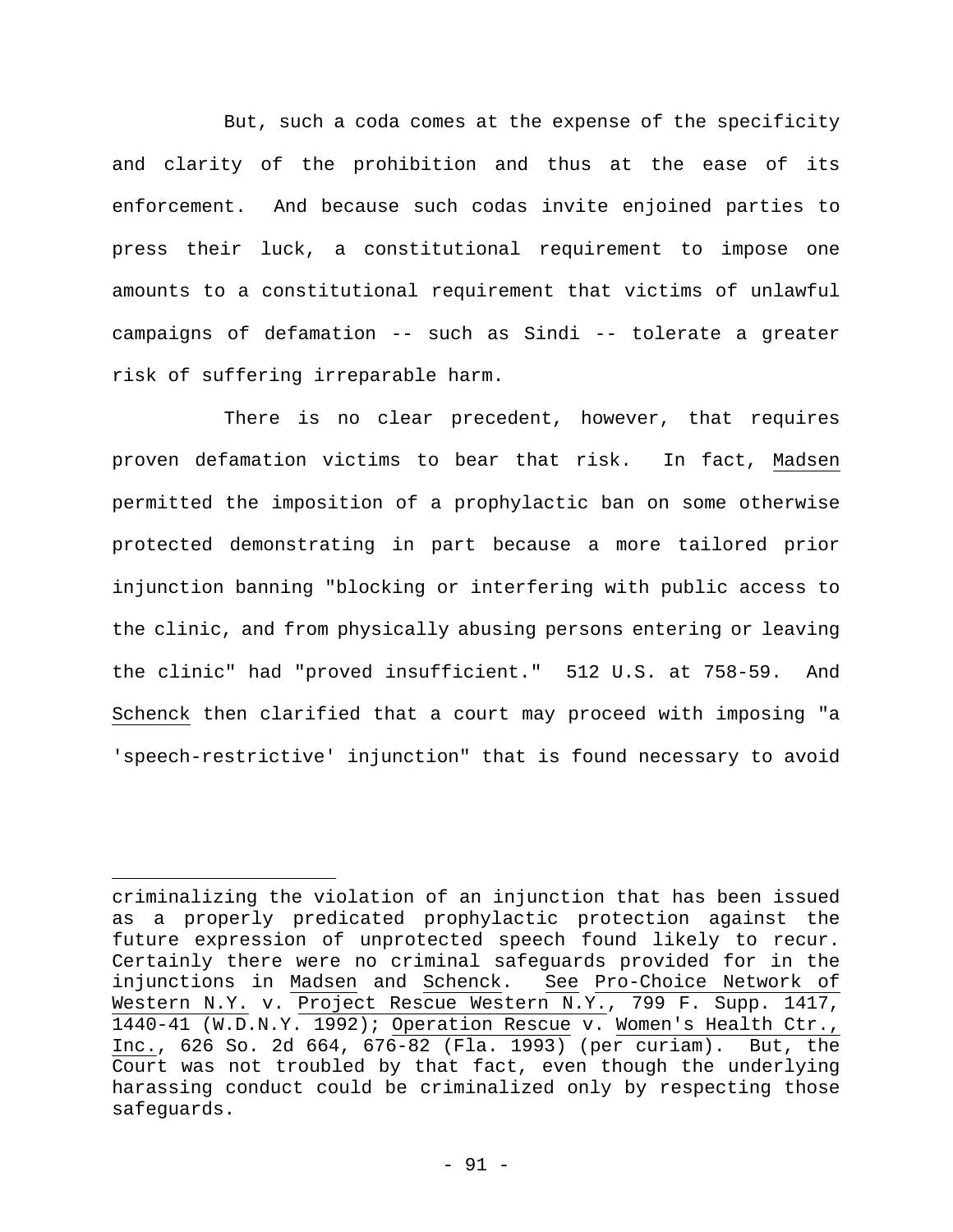irreparable harm "without first trying a 'non-speech restrictive' injunction." 519 U.S. at 382.

#### **II.**

The majority's First Amendment ruling limits a defamation victim's right to secure protection from the harm that her obstinate defamers are likely to inflict. But, this ruling may have even broader implications, as I do not see why its logic applies only to remedies for defamation. See, e.g., Aguilar v. Avis Rent a Car Sys., Inc., 980 P.2d 846, 853-59 (Cal. 1999) (holding that enjoining a defendant's use of racial epithets at the defendant's workplace was not an unconstitutional prior restraint because it was based "on [his] continuing course of repetitive conduct" that violated employment discrimination law).

By discussing the merits of this ruling at length, however, I do not mean to resolve the underlying constitutional issues. I mean only to explain my disagreement with the majority's assertion that its conclusions are so firmly rooted in basic First Amendment principles and precedents that we have good reason to depart from our usual "raise-or-waive" rule. Nor do I see any reason for the majority to address these debatable and defaulted First Amendment arguments when the majority suggests that the much less consequential, albeit still defaulted, argument that the record did not show that an injunction was necessary to prevent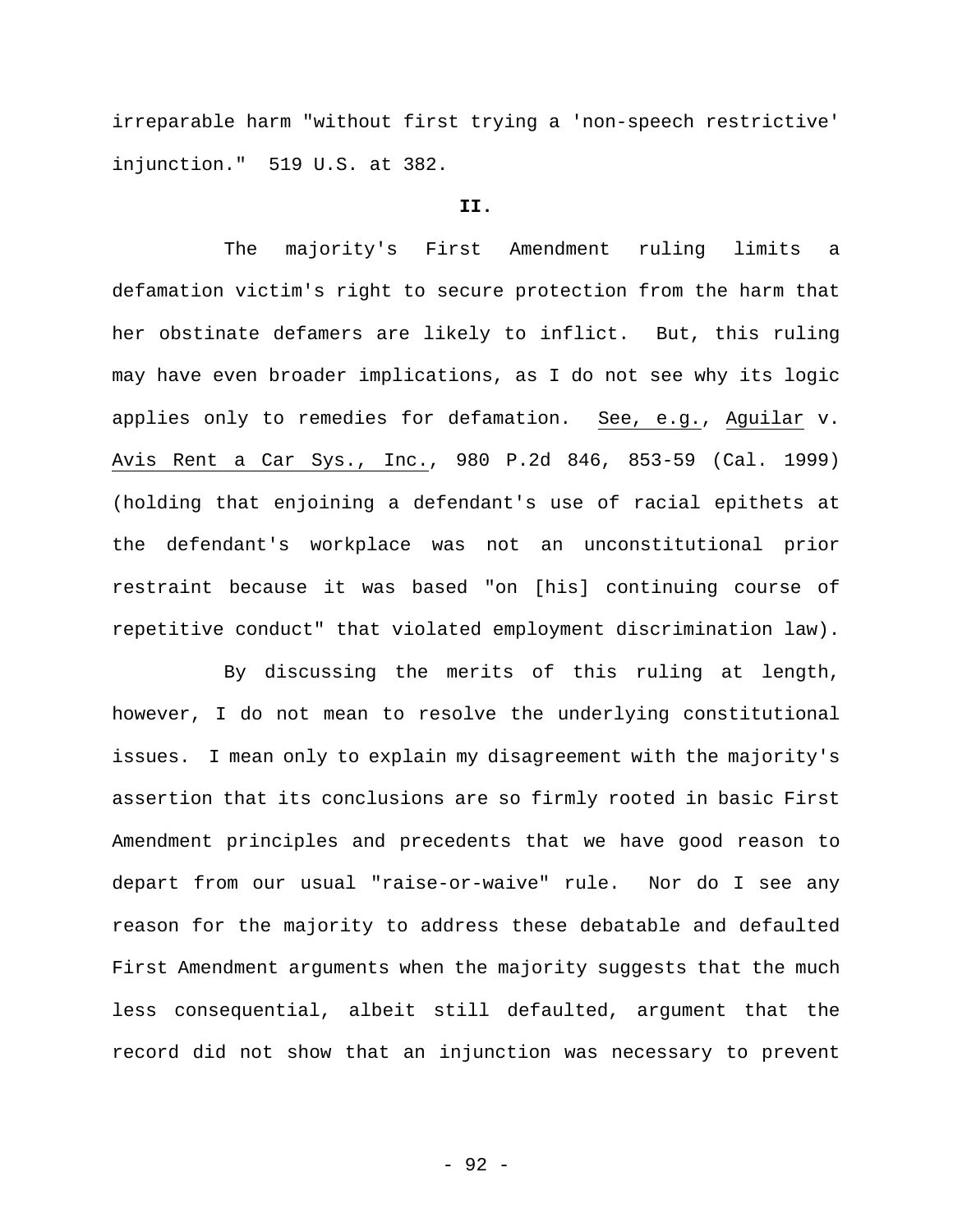irreparable harm could on its own suffice to justify the invalidation of the injunction.

The majority itself counsels that "courts should not rush to decide unsettled issues when the exigencies of a particular case do not require such definitive measures." Maj. Op. at 50 (quoting Privitera v. Curran (In re Curran), 855 F.3d 19, 22 (1st Cir. 2017)). That counsel commands special attention, it seems to me, when its disregard risks causing irreparable harm to a proven victim of a years-long defamation campaign for reasons first brought to her attention -- if even then -- only at oral argument in our court.

For these reasons, I respectfully dissent from Part VII, while otherwise fully joining the majority's excellent analysis.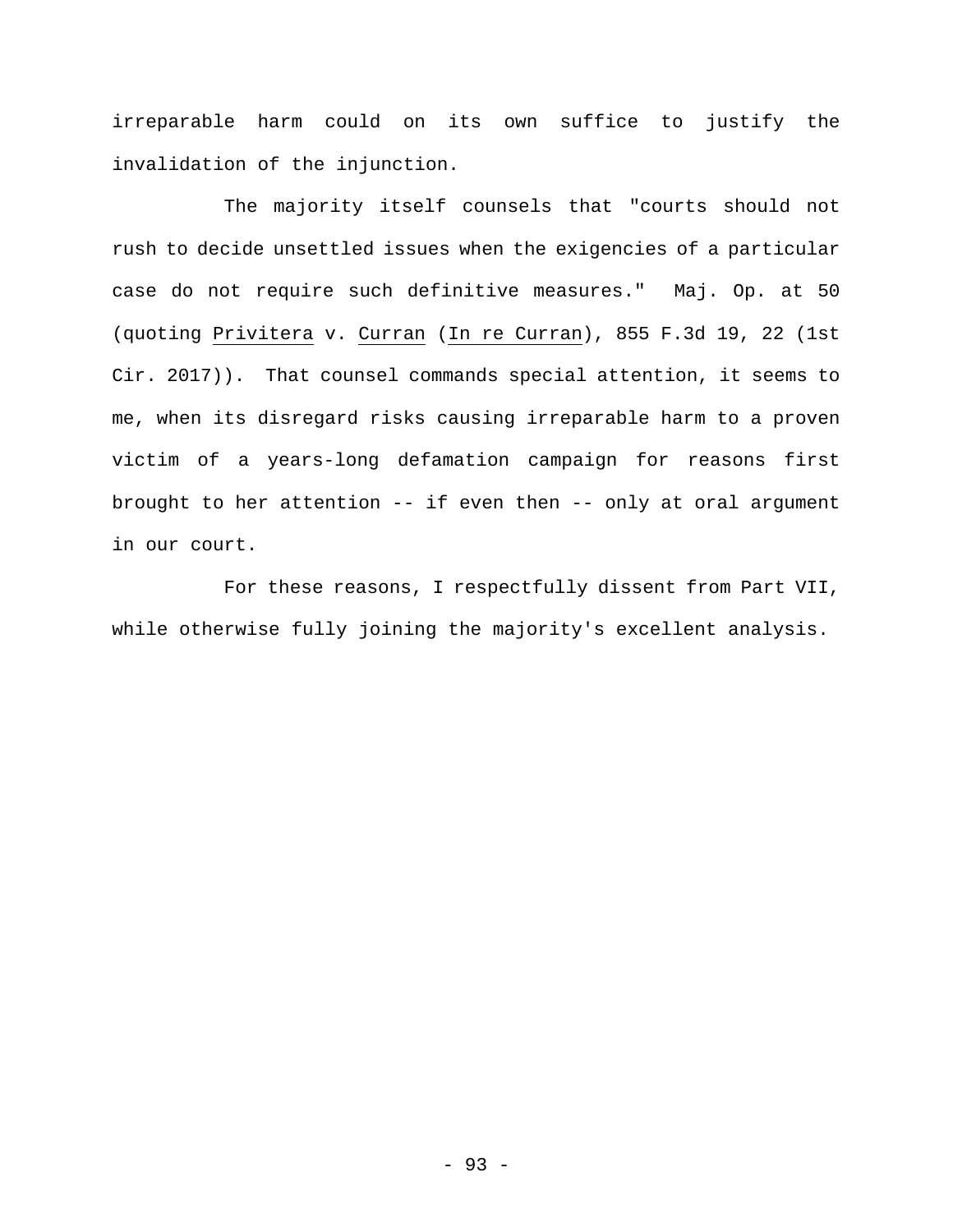#### -APPENDIX A-

Sindi v. El-Moslimany, et al. Case No. 1 :13-cv-10798-IT Page No. 1 Case 1:13-cv-10798-IT Document 203-1 Filed 07/27/16 Page 1 of 9

#### **Plaintiff's Alleged Defamatory Statements**

Exhibit 29 (April 20, 2012 email from Samia El-Moslimany to Mr. Eba at camp-online.org)

- Page One:
	- o "I am just one victim of Hayat Sindi's manipulations"
- Page Two:
	- o "Dr. Sindi has misrepresented by herself and her accomplishments as a Muslim and professional";
	- o "In addition, her personal, professional and academic resume is fraught with untruths and exaggeration, calling into question her credentials as a scholar and a professional."
	- "What might seem as trivial dishonesty or vanity about her age, has given her opportunities that should have gone to those who actually fit the 'youth' criteria for specific awards."
	- o "By misrepresenting her age, Sindi robbed opportunities for recognition, public relations support, funding opportunities and career advancement, from the very youth she proclaims to support with her new institute, http://i2institute.org."
	- o " ... professionally, Sindi promotes herself as 'one of the world's leading biotechnologists'".

#### Exhibit 44 (December 22, 2012 email from Ann El-Moslimany to Joi Ito)

- Page One:
	- o "I have done extensive research on Hayat Sindi, finding her personal, professional and academic resume is fraught with complete untruths and exaggeration, calling into question her credentials as a scholar and a professional"
	- o "Currently her problematic background is coming under scrutiny from both Middle East and international media outlets."
	- o " ... several board members of the i2 Institute [] have launched their own proactive investigations after my contact with them."
	- o "... Sindi had little, if no participation, in her most publicly touted achievement the .actual scientific development and invention of the diagnostic tool developed in the Harvard lab of Professor George Whitesides and the founding of the company, Diagnostics For All. It is for this invention which was not hers, that Sindi was awarded the National Geographic Emerging Scholar Award, the PopTech Innovation Fellowship, and was honored with a UNESCO Ambassadorship"
- Page Two:
	- o "Imagine when Saudi youth discover that their hero(ine) is a fraud ... "
- Page Two/"Hayat Sindi in Brief"
	- o "False and Exaggerated Academic and Professional Accomplishments Resulting in Undeserved Accolades"

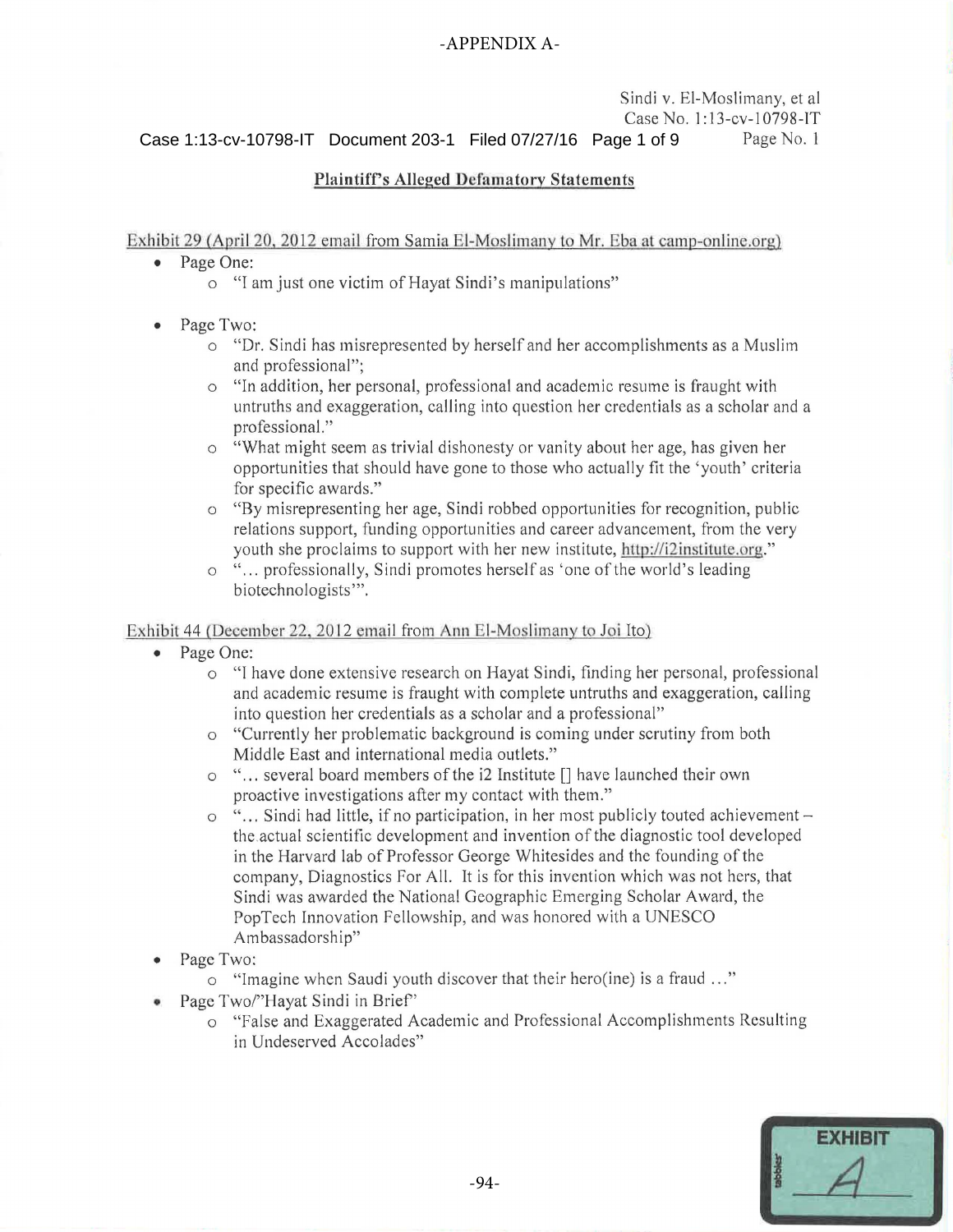Case 1:13-cv-10798-IT Document 203-1 Filed 07/27/16 Page 2 of 9

Sindi v. El-Moslimany, et al Case No. 1:13-cv-10798-IT Page No. 2

# **Plaintiff's Alleged Defamatory Statements**

- o "PhD research conducted and dissertation allegedly written by Dr. Adrian Stevenson … while under the advisorship of Professor Christopher Lowe, at Cambridge University.."
- o "Although given the title of Harvard Visiting Scholar with Professor George Whitesides … Sindi did not teach, do any research of substance, work in the laboratory, or pursue a degree or post doctoral at Harvard"
- o "Does not have an MBA from Harvard as stated in numerous media articles";
- o "No record of having studied at Oxford";
- Page Three / "Hayat Sindi in Brief"
	- o "Falsification of her age by 11 years";
	- o "By misrepresenting her age, Sindi robbed opportunities for recognition, public relations support, funding opportunities and career advancement, from the very youth she claims to support with her new institute, http://i2institute.org";
	- o "she claimed to be 16"
	- o "she claimed to be 29"
	- o "she claimed to be 31"
	- o "she claimed to be 32"
	- o "Fraudulent claims of inventions"
- Page Four / "Hayat Sindi in Brief"
	- o "Promotes self as one of the world's top biotechnologists";
	- o "Sonoptix is housed in an apparently empty store front in Cambridge";
- Page Five / "Hayat Sindi in Brief"
	- o "Sindi brought a frivolous lawsuit against American Samia El-Moslimany"

Exhibit 50 (January 18, 2013 Washington Post article -- David Ignatius: Women gain newfound stature in Saudi Arabia, including comments)

- Page 000020 (comment by "Her fiance's wife")
	- o "Sindi's ever changing pathologically altered life story"
	- o "She has been lying about her age since 1999, successfully snatching honors and awards for young scholars when she was in her 40's"
	- o "… her non-existent role in the founding of DFA"
	- o "my family and I are left homeless and penniless …."

### Exhibit 51 (January 30, 2013 Amazon Review)

- Page 3
	- o "Hayat Sindi's personal, professional and academic resume is fraught with exaggeration, and calls into question her credentials as a scientist, a scholar and a professional, and certainly as a role model for young people";
	- o "Nearly every page of this book about Sindi is filled with her now famous inaccuracies and exaggerations about her past, her claiming of discoveries that are not her own, as well as the accolades she received she received as a result of her fabrications";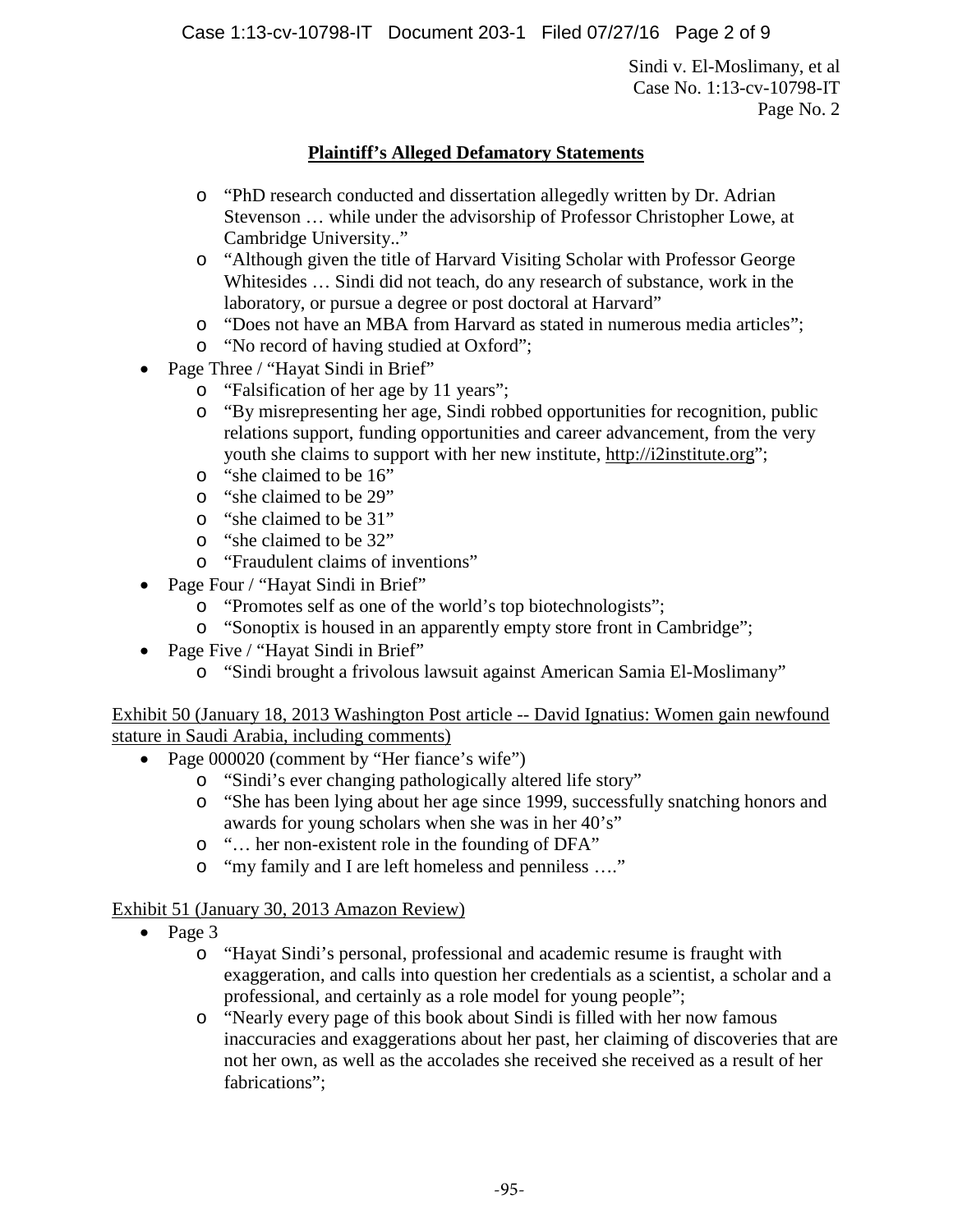Case 1:13-cv-10798-IT Document 203-1 Filed 07/27/16 Page 3 of 9

Sindi v. El-Moslimany, et al Case No. 1:13-cv-10798-IT Page No. 3

# **Plaintiff's Alleged Defamatory Statements**

- o "If Sindi has made any scientific discoveries, none of them have been produced or are helping cancer patients";
- o "… Sindi had little, if no participation, in her most publicly touted achievement the actual scientific development and invention of the diagnostic tool developed in the Harvard lab of Professor George Whitesides and the founding of the company, Diagnostics for All."
- o "It was primarily for this invention, which was not hers alone to claim, that Sindi was awarded the National Geographic Emerging Scholar Award, and was also honored with a Pop Tech Innovation Fellowship, and just recently made a UNESCO Ambassador"
- o "By lying about her age, Sindi robbed opportunities for recognition, public relations support, funding opportunities and career advancement, from the very Saudi and Muslim youth she proclaims to support"
- o "In 1991, when Sindi arrived in the UK, she was 24 years old (she claims to have come at 15 or 16 years of age) and had already attended medical school at King Abdul Aziz University for at least two years, where the medium of instruction is English"
- o "She certainly spoke English when she arrived in the UK with her father who arranged for her to stay in a rooming house of a well-respected Muslim teacher, Yusuf Oardawi"
- o "Dr. Lowe accepted Sindi as a doctoral candidate, even though she did not have the prerequisite knowledge to become a candidate in biotechnology";
- o "[she received her PhD from Cambridge], for which her PhD adviser, Dr. Lowe, says she did not deserve, as the research and dissertation appeared to be carried out by one of her colleagues another postdoctoral student"
- o "Sindi continues to claim ownership of the MARS invention";
- o "Sindi never produced a process to make sewage water clean enough to drink, and if such a process exists and is helping 'poor communities' Sindi played no part"
- o "Sindi appears to have … two patents, one of which was based on her potentially plagiarized PhD research …."; and
- o "Sindi was part of a team of 6 and did not head the team that won the MIT Entrepreneurship Competition, the team was mentored and headed by Harvard Business School Professor Vicki Sato".

Exhibit 52 (January 29, 2013 email between Samia El-Moslimany and David Ignatius of the Washington Post)

- Page One:
	- o "… [Sindi] has a history of lying, repeatedly contradicting herself, and making completely false statements to the media";
- Page Two:
	- o "Tens of thousands of people surely read the article when first published, and deserve to know there are glaring omissions and in fact were recounted exaggerations, if not outright lies";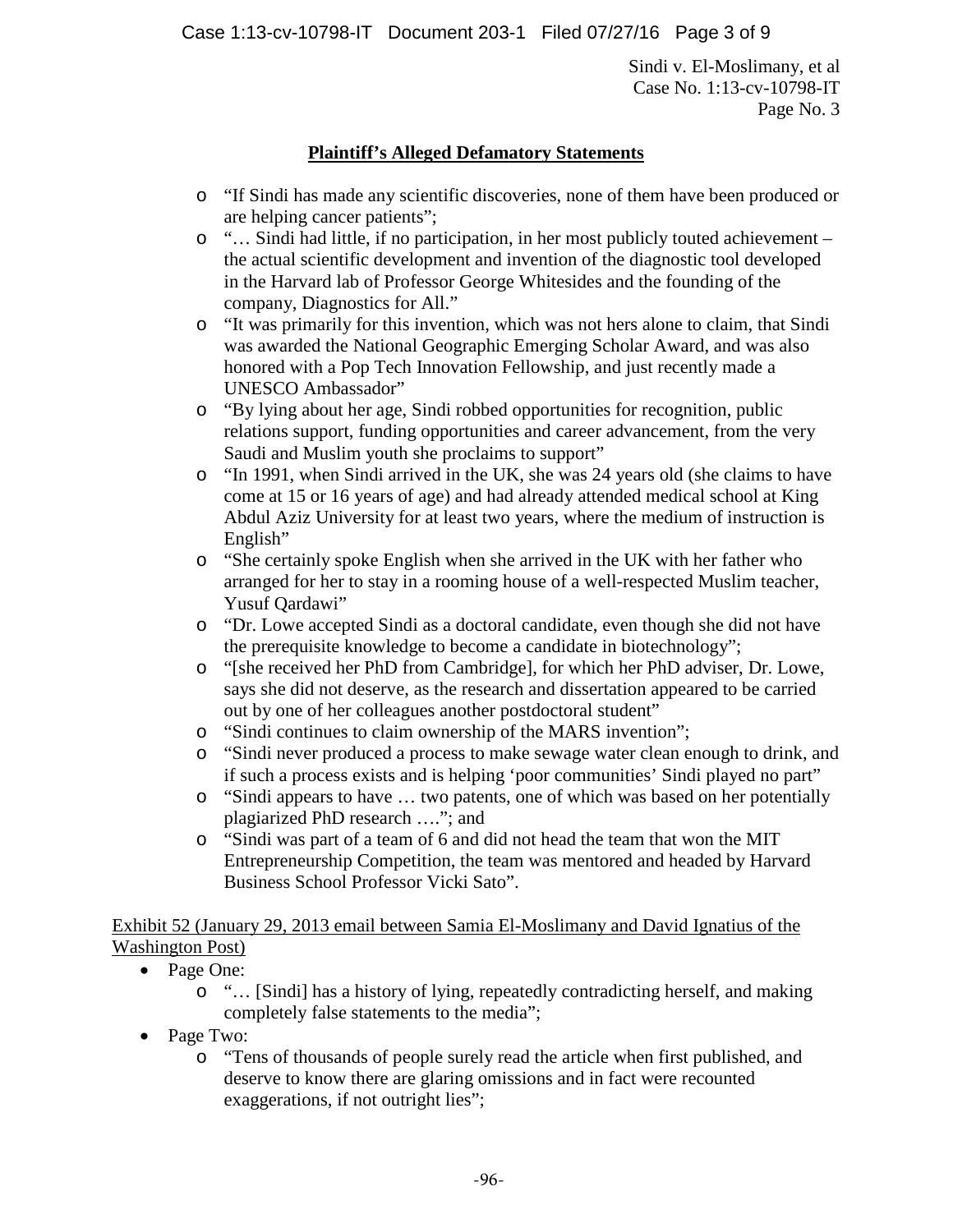Case 1:13-cv-10798-IT Document 203-1 Filed 07/27/16 Page 4 of 9

Sindi v. El-Moslimany, et al Case No. 1:13-cv-10798-IT Page No. 4

# **Plaintiff's Alleged Defamatory Statements**

- o "Sindi fraudulently was awarded PhD. According to people intimately involved with her personally and academically, Sindi did not carry out the research nor author the PhD dissertation for which she was awarded a Cambridge Doctorate";
- o "She launched an unsuccessful company, Sonoptix circa 2003, which died a quick death by 2004";
- o "She was originally allowed to call herself a "Co-founder" of DFA for the purposes of bringing in funding, at which she utterly failed. She had no substantive part in the creation of the company, other than as a member of the six person business plan team, and as a facilitator in getting Berlow and Carmichael to do the serious business establishment legwork"
- o "Yes, she's launched the i2 institute. One board member, the original only other woman on her board, has quietly resigned. A newly added board member has confided they will resign, and another member has retained a private investigator to retroactively check into Sindi's background and has been questioning me. One supporting 'partner' indirectly contacted people close to me and is seriously considering their association with her tainted organization."
- o "… her biggest financial backers are involved in an investigation of her fraudulent background and misuse of funds, stemming back to her Cambridge days";
- o "con-artist Sindi";
- o "The problem is that Sindi's 'accomplishments' are simply her fabricated story, or honors bestowed upon her by those who believed her story";
- o "Her PhD: Ghost researched, ghost written"; and
- o "Harvard Visiting Scholar: Never taught or did substantive research …[t]he title was bestowed upon her so she could retain a visa to the US and go back to brandishing her Harvard association to raise funds for DFA and Nano Terra."
- Page Three
	- o "… funding for Sonoptix dried up because the technology failed";
	- o "Awarded the MIT Arab-American Science and Technology Young Professional Award, a Pop Tech Fellowship, the National Geographic Emerging Scholar Award, UNESCO Ambassadorship and an array of empty Arab achievement awards: You bet, based on her lies about her age and on the same fabricated story of determined accomplishments that she shared with you."
	- o "When she arrived in the UK to restart her undergrad degree, she had completed at least two years of medical school at King Abdul Aziz University in Jeddah where the medium of instruction is English. She spoke English".

Exhibit 66 (February 12, 2014 email to "a number of US State Department employees, the and the US Consul General in Jeddah)

- Page One:
	- o "Hayat Sindi has brought me to the verge of financial collapse by a frivolous \$10,000,000 lawsuit she, and the i2 Institute she heads, have brought against me in Boston"; and
	- o "Hayat Sindi is an academic and scientific fraud".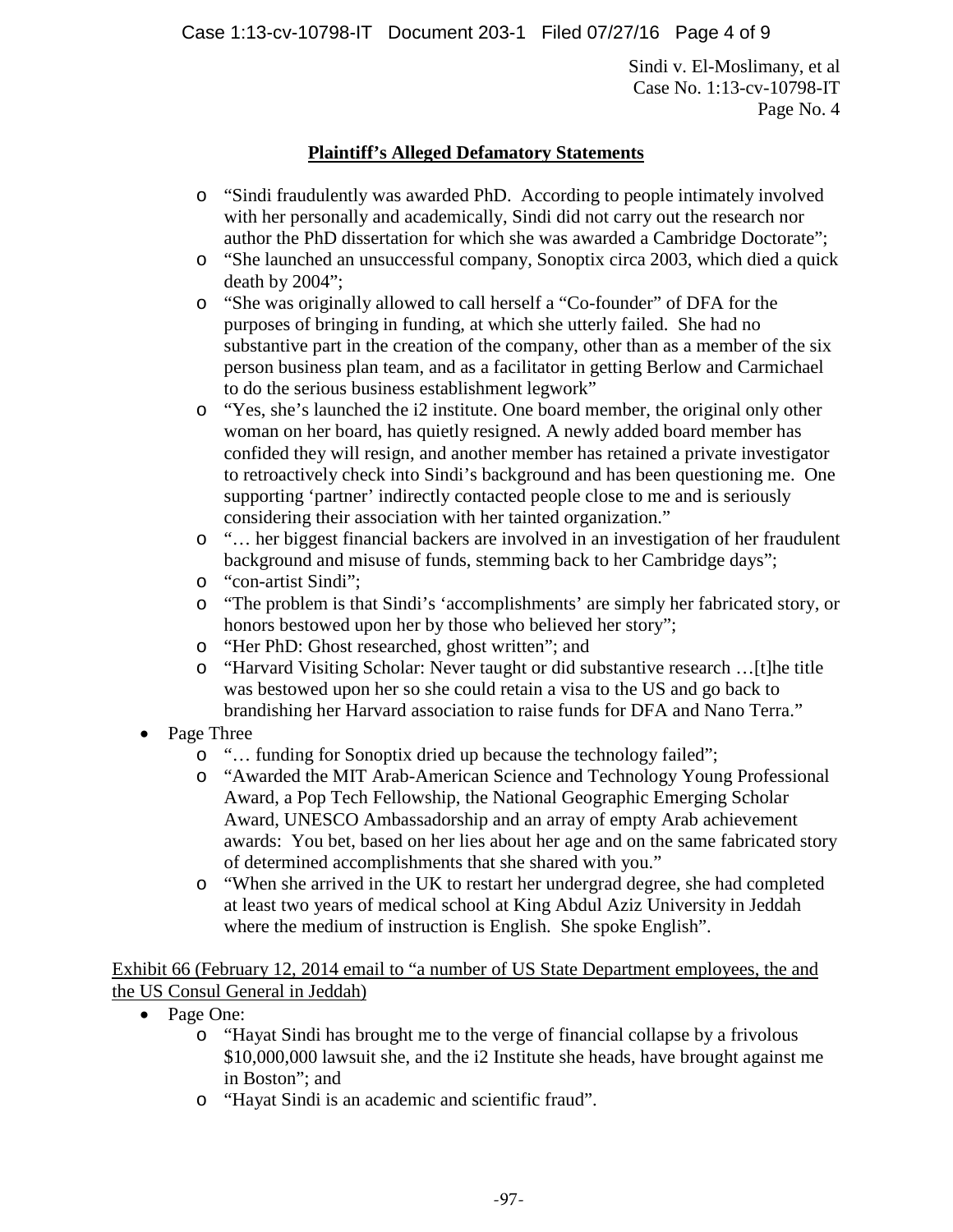Case 1:13-cv-10798-IT Document 203-1 Filed 07/27/16 Page 5 of 9

Sindi v. El-Moslimany, et al Case No. 1:13-cv-10798-IT Page No. 5

# **Plaintiff's Alleged Defamatory Statements**

- Page Two:
	- o "Currently of greatest concern is the apparent use of i2 Institute funds by Hayat Sindi and the i2 Institute Board of Directors in bringing another frivolous lawsuit against the very Arab youth that she purports to mentor";
	- o "Currently her problematic background is coming under scrutiny from both Middle East and international social media. Several board members of the i2 Institute who have launched their own proactive investigations, prudently removed themselves from the i2 Institute Board, fearing that they would become associated with the scandal of fraud that is being revealed.";
	- o "Imagine when Arab youth discovery that their heroine is a fraud…"; and
- Page Three / "Hayat Sindi in Brief"
	- o "False and exaggerated Academic and Professional Accomplishments Resulting in Undeserved Accolades and Appointments";
	- o "Cambridge PhD research and dissertation not by Sindi";
	- o "According to Professor Christopher Lowe, Sindi's PhD supervisor at Cambridge, he was very reluctant to accept Sindi into the Cambridge Biotechnology PhD program, because of her lack of prerequisite knowledge";
	- o "Suspicion of Academic Fraud by Hayat Sindi"; "Her PhD research was allegedly conducted and her dissertation written, by Adrian Stevenson, a postdoctoral and very intimate friend of Sindi"
	- o "Lowe claimed that the writing style of her dissertation was clearly that of Stevenson, and that they were 'very, very intimate friends'";
	- o "Lowe believes that 'money definitely changed hands'";
	- o "Myer Berlow of NanoTerra also confirmed that she did not have the basic scientific or technical knowledge to have conducted the research or to have written her dissertation";
	- o "According to Myer Berlow and others closely associated with her, Sindi did not, in a substantive way, teach, take part in research, work in the laboratory, or pursue a degree or post doctorate at Harvard";
	- o "Falsification of age";
	- o "Sindi began publicly lying about her age from 1999, sometimes as much as eleven years";
	- o "By continually misrepresenting her age, Sindi robbed opportunities for recognition, public relations support, funding opportunities and career advancement, from the very youth she proclaims to support with her new institute";
	- o "she claimed to be 16";
- Page Four / "Hayat Sindi in Brief"
	- o "she claimed to be in her twenties";
	- o "she claimed to be 29";
	- o "she claimed to be 31";
	- o "she claimed to be 32";
	- o "Fraudulent Claims of Inventions and Patents";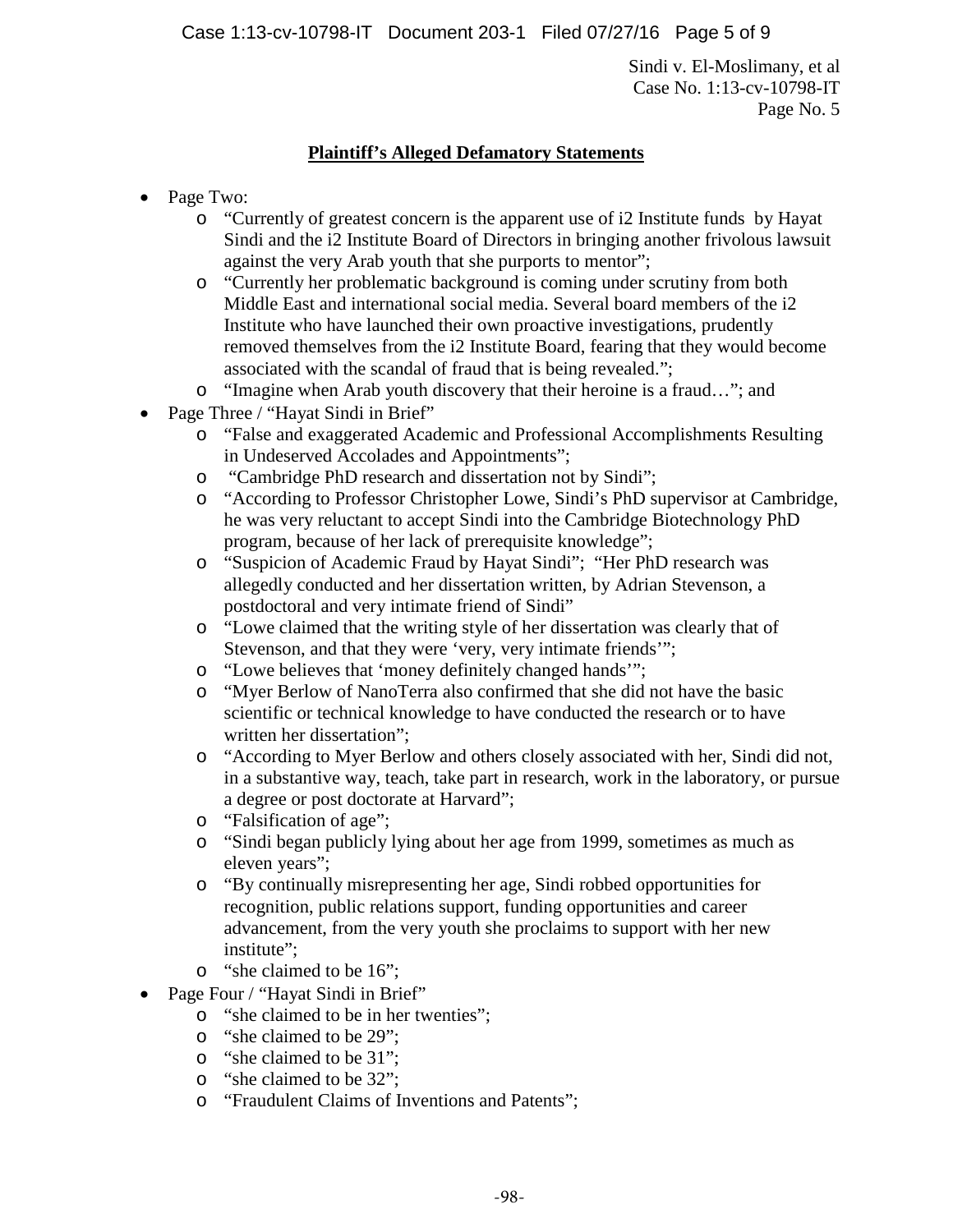Case 1:13-cv-10798-IT Document 203-1 Filed 07/27/16 Page 6 of 9

Sindi v. El-Moslimany, et al Case No. 1:13-cv-10798-IT Page No. 6

# **Plaintiff's Alleged Defamatory Statements**

- o "Sindi did not in a substantive way participate in the actual invention of the postage stamp-sized medical diagnostic tool developed in the lab of Professor George Whitesides at Harvard";
- o "It was for this invention, the invention in which she did not substantively participate, that she was exclusively honored and awarded by both Poptech and National Geographic"; and
- o "Sindi fraudulently has claimed to have 'invented' MARS, a medical diagnostic sensor, and claimed her UK-based dormant company Sonoptix, produced the sensor"
- Page Five / "Hayat Sindi in Brief"
	- o "Sindi promotes herself as one of the world's top biotechnologists."
	- o "Sindi appears to have her name on 2 possibly 3 patents. One patent is based on her PhD research allegedly carried out by her close friend Adrian Stevenson, also allegedly compensated…"; and
	- o "Sonoptix is housed in an apparently empty storefront in Cambridge";
	- o "Purportedly Sindi was brought onboard [at Nano Terra] to raise funds for the company from Saudi Arabia, and was entirely unsuccessful";
- Page Six / "Hayat Sindi in Brief"
	- o "Appointment to UNESCO based in large part on a recommendation from Adrian Stevenson, the very close friend and alleged compensated author of her PhD dissertation"

Exhibit 67 (February 12, 2014 email from "Abdullah Alhaq" to "i2 Institute Board Members and Members of the Media")

- Page Two
	- o "Hayat Sindi's personal, professional and academic resume is fraught with complete untruths and exaggerations. Her PhD supervisor at Cambridge, her "colleagues" at Harvard, and many, many others attest to this. Please see (Hayat Sindi in Brief) below."
	- o "Currently of greatest concern is the apparent use of i2 Institute donated funds by Hayat Sindi and the i2 Institute Board of Directors in bringing a frivolous lawsuit against the very Arab youth that they claim to mentor"
	- o "her problematic background is coming under scrutiny from other Middle East and international media. Several former board members of the i2 Institute began their own proactive investigations, which resulting in individuals removing themselves from the i2 Institute Board, fearing that they would be associated with the scandal of deception that is being revealed";
	- o "Imagine when Arab youth discover that their heroine is a fraud ….";
	- o "Hayat Sindi is an illusion perpetuated by the West Cambridge, Harvard, National Geographic, the UN."
	- o "In addition, it is important to know we have personally interviewed everyone mentioned below and we are ready to refer you directly to sources of the information that prove her qualifications are fictional";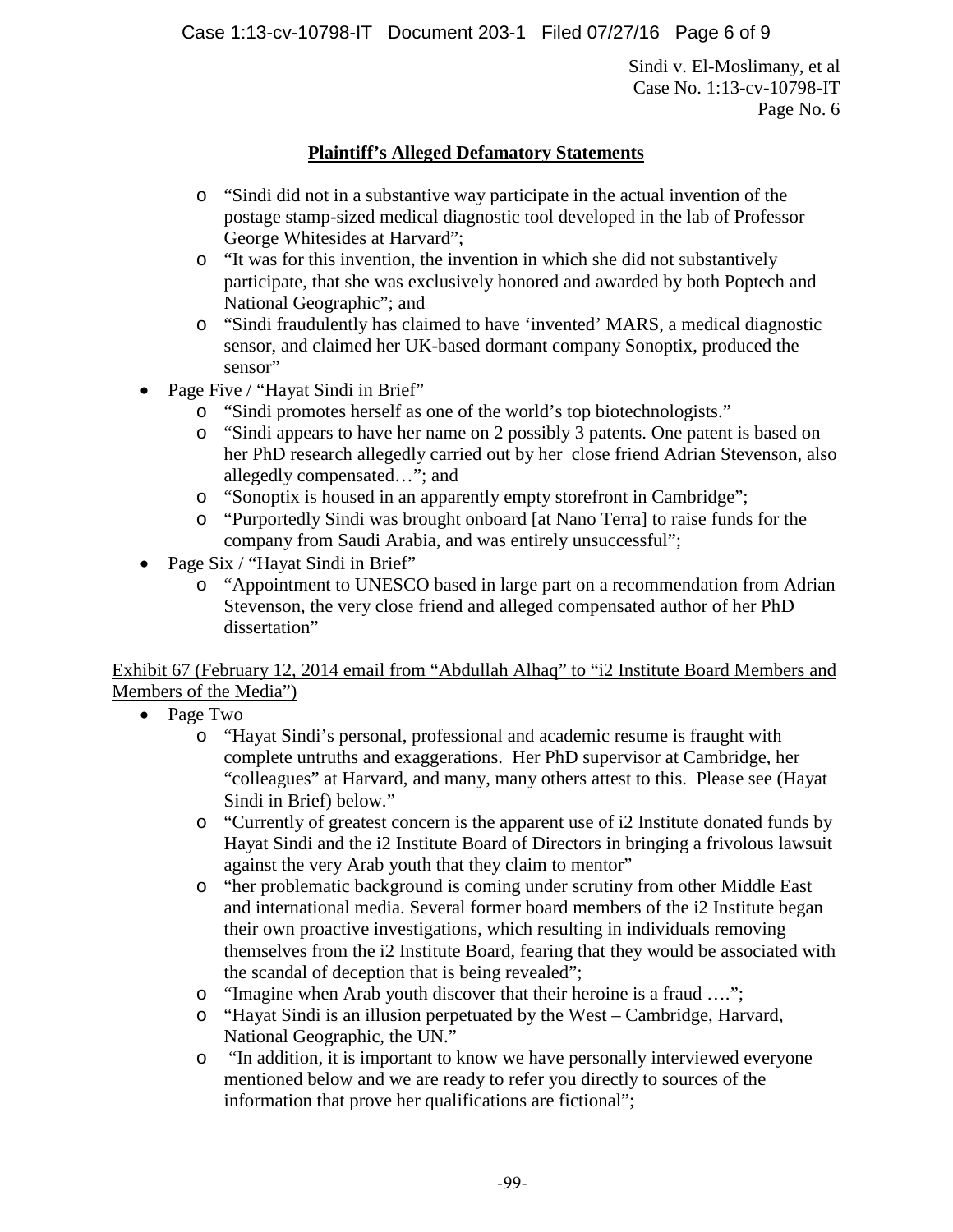Case 1:13-cv-10798-IT Document 203-1 Filed 07/27/16 Page 7 of 9

Sindi v. El-Moslimany, et al Case No. 1:13-cv-10798-IT Page No. 7

# **Plaintiff's Alleged Defamatory Statements**

- Page Two through Three / "Hayat Sindi in Brief"
	- o "False and exaggerated Academic and Professional Accomplishments Resulting in Undeserved Accolades and Appointments";
	- o "Cambridge PhD research and dissertation not by Sindi";
	- o "According to Professor Christopher Lowe, Sindi's PhD supervisor at Cambridge, he was very reluctant to accept Sindi into the Cambridge Biotechnology PhD program, because of her lack of prerequisite knowledge";
	- o "Suspicion of Academic Fraud by Hayat Sindi"; "Her PhD research was allegedly conducted and her dissertation written, by Adrian Stevenson, a postdoctoral and very intimate friend of Sindi"
	- o "Lowe claimed that the writing style of her dissertation was clearly that of Stevenson, and that they were 'very, very intimate friends'";
	- o "Lowe believes that 'money definitely changed hands'";
	- o "Myer Berlow of NanoTerra also confirmed that she did not have the basic scientific or technical knowledge to have conducted the research or to have written her dissertation";
	- o "According to Myer Berlow and others closely associated with her, Sindi did not, in a substantive way, teach, take part in research, work in the laboratory, or pursue a degree or post doctorate at Harvard";
	- o "Falsification of age";
	- o "Sindi began publicly lying about her age from 1999, sometimes as much as eleven years";
	- o "By continually misrepresenting her age, Sindi robbed opportunities for recognition, public relations support, funding opportunities and career advancement, from the very youth she proclaims to support with her new institute";
	- o "she claimed to be 16";
	- o "she claimed to be in her twenties";
	- o "she claimed to be 29";
	- o "she claimed to be 31";
	- o "she claimed to be 32";
	- o "Fraudulent Claims of Inventions and Patents";
	- o "Sindi did not in a substantive way participate in the actual invention of the postage stamp-sized medical diagnostic tool developed in the lab of Professor George Whitesides at Harvard";
	- o "It was for this invention, the invention in which she did not substantively participate, that she was exclusively honored and awarded by both Poptech and National Geographic"; and
	- o "Sindi fraudulently has claimed to have 'invented' MARS, a medical diagnostic sensor, and claimed her UK-based dormant company Sonoptix, produced the sensor"
	- o "Sindi promotes herself as one of the world's top biotechnologists."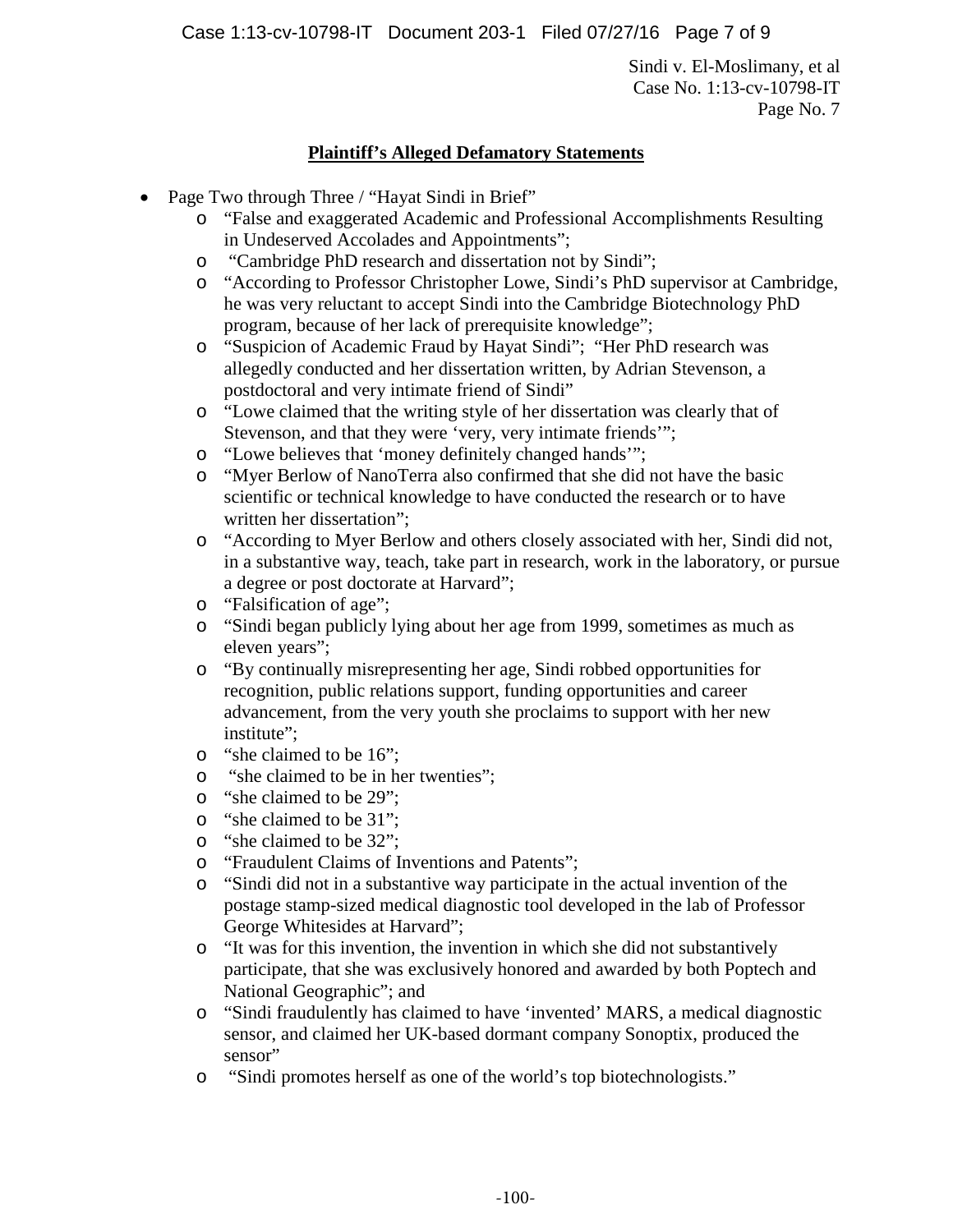Case 1:13-cv-10798-IT Document 203-1 Filed 07/27/16 Page 8 of 9

Sindi v. El-Moslimany, et al Case No. 1:13-cv-10798-IT Page No. 8

# **Plaintiff's Alleged Defamatory Statements**

- o "Sindi appears to have her name on 2 possibly 3 patents. One patent is based on her PhD research allegedly carried out by her close friend Adrian Stevenson, also allegedly compensated…"; and
- o "Sonoptix is housed in an apparently empty storefront in Cambridge";
- o "Purportedly Sindi was brought onboard [at Nano Terra] to raise funds for the company from Saudi Arabia, and was entirely unsuccessful";

### Exhibit 164 (email from Ann El-Moslimany to the Daily Beast)

- Page One:
	- o "Since that time I began cooperating with a journalist and have undertaken extensive research on Sindi, finding far more corruption …."
	- o "Sindi's personal, professional and academic resume is fraught with complete untruths and exaggeration, proving her credentials as a scientist, a scholar, and a professional are mostly fabricated"
	- o "Currently her problematic background is not only being investigated by me, but is coming under scrutiny from both Middle East and international media outlets"
	- o "I am aware of several board members of the i2 Institute, the organization recently launched by Sindi, who have begun their own proactive investigations after my contact with them."
	- o "Nashwa Taher, a prominent Saudi business woman, was formerly on the board and has left the i2 Institute";
	- o "According to reliable sources, Sindi had little, if no participation, in her most publicly touted achievement – the actual scientific development and invention of the diagnostic tool developed in the Harvard lab of Professor George Whitesides and the founding of the company, Diagnostics For All. It is for this invention which was not hers, that Sindi was profiled by your article in the Daily Beast, was awarded the National Geographic Emerging Scholar Award, and was also honored with a Pop Tech Innovation Fellowship, and just recently made a UNESCO Ambassador"; and
	- o "In addition to her dubious credentials …"
- Page Two:
	- o "Imagine when Saudi youth discovery that their hero(ine) that you helped to promote, is a fraud."
	- o "In case you have any doubts as to the truth of my allegations a few details of my research are below, and are being further investigated by international journalists working to discover the truth about Hayat Sindi."
	- o "I am ready to refer you directly to sources of the information that can prove her qualifications are greatly exaggerated if not fictional".

### Exhibit 165 (July 10, 2016 Facebook Post by Ann El-Moslimany)

• "Instead a self-promoting individual who apparently was unwilling to commit herself to the hears of grueling work that is an absolute necessity to truly excel in any field, but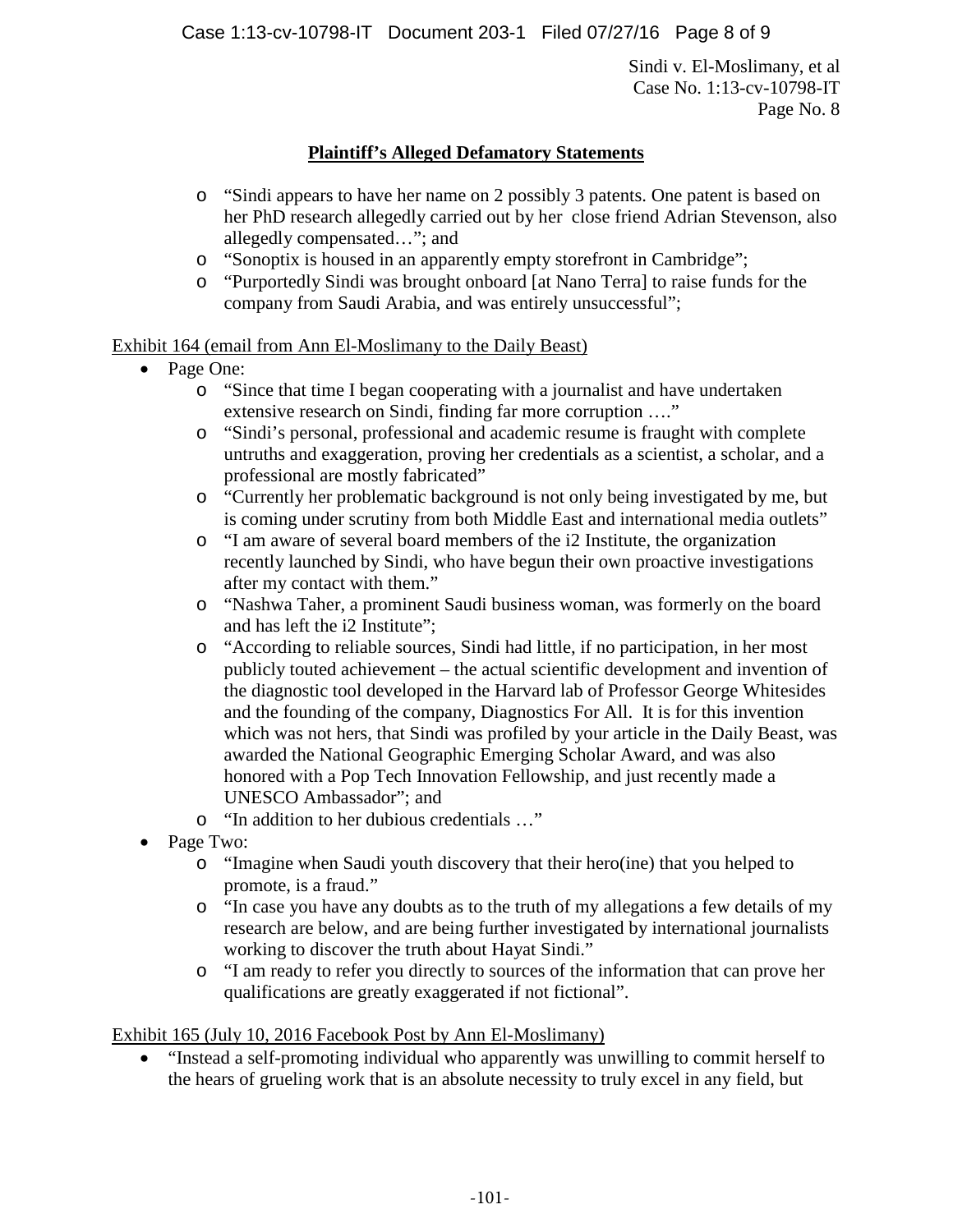Case 1:13-cv-10798-IT Document 203-1 Filed 07/27/16 Page 9 of 9

Sindi v. El-Moslimany, et al Case No. 1:13-cv-10798-IT Page No. 9

### **Plaintiff's Alleged Defamatory Statements**

instead relied on feminine wiles to cajole others to achieve what she would claim for herself has managed to achieve this position."

• Further accolades and empty honors have come from McKinsey Corporation, Harvard, the US State Department, Cambridge University, National Geographic, the Clinton Foundation and even the United Nations – each one of whom has failed to look beyond Sindi's own self endorsement".

See also:

- Duplicate publication or republication of Exhibit 29, as reflected in Exhibit 31;
- Duplicate publication or republication of Exhibit 44, including "Hayat Sindi in Brief," as reflected in Exhibit 163

4828-2653-6757, v. 4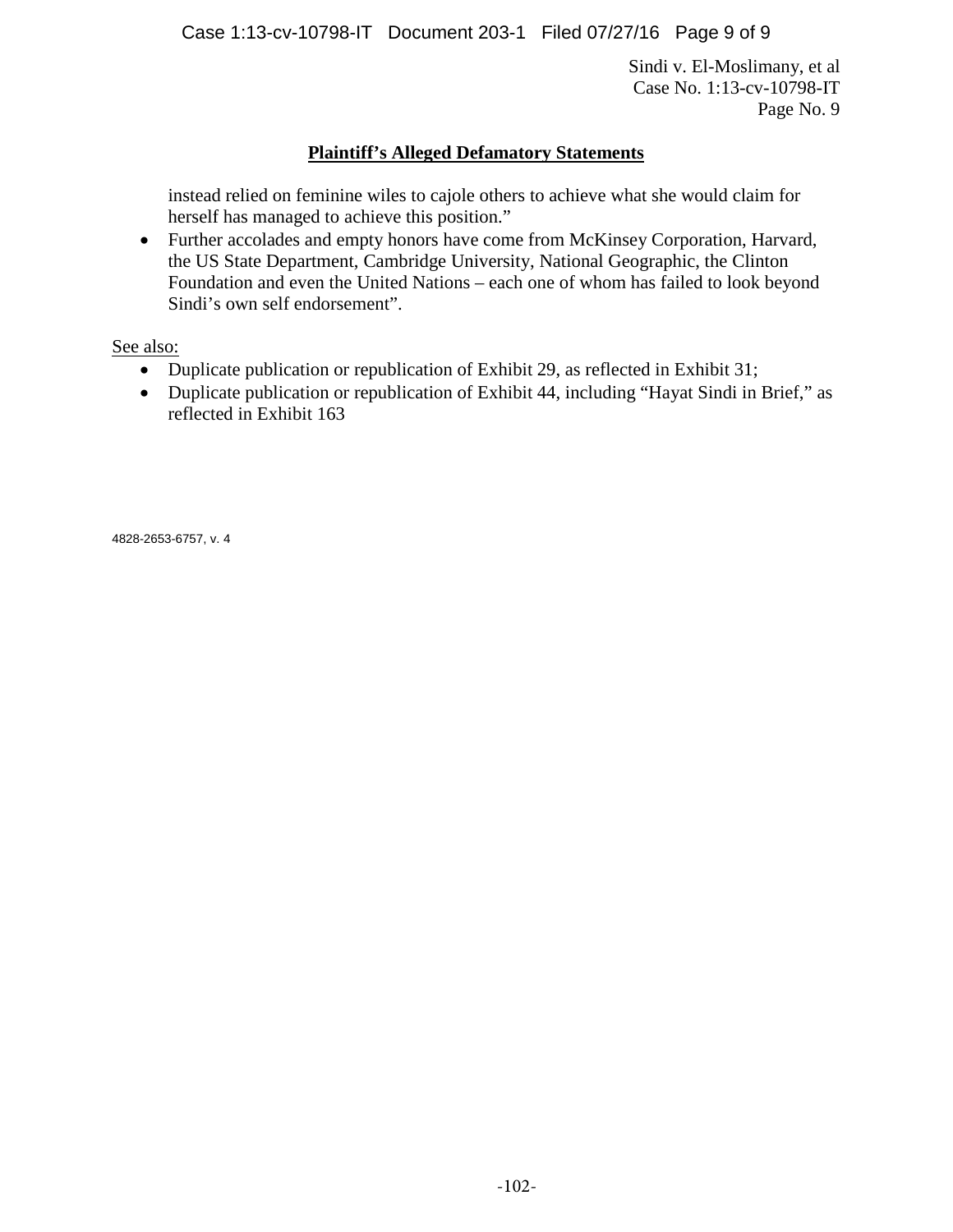#### -APPENDIX B-

#### Case 1:13-cv-10798-IT Document 223 Filed 10/06/16 Page 1 of 2

|                        | UNITED STATES DISTRICT                    |
|------------------------|-------------------------------------------|
|                        | <b>COURT DISTRICT OF</b>                  |
|                        | <b>MASSACHUSETTS</b>                      |
| <b>HAYAT</b>           | ∗                                         |
| SINDI,                 | $\ast$                                    |
| Plaintiff,             | $\ast$                                    |
|                        | $\ast$                                    |
| V.                     | Civil Action No. 13-cv-10798-IT<br>$\ast$ |
|                        | $\ast$                                    |
| SAMIA EL-MOSLIMANY and | $\ast$                                    |
| ANN EL-MOSLIMANY,      | ∗                                         |
|                        | $\ast$                                    |
| Defendants.            | ∗                                         |

#### AMENDED FINAL JUDGMENT

#### October 6, 2016

This action was tried by a jury with U.S. District Judge Indira Talwani presiding, and the jury has rendered a verdict. Thereafter, the court has made further factual findings in support of a permanent injunction.

It is ordered that:

Plaintiff Hayat Sindi recover from Defendant Samia El-Moslimany the amount of \$1,476,000 in compensatory and special damages; \$631,808.88 in prejudgment interest, which is calculated at a rate of 12% per annum, Mass. Gen. Laws ch. 231, § 6B, from January 25, 2013 through August 18, 2016 (the date of the original judgment); and costs as allowed by separate order. Post-judgment interest is awarded at a rate of .56% per annum, 28 U.S.C. § 1961.

Plaintiff Hayat Sindi recover from Defendant Ann El-Moslimany the amount of \$344,000 in compensatory and special damages; \$147,250.85 in prejudgment interest, which is calculated at a rate of 12% per annum, Mass. Gen. Laws ch. 231, § 6B, from January 25, 2013 through August 18, 2016 (the date of the original judgment); and costs as allowed by separate order. Post-judgment interest is awarded at a rate of .56% per annum, 28 U.S.C. § 1961.

-